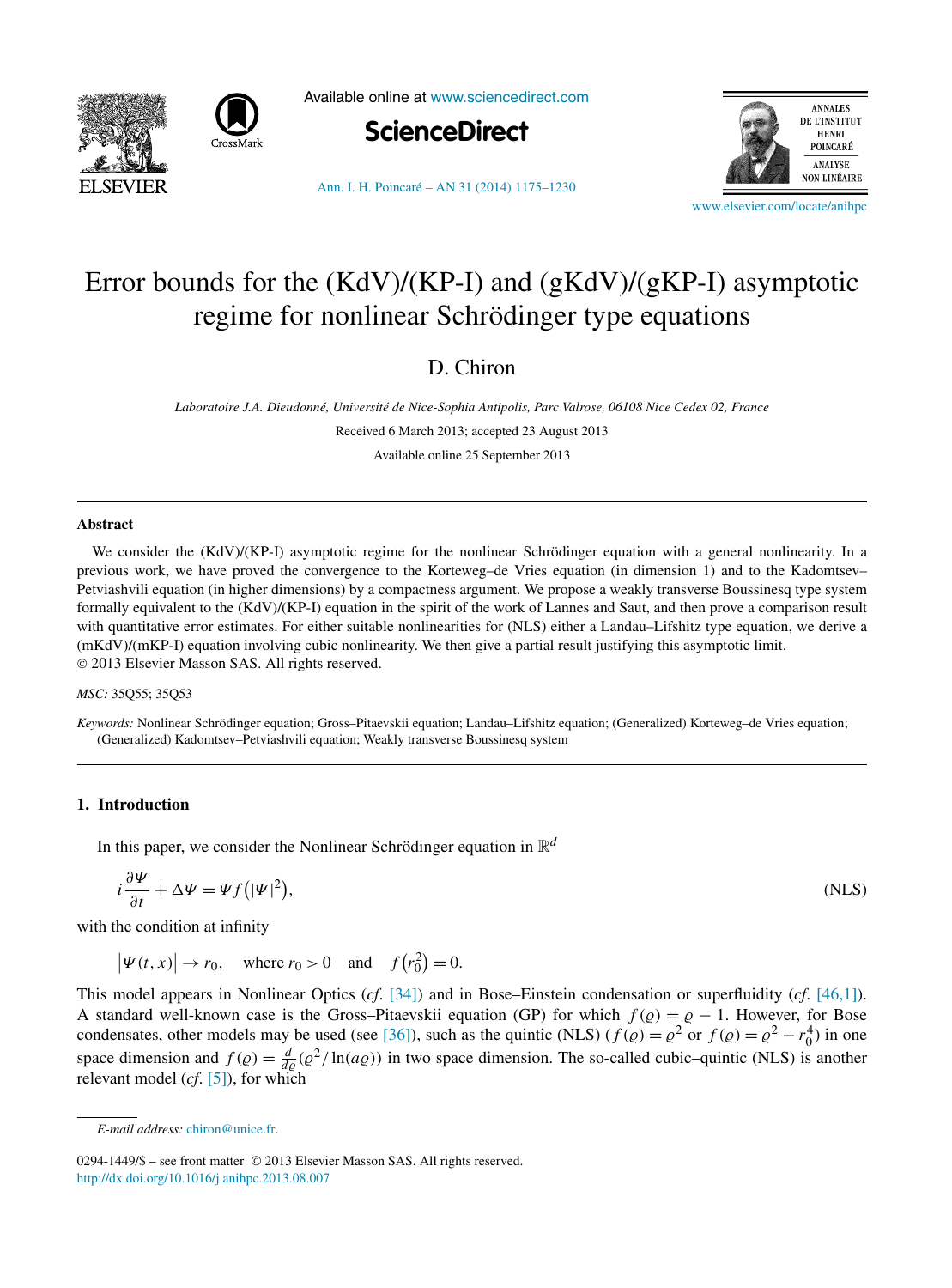$f(\rho) = \alpha_1 - \alpha_3 \rho + \alpha_5 \rho^2$ ,

where  $\alpha_1, \alpha_3$  and  $\alpha_5$  are positive constants such that f has two positive roots. In Nonlinear Optics, several nonlinearities can be found in [\[34\]:](#page-55-0)

$$
f(\varrho) = \mu + \alpha \varrho^{\nu} + \beta \varrho^{2\nu}, \qquad f(\varrho) = \alpha \varrho \left( 1 + \gamma \tanh\left(\frac{\varrho^2 - \varrho_0^2}{\sigma^2}\right) \right)
$$

or (see [\[2\]\)](#page-54-0),

$$
f(\varrho) = \alpha \ln(\varrho), \qquad f(\varrho) = \mu + \alpha \varrho + \beta \varrho^2 + \gamma \varrho^3,
$$

and when we take into account saturation effects, one may encounter (see [\[34,33\]\)](#page-55-0):

$$
f(\varrho) = \alpha \bigg( \frac{1}{(1 + \frac{1}{\varrho_0})^{\nu}} - \frac{1}{(1 + \frac{\varrho}{\varrho_0})^{\nu}} \bigg), \qquad f(\varrho) = 1 - \exp \bigg( \frac{1 - \varrho}{\varrho_0} \bigg)
$$

for some parameters  $v > 0$ ,  $\varrho_0 > 0$ . In the study of the motion of nearly parallel vortex filaments, the (NLS) equation appears as a simplified model with  $f(\rho) = (\rho - 1)/\rho$  (see [\[4\]](#page-54-0) and the references cited therein). Therefore, we shall assume  $f$  quite general and, without loss of generality, we normalize  $r_0$  to 1. The energy associated with (NLS) is given by

$$
E(\Psi) \equiv \int\limits_{\mathbb{R}^d} |\nabla \Psi|^2 + F(|\Psi|^2) dx, \quad \text{where } F(\varrho) \equiv \int\limits_{\varrho}^1 f.
$$

If  $\Psi$  is a solution of (NLS) which does not vanish, we may use the Madelung transform

$$
\Psi = A \exp(i\phi)
$$

and rewrite (NLS) as a hydrodynamical system with an additional quantum pressure

$$
\begin{cases} \n\partial_t A + 2\nabla \phi \cdot \nabla A + A \Delta \phi = 0 \\
\partial_t \phi + |\nabla \phi|^2 + f(A^2) - \frac{\Delta A}{A} = 0\n\end{cases} \n\text{ or } \n\begin{cases} \n\partial_t \rho + 2\nabla \cdot (\rho U) = 0 \\
\partial_t U + 2U \cdot \nabla U + \nabla (f(\rho)) - \nabla \left( \frac{\Delta \sqrt{\rho}}{\sqrt{\rho}} \right) = 0\n\end{cases}
$$
\n(1)

with  $(\rho, U) \equiv (A^2, \nabla \phi)$ . When neglecting the quantum pressure and linearizing this Euler type system around the particular trivial solution  $\Psi = 1$  (or  $(A, U) = (1, 0)$ ), we obtain the free wave equation

$$
\begin{cases} \partial_t \bar{A} + \nabla \cdot \bar{U} = 0 \\ \partial_t \bar{U} + 2f'(1)\nabla \bar{A} = 0 \end{cases}
$$

with associated speed of sound

$$
\mathfrak{c}_s \equiv \sqrt{2f'(1)} > 0
$$

provided  $f'(1) > 0$ , that is the Euler system is hyperbolic in the region  $\rho \simeq 1$ , which we will assume throughout the paper. For the rigorous justification of the free wave regime when (NLS) is the Gross–Pitaevskii equation, that is  $f(\rho) = \rho - 1$ , see [\[23\]](#page-54-0) for weak convergences and more recently [\[10\]](#page-54-0) for strong convergences. In the sequel, we shall always assume *f* as smooth as necessary near  $\rho = 1$ .

#### *1.1. The (KdV)/(KP-I) asymptotic regime for (NLS)*

The (KdV)/(KP-I) asymptotic regime for (NLS) gives a description, as for the water waves system, of a wave of small amplitude which propagates at the speed of sound in the  $x_1$  direction and (if  $d \ge 2$ ) with a slow modulation in the transverse variables  $x_{\perp} = (x_2, \ldots, x_d)$ . More precisely, we insert the ansatz

$$
\Psi(t,x) = \left(1 + \varepsilon^2 A_\varepsilon(\tau,z)\right) \exp\left(i\phi_\varepsilon(\tau,z)\right) \quad \tau = \varepsilon^3 t, \ z_1 \equiv \varepsilon(x_1 - \mathfrak{c}_s t), \ z_\perp \equiv \varepsilon^2 x_\perp \tag{2}
$$

<span id="page-1-0"></span>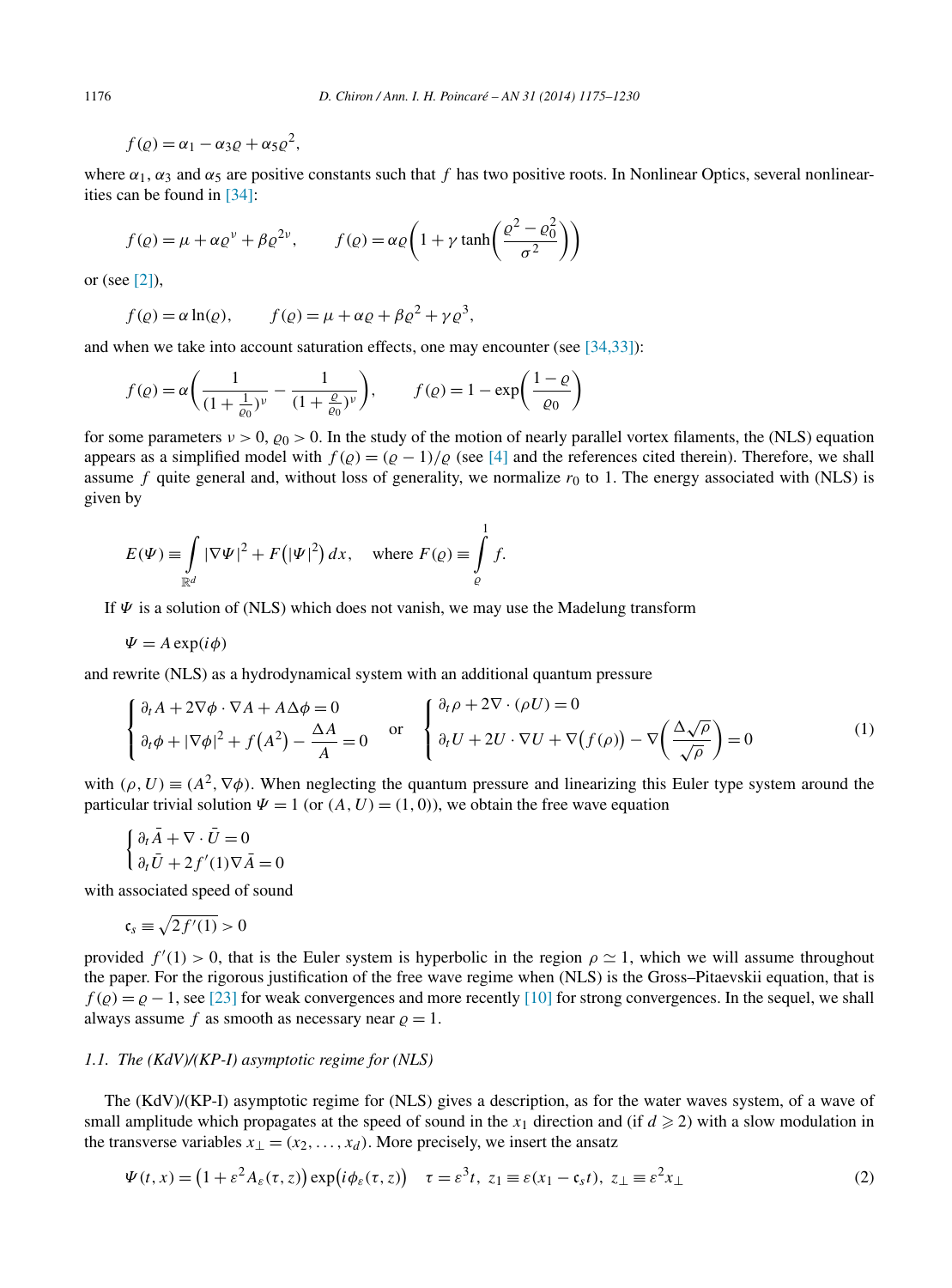<span id="page-2-0"></span>in (NLS), cancel the phase factor and separate real and imaginary parts to obtain the long wave rescaling of system [\(1\)](#page-1-0)

$$
\begin{cases} \n\partial_{\tau} A_{\varepsilon} - \frac{\mathfrak{c}_{s}}{\varepsilon^{2}} \partial_{z_{1}} A_{\varepsilon} + 2 \partial_{z_{1}} \phi_{\varepsilon} \partial_{z_{1}} A_{\varepsilon} + 2 \varepsilon^{2} \nabla_{z_{\perp}} \phi_{\varepsilon} \cdot \nabla_{z_{\perp}} A_{\varepsilon} + \frac{1}{\varepsilon^{2}} (1 + \varepsilon^{2} A_{\varepsilon}) (\partial_{z_{1}}^{2} \phi_{\varepsilon} + \varepsilon^{2} \Delta_{z_{\perp}} \phi_{\varepsilon}) = 0 \\
\partial_{\tau} \phi_{\varepsilon} - \frac{\mathfrak{c}_{s}}{\varepsilon^{2}} \partial_{z_{1}} \phi_{\varepsilon} + (\partial_{z_{1}} \phi_{\varepsilon})^{2} + \varepsilon^{2} |\nabla_{z_{\perp}} \phi_{\varepsilon}|^{2} + \frac{1}{\varepsilon^{4}} f ((1 + \varepsilon^{2} A_{\varepsilon})^{2}) - \frac{\partial_{z_{1}}^{2} A_{\varepsilon} + \varepsilon^{2} \Delta_{z_{\perp}} A_{\varepsilon}}{1 + \varepsilon^{2} A_{\varepsilon}} = 0. \n\end{cases} \tag{3}
$$

In this section, we assume that *f* is of class  $C^3$  near  $\rho = 1$ . On the formal level, if  $A_{\varepsilon}$  and  $\phi_{\varepsilon}$  are indeed of order one and converge to *A* and  $\phi$ , we must have, due to the singular terms in (3), for the first equation,

$$
-\mathfrak{c}_s\partial_{z_1}A+\partial_{z_1}^2\phi=0,
$$

and for the second one, using the Taylor expansion

$$
f((1+\alpha)^2) = \mathfrak{c}_s^2 \alpha + \left(\frac{\mathfrak{c}_s^2}{2} + 2f''(1)\right) \alpha^2 + f_3(\alpha),\tag{4}
$$

with  $f_3(\alpha) = \mathcal{O}(\alpha^3)$  as  $\alpha \to 0$ , we obtain

$$
-\mathfrak{c}_s\partial_{z_1}\phi+\mathfrak{c}_s^2A=0.
$$

These two constraints are actually a single one:

$$
\mathfrak{c}_s A = \partial_{z_1} \phi, \tag{5}
$$

and this comes from the fact that we are focusing on the wave propagating to the right. In order to cancel out the singular terms, we add  $c_s^{-1}$  times the first equation of (3) to  $c_s^{-2}$  times the *z*<sub>1</sub>-derivative of the second one:

$$
\frac{1}{\mathfrak{c}_{s}}\partial_{\tau}\left(A_{\varepsilon} + \frac{\partial_{z_{1}}\phi_{\varepsilon}}{\mathfrak{c}_{s}}\right) + 2\frac{\partial_{z_{1}}\phi_{\varepsilon}}{\mathfrak{c}_{s}}\partial_{z_{1}}A_{\varepsilon} + (1 + \varepsilon^{2}A_{\varepsilon})\Delta_{z_{\perp}}\left(\frac{\phi_{\varepsilon}}{\mathfrak{c}_{s}}\right) + A_{\varepsilon}\partial_{z_{1}}\left(\frac{\partial_{z_{1}}\phi_{\varepsilon}}{\mathfrak{c}_{s}}\right) \n+ 2\frac{\partial_{z_{1}}\phi_{\varepsilon}}{\mathfrak{c}_{s}}\partial_{z_{1}}\left(\frac{\partial_{z_{1}}\phi_{\varepsilon}}{\mathfrak{c}_{s}}\right) + \left(1 + \frac{4f''(1)}{\mathfrak{c}_{s}^{2}}\right)A_{\varepsilon}\partial_{z_{1}}A_{\varepsilon} - \frac{1}{\mathfrak{c}_{s}^{2}}\partial_{z_{1}}\left(\frac{\partial_{z_{1}}^{2}A_{\varepsilon} + \varepsilon^{2}\Delta_{z_{\perp}}A_{\varepsilon}}{1 + \varepsilon^{2}A_{\varepsilon}}\right) \n= -\frac{2\varepsilon^{2}}{\mathfrak{c}_{s}}\nabla_{z_{\perp}}\phi_{\varepsilon} \cdot \nabla_{z_{\perp}}A_{\varepsilon} - \frac{\varepsilon^{2}}{\mathfrak{c}_{s}^{2}}\partial_{z_{1}}\left(|\nabla_{z_{\perp}}\phi_{\varepsilon}|^{2}\right) - \frac{1}{\varepsilon^{4}\mathfrak{c}_{s}^{2}}\partial_{z_{1}}\left[f_{3}(\varepsilon^{2}A_{\varepsilon})\right].
$$
\n(6)

Passing to the limit  $\varepsilon \to 0$  formally in (6) and using the constraint (5) (so that  $\phi/\mathfrak{c}_s = \partial_{z_1}^{-1}A$ ), we obtain the Korteweg– de Vries equation (KdV) in dimension  $d = 1$ , and the Kadomtsev–Petviashvili equation (KP-I) when  $d \ge 2$ 

$$
\frac{2}{\mathfrak{c}_s} \partial_\tau A + \Gamma A \partial_{z_1} A - \frac{1}{\mathfrak{c}_s^2} \partial_{z_1}^3 A + \Delta_{z_\perp} \partial_{z_1}^{-1} A = 0, \tag{KdV/(KP-I)}
$$

where the coefficient  $\Gamma$  is related to the nonlinearity  $f$  by the formula:

$$
\Gamma \equiv 6 + \frac{4}{\mathfrak{c}_s^2} f''(1).
$$

The (KdV)/(KP-I) flow (formally) preserves the momentum

$$
\mathscr{M}(A) \equiv \int\limits_{\mathbb{R}^d} A^2 \, dz
$$

and the energy

$$
\mathscr{E}(A) \equiv \int\limits_{\mathbb{R}^d} \frac{1}{\mathfrak{c}_s^2} (\partial_{z_1} A)^2 + |\nabla_{z_\perp} \partial_{z_1}^{-1} A|^2 + \frac{\Gamma}{3} A^3 dz.
$$

In dimension  $d = 1$ , the formal derivation of the (KdV) equation from the (NLS) equation in this asymptotic regime is well known in the physics literature (see, for example, [\[55\]](#page-55-0) and [\[33\]\)](#page-55-0), and is useful in the stability analysis of dark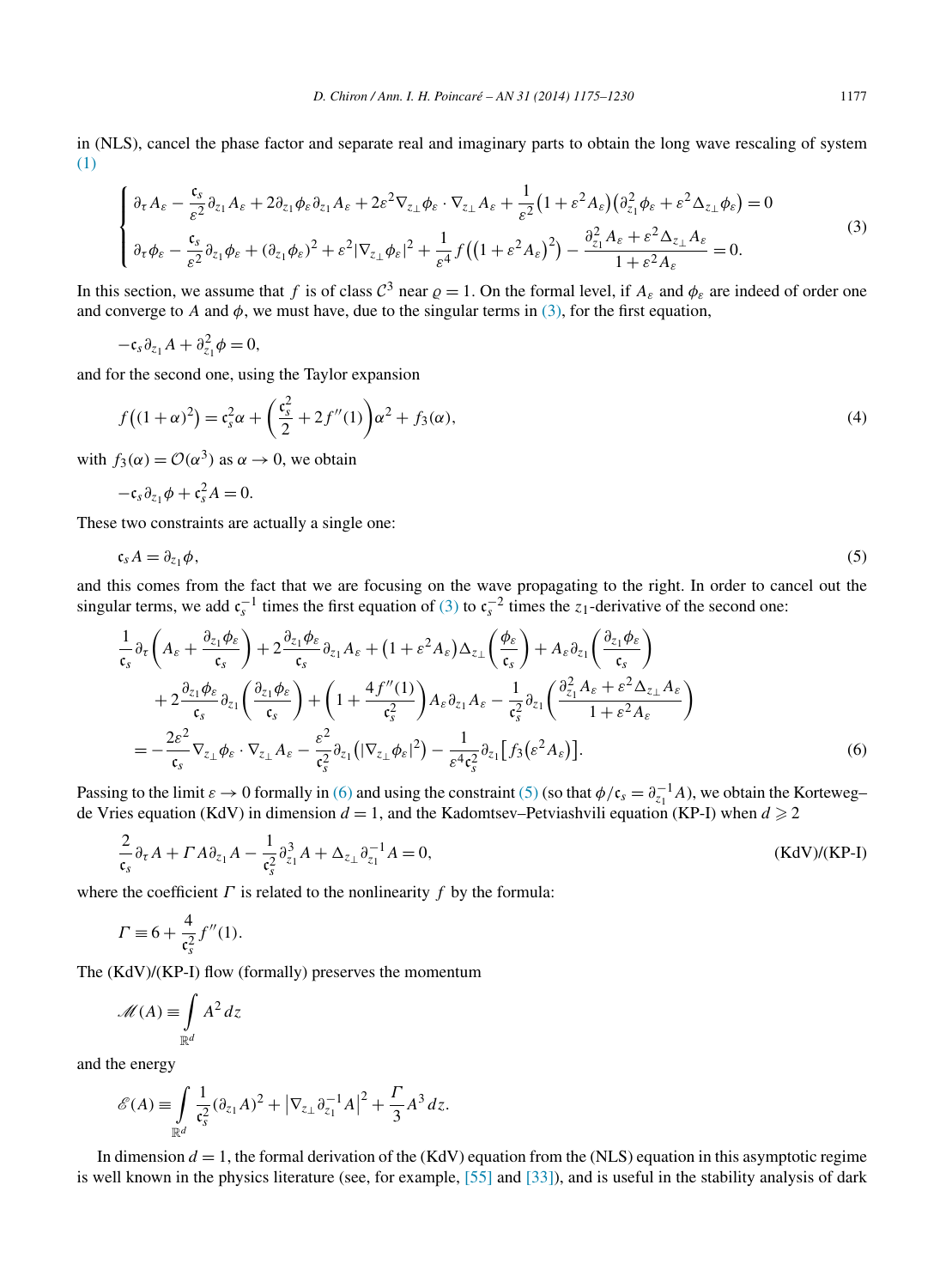<span id="page-3-0"></span>solitons or travelling waves of small energy. We refer to [\[34,35\]](#page-55-0) for the occurrence of the two dimensional (KP-I) in Nonlinear Optics. In [\[9\],](#page-54-0) this (KP-I) asymptotic regime for (NLS) is formally derived for the Gross–Pitaevskii equation (*i.e.* (NLS) with  $f(\rho) = \rho - 1$ ) in dimension  $d = 3$ , and is used to investigate the linear instability of the solitary waves of speed  $\simeq \mathfrak{c}_s$ .

Before turning to the mathematical justifications of this regime for (NLS), we would like to point out that the (KdV)/(KP) equation has also been rigorously derived for hyperbolic systems by W. Ben Youssef and T. Colin [\[6\]](#page-54-0) for (KdV) and W. Ben Youssef and D. Lannes [\[7\]](#page-54-0) for (KP). The first rigorous justifications of this long wave asymptotic regime for (NLS) are given in the papers [\[13\]](#page-54-0) and [\[14\],](#page-54-0) which work on the Gross–Pitaevskii equation in dimension  $d = 1$ . The point is that this equation is integrable, and these results rely on the higher order conservation laws of (GP). For (GP) in dimension  $d = 1$ , the Cauchy problem is known (see [\[13\]\)](#page-54-0) to be globally well-posed (see also [\[56,27,28\]\)](#page-55-0) in the Zhidkov space  $\mathcal{Z}^{\sigma}(\mathbb{R}) \equiv \{v \in L^{\infty}(\mathbb{R}), \ \partial_x v \in H^{\sigma-1}(\mathbb{R})\}$ , where  $\sigma$  is a positive integer. We recall the main results of  $[13]$  and  $[14]$ . In Theorems 1 and 2 below, the initial datum for (GP)

$$
i\partial_t \Psi_{\varepsilon} + \partial_x^2 \Psi_{\varepsilon} = \Psi_{\varepsilon} \big( |\Psi_{\varepsilon}|^2 - 1 \big)
$$

is

$$
\mathcal{Z}^{3}(\mathbb{R}) \ni \Psi_{\varepsilon}^{\text{in}}(x) = \left(1 + \varepsilon^{2} A_{\varepsilon}^{\text{in}}(z)\right) e^{i\varepsilon \phi_{\varepsilon}^{\text{in}}(z)}, \quad z = \varepsilon x,
$$

and we denote  $\Psi_{\varepsilon} \in \mathcal{C}(\mathbb{R}_+, \mathcal{Z}^3(\mathbb{R}))$  the associated solution. For the Gross–Pitaevskii nonlinearity, we have  $\mathfrak{c}_s = \sqrt{2}$ and  $\Gamma = 6$ .

**Theorem 1.** *(See* [\[13\].](#page-54-0)) We assume  $d = 1$ ,  $f(q) = q - 1$  and that the functions  $A_{\varepsilon}^{\text{in}}$  and  $\phi_{\varepsilon}^{\text{in}}$  verify

$$
\|A_{\varepsilon}^{\rm in}\|_{H^3(\mathbb{R})}+\|\partial_z\phi_{\varepsilon}^{\rm in}/\sqrt{2}\|_{H^3(\mathbb{R})}\leqslant M.
$$

*Then, there exists*  $\varepsilon_0(M) > 0$  *such that, if*  $0 < \varepsilon < \varepsilon_0(M)$ *, then*  $\Psi_{\varepsilon}$  *can be written* 

$$
\Psi_{\varepsilon}(t,x) = (1 + \varepsilon^2 A_{\varepsilon}(\tau,z)) e^{i\varepsilon \phi_{\varepsilon}(\tau,z)}, \quad \tau = \varepsilon^3 t, \ z = \varepsilon(x - \sqrt{2}t),
$$

*with*  $A_{\varepsilon}$ ,  $\phi_{\varepsilon}$  :  $\mathbb{R}_+ \times \mathbb{R} \to \mathbb{R}$  *continuous,*  $(A_{\varepsilon}, \phi_{\varepsilon})_{|\tau=0} = (A_{\varepsilon}^{\text{in}}, \phi_{\varepsilon}^{\text{in}})$ *, and we have, for any*  $\tau \geqslant 0$ *,* 

$$
\left\|A_{\varepsilon}(\tau)-\zeta_{\varepsilon}(\tau)\right\|_{L^{2}(\mathbb{R})}\leqslant C_{M}\bigg(\left\|A_{\varepsilon}^{\text{in}}-\frac{\partial_{z}\phi_{\varepsilon}^{\text{in}}}{\sqrt{2}}\right\|_{H^{3}(\mathbb{R})}+\varepsilon\bigg)\mathrm{e}^{C_{M}\tau},
$$

*where ζε stands for the solution of the* (KdV) *equation*

$$
2\sqrt{2}\partial_{\tau}\zeta + 12\zeta\partial_{z}\zeta - \partial_{z}^{3}\zeta = 0
$$

*with initial datum*

$$
(\zeta_{\varepsilon})_{|\tau=0}=A_{\varepsilon}^{\mathrm{in}}.
$$

The error in  $\varepsilon$  is not natural, since only  $\varepsilon^2$  appears in [\(3\)](#page-2-0) (for  $d = 1$ ). This is in particular due to the fact that the use, in [\[13\],](#page-54-0) of the first three pairs of nontrivial conservation laws for (GP) yields

$$
||A_{\varepsilon}-\partial_{z}\phi_{\varepsilon}/\sqrt{2}||_{H^{3}(\mathbb{R})}\leqslant C\left(\left\|A_{\varepsilon}^{\text{in}}-\partial_{z}\phi_{\varepsilon}^{\text{in}}/\sqrt{2}\right\|_{H^{3}(\mathbb{R})}+\varepsilon\right).
$$
\n(7)

In [\[14\]](#page-54-0) the authors improve this first result by replacing the  $\varepsilon$  above by  $\varepsilon^2$ . The price to pay is the loss of more derivatives.

**Theorem 2.** *(See* [\[14\].](#page-54-0)*) Let*  $s \in \mathbb{N} \cup \{0\}$ *,*  $K_0 > 0$  *and*  $0 < \varepsilon < 1$  *be given and assume that* 

$$
\|A_{\varepsilon}^{\text{in}}\|_{H^{s+5}(\mathbb{R})}+\varepsilon\|\partial_z^{s+6}A_{\varepsilon}^{\text{in}}\|_{L^2(\mathbb{R})}+\|\partial_z\phi_{\varepsilon}^{\text{in}}\|_{H^{s+5}(\mathbb{R})}\leq K_0.
$$

*Let* A*<sup>ε</sup> and* U*<sup>ε</sup> denote the solutions to the* (KdV) *equations*

$$
2\sqrt{2}\partial_{\tau}\zeta + 12\zeta\partial_{z}\zeta - \partial_{z}^{3}\zeta = 0
$$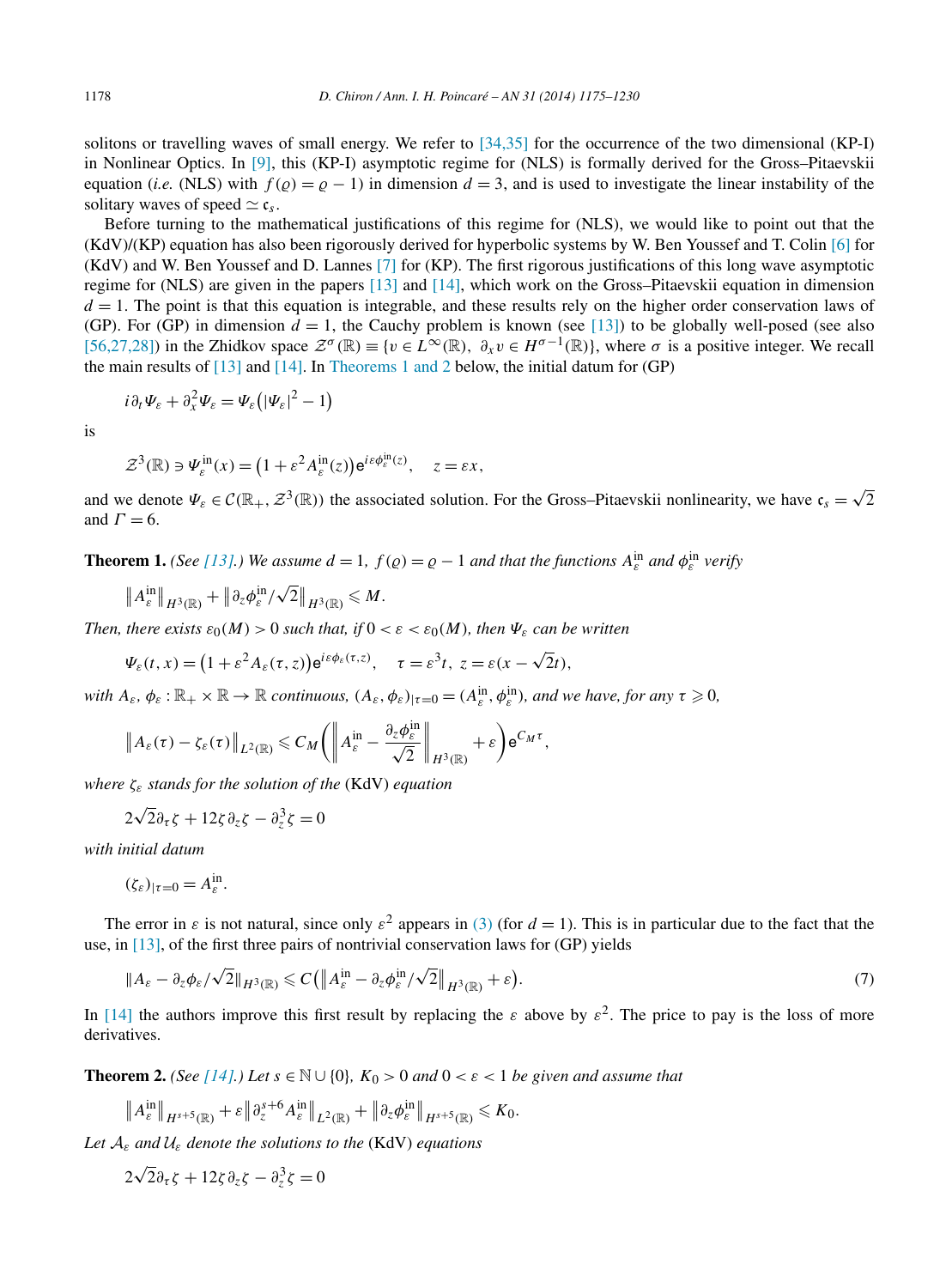<span id="page-4-0"></span>with initial data  $A_{\varepsilon}^{\text{in}}$  and  $\partial_z\phi_{\varepsilon}^{\text{in}}/\sqrt{2}$  respectively. Then, there exist  $\varepsilon_0=\varepsilon_0(K_0,s)\in(0,1)$  and  $K=K(K_0,s)>0$  such *that if*  $\varepsilon \leq \varepsilon_0(K_0, s)$ *,*  $\Psi_{\varepsilon}$  *never vanishes and thus can be written* 

$$
\Psi_{\varepsilon}(t,x)=(1+\varepsilon^2 A_{\varepsilon}(\tau,z))e^{i\varepsilon\phi_{\varepsilon}(\tau,z)},\quad \tau=\varepsilon^3 t,\ z=\varepsilon(x-\sqrt{2}t).
$$

*Furthermore, for any*  $\tau \geqslant 0$ ,

$$
\|A_{\varepsilon}-\mathcal{A}_{\varepsilon}\|_{H^{s}(\mathbb{R})}+\left\|\frac{\partial_{z}\phi_{\varepsilon}}{\sqrt{2}}-\mathcal{U}_{\varepsilon}\right\|_{H^{s}(\mathbb{R})}\leqslant K\bigg(\varepsilon^{2}+\left\|A_{\varepsilon}^{\text{in}}-\frac{\partial_{z}\phi_{\varepsilon}^{\text{in}}}{\sqrt{2}}\right\|_{H^{s}(\mathbb{R})}\bigg)\mathrm{e}^{K\tau}.
$$

The improvement in their proof is due to the fact that they take into account waves going to the right and to the left: see Theorem 1 in [\[14\]](#page-54-0) for a precise statement. In this paper, we shall treat only the right-going wave.

In [\[20\],](#page-54-0) we have investigated the (KdV)/(KP-I) limit in arbitrary dimension *d* and for a general nonlinearity *f* satisfying  $f'(1) > 0$ . Here is one of our results (see also in [\[20\]](#page-54-0) a result in the energy space when  $d = 1$ , and a result for non-well-prepared data). Here, for  $A_{\varepsilon}^{\text{in}}$ ,  $\phi_{\varepsilon}^{\text{in}}$ , we consider the initial datum for (NLS)

$$
\Psi_{\varepsilon}^{\text{in}}(x) \equiv (1 + \varepsilon^2 A_{\varepsilon}^{\text{in}}(z)) \exp(i\varepsilon \phi_{\varepsilon}^{\text{in}}(z)), \ z_1 = \varepsilon x_1, \ z_{\perp} = \varepsilon^2 x_{\perp},
$$

and denote  $\Psi_{\varepsilon} \in \Psi_{\varepsilon}^{\text{in}} + \mathcal{C}([0, T_{\varepsilon}), H^{s+1}(\mathbb{R}^d))$  the corresponding  $H^{s+1}$  maximal solution. Let us recall that for initial data  $A^{in}$  in  $H^s$  with  $s > 1 + d/2$ , the (KdV)/(KP-I) equation has a unique local in time weak solution (in the distributional sense)  $A \in L^{\infty}([0, \tau_0], H^s(\mathbb{R}^d))$ , as can be easily seen (for  $d \ge 2$ ) by cutting off low frequencies and passing to the limit. If moreover the antiderivative  $\partial_{z_1}^{-1} A^{in}$  exists in the sense that  $(1+|\xi|)^s \xi_1^{-1} \mathscr{F}(A^{in}) \in L^2(\mathbb{R}^d)$  (where  $\mathscr{F}$  is the Fourier transform), then, from the result of [\[32\],](#page-55-0) we know that *A* actually belongs to  $\mathcal{C}([0, \tau_0], H^s(\mathbb{R}^d) \cap \partial_{z_1} H^s(\mathbb{R}^d))$ (for  $s > 1 + d/2$ ). If, in addition,  $\Delta_{z} \partial_{z_1}^{-1} A^{in} \in \partial_{z_1} H^{s-3}(\mathbb{R}^d)$ , then  $\Delta_{z} \partial_{z_1}^{-2} A \in L^{\infty}([0, \tau_0], H^{s-3}(\mathbb{R}^d))$  (see [\[53\]](#page-55-0) or Lemma 3 in [\[42\]\)](#page-55-0).

**Theorem 3.** (See [\[20\].](#page-54-0)) Let  $s \in \mathbb{N}$  be such that  $s > 1 + \frac{d}{2}$ . Assume that we have a family  $(A_{\varepsilon}^{\text{in}}, \phi_{\varepsilon}^{\text{in}})_{0 < \varepsilon < 1}$  such that

$$
\Lambda \equiv \sup_{0<\varepsilon<1} \left\| \left( A^{in}_{\varepsilon}, \partial_{z_1} \phi^{in}_{\varepsilon}, \varepsilon \nabla_{z_\perp} \phi^{in}_{\varepsilon} \right) \right\|_{H^{s+1}(\mathbb{R}^d)} < +\infty.
$$

Then, there exist  $0<\varepsilon_0<1$ ,  $\tau_0>0$  and  $K>0$ , depending only on s and  $\Lambda$ , such that, for  $0<\varepsilon\leqslant\varepsilon_0$ ,  $T_\varepsilon>\tau_0/\varepsilon^3$ and there exist two real-valued functions  $A_{\varepsilon} \in C([0, \tau_0], H^{s+1}(\mathbb{R}^d))$  and  $\phi_{\varepsilon} \in C([0, \tau_0], H^{s+1}(\mathbb{R}^d)) \cap C([0, \tau_0] \times \mathbb{R}^d)$ *such that*  $(A_{\varepsilon}, \phi_{\varepsilon})_{|\tau=0} = (A_{\varepsilon}^{\text{in}}, \phi_{\varepsilon}^{\text{in}})$  *and satisfying* 

$$
\Psi_{\varepsilon}(t,x) = \left(1 + \varepsilon^2 A_{\varepsilon}(\tau,z)\right) \exp\left(i\varepsilon \phi_{\varepsilon}(\tau,z)\right), \quad \tau = \varepsilon^3 t, \ z_1 \equiv \varepsilon(x_1 - \mathfrak{c}_s t), \ z_{\perp} \equiv \varepsilon^2 x_{\perp}
$$
 (8)

*with*  $1 + \varepsilon^2 A_\varepsilon \geqslant \frac{1}{2}$  *and* 

$$
\sup_{0\leq \tau\leq \tau_0} \left\{ \|A_{\varepsilon}\|_{H^{s+1}(\mathbb{R}^d)} + \|(\partial_{z_1}\phi_{\varepsilon}^{\text{in}}, \varepsilon \nabla_{z_\perp}\phi_{\varepsilon})\|_{H^s(\mathbb{R}^d)} \right\} \leqslant K. \tag{9}
$$

*We assume that there exists a function*  $A^{in} \in H^{s+1}(\mathbb{R}^d)$  *such that* 

$$
(A_{\varepsilon}^{\text{in}}, \partial_{z_1}\phi_{\varepsilon}^{\text{in}}, \varepsilon\nabla_{z_\perp}\phi_{\varepsilon}^{\text{in}}) \to (A^{\text{in}}, \mathfrak{c}_s A^{\text{in}}, 0) \quad \text{in } L^2(\mathbb{R}^d)
$$

and moreover that, if  $d \geqslant 2$ ,

$$
\left\|A_{\varepsilon}^{\text{in}} - \frac{\partial_{z_1} \phi_{\varepsilon}^{\text{in}}}{\mathfrak{c}_s}\right\|_{L^2(\mathbb{R}^d)} = \mathcal{O}(\varepsilon) \quad \text{and} \quad \left\|\nabla_{z_\perp} \phi_{\varepsilon}^{\text{in}}\right\|_{L^2(\mathbb{R}^d)} = \mathcal{O}(1).
$$

*Then, we have for*  $\varepsilon \to 0$  *and every*  $\sigma < s + 1$ *,* 

$$
A_{\varepsilon} \to \zeta \quad \text{in } C([0, \tau_0], H^{\sigma}(\mathbb{R}^d)), \quad \text{and} \quad \frac{\partial_{z_1} \phi_{\varepsilon}^{\text{in}}}{\mathfrak{c}_s} \to \zeta \quad \text{in } C([0, \tau_0], H^{\sigma-1}(\mathbb{R}^d)),
$$

where  $\zeta \in L^{\infty}([0, \tau_0], H^{s+1}(\mathbb{R}^d))$  is the solution of the (KdV)/(KP-I) equation with initial datum<sup>1</sup>  $A^{in} \in H^{s+1}(\mathbb{R}^d)$ . *Furthermore,*

<sup>&</sup>lt;sup>1</sup> If  $d \ge 2$ , we actually have  $\nabla_{z} \partial_{z_1}^{1} A^{in} \in L^2(\mathbb{R}^d)$  and  $\nabla_{z} A^{in} \in H^s(\mathbb{R}^d)$ , which is sufficient to guarantee the continuity in time for  $\zeta$ .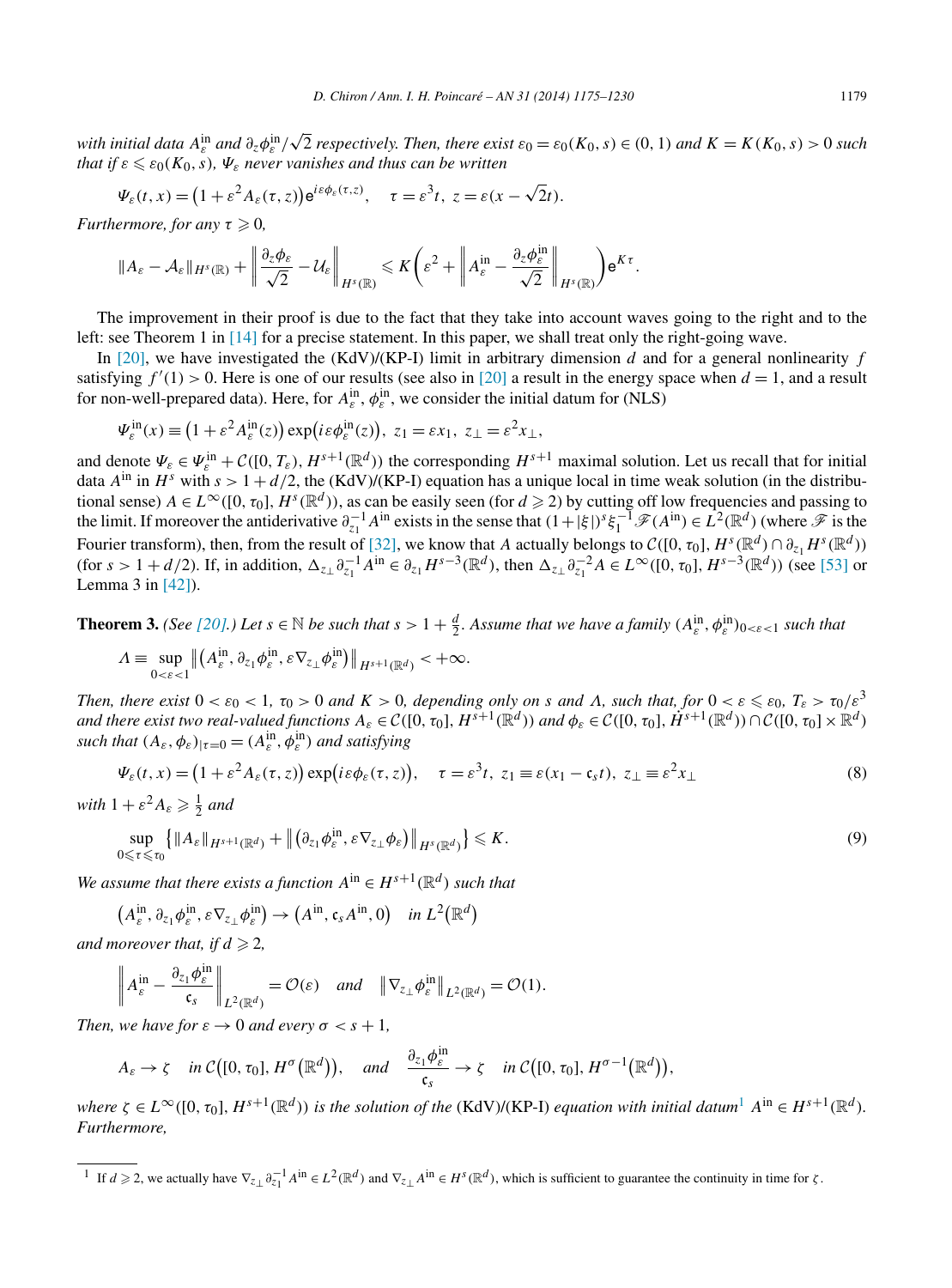$$
\sup_{0 \le \tau \le \tau_0} \left\| A_{\varepsilon} - \frac{\partial_{z_1} \phi_{\varepsilon}}{\mathfrak{c}_s} \right\|_{L^2(\mathbb{R}^d)} = o(1),\tag{10}
$$

*and if*  $d \geqslant 2$ ,

$$
\sup_{0\leqslant\tau\leqslant\tau_0}\bigg\|A_{\varepsilon}-\frac{\partial_{z_1}\phi_{\varepsilon}}{\mathfrak{c}_s}\bigg\|_{L^2(\mathbb{R}^d)}\leqslant K\varepsilon\quad\text{and}\quad\sup_{0\leqslant\tau\leqslant\tau_0}\|\nabla_{z_\perp}\phi_{\varepsilon}\|_{L^2(\mathbb{R}^d)}\leqslant K.\tag{11}
$$

**Remark 1.1.** In [\[20\],](#page-54-0) Lemma 1, the proof implicitly assumes that the potential function *F* is nonnegative. This is not a problem for the study of the (KdV) limit since, in the end, we prove that  $|\Psi|$  is uniformly close to 1. Therefore, since  $F(\varrho) \sim \mathfrak{c}_s^2(\varrho - 1)^2/4$  as  $\varrho \to 1$ , one can modify *F* away from 1 in order to have " $F \ge 0$ " and afterwards observe that the solution for the modified nonlinearity is actually a solution for the original one for *ε* small enough. However, for a correct statement of Lemma 1 in [\[20\],](#page-54-0) one needs to add that *F* is nonnegative.

Since the above result give a description of a wave propagating at the speed of sound, it is natural to investigate the behaviour of the travelling waves of (NLS) in the transonic limit, that is for travelling waves of speed  $c \simeq c_s$ , and expect a convergence, up to similar rescalings, to the (KdV)/(KP-I) solitary wave. The (KdV)/(KP-I) equation does have solitary waves provided  $\Gamma \neq 0$  (otherwise, (KdV)/(KP-I) is linear), and  $1 \leq d \leq 3$  (see [\[24\]](#page-54-0) when  $d \geq 2$ ). For the Gross–Pitaevskii nonlinearity ( $f(\rho) = \rho - 1$ ), explicit integration of the travelling waves equation can be carried out in dimension  $d = 1$  (see [\[52,12\]\)](#page-55-0), and this convergence can be checked explicitely. Still for the Gross–Pitaevskii nonlinearity, we refer to [\[11\]](#page-54-0) for the proof of the transonic limit in the two dimensional case. For a more general nonlinearity *f*, see [\[16\]](#page-54-0) for the case  $d = 1$ , using ODE techniques, and [\[18\]](#page-54-0) for the dimensions  $d = 2$  and  $d = 3$ .

In [Theorem](#page-4-0) 3, the convergence was obtained through a compactness argument, which does not provide a quantitative error estimate. The purpose of this paper is to provide a convergence result for this (KdV)/(KP-I) asymptotic regime with an error bound comparable to the one obtained in Theorem 2 of [\[14\]](#page-54-0) for a general nonlinearity *f* and any dimension  $d \ge 1$ . As a first remark, note that the zero mass assumption  $\int_{\mathbb{R}} A(z_1, z_1) dz_1 = 0$  for every  $z_{\perp} \in \mathbb{R}^{d-1}$ , which allows to define the term  $\partial_{z_1}^{-1}A$ , is *necessary* in order to prove rigorously a consistency result of the (KP-I) approximation, as explained by D. Lannes in [\[40\].](#page-55-0) However, this zero mass assumption is not natural from the physical point of view. This is the reason why D. Lannes and J.-C. Saut have proposed in [\[42\]](#page-55-0) weakly transverse Boussinesq type systems that are formally equivalent to the (KP) equation but for which no zero mass assumption is needed and for which natural consistency error bounds can be proved. This is the point of view we shall adopt for our problem.

#### *1.2. Comparing to a weakly transverse Boussinesq system*

Working in the hydrodynamical variables  $(A_{\varepsilon}, U_{\varepsilon} = (U_{\varepsilon}^1, U_{\varepsilon}^{\perp}) \equiv \mathfrak{c}_s^{-1}(\partial_{z_1}\phi_{\varepsilon}, \nabla_{z_{\perp}}\phi_{\varepsilon}))$ , [\(3\)](#page-2-0) becomes

$$
\begin{cases}\n\frac{1}{\mathfrak{c}_{s}}\partial_{\tau}A_{\varepsilon} - \frac{1}{\varepsilon^{2}}\partial_{z_{1}}A_{\varepsilon} + 2U_{\varepsilon}^{1}\partial_{z_{1}}A_{\varepsilon} + 2\varepsilon^{2}U_{\varepsilon}^{\perp} \cdot \nabla_{z_{\perp}}A_{\varepsilon} + \frac{1}{\varepsilon^{2}}\Big(1 + \varepsilon^{2}A_{\varepsilon}\Big)\Big(\partial_{z_{1}}U_{\varepsilon}^{1} + \varepsilon^{2}\nabla_{z_{\perp}}\cdot U_{\varepsilon}^{\perp}\Big) = 0 \\
\frac{1}{\mathfrak{c}_{s}}\partial_{\tau}U_{\varepsilon} - \frac{1}{\varepsilon^{2}}\partial_{z_{1}}U_{\varepsilon} + 2\Big(U_{\varepsilon}^{1}\partial_{z_{1}} + \varepsilon^{2}U_{\varepsilon}^{\perp} \cdot \nabla_{z_{\perp}}\Big)U_{\varepsilon} + \frac{1}{\mathfrak{c}_{s}^{2}\varepsilon^{4}}\partial_{z_{1}}\Big[f\Big(\Big(1 + \varepsilon^{2}A_{\varepsilon}\Big)^{2}\Big)\Big] \\
-\frac{1}{\mathfrak{c}_{s}^{2}}\nabla_{z}\Big(\frac{\partial_{z_{1}}^{2}A_{\varepsilon} + \varepsilon^{2}\Delta_{z_{\perp}}A_{\varepsilon}}{1 + \varepsilon^{2}A_{\varepsilon}}\Big) = 0.\n\end{cases} \tag{12}
$$

Notice that, when we neglect the quantum pressure, (12) is a symmetrizable hyperbolic system in the variables  $(A_\varepsilon, U_\varepsilon^1, \varepsilon U_\varepsilon^\perp)$  (and not  $(A_\varepsilon, U_\varepsilon^1, U_\varepsilon^\perp)$  due to the weak transversality), for which the symmetrizers

$$
\text{Diag}\left(1,\frac{\mathfrak{c}_s^2}{2f'((1+\varepsilon^2 A_\varepsilon)^2)},\ldots,\frac{\mathfrak{c}_s^2}{2f'((1+\varepsilon^2 A_\varepsilon)^2)}\right) \quad \text{or} \quad \text{Diag}\left(\frac{2}{\mathfrak{c}_s^2}f'((1+\varepsilon^2 A_\varepsilon)^2),1,\ldots,1\right) \tag{13}
$$

can be used. Therefore, it is natural to propose, in the spirit of  $[42]$ , the following Boussinesq type system

<span id="page-5-0"></span>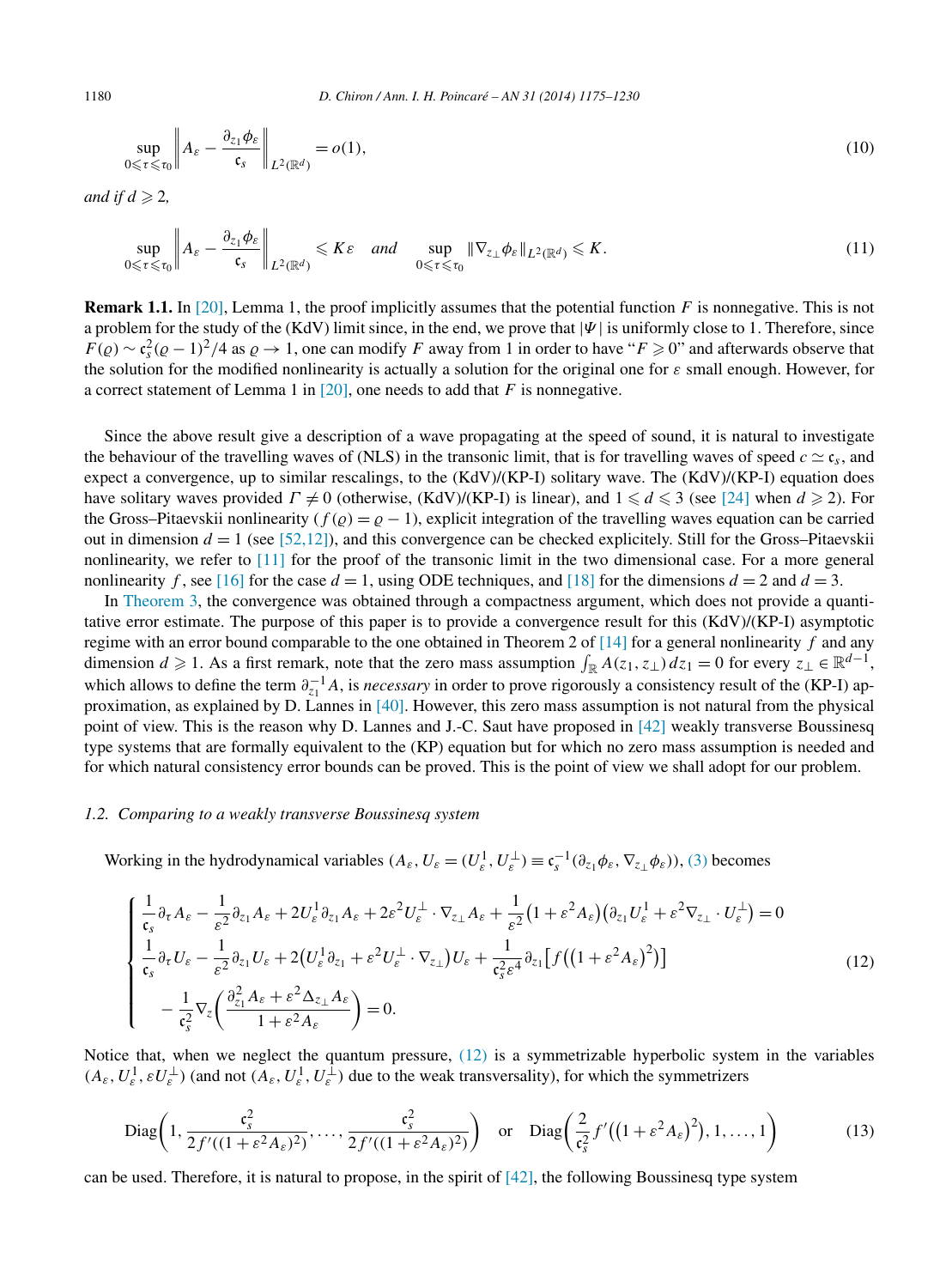<span id="page-6-0"></span>
$$
\begin{cases}\n\frac{1}{\mathfrak{c}_{s}}\partial_{\tau}A_{\varepsilon} - \frac{1}{\varepsilon^{2}}\partial_{z_{1}}A_{\varepsilon} + \frac{1}{\varepsilon^{2}}\partial_{z_{1}}U_{\varepsilon}^{1} + 2U_{\varepsilon}^{1}\partial_{z_{1}}A_{\varepsilon} + A_{\varepsilon}\partial_{z_{1}}U_{\varepsilon}^{1} + 2\varepsilon^{2}U_{\varepsilon}^{1} \cdot \nabla_{z_{\perp}}A_{\varepsilon} \\
+ (1 + \varepsilon^{2}A_{\varepsilon})\nabla_{z_{\perp}} \cdot U_{\varepsilon}^{1} = 0 \\
\frac{1}{\mathfrak{c}_{s}}\partial_{\tau}U_{\varepsilon} - \frac{1}{\varepsilon^{2}}\partial_{z_{1}}U_{\varepsilon} + 2U_{\varepsilon}^{1}\partial_{z_{1}}U_{\varepsilon} + 2\varepsilon^{2}U_{\varepsilon}^{1} \cdot \nabla_{z_{\perp}}U_{\varepsilon} + \frac{1}{\varepsilon^{2}}\nabla_{z}A_{\varepsilon} + (I - 5)A_{\varepsilon}\nabla_{z}A_{\varepsilon} \\
- \frac{1}{\mathfrak{c}_{s}^{2}}\partial_{z_{1}}^{3}U_{\varepsilon} = 0.\n\end{cases} (B_{\varepsilon})
$$

Here, we have used the Taylor expansion [\(4\)](#page-2-0) for the nonlinearity *f* and the definition of *Γ* . Notice that in this system, we have replaced  $A_\varepsilon$  by  $U_\varepsilon$  in the dispersive terms, which is justified by the fact that, by [\(5\),](#page-2-0) we expect  $A_\varepsilon \approx$  $\mathfrak{e}^{-1}_s \partial_{z_1} \phi_{\varepsilon} = U_{\varepsilon}^1$ . This allows to have the structure of a symmetrizable hyperbolic system in the variables  $(A_{\varepsilon}, U_{\varepsilon}^1, \varepsilon U_{\varepsilon}^{\perp}),$ since the dispersive term is then a diagonal term with constant coefficients. Indeed, we can use the symmetrizer

$$
\Sigma\left(\varepsilon^2 A_\varepsilon\right) \equiv \text{Diag}\bigg(\frac{1+(\Gamma-5)\varepsilon^2 A_\varepsilon}{1+\varepsilon^2 A_\varepsilon}, 1, \ldots, 1\bigg),\,
$$

the first one of [\(13\)](#page-5-0) having the disadvantage of making the dispersive term with nonconstant coefficients. We may observe that if, in  $(B_{\varepsilon})$ , we replace  $\partial_{z_1}^3 \mathbf{U}_{\varepsilon}^1$  and  $\partial_{z_1}^3 \mathbf{U}_{\varepsilon}^{\perp}$  by  $\partial_{z_1}^3 \mathbf{A}_{\varepsilon}^1$  and  $\partial_{z_1}^3 \mathbf{A}_{\varepsilon}^{\perp}$  respectively, we no longer have a symmetrizable hyperbolic system, and the local well-posedness of the resulting system would then be a delicate issue, see [\[47\]](#page-55-0) for a Boussinesq system (see also [\[54\]\)](#page-55-0). In view of this very nice structure of  $(\mathcal{B}_{\varepsilon})$ , we prove the following local well-posedness result.

**Proposition 1.** Let  $\Lambda > 0$  and  $s \in \mathbb{N}$  be such that  $s > 3 + \frac{d}{2}$ . Assume that  $0 < \varepsilon < 1$  and that  $(A_{\varepsilon}^{\text{in}}, U_{\varepsilon}^{\text{in}})$  is an initial *datum for* (B*ε*) *such that*

$$
\left\|\left(A_{\varepsilon}^{\text{in}},\mathbf{U}_{\varepsilon}^{\text{in},1},\varepsilon\mathbf{U}_{\varepsilon}^{\text{in},\perp}\right)\right\|_{H^{s}(\mathbb{R}^{d})}\leqslant\Lambda.
$$

Then, there exists  $\tau_* > 0$  and K depending only on  $\Lambda$  and s (and not on  $\varepsilon \in (0,1)$ ) such that  $(\mathcal{B}_{\varepsilon})$  has a unique *solution*  $(A_\varepsilon, U_\varepsilon^1, \varepsilon U_\varepsilon^\perp) \in L^\infty([0, \tau_*], H^s(\mathbb{R}^d))$ *, and this solution satisfies* 

$$
\sup_{0 \leq \tau \leq \tau_*} \left\| \left( A_\varepsilon, \mathbf{U}_\varepsilon^1, \varepsilon \mathbf{U}_\varepsilon^\perp \right) \right\|_{H^s(\mathbb{R}^d)} \leqslant K. \tag{14}
$$

*Moreover, if*  $U_\varepsilon^{\text{in}}$  *is a gradient vector field, then for*  $0\leqslant\tau\leqslant\tau_*$ ,  $U_\varepsilon(\tau)$  *is also a gradient vector field.* 

As it is the case in [\[42\],](#page-55-0) let us emphasize that if  $d \ge 2$ , we do not control *a priori*  $U_{\varepsilon}^{\perp}$  but only  $\varepsilon U_{\varepsilon}^{\perp}$ , due to the anistropy of the scaling. We now stress the link between the system  $(B_{\varepsilon})$  and the (KdV) and the (KP-I) equations.

**Proposition 2.** Assume  $d = 1$ ,  $s \in \mathbb{N}$  such that  $s \geq 5$  and let  $0 < \varepsilon < 1$  and  $\Lambda > 0$  be given. Let  $(A_{\varepsilon}^{\text{in}}, U_{\varepsilon}^{\text{in}})$  be such that

$$
\left\|\left(A_{\varepsilon}^{\text{in}},\mathbf{U}_{\varepsilon}^{\text{in}}\right)\right\|_{H^{s}(\mathbb{R})}\leqslant\Lambda,
$$

 $\overline{0}$ 

and let  $(A_{\varepsilon},U_{\varepsilon}) \in L^{\infty}([0,\tau_*],H^s(\mathbb{R}))$  be the solution of  $(\mathcal{B}_{\varepsilon})$  for the initial datum  $(A_{\varepsilon}^{in},U_{\varepsilon}^{in})$  provided by Proposi*tion 1. Then, for some constant K depending only on Λ, we have*

$$
\sup_{\leq \tau \leq \tau_*} \|A_{\varepsilon} - U_{\varepsilon}\|_{H^{s-2}(\mathbb{R})} \leqslant K \left( \|A_{\varepsilon}^{\text{in}} - U_{\varepsilon}^{\text{in}}\|_{H^{s-2}(\mathbb{R})} + \varepsilon^2 \right). \tag{15}
$$

*Moreover, if*  $\zeta_{\varepsilon} \in \mathcal{C}(\mathbb{R}_+, H^s(\mathbb{R}))$  *is the solution of the* (KdV) *equation* 

$$
\frac{2}{\mathfrak{c}_s} \partial_\tau \zeta_\varepsilon + \Gamma \zeta_\varepsilon \partial_z \zeta_\varepsilon - \frac{1}{\mathfrak{c}_s^2} \partial_z^3 \zeta_\varepsilon = 0, \qquad (\zeta_\varepsilon)_{|\tau=0} = A_\varepsilon^{\text{in}},
$$

*then for some constant K depending only on Λ,*

$$
\sup_{[0,\tau_0]} \|A_{\varepsilon} - \zeta_{\varepsilon}\|_{H^{s-5}(\mathbb{R})} + \sup_{[0,\tau_0]} \|U_{\varepsilon} - \zeta_{\varepsilon}\|_{H^{s-5}(\mathbb{R})} \leqslant K \left( \|A_{\varepsilon}^{\text{in}} - U_{\varepsilon}^{\text{in}}\|_{H^{s-2}(\mathbb{R})} + \varepsilon^2 \right). \tag{16}
$$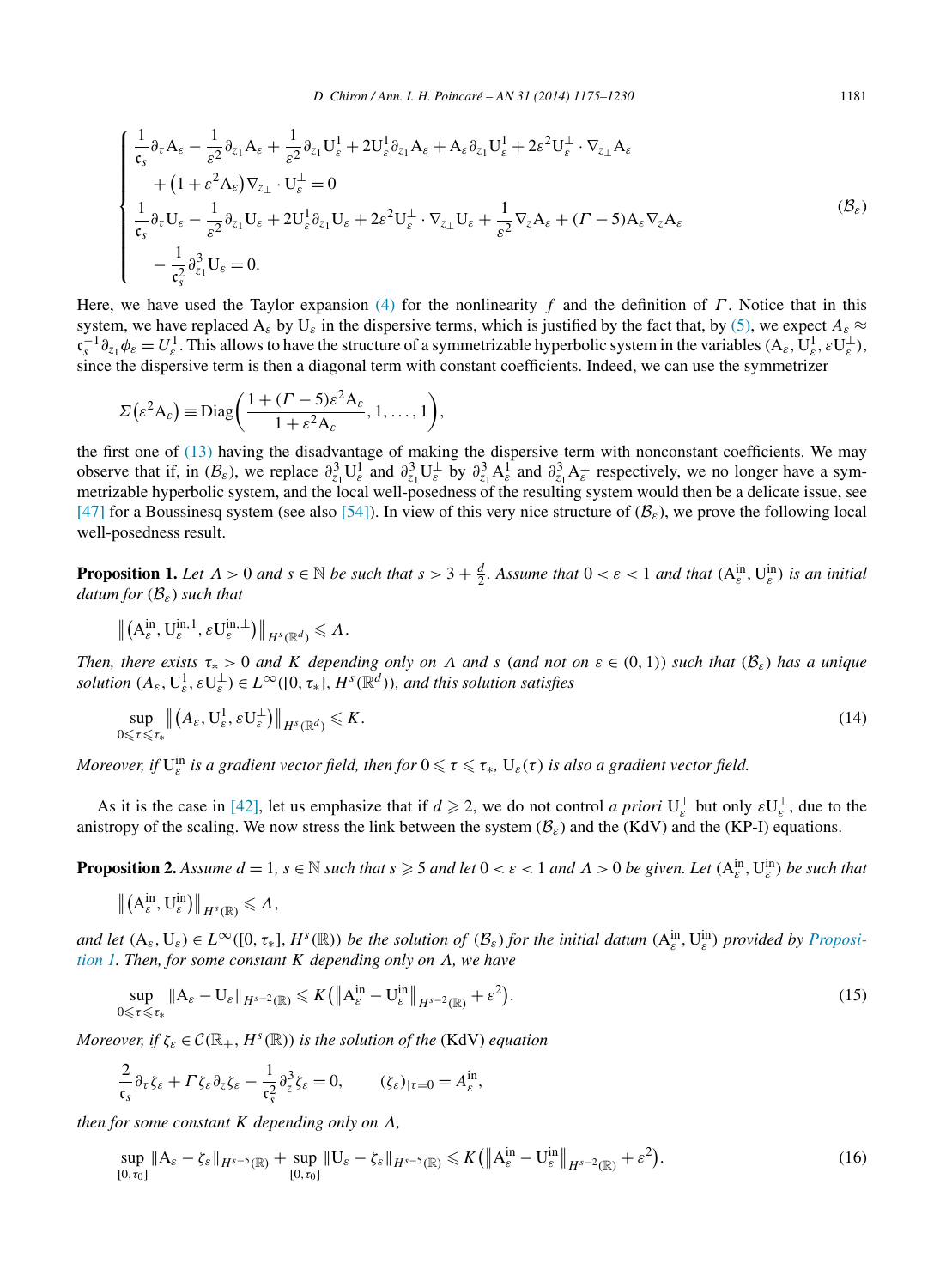<span id="page-7-0"></span>Of course, the comparison [\(16\)](#page-6-0) is meaningless if  $A_{\varepsilon}^{in} - U_{\varepsilon}^{in}$  is not small, which has to be related to the constraint [\(5\).](#page-2-0)

**Proposition 3.** Assume  $d \ge 2$ ,  $s \in \mathbb{N}$  such that  $s > 3 + \frac{d}{2}$  and let  $0 < \varepsilon < 1$  and  $\Lambda > 0$  be given. Let  $(A_{\varepsilon}, U_{\varepsilon}^1, \varepsilon U_{\varepsilon}^{\perp}) \in$  $L^{\infty}([0,\tau_*],H^s(\mathbb{R}^d))$  be, as in [Proposition 1,](#page-6-0) a solution of  $(\mathcal{B}_{\varepsilon})$  for an initial datum  $(A_{\varepsilon}^{\text{in}},U_{\varepsilon}^{\text{in}})$  such that  $U_{\varepsilon}^{\text{in}}$  is a *gradient vector field and*

$$
\left\|\left(A_{\varepsilon}^{\text{in}},\mathbf{U}_{\varepsilon}^{\text{in},1},\varepsilon\mathbf{U}_{\varepsilon}^{\text{in},\perp}\right)\right\|_{H^{s}(\mathbb{R}^{d})}\leqslant\Lambda.
$$

*Then, for some constant K depending only on Λ, we have, for*  $0 \le \tau \le \tau_*$ *,* 

$$
\begin{cases} \left\| \partial_{z_1}^2 (\mathbf{A}_{\varepsilon} - \mathbf{U}_{\varepsilon}^1) \right\|_{H^{s-3}(\mathbb{R}^d)} \leqslant K \left( \left\| \partial_{z_1}^2 (\mathbf{A}_{\varepsilon}^{\text{in}} - \mathbf{U}_{\varepsilon}^{\text{in}}) \right\|_{H^{s-3}(\mathbb{R}^d)} + \varepsilon^2 \right) \\ \left\| \partial_{z_1} (\mathbf{A}_{\varepsilon} - \mathbf{U}_{\varepsilon}^1) \right\|_{H^{s-2}(\mathbb{R}^d)} \leqslant K \left( \left\| \partial_{z_1} (\mathbf{A}_{\varepsilon}^{\text{in}} - \mathbf{U}_{\varepsilon}^{\text{in}}) \right\|_{H^{s-2}(\mathbb{R}^d)} + \varepsilon \right), \end{cases} \tag{17}
$$

*as well as*

$$
\left\|\mathbf{A}_{\varepsilon}-\mathbf{U}_{\varepsilon}^{1}\right\|_{L^{2}(\mathbb{R}^{d})}+\varepsilon\left\|\mathbf{U}_{\varepsilon}^{\perp}\right\|_{L^{2}(\mathbb{R}^{d})}\leqslant K\left(\left\|\mathbf{A}_{\varepsilon}^{\text{in}}-\mathbf{U}_{\varepsilon}^{\text{in},1}\right\|_{L^{2}(\mathbb{R}^{d})}+\varepsilon\left\|\mathbf{U}_{\varepsilon}^{\text{in},\perp}\right\|_{L^{2}(\mathbb{R}^{d})}+\varepsilon\right).
$$
\n(18)

*Moreover, if we have a family of initial data*  $(A_\varepsilon^{\text{in}}, U_\varepsilon^{\text{in},1}, \varepsilon U_\varepsilon^{\text{in},\perp})_{0<\varepsilon<1}$  such that  $U_\varepsilon^{\text{in}}$  *is a gradient vector field* 

$$
\left\| \left(A_{\varepsilon}^{\text{in}}, U_{\varepsilon}^{\text{in}}\right) \right\|_{H^{s}(\mathbb{R}^{d})} \leqslant \Lambda, \qquad \left\| A_{\varepsilon}^{\text{in}} - U_{\varepsilon}^{\text{in},1} \right\|_{L^{2}(\mathbb{R}^{d})} \leqslant \Lambda \varepsilon, \qquad \left\| U_{\varepsilon}^{\text{in},\perp} \right\|_{L^{2}(\mathbb{R}^{d})} \leqslant \Lambda
$$

*and, for some*  $\zeta^{\text{in}} \in H^s(\mathbb{R}^d)$ *,* 

$$
(A_{\varepsilon}^{\text{in}}, \mathbf{U}_{\varepsilon}^{\text{in},1}) \to (\zeta^{\text{in}}, \zeta^{\text{in}}) \quad \text{in } L^2(\mathbb{R}^d),
$$

*then we have, for any*  $0 \leq \sigma < s$ *,* 

$$
A_{\varepsilon} \to \zeta \quad \text{and} \quad U_{\varepsilon}^1 \to \zeta \quad \text{in } C([0, \tau_*], H^{\sigma}(\mathbb{R}^d)),
$$

*where*  $\zeta \in L^{\infty}([0, \tau_*], H^s(\mathbb{R}^d))$  *solves the* (KP-I) *equation* 

$$
\frac{2}{\mathfrak{c}_s} \partial_\tau \zeta + \Gamma \zeta \partial_{z_1} \zeta - \frac{1}{\mathfrak{c}_s^2} \partial_{z_1}^3 \zeta + \Delta_{z_\perp} \partial_{z_1}^{-1} \zeta = 0, \qquad \zeta_{|\tau=0} = \zeta^{\text{in}}.
$$

**Remark 1.** The estimates in (17) are very anisotropic due to the fact that the natural bound is on  $\epsilon U_{\epsilon}^{\perp}$  and not on  $U_{\varepsilon}^{\perp}$ , but we can use that  $\partial_{z_1} U_{\varepsilon}^{\perp} = \nabla_{z_\perp} U_{\varepsilon}^1$  since  $U_{\varepsilon}$  is a gradient to improve the bounds. Note that in [\[42\],](#page-55-0) the convergence of the weakly transverse Boussinesq system to uncoupled (KP) equations is shown (see Theorem 1 there) by a WKB expansion. Here, the wave propagating to the left is trivial. The hypothesis for Theorem 1 in [\[42\]](#page-55-0) are not exactly the same as in Proposition 3: for instance, we do not impose conditions like  $\partial_{z_2}^2 \zeta^{\text{in}} \in \partial_{z_1}^2 H^s(\mathbb{R}^2)$ . The proof of Proposition 3 relies on a compactness argument close to [\[20\],](#page-54-0) and not a WKB expansion.

The link between the Boussinesq system (B*ε*) and the (KdV) and the (KP-I) equations being clarified, we can state our main result.

**Theorem 4.** Let  $\Lambda > 0$ ,  $0 < \varepsilon < 1$  and  $s \in \mathbb{N}$  be such that  $s > 3 + \frac{d}{2}$ . Assume that  $(A_{\varepsilon}^{\text{in}}, \phi_{\varepsilon}^{\text{in}})$  is such that

$$
\left\|\left(A_{\varepsilon}^{\text{in}},\partial_{z_1}\phi_{\varepsilon}^{\text{in}},\nabla_{z_\perp}\phi_{\varepsilon}^{\text{in}}\right)\right\|_{H^s(\mathbb{R}^d)}\leqslant\Lambda.
$$

*Then, there exists*  $0 < \varepsilon_0 < 1$  *and K depending on Λ and s such that, for*  $0 < \varepsilon < \varepsilon_0$ , (NLS) *has a unique solution*  $\Psi_{\varepsilon} \in \Psi_{\varepsilon}^{\text{in}} + \mathcal{C}([0, \tau_0/\varepsilon^3], H^s(\mathbb{R}^d))$ *, with*  $\tau_0 \geqslant 1/(K\Lambda)$ *, that can be written* 

$$
\Psi_{\varepsilon}(t,x) = \left(1 + \varepsilon^2 A_{\varepsilon}(\tau,z)\right) \exp\left(i\varepsilon \phi_{\varepsilon}(\tau,z)\right), \quad \tau = \varepsilon^3 t, \ z_1 \equiv \varepsilon (x_1 - \mathfrak{c}_s t), \ z_{\perp} \equiv \varepsilon^2 x_{\perp}
$$

*with*  $1 + \varepsilon^2 A_{\varepsilon} \geqslant \frac{1}{2}$  *and* 

$$
||A_{\varepsilon}||_{\mathcal{C}([0,\tau_0],H^s(\mathbb{R}^d))}+||\partial_{z_1}\phi_{\varepsilon},\varepsilon\nabla_{z_\perp}\phi_{\varepsilon}||_{\mathcal{C}([0,\tau_0],H^{s-1}(\mathbb{R}^d))}\leqslant K.
$$

Denoting  $(A_{\varepsilon},U_{\varepsilon}^1,U_{\varepsilon}^{\perp}) \in L^{\infty}([0,\tau_*],H^s(\mathbb{R}^d))$  the solution to  $(\mathcal{B}_{\varepsilon})$  for the initial datum  $(A_{\varepsilon}^{in},\mathfrak{c}_s^{-1}\partial_{z_1}\phi_{\varepsilon}^{in},\mathfrak{c}_s^{-1}\nabla_{z_{\perp}}\phi_{\varepsilon}^{in})$ , *we have, for*  $0 \le \tau \le \min(\tau_0, \tau_*)$ *,*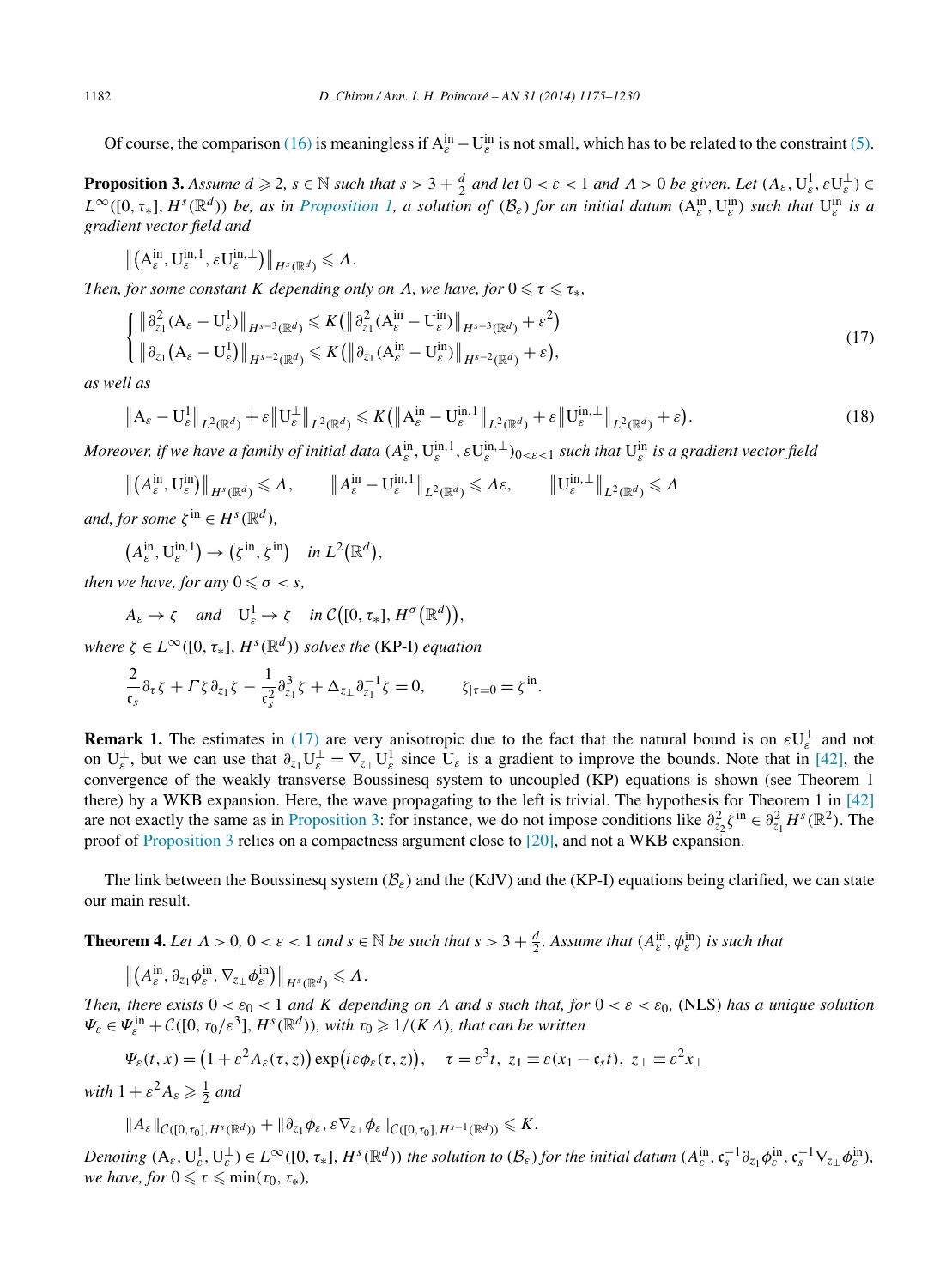<span id="page-8-0"></span>
$$
\left\|\left(A_{\varepsilon}, \frac{\partial_{z_1}\phi_{\varepsilon}}{\mathfrak{c}_s}, \frac{\varepsilon\nabla_{z_\perp}\phi_{\varepsilon}}{\mathfrak{c}_s}\right) - \left(A_{\varepsilon}, \mathbf{U}_{\varepsilon}^1, \varepsilon\mathbf{U}_{\varepsilon}^{\perp}\right)\right\|_{H^{s-1}(\mathbb{R}^d)} \leqslant K\varepsilon^2\tau.
$$

This result is quite close to Theorem 1 in [\[14\],](#page-54-0) where the functions  $(A_\varepsilon + U_\varepsilon)/2$  and  $(A_\varepsilon - U_\varepsilon)/2$  are shown to be  $\varepsilon^2$  close to the solutions of two (KdV) equation with appropriate initial data. Here, we compare directly to the Boussinesq system  $(B_{\varepsilon})$  via an estimate of the *τ*-derivative of  $(A_{\varepsilon}, U_{\varepsilon})$ . The estimates of [Proposition 2 and 3](#page-6-0) can thus be transposed to  $(A_{\varepsilon}, U_{\varepsilon})$ , leading in particular to the following corollary.

**Corollary 1.** *If*  $d = 1$  *and under the assumptions of [Theorem](#page-7-0)* 4 *with*  $s \ge 5$ *, we have, for*  $0 < \varepsilon < \varepsilon_0$  *and some constant K depending only on Λ,*

$$
\sup_{[0,\min(\tau_0,\tau_*)]} \left\{ \|A_{\varepsilon} - \zeta_{\varepsilon}\|_{H^s(\mathbb{R})} + \|U_{\varepsilon} - \zeta_{\varepsilon}\|_{H^s(\mathbb{R})} \right\} \leqslant K \left( \left\| A_{\varepsilon}^{\text{in}} - U_{\varepsilon}^{\text{in}} \right\|_{H^s(\mathbb{R})} + \varepsilon^2 \right)
$$

*where*  $\zeta_{\varepsilon} \in \mathcal{C}(\mathbb{R}_+, H^s(\mathbb{R}))$  *denotes the solution to the* (KdV) *equation* 

$$
\frac{2}{\mathfrak{c}_s} \partial_\tau \zeta_\varepsilon + \Gamma \zeta_\varepsilon \partial_z \zeta_\varepsilon - \frac{1}{\mathfrak{c}_s^2} \partial_z^3 \zeta_\varepsilon = 0, \qquad (\zeta_\varepsilon)_{|\tau=0} = A_\varepsilon^{\text{in}}.
$$

**Proof of Corollary 1.** Denoting  $(A_{\varepsilon},U_{\varepsilon}) \in L^{\infty}([0,\tau_*], H^s(\mathbb{R}))$  the solution to  $(B_{\varepsilon})$ , we have

$$
\sup_{[0,\tau_0]}\left\|\left(A_{\varepsilon},\frac{\partial_{z}\phi_{\varepsilon}}{\mathfrak{c}_{s}}\right)-\left(A_{\varepsilon},\mathsf{U}_{\varepsilon}\right)\right\|_{H^{s-1}(\mathbb{R})}\leqslant K\varepsilon^2\tau\leqslant K\varepsilon^2
$$

by [Theorem 4,](#page-7-0) since  $s \ge 5 > 3 + 1/2$ . Moreover, since  $s \ge 5$ , applying [Proposition 2,](#page-6-0) there holds

$$
\sup_{[0,\tau_0]}\|A_{\varepsilon}-\zeta_{\varepsilon}\|_{H^{s-5}(\mathbb{R})}+\sup_{[0,\tau_0]}\|U_{\varepsilon}-\zeta_{\varepsilon}\|_{H^{s-5}(\mathbb{R})}\leqslant K\big(\big\|A_{\varepsilon}^{\text{in}}-U_{\varepsilon}^{\text{in}}\big\|_{H^{s-2}(\mathbb{R})}+\varepsilon^2\big)
$$

where  $\zeta_{\varepsilon}$  solves (KdV) with initial datum  $A_{\varepsilon}^{\text{in}}$ . As a consequence,

$$
\sup_{[0,\min(\tau_0,\tau_*)]} \{ \| A_{\varepsilon} - \zeta_{\varepsilon} \|_{H^{s-5}(\mathbb{R})} + \| U_{\varepsilon} - \zeta_{\varepsilon} \|_{H^{s-5}(\mathbb{R})} \}
$$
\n
$$
\leq K \sup_{[0,\min(\tau_0,\tau_*)]} \{ \left\| \left( A_{\varepsilon}, \frac{\partial_{z} \phi_{\varepsilon}}{\mathfrak{c}_{s}} \right) - (A_{\varepsilon}, U_{\varepsilon}) \right\|_{H^{s-1}(\mathbb{R})} + \| A_{\varepsilon} - \zeta_{\varepsilon} \|_{H^{s-5}(\mathbb{R})} + \| U_{\varepsilon} - \zeta_{\varepsilon} \|_{H^{s-5}(\mathbb{R})} \}
$$
\n
$$
\leq K \left( \| A_{\varepsilon}^{\text{in}} - U_{\varepsilon}^{\text{in}} \|_{H^{s-2}(\mathbb{R})} + \varepsilon^{2} \right),
$$

as desired.  $\Box$ 

Notice that we obtain in this way in dimension  $d = 1$  a comparison result with the (KdV) equation with an error  $\mathcal{O}(\varepsilon^2)$  as in [Theorem 2,](#page-3-0) [\[14\],](#page-54-0) with assumptions that are basically the same (note that we do not need the  $L^2$  boundedness of the " $\epsilon \partial_z^{s+6} A_{\epsilon}^{\text{in}}$ " derivative). Of course, the convergence by compactness in [Theorem 3](#page-4-0) holds in a larger space than the one where we prove quantitative error bounds. Our result holds for a general nonlinearity and does not rely on the integrability of the one dimensional Gross–Pitaevskii equation but only on singular hyperbolic systems. However, since we do not benefit of the *a priori* bounds deduced from the integrability (as in [\[13\]\)](#page-54-0), we do not have an exponential bound on the error but work on a bounded interval in  $\tau$ . Note that from our previous discussion, no reasonable comparison result with the (KP-I) equation itself has to be expected.

#### *1.3. Expanding in powers of ε*

One natural way to get error estimates would be to justify an expansion of  $A_{\varepsilon}$  and  $\phi_{\varepsilon}$  in powers of  $\varepsilon$ . These expansions are indeed justified for the WKB asymptotics: see, *e.g.*, [\[29,31,19\].](#page-55-0) In the physical literature, this is actually the way the (KP-I) equation is formally derived for (NLS) (see  $[9,34,45]$ ). We would like to point out that, in view of the fact that the limit is singular, this power expansion is not formally correct in the sense that this requires very strong well-preparedness assumptions on the initial data and this expansion cannot be valid at arbitrary order.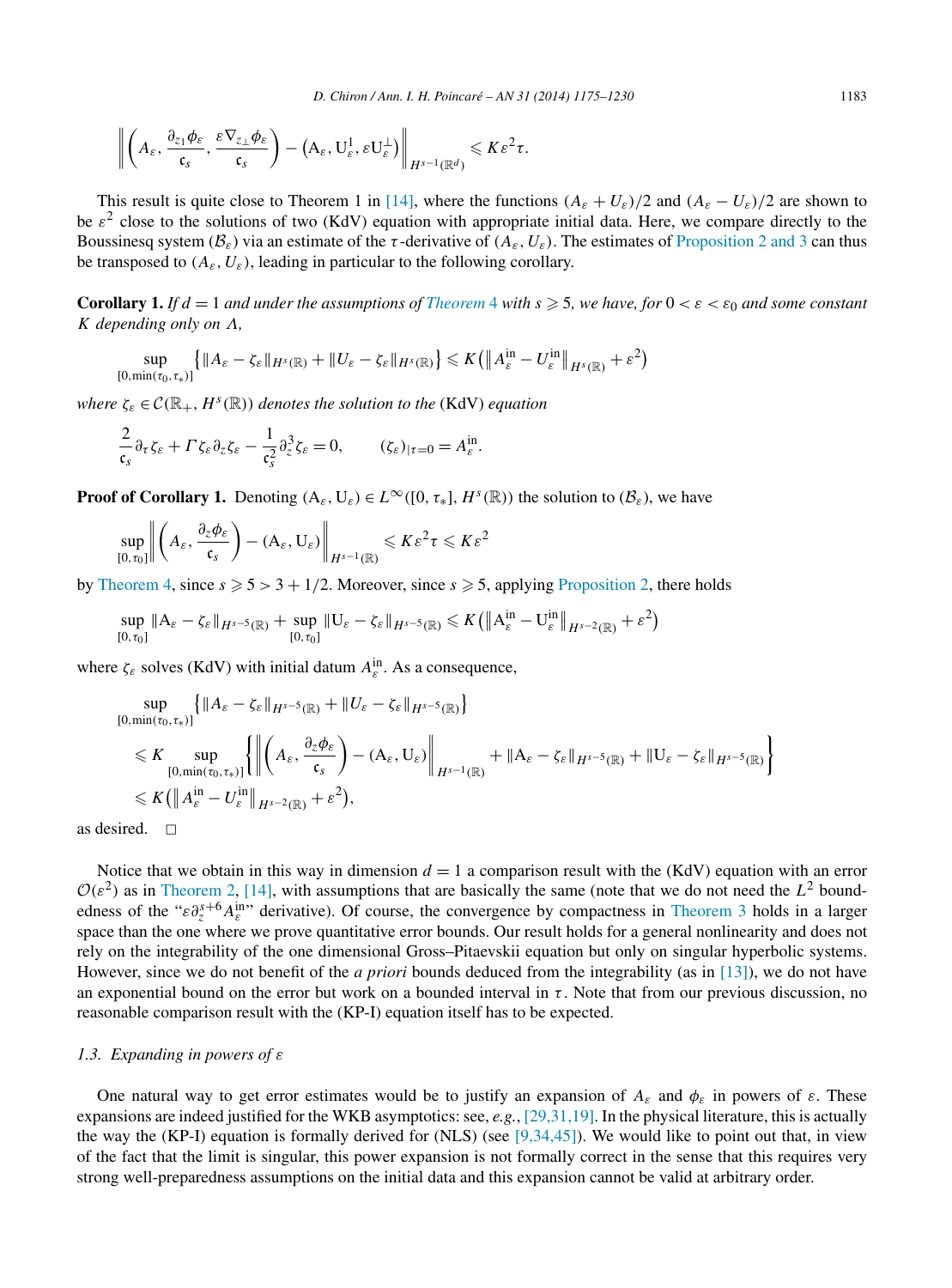<span id="page-9-0"></span>We consider the system [\(12\),](#page-5-0) where  $\partial_{z_1}^{-1} U_{\varepsilon}^1$  stands for  $c_s^{-1} \phi_{\varepsilon}$ :

$$
\begin{cases} \frac{1}{\mathfrak{c}_{s}}\partial_{\tau}A_{\varepsilon}-\frac{1}{\varepsilon^{2}}\partial_{z_{1}}A_{\varepsilon}+2U_{\varepsilon}^{1}\partial_{z_{1}}A_{\varepsilon}+2\varepsilon^{2}\left(\nabla_{z_{\perp}}\partial_{z_{1}}^{-1}U_{\varepsilon}^{1}\right)\cdot\nabla_{z_{\perp}}A_{\varepsilon}+\frac{1}{\varepsilon^{2}}\left(1+\varepsilon^{2}A_{\varepsilon}\right)\left[\partial_{z_{1}}U_{\varepsilon}^{1}+\varepsilon^{2}\Delta_{z_{\perp}}\partial_{z_{1}}^{-1}U_{\varepsilon}^{1}\right]=0\\ \frac{1}{\mathfrak{c}_{s}}\partial_{\tau}U_{\varepsilon}^{1}-\frac{1}{\varepsilon^{2}}\partial_{z_{1}}U_{\varepsilon}^{1}+2U_{\varepsilon}^{1}\partial_{z_{1}}U_{\varepsilon}^{1}+2\varepsilon^{2}\left(\nabla_{z_{\perp}}\partial_{z_{1}}^{-1}U_{\varepsilon}^{1}\right)\cdot\nabla_{z_{\perp}}U_{\varepsilon}^{1}+\frac{1}{\varepsilon^{2}}\partial_{z_{1}}A_{\varepsilon}\\ +\frac{1}{\mathfrak{c}_{s}^{2}\varepsilon^{4}}\partial_{z_{1}}\left[f\left(\left[1+\varepsilon^{2}A_{\varepsilon}\right]^{2}\right)-\mathfrak{c}_{s}^{2}\varepsilon^{2}A_{\varepsilon}\right]=\frac{1}{\mathfrak{c}_{s}^{2}}\partial_{z_{1}}\left(\frac{\partial_{z_{1}}^{2}A_{\varepsilon}+\varepsilon^{2}\Delta_{z_{\perp}}A_{\varepsilon}}{1+\varepsilon^{2}A_{\varepsilon}}\right).\end{cases}
$$

We assume a formal expansion

$$
A_{\varepsilon} = A_0 + \varepsilon A_1 + \varepsilon^2 A_2 + \cdots, \qquad U_{\varepsilon}^1 = U_0^1 + \varepsilon U_1^1 + \varepsilon^2 U_2^1 + \cdots,
$$

where the functions  $A_k$  and  $U_k^1$  are localized, insert this into [\(12\)](#page-5-0) and collect the terms of the same formal order in  $\varepsilon$ . We then consider initial data having the same expansions:

$$
A_{\varepsilon}^{\text{in}} = A_0^{\text{in}} + {\varepsilon} A_1^{\text{in}} + {\varepsilon}^2 A_2^{\text{in}} + \cdots, \qquad U_{\varepsilon}^{\text{in},1} = U_0^{\text{in},1} + {\varepsilon} U_1^{\text{in},1} + {\varepsilon}^2 U_2^{\text{in},1} + \cdots.
$$

At order  $\varepsilon^{-2}$ , we obtain  $U_0^1 = A_0$  (and this is natural in view of [\(5\)\)](#page-2-0). The terms of order  $\varepsilon^{-1}$  provide

$$
U_1^1 = A_1
$$

and we point out that this is indeed a constraint of well-preparedness on the terms  $A_1$  and  $U_1^1$  at initial time, since we must have

$$
U_1^{\text{in},1} = A_1^{\text{in}},
$$

and this condition is not natural, even though in [\[9\],](#page-54-0) the expansion only involves even powers of *ε*. We now turn to the terms of order  $\varepsilon^0$ :

$$
\begin{cases} \frac{1}{\mathfrak{c}_s} \partial_{\tau} U_0^1 + 2U_0^1 \partial_{z_1} U_0^1 - \frac{1}{\mathfrak{c}_s^2} \partial_{z_1}^3 A_0 + (\Gamma - 5) A_0 \partial_{z_1} A_0 + \partial_{z_1} A_2 - \partial_{z_1} U_2^1 = 0 \\ \frac{1}{\mathfrak{c}_s} \partial_{\tau} A_0 + A_0 \partial_{z_1} U_0^1 + 2U_0^1 \partial_{z_1} A_0 + \Delta_{z_{\perp}} \partial_{z_1}^{-1} U_0^1 + \partial_{z_1} U_2^1 - \partial_{z_1} A_2 = 0. \end{cases}
$$

We can solve this equation in  $(A_2, U_2^1)$  if and only if the two equations are compatible, that is if and only if  $A_0 = U_0^1$ is a solution of

$$
\frac{2}{\mathfrak{c}_s} \partial_{\tau} A_0 - \frac{1}{\mathfrak{c}_s^2} \partial_{z_1}^3 A_0 + \Gamma A_0 \partial_{z_1} A_0 + \Delta_{z_{\perp}} \partial_{z_1}^{-1} A_0 = 0,
$$

which is (KdV)/(KP-I). Then, using the (KdV)/(KP-I) equation for *A*0, we are left with

$$
\partial_{z_1}A_2 - \partial_{z_1}U_2^1 = \frac{1}{\mathfrak{c}_s} \partial_{\tau} A_0 + 3A_0 \partial_{z_1} A_0 + \Delta_{z_{\perp}} \partial_{z_1}^{-1} A_0 = \frac{1}{2\mathfrak{c}_s^2} \partial_{z_1}^3 A_0 + \left(3 - \frac{\Gamma}{2}\right) A_0 \partial_{z_1} A_0 + \frac{1}{2} \Delta_{z_{\perp}} \partial_{z_1}^{-1} A_0,
$$

that is

$$
A_2 = U_2^1 + \frac{1}{2\epsilon_s^2} \partial_{z_1}^2 A_0 + \frac{1}{4} (6 - \Gamma) A_0^2 + \frac{1}{2} \Delta_{z_{\perp}} \partial_{z_1}^{-2} A_0.
$$
\n(19)

Here again, we obtain a strong constraint on  $(A_2, U_2^1)$  at the initial time:

$$
A_2^{\text{in}} = U_2^{\text{in},1} + \frac{1}{2c_s^2} \partial_{z_1}^2 A_0^{\text{in}} + \frac{1}{4} (6 - \Gamma) (A_0^{\text{in}})^2 - \frac{1}{2} \Delta_{z_{\perp}} \partial_{z_1}^{-2} A_0^{\text{in}},
$$

which is not natural since the rigorous results in [Theorems 2, 3, 4](#page-3-0) do not make such preparedness assumptions on the initial data. Moreover, in dimensions  $d \ge 2$ , the term  $\Delta_{z_1} \partial_{z_1}^{-2} A_0^{\text{in}}$  is not well defined in general: for instance, if  $A_0^{\text{in}} = \partial_{z_1} \{ e^{-z_1^2 - z_2^2} \} = -2z_1 e^{-z_1^2 - z_2^2}$ , then  $\partial_{z_2}^2 \partial_{z_1}^{-1} A_0^{\text{in}} = 2(2z_2^2 - 1) e^{-z_1^2 - z_2^2}$  has no  $z_1$  antiderivative in  $L^2$ .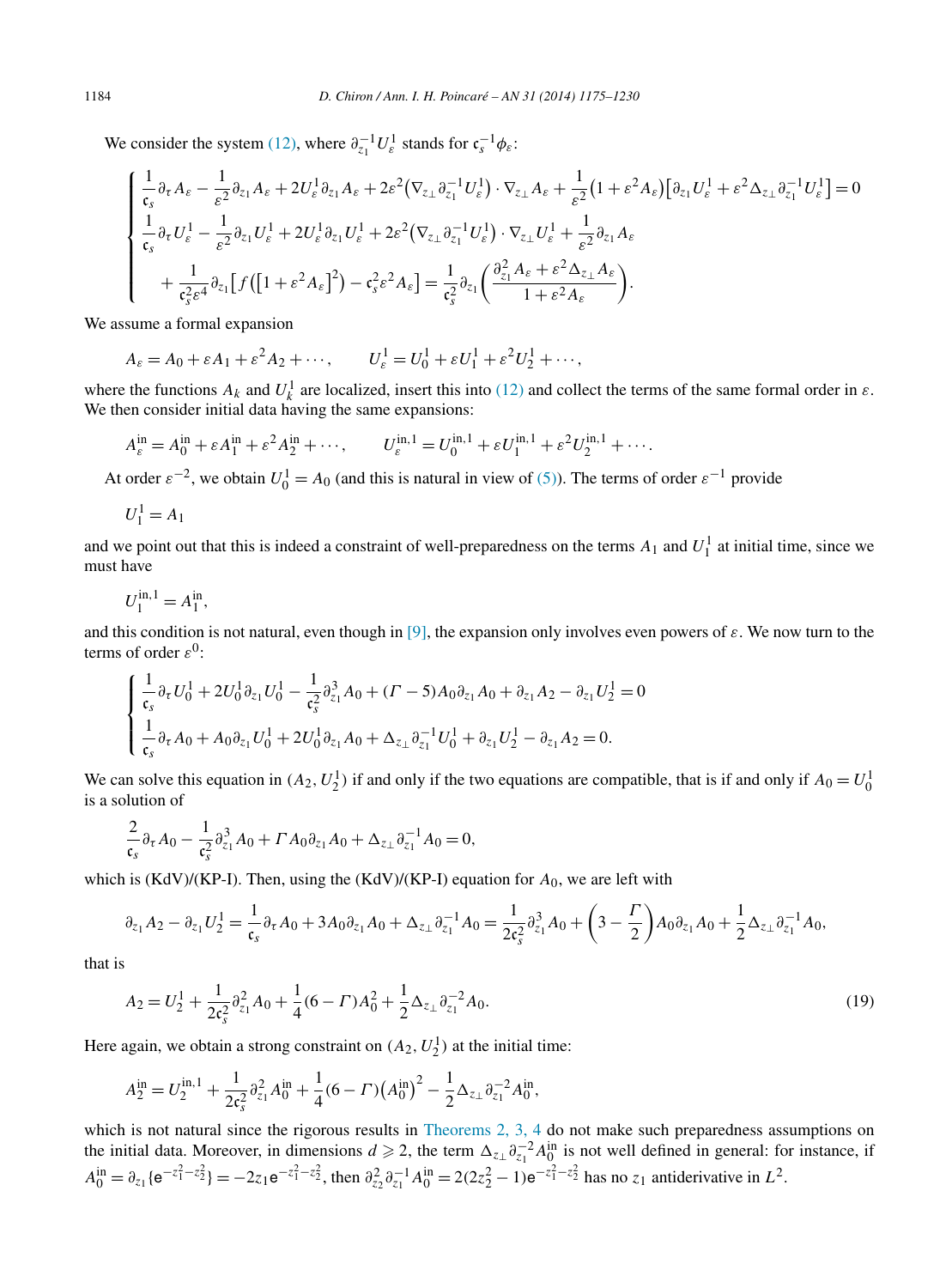<span id="page-10-0"></span>The terms of order  $\varepsilon^1$  give

$$
\begin{cases} \frac{1}{\mathfrak{c}_s} \partial_{\tau} U_1^1 - \frac{1}{\mathfrak{c}_s^2} \partial_{z_1}^3 A_1 + (\Gamma - 5) A_0 \partial_{z_1} A_1 + (\Gamma - 5) A_1 \partial_{z_1} A_0 + 2U_0^1 \partial_{z_1} U_1^1 + 2U_1^1 \partial_{z_1} U_0^1 + \partial_{z_1} A_3 - \partial_{z_1} U_3^1 = 0\\ \frac{1}{\mathfrak{c}_s} \partial_{\tau} A_1 + A_0 \partial_{z_1} U_1^1 + A_1 \partial_{z_1} U_0^1 + 2U_0^1 \partial_{z_1} A_1 + 2U_1^1 \partial_{z_1} A_0 + \Delta_{z_\perp} \partial_{z_1}^{-1} U_1^1 + \partial_{z_1} U_3^1 - \partial_{z_1} A_3 = 0. \end{cases}
$$

Here again, we have a compatibility condition between these two equations, which implies that  $A_1 = U_1^1$  must verify the (KdV)/(KP-I) equation linearized around *A*<sup>0</sup>

$$
\frac{2}{\mathfrak{c}_s} \partial_\tau A_1 + \Gamma A_0 \partial_{z_1} A_1 + \Gamma A_1 \partial_{z_1} A_0 - \frac{1}{\mathfrak{c}_s^2} \partial_{z_1}^3 A_1 + \Delta_{z_{\perp}} \partial_{z_1}^{-1} A_1 = 0,
$$

and it remains (since  $A_0 = U_0^1$  and  $A_1 = U_1^1$ )

$$
\partial_{z_1} A_3 - \partial_{z_1} U_3^1 = \frac{1}{\mathfrak{c}_s} \partial_{\tau} A_1 + A_0 \partial_{z_1} U_1^1 + A_1 \partial_{z_1} U_0^1 + 2U_0^1 \partial_{z_1} A_1 + 2U_1^1 \partial_{z_1} A_0 + \Delta_{z_\perp} \partial_{z_1}^{-1} U_1^1
$$

$$
= \left(3 - \frac{\Gamma}{2}\right) \partial_{z_1} (A_0 A_1) + \frac{1}{2 \mathfrak{c}_s^2} \partial_{z_1}^2 A_1 + \frac{1}{2} \Delta_{z_\perp} \partial_{z_1}^{-1} A_1.
$$

In [\[9\],](#page-54-0) the expansion is assumed even in  $\varepsilon$ , hence  $A_1 = U_1^1 = 0$ , and then it is natural to choose  $A_3 = U_3^1 = 0$ .

For the terms of order  $\varepsilon^2$ , we have, for some coefficient  $q_3$  coming from the Taylor expansion of  $f((1+\alpha)^2)$ :

$$
\begin{cases}\n\frac{1}{\mathfrak{c}_{s}}\partial_{\tau}U_{2}^{1} - \frac{1}{\mathfrak{c}_{s}^{2}}\partial_{z_{1}}^{3}A_{2} + \frac{1}{\mathfrak{c}_{s}^{2}}\partial_{z_{1}}(A_{0}\partial_{z_{1}}^{2}A_{0}) - \frac{1}{\mathfrak{c}_{s}^{2}}\partial_{z_{1}}\Delta_{z_{\perp}}A_{0} \\
+ (I - 5)\partial_{z_{1}}(A_{2}A_{0}) + (I - 5)A_{1}\partial_{z_{1}}A_{1} + 3q_{3}A_{0}^{2}\partial_{z_{1}}A_{0} \\
+ 2\partial_{z_{1}}(U_{0}^{1}U_{2}^{1}) + 2U_{1}^{1}\partial_{z_{1}}U_{1}^{1} + 2(\nabla_{z_{\perp}}\partial_{z_{1}}^{-1}U_{0}^{1}) \cdot \nabla_{z_{\perp}}U_{0}^{1} + \partial_{z_{1}}A_{4} - \partial_{z_{1}}U_{4}^{1} = 0 \\
\frac{1}{\mathfrak{c}_{s}}\partial_{\tau}A_{2} + A_{0}\partial_{z_{1}}U_{2}^{1} + A_{2}\partial_{z_{1}}U_{0}^{1} + A_{1}\partial_{z_{1}}U_{1}^{1} + 2U_{0}^{1}\partial_{z_{1}}A_{2} + 2U_{2}^{1}\partial_{z_{1}}A_{0} + 2U_{1}^{1}\partial_{z_{1}}A_{1} \\
+ 2(\nabla_{z_{\perp}}\partial_{z_{1}}^{-1}U_{0}^{1}) \cdot \nabla_{z_{\perp}}A_{0} + \Delta_{z_{\perp}}\partial_{z_{1}}^{-1}U_{2}^{1} + A_{0}\Delta_{z_{\perp}}\partial_{z_{1}}^{-1}U_{0}^{1} + \partial_{z_{1}}U_{4}^{1} - \partial_{z_{1}}A_{4} = 0.\n\end{cases}
$$

Compatibility of the second equation with the first one then implies

$$
\frac{1}{\mathfrak{c}_{s}}\partial_{\tau}\left(A_{2}+U_{2}^{1}\right)-\frac{1}{\mathfrak{c}_{s}^{2}}\partial_{z_{1}}^{3}A_{2}+(\Gamma-5)\partial_{z_{1}}(A_{0}A_{2})+\Gamma A_{1}\partial_{z_{1}}A_{1}+\partial_{z_{1}}(q_{3}A_{0}^{3})+2\partial_{z_{1}}\left(U_{0}^{1}A_{2}\right) +\frac{1}{\mathfrak{c}_{s}^{2}}\partial_{z_{1}}\left(A_{0}\partial_{z_{1}}^{2}A_{0}\right)+\partial_{z_{1}}\left(2A_{0}U_{2}^{1}\right)+A_{0}\partial_{z_{1}}U_{2}^{1}+A_{2}\partial_{z_{1}}A_{0}+2A_{0}\partial_{z_{1}}A_{2}+2U_{2}^{1}\partial_{z_{1}}A_{0} +\left.4\left(\nabla_{z_{\perp}}\partial_{z_{1}}^{-1}U_{0}^{1}\right)\cdot\nabla_{z_{\perp}}A_{0}+\Delta_{z_{\perp}}\partial_{z_{1}}^{-1}U_{2}^{1}+A_{0}\Delta_{z_{\perp}}\partial_{z_{1}}^{-1}A_{0}-\frac{1}{\mathfrak{c}_{s}^{2}}\partial_{z_{1}}\Delta_{z_{\perp}}A_{0}=0.
$$
\n(20)

Using the expression [\(19\)](#page-9-0) of  $A_2$  in terms of  $U_2^1$  and the (KdV)/(KP-I) equation for  $A_0$ , we obtain

$$
\frac{1}{\mathfrak{c}_s} \partial_{\tau} (U_2^1 - A_2) + \frac{1}{4} (6 - \Gamma) A_0 \Delta_{z_{\perp}} \partial_{z_1}^{-1} A_0 + \frac{\Gamma}{8} \Delta_{z_{\perp}} \partial_{z_1}^{-1} (A_0^2) + \frac{1}{4} \Delta_{z_{\perp}}^2 \partial_{z_1}^{-3} A_0 + \partial_{z_1} \{ \ldots \} = 0,
$$

where the term {...} depends on  $A_1$ ,  $U_2^1$ ,  $A_0$ . Here again, we observe that the term  $\Delta_{z_1}^2 \partial_{z_1}^{-3} A_0$  is not well defined in general, and that the expression  $\Delta_{z_1} \partial_{z_1}^{-1} (A_0^2)$  is not in  $L^2$  since  $A_0^2 \ge 0$  (when  $A_0$  is nontrivial). This means that if  $d \geqslant 2$ , the expansion is not formally correct up to the cancellation of the terms of order  $\varepsilon^2$ .

We would like to point out another difficulty when we cancel the terms of order  $\varepsilon^2$ , and restrict ourselves to the dimension  $d = 1$ . Under weak assumptions on the nonlinearity, the Cauchy problem for (NLS) is known to be locally well-posed in  $\Psi^{\text{in}} + H^1$ , see [\[28\].](#page-55-0) This implies in particular that when we lift  $\Psi = Ae^{i\varphi}$ , we must have, by Sobolev imbedding, the existence of the limits  $\varphi(t, \pm \infty)$  as well as  $\varphi(t, \pm \infty) = \varphi^{\text{in}}(t, \pm \infty)$  for any  $t \ge 0$ . Note that we consider here only solutions with  $|\Psi| \approx 1$ . As a consequence, the (generalized Riemann, say) integral  $\int_{\mathbb{R}} U_{\varepsilon} dz = \int_{\mathbb{R}} U_0 dz + \varepsilon \int_{\mathbb{R}} U_1 dz + \varepsilon^2 \int_{\mathbb{R}} U_2 dz + \cdots$  must be independent of  $\tau$ . Since  $U_0$  (resp.  $U_1$ ) solves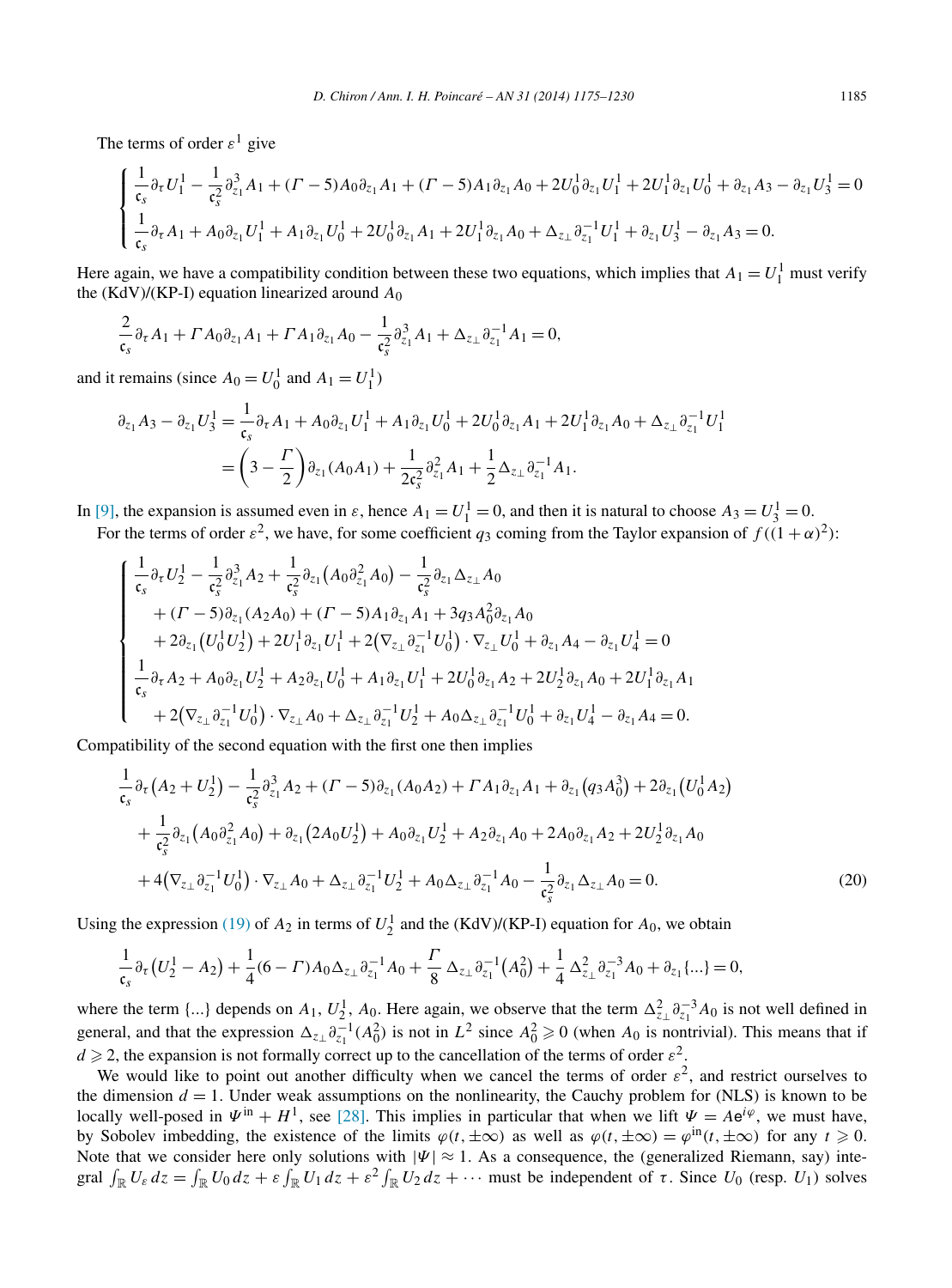<span id="page-11-0"></span>(KdV) (resp. linearized (KdV)), it is (formally) true that  $\int_{\mathbb{R}} U_0 dz$  (resp.  $\int_{\mathbb{R}} U_1 dz$ ) is conserved. For  $U_2$ , assuming the conservation of  $\int_{\mathbb{R}} U_2 dz$ , we deduce from [\(19\)](#page-9-0) that

$$
\partial_{\tau} \int_{\mathbb{R}} A_2 dz = \frac{1}{4} (6 - \Gamma) \partial_{\tau} \int_{\mathbb{R}} A_0^2 dz = 0,
$$
\n(21)

since the (KdV) flow conserves the  $L^2$  norm. On the other hand, [\(20\)](#page-10-0) becomes

$$
\frac{1}{\mathfrak{c}_{s}}\partial_{\tau}(A_{2}+U_{2}) - \frac{1}{2\mathfrak{c}_{s}^{2}}\partial_{z}^{3}(A_{2}+U_{2}) + \frac{\Gamma-4}{2}\partial_{z}(A_{0}(A_{2}+U_{2})) + 3\partial_{z}(A_{0}[A_{2}+U_{2}])
$$
\n
$$
= \frac{1}{2\mathfrak{c}_{s}^{2}}\partial_{z}^{3}\left(\frac{1}{2\mathfrak{c}_{s}^{2}}\partial_{z}^{2}A_{0} + \frac{1}{4}(6-\Gamma)A_{0}^{2}\right) + \left(\frac{1}{2\mathfrak{c}_{s}^{2}}\partial_{z}^{2}A_{0} + \frac{1}{4}(6-\Gamma)A_{0}^{2}\right)\partial_{z}A_{0}
$$
\n
$$
- \frac{\Gamma-4}{2}\left(\frac{1}{2\mathfrak{c}_{s}^{2}}\partial_{z}^{2}A_{0} + \frac{1}{4}(6-\Gamma)A_{0}^{2}\right) - \Gamma A_{1}\partial_{z}A_{1} - \frac{1}{\mathfrak{c}_{s}^{2}}\partial_{z}(A_{0}\partial_{z}^{2}A_{0}) - \partial_{z}(q_{3}A_{0}^{3}),
$$

and since  $2\partial_z^2 A_0 \partial_z A_0 = \partial_z [(\partial_z A_0)^2]$  and  $3A_0^2 \partial_z A_0 = \partial_z [A_0^3]$ , all the terms in the right-hand side are *z*-derivatives except the term involving  $A_0^2$  in the before last line. Therefore, formal *z* integration of the above equation provides, still assuming  $\int_{\mathbb{R}} U_2 dz$  constant,

$$
\frac{1}{\mathfrak{c}_s} \partial_{\tau} \int_{\mathbb{R}} A_2 dz = \frac{(\Gamma - 4)(\Gamma - 6)}{8} \int_{\mathbb{R}} A_0^2 dz,
$$

which contradicts (21) (when  $A_0$  is nontrivial), except in the particular cases  $\Gamma = 6$  which happens for the Gross– Pitaevskii nonlinearity since  $f'' = 0$  everywhere, or  $\Gamma = 4$ . This second argument suggest that we may not in general be able to cancel out the terms in  $\varepsilon^2$  with an expansion in  $\varepsilon$ .

We finally point out that in [\[42\],](#page-55-0) the convergence of the weakly transverse Boussinesq system to the (KP) equation was shown through an expansion in  $\varepsilon$  similar to the one discussed here, which leads, similarly to [\(19\),](#page-9-0) to hypothesis like  $\partial_{z_2}^2 \zeta^{\text{in}} \in \partial_{z_1}^2 H^s(\mathbb{R}^2)$ . The results in [Theorems 1, 2 and 3](#page-3-0) do not rely on the justification of some expansion in  $\varepsilon$ . Actually, expanding in  $\varepsilon$  with even powers so that the equations are solved up to the natural error  $O(\varepsilon^2)$  suggest that we may compare the true solution  $(A_{\varepsilon},U_{\varepsilon})$  to the approximate one  $(A_0 + \varepsilon^2 A_2, U_0 + \varepsilon^2 U_2)$  up to an error  $\mathcal{O}(\varepsilon^2)$ . The condition [\(19\)](#page-9-0) appears then somehow unnatural because the terms  $(\varepsilon^2 A_2, \varepsilon^2 U_2)$  involved are of the order of the error  $\mathcal{O}(\varepsilon^2)$ .

# *1.4. Formal derivation of (gKdV)/(gKP-I) equation in the degenerate case*  $\Gamma = 0$

When

$$
\Gamma = 6 + \frac{4}{\mathfrak{c}_s^2} f''(1) = 0,
$$

(KdV)/(KP-I) is a linear dispersive equation. In order to see nonlinear effects, it is thus natural to enlarge the size of the data. It turns out that the natural scaling is now

$$
\Psi(t,x) = (1 + \varepsilon A_{\varepsilon}(\tau,z)) \exp(i\phi_{\varepsilon}(\tau,z)) \quad \tau = \varepsilon^3 t, \ z_1 \equiv \varepsilon(x_1 - \mathfrak{c}_s t), \ z_{\perp} \equiv \varepsilon^2 x_{\perp}.
$$

Plugging this into (NLS), we obtain the system

$$
\begin{cases} \n\partial_{\tau} A_{\varepsilon} - \frac{\mathfrak{c}_{s}}{\varepsilon^{2}} \partial_{z_{1}} A_{\varepsilon} + \frac{2}{\varepsilon} \partial_{z_{1}} \phi_{\varepsilon} \partial_{z_{1}} A_{\varepsilon} + 2\varepsilon \nabla_{z_{\perp}} \phi_{\varepsilon} \cdot \nabla_{z_{\perp}} A_{\varepsilon} + \frac{1}{\varepsilon^{2}} (1 + \varepsilon A_{\varepsilon}) \big( \partial_{z_{1}}^{2} \phi_{\varepsilon} + \varepsilon^{2} \Delta_{z_{\perp}} \phi_{\varepsilon} \big) = 0 \\
\partial_{\tau} \phi_{\varepsilon} - \frac{\mathfrak{c}_{s}}{\varepsilon^{2}} \partial_{z_{1}} \phi_{\varepsilon} + \frac{1}{\varepsilon} (\partial_{z_{1}} \phi_{\varepsilon})^{2} + \varepsilon |\nabla_{z_{\perp}} \phi_{\varepsilon}|^{2} + \frac{1}{\varepsilon^{3}} f \big( (1 + \varepsilon A_{\varepsilon})^{2} \big) - \frac{\partial_{z_{1}}^{2} A_{\varepsilon} + \varepsilon^{2} \Delta_{z_{\perp}} A_{\varepsilon}}{1 + \varepsilon A_{\varepsilon}} = 0. \n\end{cases} \tag{23}
$$

As  $\varepsilon \to 0$  and if  $A_{\varepsilon} \to A$  and  $\phi_{\varepsilon} \to \phi$ , we infer as above that at leading order, for both equations

$$
\mathfrak{c}_s A = \partial_{z_1} \phi. \tag{24}
$$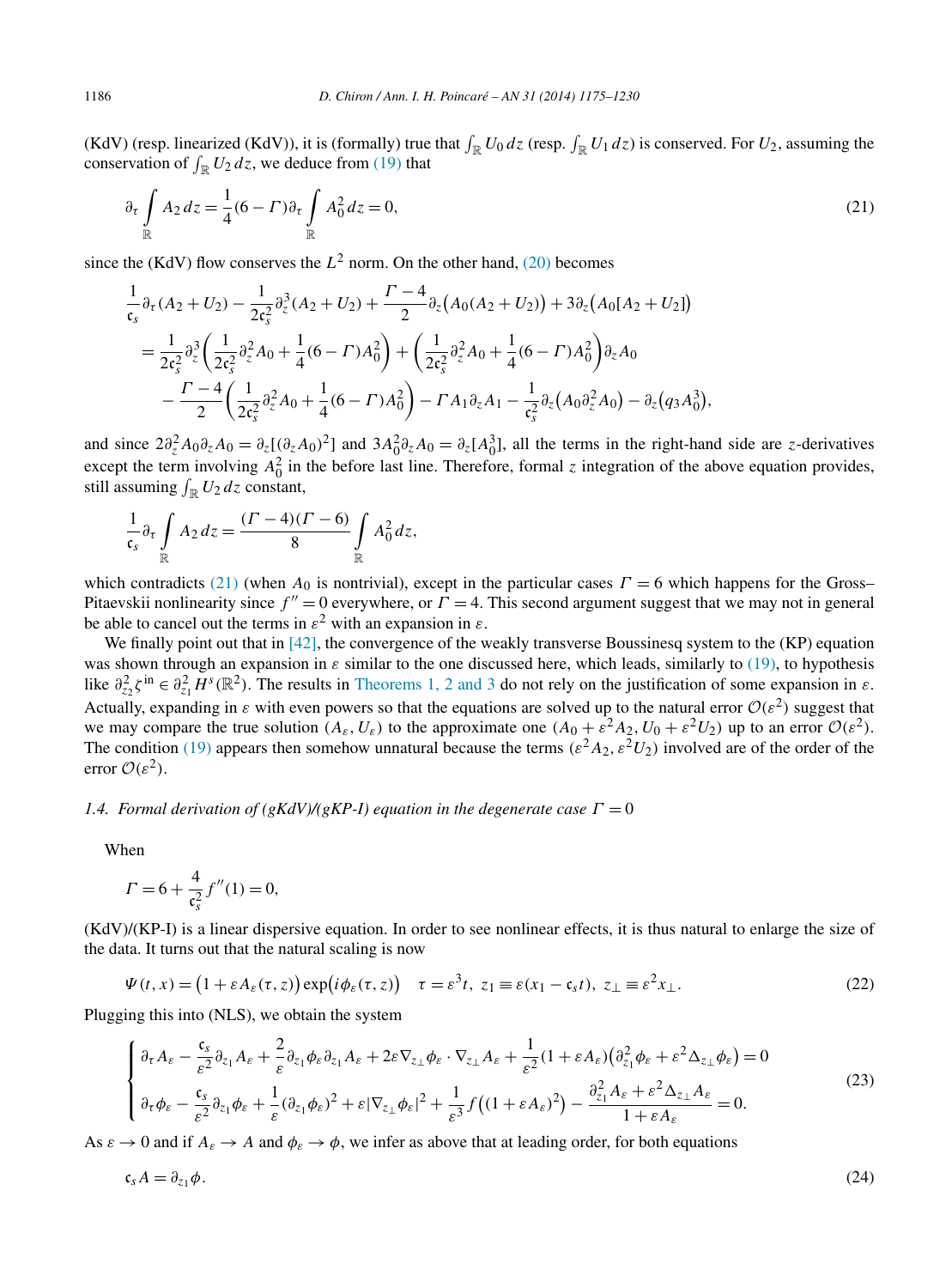<span id="page-12-0"></span>However, it has to be noticed that [\(23\)](#page-11-0) has also singular terms of order  $\varepsilon^{-1}$ . Assuming that *f* is of class  $C^4$  near  $\rho = 1$ and using the Taylor expansion

$$
f((1+\alpha)^2) = c_s^2 \alpha + \left(\frac{c_s^2}{2} + 2f''(1)\right) \alpha^2 + \left(2f''(1) + \frac{4}{3}f'''(1)\right) \alpha^3 + f_4(\alpha),
$$

with  $f_4(\alpha) = \mathcal{O}(\alpha^4)$  as  $\alpha \to 0$ , the formally singular terms in system [\(23\)](#page-11-0) give

$$
\begin{cases} \frac{1}{\varepsilon^2} \big( \partial_{z_1}^2 \phi_\varepsilon - \mathfrak{c}_s \partial_{z_1} A_\varepsilon \big) + \frac{1}{\varepsilon} \big( 2 \partial_{z_1} \phi_\varepsilon \partial_{z_1} A_\varepsilon + A_\varepsilon \partial_{z_1}^2 \phi_\varepsilon \big) = \mathcal{O}(1) \\ \frac{\mathfrak{c}_s}{\varepsilon^2} (\mathfrak{c}_s A_\varepsilon - \partial_{z_1} \phi_\varepsilon) + \frac{1}{\varepsilon} \big( (\partial_{z_1} \phi_\varepsilon)^2 + \big( \mathfrak{c}_s^2 / 2 + 2 f''(1) \big) A_\varepsilon^2 \big) = \mathcal{O}(1). \end{cases}
$$

We recall that  $\Gamma = 0$  if and only if  $-2f''(1) = 3c_s^2$ . Furthermore, since  $c_s A_\varepsilon = \partial_{z_1} \phi_\varepsilon + \mathcal{O}(\varepsilon)$ , we infer for both equations in the above system (formally)

$$
\partial_{z_1} \phi_{\varepsilon} - \mathfrak{c}_s A_{\varepsilon} = -\frac{3\varepsilon}{2} \mathfrak{c}_s A_{\varepsilon}^2 + \mathcal{O}(\varepsilon^2). \tag{25}
$$

Adding  $c_s^{-1}$  times the first equation of [\(23\)](#page-11-0) to  $c_s^{-2}\partial_{z_1}$  times the second one, we get (using  $-2f''(1) = 3c_s^2$ ),

$$
\frac{1}{\mathfrak{c}_{s}}\partial_{\tau}\left(A_{\varepsilon}+\frac{1}{\mathfrak{c}_{s}}\partial_{z_{1}}\phi_{\varepsilon}\right)-\frac{1}{\mathfrak{c}_{s}^{2}}\partial_{z_{1}}\left(\frac{\partial_{z_{1}}^{2}A_{\varepsilon}+\varepsilon^{2}\Delta_{z_{\perp}}A_{\varepsilon}}{1+\varepsilon A_{\varepsilon}}\right)+(1+\varepsilon A_{\varepsilon})\Delta_{z_{\perp}}\phi_{\varepsilon}+\frac{1}{\mathfrak{c}_{s}^{2}}\left(6f''(1)+4f'''(1)\right)A_{\varepsilon}^{2}\partial_{z_{1}}A_{\varepsilon}+\frac{1}{\mathfrak{c}_{s}\varepsilon}\left\{2\partial_{z_{1}}\phi_{\varepsilon}\partial_{z_{1}}A_{\varepsilon}+A_{\varepsilon}\partial_{z_{1}}^{2}\phi_{\varepsilon}+\frac{1}{\mathfrak{c}_{s}}\partial_{z_{1}}\left[(\partial_{z_{1}}\phi_{\varepsilon})^{2}\right]-\frac{5\mathfrak{c}_{s}}{2}\partial_{z_{1}}\left(A_{\varepsilon}^{2}\right)\right\}
$$
\n
$$
=-\frac{2\varepsilon}{\mathfrak{c}_{s}}\nabla_{z_{\perp}}\phi_{\varepsilon}\cdot\nabla_{z_{\perp}}A_{\varepsilon}-\frac{\varepsilon}{\mathfrak{c}_{s}^{2}}\partial_{z_{1}}\left[\left|\nabla_{z_{\perp}}\phi_{\varepsilon}\right|^{2}\right]-\frac{1}{\mathfrak{c}_{s}^{2}\varepsilon^{3}}\partial_{z_{1}}\left[f_{4}(\varepsilon A_{\varepsilon})\right].
$$
\n(26)

We have to pay attention to the second line in (26) due to the factor  $\varepsilon^{-1}$ . Using (25), the leading (quadratic) order terms cancel out and the second line in (26) is

$$
\frac{1}{\mathfrak{c}_s \varepsilon} \left\{ 2 \partial_{z_1} A_\varepsilon \left( \mathfrak{c}_s A_\varepsilon - \frac{3\varepsilon}{2} \mathfrak{c}_s A_\varepsilon^2 \right) + A_\varepsilon \partial_{z_1} \left( \mathfrak{c}_s A_\varepsilon - \frac{3\varepsilon}{2} \mathfrak{c}_s A_\varepsilon^2 \right) + \frac{1}{\mathfrak{c}_s} \partial_{z_1} \left[ \left( \mathfrak{c}_s A_\varepsilon - \frac{3\varepsilon}{2} \mathfrak{c}_s A_\varepsilon^2 \right)^2 \right] - 5 \mathfrak{c}_s A_\varepsilon \partial_{z_1} A_\varepsilon \right\} \n+ \mathcal{O}(\varepsilon) \n= -15 A_\varepsilon^2 \partial_{z_1} A_\varepsilon + \mathcal{O}(\varepsilon).
$$

As a consequence, passing to the (formal) limit  $\varepsilon \to 0$  in (26) yields the modified (KdV)/(KP-I) equation

$$
\frac{2}{\mathfrak{c}_s} \partial_\tau A - \frac{1}{\mathfrak{c}_s^2} \partial_{z_1}^3 A + \Gamma' A^2 \partial_{z_1} A + \Delta_{z} \partial_{z_1}^{-1} A = 0,
$$
\n(mKdV)/(mKP-I)

where the coefficient

$$
\Gamma' \equiv \frac{4 f'''(1)}{\mathfrak{c}_s^2} - 24
$$

involves a third order derivative of *f* at 1. The nature of (mKdV)/(mKP-I) strongly depends on the sign of *Γ* : it is defocussing for *Γ >* 0 (without solitary waves) but focusing when *Γ <* 0 (with solitary waves). Indeed, in dimension  $d = 1$ , we have two solitons of speed  $-1/(2c_s)$ 

$$
w_{\pm}(z) \equiv \pm \frac{\sqrt{-6/(T' \mathfrak{c}_s^2)}}{\cosh(z)}
$$

(recall that (mKdV)/(mKP-I) is odd in *A*: if *A* is a solution, so is  $-A$ ), and if  $d \ge 2$ , we have existence of (at least two) nontrivial solitary waves to (mKP-I) if and only if  $d = 2$  and  $\Gamma' < 0$  (*cf*. [\[24\]\)](#page-54-0).

We can clearly go further and derive more generally (gKdV)/(gKP-I) equations from (NLS) when suitable coefficients like *Γ* and *Γ'* vanish. More precisely, for some given  $m \in \mathbb{N}$ , assume that *f* is of class  $C^{m+3}$  near  $\rho = 1$  and that we have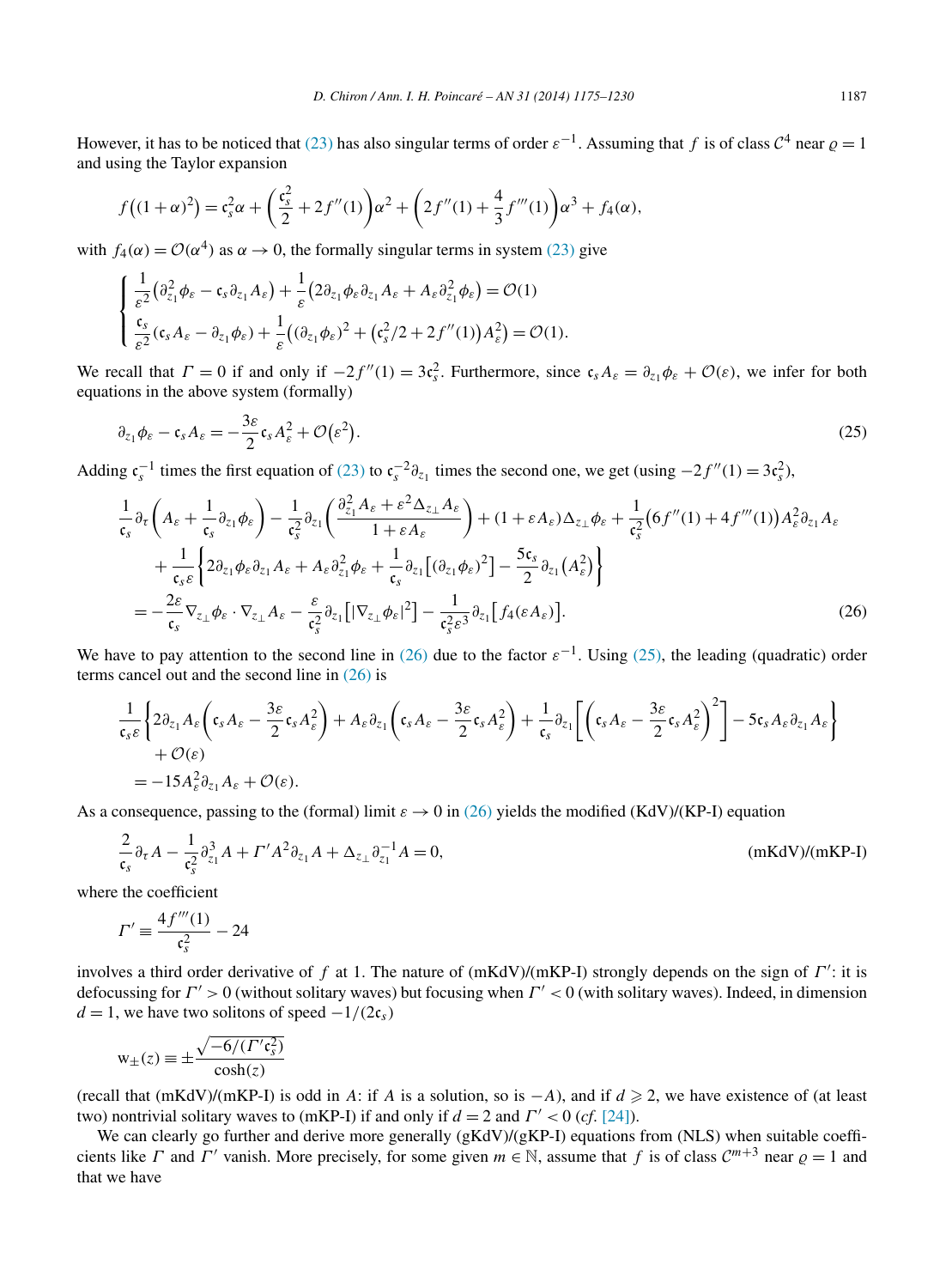$$
\frac{f^{(j)}(1)}{(j+1)!} = (-1)^{j+1} \frac{c_s^2}{4} \quad \text{for } 1 \le j < m+2,
$$
\n(27)

the equality for  $j = 1$  being always true by definition of  $c_s$ , namely  $c_s = \sqrt{2f'(1)}$ . If  $m = 1$ , this requires  $f''(1) =$  $-3c_s^2/2$ , which holds true if  $\Gamma = 0$ . Consider now (*f* is supposed smooth enough) the Taylor expansion of  $f((1+\alpha)^2)$ near the origin:

$$
\frac{1}{c_s^2} f((1+\alpha)^2) = \sum_{k=1}^{m+1} q_k \alpha^k + q_{m+2} \alpha^{m+2} + \mathcal{O}(\alpha^{m+3}) = \sum_{k=1}^{m+2} \Big( \sum_{\substack{0 \leq \ell \leq j \\ j+\ell=k}} \frac{f^{(j)}(1) 2^{\ell-j}}{\ell!(j-\ell)!} \Big) \alpha^k + \mathcal{O}(\alpha^{m+3}).
$$

The ansatz  $(2)$  and  $(22)$  are then changed for

$$
\Psi(t,x) = \left(1 + \varepsilon^{\frac{2}{m+1}} A_{\varepsilon}(\tau,z)\right) \exp\left(i\varepsilon^{\frac{1-m}{1+m}} \phi_{\varepsilon}(\tau,z)\right) \quad \tau = \varepsilon^3 t, \ z_1 \equiv \varepsilon(x_1 - \mathfrak{c}_s t), \ z_{\perp} \equiv \varepsilon^2 x_{\perp}.
$$

Inserting this into (NLS) yields, with  $U_{\varepsilon} \equiv \mathfrak{c}_s^{-1} \nabla_z \phi_{\varepsilon}$ ,

$$
\begin{cases}\n\frac{1}{\mathfrak{c}_{s}}\partial_{\tau} A_{\varepsilon} - \frac{1}{\varepsilon^{2}}\partial_{z_{1}} A_{\varepsilon} + 2\varepsilon^{\frac{2}{m+1}-2}U_{\varepsilon}^{1}\partial_{z_{1}} A_{\varepsilon} + 2\varepsilon^{\frac{2}{m+1}}U_{\varepsilon}^{\perp} \cdot \nabla_{z_{\perp}} A_{\varepsilon} \\
+ \frac{1}{\varepsilon^{2}}\Big(1 + \varepsilon^{\frac{2}{m+1}}A_{\varepsilon}\Big)\Big(\partial_{z_{1}}U_{\varepsilon}^{1} + \varepsilon^{2}\nabla_{z_{\perp}} \cdot U_{\varepsilon}^{\perp}\Big) = 0 \\
\frac{1}{\mathfrak{c}_{s}}\partial_{\tau}U_{\varepsilon}^{1} - \frac{1}{\varepsilon^{2}}\partial_{z_{1}}U_{\varepsilon}^{1} + 2\varepsilon^{\frac{2}{m+1}-2}U_{\varepsilon}^{1}\partial_{z_{1}}U_{\varepsilon}^{1} + 2\varepsilon^{\frac{2}{m+1}}U_{\varepsilon}^{\perp} \cdot \nabla_{z_{\perp}}U_{\varepsilon}^{1} + \sum_{k=1}^{m+1} k q_{k}\varepsilon^{\frac{2(k-1)}{m+1}-2}A_{\varepsilon}^{k-1}\partial_{z_{1}}A_{\varepsilon} \\
+ (m+2)q_{m+2}A_{\varepsilon}^{m+1}\partial_{z_{1}}A_{\varepsilon} + \mathcal{O}\Big(\varepsilon^{\frac{2}{m+1}}\Big) - \frac{1}{\mathfrak{c}_{s}^{2}}\partial_{z_{1}}\Big(\frac{\partial_{z_{1}}^{2} A_{\varepsilon} + \varepsilon^{2} \Delta_{z_{\perp}}A_{\varepsilon}}{1 + \varepsilon^{\frac{2}{m+1}}A_{\varepsilon}}\Big) = 0.\n\end{cases} \tag{29}
$$

Comparing the singular terms in both equations, we obtain

$$
\begin{cases} \n\partial_{z_1} U_{\varepsilon}^1 - \partial_{z_1} A_{\varepsilon} + \varepsilon^{\frac{2}{m+1}} \big( 2U_{\varepsilon}^1 \partial_{z_1} A_{\varepsilon} + A_{\varepsilon} \partial_{z_1} U_{\varepsilon}^1 \big) = \mathcal{O}(\varepsilon^2) \\
\partial_{z_1} A_{\varepsilon} - \partial_{z_1} U_{\varepsilon}^1 + 2\varepsilon^{\frac{2}{m+1}} U_{\varepsilon}^1 \partial_{z_1} U_{\varepsilon}^1 + \sum_{k=2}^{m+1} k q_k \varepsilon^{\frac{2(k-1)}{m+1}} A_{\varepsilon}^{k-1} \partial_{z_1} A_{\varepsilon} = \mathcal{O}(\varepsilon^2). \n\end{cases}
$$

For  $m = 0$ , we recover the constraint [\(5\),](#page-2-0) and for  $m = 1$ , we obtain [\(25\).](#page-12-0) When  $m \ge 1$ , this system is also a single constraint. Indeed, letting  $\epsilon = \varepsilon^{2/(m+1)}$ , so that  $\epsilon^{m+1} = \varepsilon^2$ , we shall see that the two equations in the above system formally reduce to the single constraint

$$
U_{\varepsilon}^{1} = A_{\varepsilon} - \frac{3}{2} \epsilon A_{\varepsilon}^{2} + 2\epsilon^{2} A_{\varepsilon}^{3} - \frac{5}{2} \epsilon^{3} A_{\varepsilon}^{4} + \dots + (-1)^{m} \frac{m+2}{2} \epsilon^{m} A_{\varepsilon}^{m+1} + \mathcal{O}(\epsilon^{m+1}).
$$
\n(30)

For the first equation, this follows immediately by induction on *m*. Formally integrating in *z*1, the second one can be written

$$
A_{\varepsilon}-U_{\varepsilon}^{1}+\epsilon(U_{\varepsilon}^{1})^{2}+\sum_{k=2}^{m+1}q_{k}\epsilon^{k-1}A_{\varepsilon}^{k}=\mathcal{O}(\epsilon^{m+1}).
$$

From  $(30)$  and after a little algebra, this is equivalent to

$$
\sum_{k=2}^{m+1}(-1)^k\frac{k+1}{2}\epsilon^{k-1}A_{\varepsilon}^k+\sum_{k=2}^{m+1}(-1)^k\frac{(k+1)(k-1)(k+6)}{24}\epsilon^{k-1}A_{\varepsilon}^k+\sum_{k=2}^{m+1}q_k\epsilon^{k-1}A_{\varepsilon}^k=\mathcal{O}\big(\epsilon^{m+1}\big),
$$

that is to

$$
\forall 2 \leq k \leq m+1, \quad q_k = (-1)^{k-1} \frac{(k+1)(k+2)(k+3)}{24}.
$$
\n(31)

<span id="page-13-0"></span>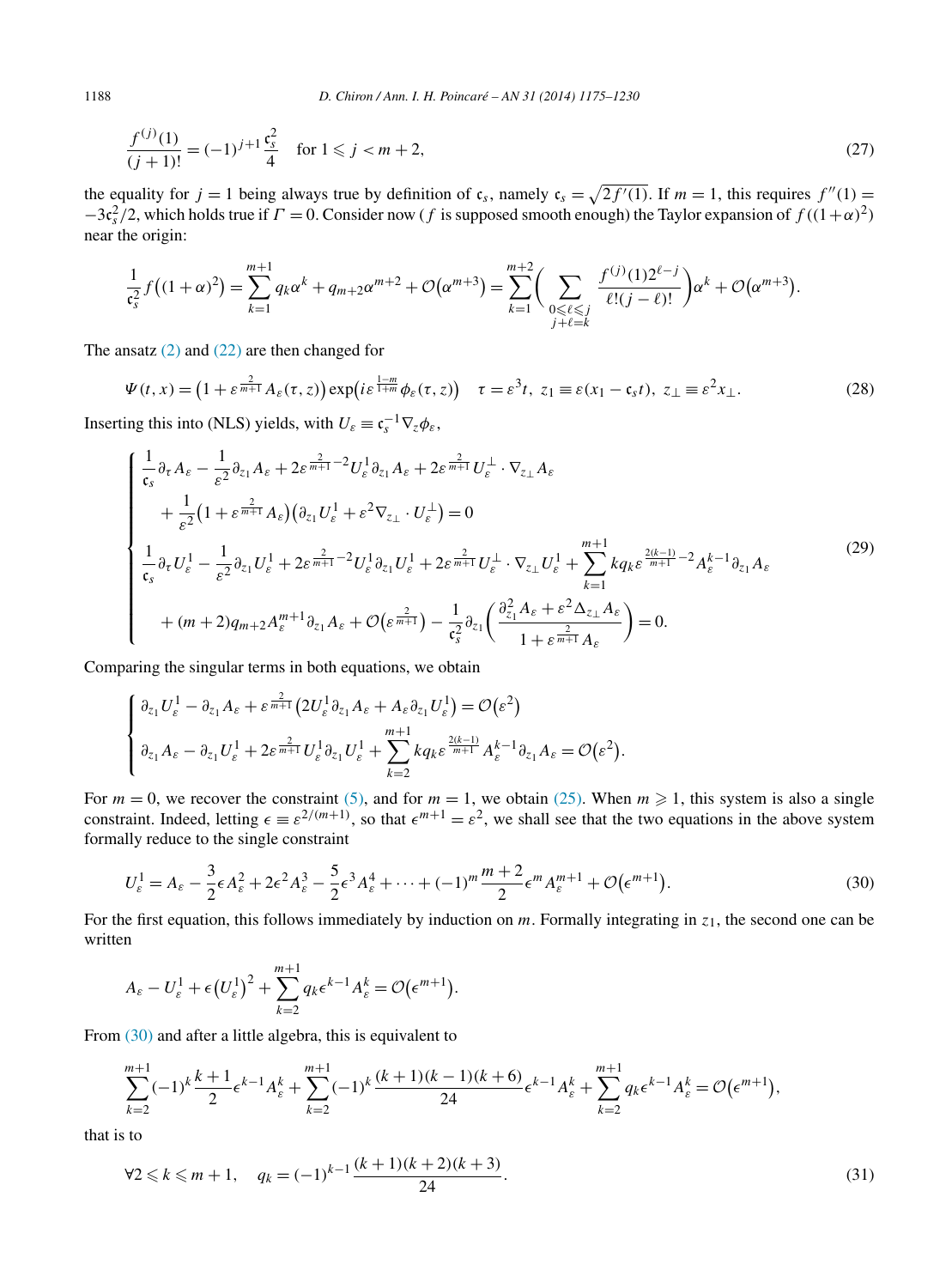<span id="page-14-0"></span>The relation [\(31\)](#page-13-0) is actually verified when the  $f^{(j)}(1)$ 's verify [\(27\),](#page-13-0) as can be seen by noticing that then, for  $\rho \to 1$ ,

$$
f(\varrho) = \sum_{j=1}^{m+1} \frac{f^{(j)}(1)}{j!} (\varrho - 1)^j + \mathcal{O}\big((\varrho - 1)^{m+2}\big) = \sum_{j=1}^{m+1} \frac{c_s^2}{4} (-1)^{j+1} (j+1)(\varrho - 1)^j + \mathcal{O}\big((\varrho - 1)^{m+2}\big)
$$
  
=  $\frac{c_s^2}{4} \sum_{j=1}^{+\infty} (-1)^{j+1} (j+1)(\varrho - 1)^j + \mathcal{O}\big((\varrho - 1)^{m+2}\big) = \frac{c_s^2}{4} \bigg(1 - \frac{1}{\varrho^2}\bigg) + \mathcal{O}\big((\varrho - 1)^{m+2}\big),$ 

thus, for  $\alpha \rightarrow 0$ ,

$$
\frac{1}{c_s^2}f((1+\alpha)^2) = \frac{1}{4}\left(1-\frac{1}{(1+\alpha)^4}\right) + \mathcal{O}(\alpha^{m+2}) = \sum_{k=1}^{m+1}(-1)^{k-1}\frac{(k+1)(k+2)(k+3)}{24}\alpha^k + \mathcal{O}(\alpha^{m+2}).
$$

Note that when  $(30)$  is satisfied, we have

$$
\epsilon \left( 2U_{\varepsilon}^{1} \partial_{z_{1}} A_{\varepsilon} + A_{\varepsilon} \partial_{z_{1}} U_{\varepsilon}^{1} \right) + 2\epsilon U_{\varepsilon}^{1} \partial_{z_{1}} U_{\varepsilon}^{1} + \sum_{k=2}^{m+1} k q_{k} \epsilon^{k-1} A_{\varepsilon}^{k-1} \partial_{z_{1}} A_{\varepsilon}
$$
  
=  $(-1)^{m} \frac{\epsilon^{m+1}}{24} (m+2)(m+3)(m+4)(m+5) A_{\varepsilon}^{m+1} \partial_{z_{1}} A_{\varepsilon} + \mathcal{O}(\epsilon^{m+2}).$  (32)

Adding now the two equations of  $(29)$  and using  $(32)$ , we infer

$$
\frac{1}{\mathfrak{c}_{s}}\partial_{\tau}\left(A_{\varepsilon}+U_{\varepsilon}^{1}\right)-\frac{1}{\mathfrak{c}_{s}^{2}}\partial_{z_{1}}\left(\frac{\partial_{z_{1}}^{2}A_{\varepsilon}+\varepsilon^{2}\Delta_{z_{\perp}}A_{\varepsilon}}{1+\epsilon A_{\varepsilon}}\right)+(1+\epsilon A_{\varepsilon})\nabla_{z_{\perp}}\cdot U_{\varepsilon}^{\perp} \n+(m+2)q_{m+2}A_{\varepsilon}^{m+1}\partial_{z_{1}}A_{\varepsilon}+\frac{(-1)^{m}}{24}(m+2)(m+3)(m+4)(m+5)A_{\varepsilon}^{m+1}\partial_{z_{1}}A_{\varepsilon} \n=-2\epsilon U_{\varepsilon}^{\perp}\cdot\nabla_{z_{\perp}}U_{\varepsilon}^{1}-2\epsilon U_{\varepsilon}^{\perp}\cdot\nabla_{z_{\perp}}A_{\varepsilon}+\mathcal{O}(\epsilon),
$$
\n(33)

where the  $\mathcal{O}(\epsilon)$  contains the remainder in the Taylor expansion and the contribution coming from (32). The formal limit is then the (gKdV)/(gKP-I) equation

$$
\frac{2}{\mathfrak{c}_s} \partial_\tau A + \Gamma^{(m)} A^{m+1} \partial_{z_1} A + \Delta_{z_\perp} \partial_{z_1}^{-1} A - \frac{1}{\mathfrak{c}_s^2} \partial_{z_1}^3 A = 0,
$$
 (gKdV)/(gKP-I)

where the coefficient  $\Gamma^{(m)}$  involves a derivative of order  $f^{(m+2)}$  of  $f$  at  $\rho = 1$  and is defined by

$$
\Gamma^{(m)} \equiv (m+2)q_{m+2} + \frac{(-1)^m}{24}(m+2)(m+3)(m+4)(m+5),
$$

and clearly  $\Gamma^{(0)} = \Gamma$  if  $m = 0$  and  $\Gamma^{(1)} = \Gamma'$  if  $m = 1$ . It is also clear that  $\Gamma^{(m)}$  vanishes if and only if  $q_{m+2} =$  $(-1)^{m+1} \frac{(m+3)(m+4)(m+5)}{24}$ , which is [\(31\)](#page-13-0) for  $k = m + 2$ .

**Remark 2.** As we have seen during the computation, the nonlinearity given by

$$
f(\varrho) = \frac{\mathfrak{c}_s^2}{4} \left( 1 - \frac{1}{\varrho^2} \right),
$$

at least locally near  $\rho = 1$ , is extremely specific. Indeed, *all* the coefficients  $\Gamma^{(m)}$ ,  $m \in \mathbb{N} \cup \{0\}$  vanish for this nonlinearity, in view of the fact that  $f^{(j)}(1) = (-1)^{j+1} (j+1)! \frac{c_s^2}{4}$  for any  $j \in \mathbb{N}_0$ .

**Remark 3.** If one prefers to express  $A_{\varepsilon}$  in terms of  $U_{\varepsilon}^1$  in [\(30\),](#page-13-0) one obtains

$$
A_{\varepsilon} = \sum_{k=1}^{m+1} \frac{1 \cdot 3 \cdot \dots \cdot (2k-1)}{k!} \epsilon^{k-1} \left[ U_{\varepsilon}^1 \right]^k + \mathcal{O}(\epsilon^{m+1}).
$$
\n(34)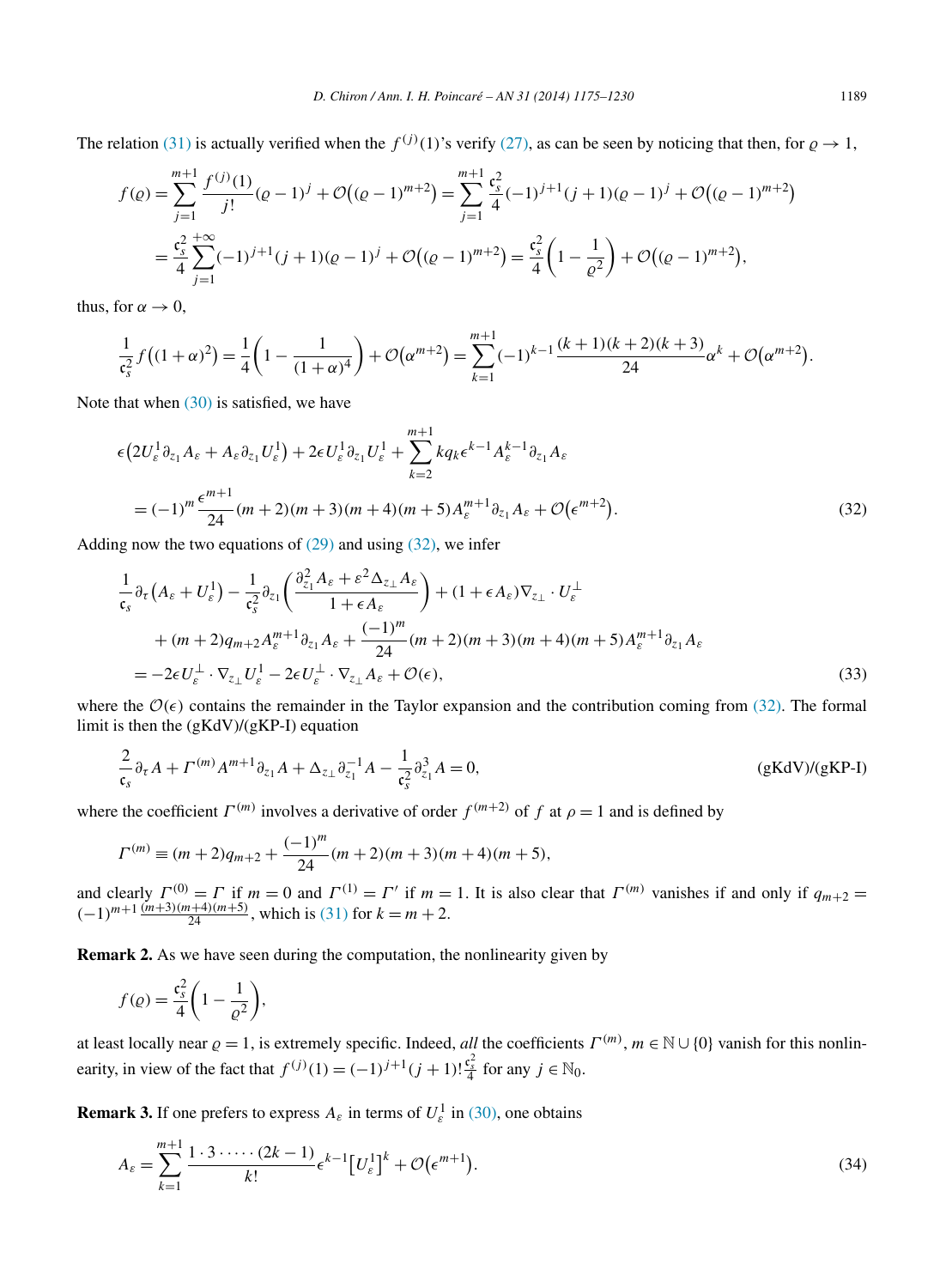<span id="page-15-0"></span>Indeed, [\(30\)](#page-13-0) provides (formally)

$$
\epsilon U_{\varepsilon}^{1} = \sum_{j=0}^{+\infty} (-1)^{j} \frac{j+2}{2} \epsilon^{j+1} A_{\varepsilon}^{j+1} + \mathcal{O}(\epsilon^{m+1}) = \frac{1}{2} \partial_{\varepsilon} \left( \sum_{j=0}^{+\infty} (-1)^{j} \epsilon^{j+2} A_{\varepsilon}^{j+1} \right) + \mathcal{O}(\epsilon^{m+1})
$$

$$
= \frac{1}{2} \partial_{\varepsilon} \left( \frac{\epsilon^{2} A_{\varepsilon}}{1 + \epsilon A_{\varepsilon}} \right) + \mathcal{O}(\epsilon^{m+1}) = \frac{1}{2} \left( 1 - \frac{1}{(1 + \epsilon A_{\varepsilon})^{2}} \right) + \mathcal{O}(\epsilon^{m+1}),
$$

hence  $1 + \epsilon A_{\varepsilon} = (1 - 2\epsilon U_{\varepsilon}^1)^{-1/2} + \mathcal{O}(\epsilon^{m+1})$  and the result follows by Taylor expansion.

We would like to conclude this section with a discussion on the free wave regime studied in [\[10\].](#page-54-0) This wave regime holds for an initial datum for (NLS) of the type

$$
\Psi^{\text{in}}(x) = \left(1 + \varepsilon A_{\varepsilon}^{\text{in}}(z)\right) \exp\left(i\phi_{\varepsilon}^{\text{in}}(z)\right), \quad z \equiv \varepsilon x \tag{35}
$$

and relies on the ansatz

$$
\Psi(t,x) = (1 + \varepsilon A_{\varepsilon}(t,z)) \exp(i\phi_{\varepsilon}(t,z)), \quad t = \varepsilon t, \ z \equiv \varepsilon x.
$$
\n(36)

The main result in  $[10]$  is the following.

**Theorem 5.** *(See* [\[10\].](#page-54-0)) Let  $\Lambda > 0$  and  $s \in \mathbb{R}$  be such that  $s > 1 + \frac{d}{2}$ . We consider an initial datum for the Gross– *Pitaevskii equation*

$$
i\frac{\partial \Psi}{\partial t} + \Delta \Psi = \Psi \left( |\Psi|^2 - 1 \right) \tag{GP}
$$

*of the type*  $\Psi_{\varepsilon}^{\text{in}}(x) = (1 + \varepsilon A_{\varepsilon}^{\text{in}}(z)) \exp(i\phi_{\varepsilon}^{\text{in}}(z))$ ,  $z = \varepsilon x$ , with

$$
\|A_{\varepsilon}^{\text{in}}\|_{H^{s+1}(\mathbb{R}^d)} + \|\nabla_{z}\phi_{\varepsilon}^{\text{in}}\|_{H^{s}(\mathbb{R}^d)} \leqslant \Lambda.
$$

*Then, there exists a positive constant*  $K_0 = K_0(s, d)$  *such that if*  $K_0 \in \Lambda \leq 1$ *, then* (GP) *has a unique solution*  $\Psi_{\varepsilon}$   $\in$  $\Psi_{\varepsilon}^{\text{in}} + \mathcal{C}([0,1/(K_0\varepsilon\Lambda)], H^{s+1}(\mathbb{R}^d, \mathbb{C})$  with initial datum  $\Psi_{\varepsilon}^{\text{in}}$ , which can be written under the form (36) with

$$
\sup_{0 \leqslant t \leqslant 1/(K_0 \varepsilon A)} \|A_{\varepsilon}(t)\|_{H^{s+1}(\mathbb{R}^d)} + \|\nabla_z \phi_{\varepsilon}(t)\|_{H^s(\mathbb{R}^d)} \leqslant K_0 A \quad \text{and} \quad \frac{1}{2} \leqslant \rho = 1 + \varepsilon A_{\varepsilon} \leqslant 2. \tag{37}
$$

*Furthermore, if (*a*ε,* u*ε) denotes the solution to the free wave equation*

$$
\begin{cases} \partial_t \mathfrak{a}_{\varepsilon} + 2\nabla_z \cdot \mathfrak{u}_{\varepsilon} = 0 \\ \partial_t \mathfrak{u}_{\varepsilon} + \frac{1}{2} \nabla_z \mathfrak{a}_{\varepsilon} = 0 \end{cases}
$$
 (38)

*with intial datum*  $(A_{\varepsilon}^{\text{in}}, \nabla_z \phi_{\varepsilon}^{\text{in}})$ *, then, for*  $0 \leqslant t \leqslant 1/(K_0 \varepsilon \Lambda)$ *, there holds* 

$$
\left\|(A_{\varepsilon},U_{\varepsilon})(t)-(\mathfrak{a}_{\varepsilon},\mathfrak{u}_{\varepsilon})(t)\right\|_{H^{s-2}(\mathbb{R}^d)\times H^{s-2}(\mathbb{R}^d)}\leqslant K_0\varepsilon t(\Lambda^2+\varepsilon\Lambda).
$$
\n(39)

This underlines that the free wave regime is a good approximation for large t, namely  $t \ll \varepsilon^{-1}$ . Actually,  $t \approx 1$  $(t \simeq \varepsilon^{-1})$  is the time scale for the Euler regime, and since we linearize around a constant state, we expect that the asymptotics hold for large *t*. We may refer to, *e.g.*, [\[17\]](#page-54-0) for a survey on the different long wave regimes for (NLS) (Euler regime, wave regime, ...). In the case  $d = 1$ ,  $m = 1$ , the initial datum for the (mKdV) regime is also of the type (35). However, due to the cancellation of *Γ* and the nonlinear preparedness assumption [\(25\)](#page-12-0) of the data, we formally obtain solutions on a much larger time interval  $\tau \simeq 1$ , that is  $t \approx \varepsilon^{-3}$  or  $t \approx \varepsilon^{-2}$ .

**Remark 4.** It seems that actually, in Theorem 5, the norm  $||A_{\varepsilon}^{\text{in}}||_{H^{s+1}(\mathbb{R}^d)}$  needs to be replaced by  $||A_{\varepsilon}^{\text{in}}||_{H^s(\mathbb{R}^d)}$  +  $\mathcal{E} \|\mathcal{A}_\varepsilon^{\text{in}}\|_{H^{s+1}(\mathbb{R}^d)}$ , and similarly in (37). Indeed, in Proposition 1 in [\[10\],](#page-54-0) we see that "*z*" is controled in  $H^s$ , but the imaginary part of z is  $2\frac{\nabla \rho}{\rho}$ , with  $\rho = 1 + \varepsilon A_{\varepsilon}$ , so that only  $\varepsilon ||A_{\varepsilon}^{in}||_{H^{s+1}(\mathbb{R}^d)}$  is involved and not just  $||A_{\varepsilon}||_{H^{s+1}(\mathbb{R}^d)}$ . This means that the right-hand side of (39) should presumably be replaced by  $K_0 \varepsilon t (A^2 + A)$ .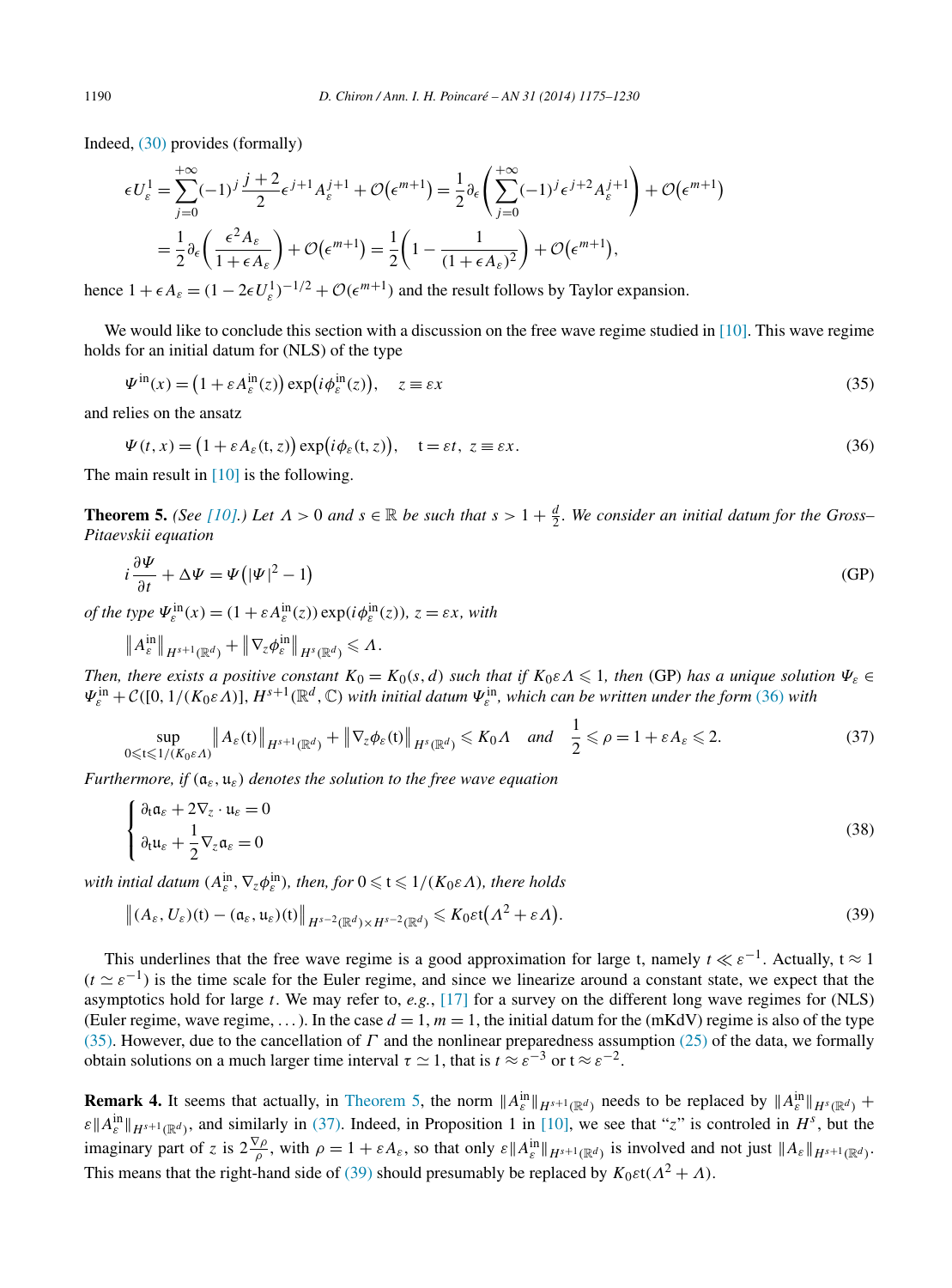# <span id="page-16-0"></span>*1.5. Some rigorous justification of the (gKdV)/(gKP-I) equation*

We present here our rigorous convergence result to the  $(gKdV)/(gKP-I)$  equation, but, as we shall see, it does not hold on the scale  $\tau = \epsilon^3 t \approx 1$ .

**Determining the right time scale.** When one wants to justify the  $(gKdV)/(gKP-I)$  asymptotic regime, the main difficulty is the presence, in systems [\(23\)](#page-11-0) and [\(29\),](#page-13-0) of singular terms with nonconstant coefficient. In comparison with the justification of the (KdV)/(KP-I) limit, where we prove first the Sobolev bounds and then the error estimate involving the preparedness assumption, the difficulty for proving the  $(gKdV)/(gKP-I)$  limit on the natural time scale  $\tau = \varepsilon^3 t$  is to break down a vicious circle: the Sobolev bounds depend on the preparation of the data, which itself depends on the Sobolev bounds. Despite our efforts, we have not been able to solve this problem, even working in a space of analytic functions. Another aspect which appears for this problem on the time scale  $\tau = \varepsilon^3 t \approx 1$  is that we always have to expand much further than the expected natural order. For instance, the constraint [\(30\),](#page-13-0) namely, considering  $d = 1$  for simplicity,

$$
U_{\varepsilon}=A_{\varepsilon}-\frac{3}{2}\epsilon A_{\varepsilon}^{2}+2\epsilon^{2} A_{\varepsilon}^{3}-\frac{5}{2}\epsilon^{3} A_{\varepsilon}^{4}+\cdots+(-1)^{m}\frac{m+2}{2}\epsilon^{m} A_{\varepsilon}^{m+1}+\mathcal{O}(\epsilon^{m+1}),
$$

requires to expand  $(A_{\varepsilon}, U_{\varepsilon})$  up to  $\mathcal{O}(\varepsilon^{m+1})$ . However, this induces in the equations a consistency error only  $\mathcal{O}(1)$ due to the singular term in  $1/\varepsilon^2 = 1/\varepsilon^{m+1}$ . Hence we may hope to prove only  $(A_\varepsilon, U_\varepsilon) - (A_0, U_0) - \varepsilon (A_1, U_1)$  –  $\cdots - \epsilon^m(A_m, U_m) = \mathcal{O}(1)$ , which is useless. Furthermore, we do not have any equation for the evolution of  $(A_1, U_1)$ ,  $(A_2, U_2)$ , ... and there is clearly no uniqueness when solving [\(30\).](#page-13-0) Expanding  $(A_\varepsilon, U_\varepsilon)$  up to  $\mathcal{O}(\epsilon^{m+r})$  for some  $r \geq 1$ provides a consistency error  $\mathcal{O}(\epsilon^{r-1})$ , which is not sufficient for proving that [\(30\)](#page-13-0) remains true, except for  $r \ge m+2$ . When  $m = 1$ , hence  $\epsilon = \epsilon$ , this means that we have to expand  $(A_{\epsilon}, U_{\epsilon})$  up to  $\mathcal{O}(\epsilon^4)$  instead of the natural  $\mathcal{O}(\epsilon^2)$ . This is the same mechanism which shows that the Sobolev bounds at one order require an expansion of the data at a much larger order.

As a consequence, it is natural to work on a smaller time scale. In view of the result of  $[10]$  given in [Theorem 5,](#page-15-0) the wave time scale seems natural. Notice that for an initial datum of the form

$$
\Psi^{\rm in}(x) = \left(1 + \epsilon A_{\varepsilon}^{\rm in}(z)\right) \exp\left(i\frac{\epsilon}{\varepsilon} \phi_{\varepsilon}^{\rm in}(z)\right), \quad z \equiv \varepsilon x,
$$

where the small parameter  $\varepsilon^2 \ll \varepsilon \ll 1$  may be different from  $\varepsilon$  (compare with [\(38\)\)](#page-15-0), the free wave regime holds for  $t \ll (\varepsilon \epsilon)^{-1}$ . We thus introduce the time scale  $\theta = \varepsilon \epsilon t = \epsilon t$ , that is we replace [\(22\)](#page-11-0) by

$$
\Psi(t,x) = \left(1 + \epsilon A_{\varepsilon}(\theta, z)\right) \exp\left(i\frac{\epsilon}{\varepsilon}\phi_{\varepsilon}(\theta, z)\right), \quad \theta = \varepsilon \epsilon t, \ z_1 \equiv \varepsilon (x_1 - \mathfrak{c}_s t), \ z_{\perp} \equiv \varepsilon^2 x_{\perp}, \tag{40}
$$

which changes [\(3\)](#page-2-0) for a system with  $U_{\varepsilon} \equiv \mathfrak{c}_s^{-1} \nabla_z \phi_{\varepsilon}$  where the singular terms have constant coefficients:

$$
\begin{cases}\n\partial_{\theta} A_{\varepsilon} - \frac{\mathfrak{c}_{s}}{\epsilon} \partial_{z_{1}} A_{\varepsilon} + 2U_{\varepsilon}^{1} \partial_{z_{1}} A_{\varepsilon} + 2\varepsilon^{2} U_{\varepsilon}^{1} \cdot \nabla_{z_{\perp}} A_{\varepsilon} + \frac{1}{\epsilon} (1 + \epsilon A_{\varepsilon}) (\partial_{z_{1}} U_{\varepsilon}^{1} + \varepsilon^{2} \nabla_{z_{\perp}} \cdot U_{\varepsilon}^{1}) = 0 \\
\partial_{\theta} U_{\varepsilon} - \frac{\mathfrak{c}_{s}}{\epsilon} \partial_{z_{1}} U_{\varepsilon} + 2U_{\varepsilon}^{1} \partial_{z_{1}} U_{\varepsilon} + 2\varepsilon^{2} U_{\varepsilon}^{1} \cdot \nabla_{z_{\perp}} U_{\varepsilon} + \frac{1}{\epsilon^{2}} \nabla_{z} \Big[ f \big( (1 + \epsilon A_{\varepsilon})^{2} \big) \Big] \\
= \frac{\varepsilon^{2}}{\epsilon} \nabla_{z} \Big[ \frac{\partial_{z_{1}}^{2} A_{\varepsilon} + \varepsilon^{2} \Delta_{z_{\perp}} A_{\varepsilon}}{1 + \epsilon A_{\varepsilon}} \Big].\n\end{cases} \tag{41}
$$

The free wave regime studied in [\[10\]](#page-54-0) then holds for  $\theta \ll 1$ .

**Approximation of the right-going wave by the Burgers equation for**  $\theta \approx 1$ **. Let us investigate what can be shown** concerning an expansion in  $\varepsilon$  for the one dimensional situation with only one wave propagating to the right. We then try to expand further in  $\epsilon = \epsilon$  the result in [\[10\]](#page-54-0) with the assumption that the wave going to the left is negligible. This leads us to consider the one dimensional system, where  $\theta = \varepsilon^2 t$  and  $U_{\varepsilon} = \mathfrak{c}_s^{-1} \partial_z \phi_{\varepsilon}$ ,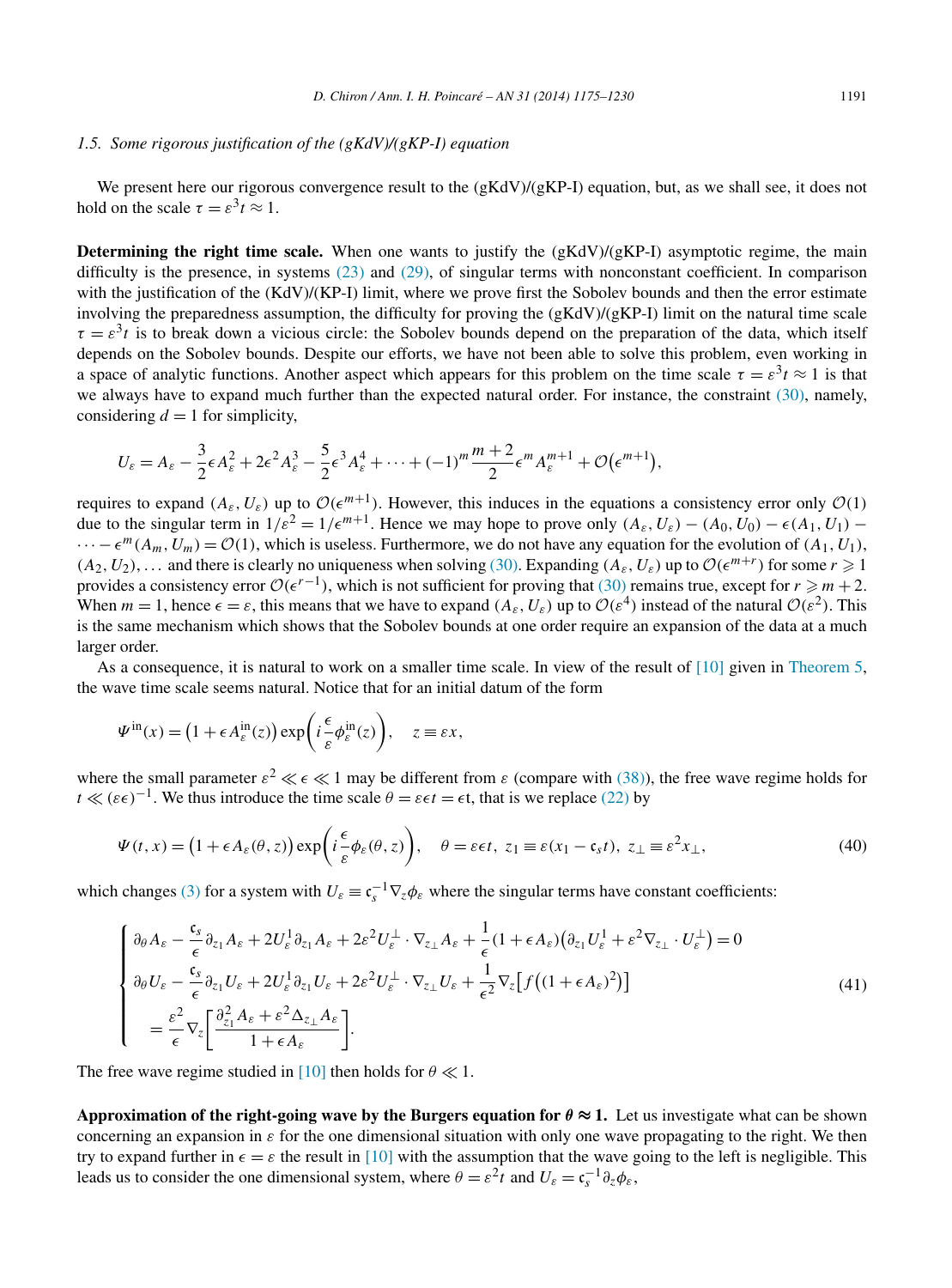<span id="page-17-0"></span>
$$
\begin{cases} \frac{1}{\mathfrak{c}_s} \partial_{\theta} A_{\varepsilon} - \frac{1}{\varepsilon} \partial_z A_{\varepsilon} + 2U_{\varepsilon} \partial_z A_{\varepsilon} + \frac{1}{\varepsilon} (1 + \varepsilon A_{\varepsilon}) \partial_z U_{\varepsilon} = 0 \\ \frac{1}{\mathfrak{c}_s} \partial_{\theta} U_{\varepsilon} - \frac{1}{\varepsilon} \partial_z U_{\varepsilon} + 2U_{\varepsilon} \partial_z U_{\varepsilon} + \frac{1}{\mathfrak{c}_s^2 \varepsilon^2} \partial_z (f \left( [1 + \varepsilon A_{\varepsilon}]^2 \right)) = \varepsilon \partial_z \left( \frac{\partial_z^2 A_{\varepsilon}}{1 + \varepsilon A_{\varepsilon}} \right). \end{cases} \tag{42}
$$

When plugging a formal expansion in  $\varepsilon$  for  $A_{\varepsilon} = A_0 + \varepsilon A_1 + \cdots$  and  $U_{\varepsilon} = U_0 + \varepsilon U_1 + \cdots$  into (42) and arguing as in Section [1.3,](#page-8-0) we find that  $A_0 = U_0$  verifies the (inviscid) Burgers equation (sometimes, it is also called the Hopf equation)

$$
\frac{2}{\mathfrak{c}_s} \partial_\theta \mathfrak{a} + \Gamma \mathfrak{a} \partial_z \mathfrak{a} = 0 \tag{43}
$$

under the additional hypothesis that

$$
U_1^{\text{in}} - A_1^{\text{in}} = \frac{\Gamma - 6}{4} [A_0^{\text{in}}]^2,
$$

so that the relation  $U_1 - A_1 = \frac{\Gamma - 6}{4} A_0^2$  holds true for positive times. Here is a rigorous result in this direction, without this last extra assumption (as  $(19)$  was not necessary for proving the convergence to the  $(KdV)/(KP-I)$  equation but required by the expansion in *ε*). We emphasize that we focus on the right-going wave.

**Proposition 4.** Assume  $d = 1$ ,  $\Lambda > 0$  and  $s \in \mathbb{N}$  be such that  $s \geq 3$ . We consider an initial datum  $(A_{\varepsilon}^{\text{in}}, U_{\varepsilon}^{\text{in}})$  for (42) *verifying*

$$
\|A_{\varepsilon}^{\text{in}}\| \leqslant \Lambda \quad \text{and} \quad \|U_{\varepsilon}^{\text{in}}\| \leqslant \Lambda. \tag{44}
$$

*Then, there exist*  $\theta_* > 0$  *and a positive constant*  $\varepsilon_0 = \varepsilon_0(\Lambda, s)$  *such that if*  $0 < \varepsilon \leq \varepsilon_0$ *, then* (42) *has a unique solution*  $(A_{\varepsilon}, U_{\varepsilon}) \in \mathcal{C}([0, \theta_*], H^s(\mathbb{R}) \times H^{s-1}(\mathbb{R}))$  *with initial datum*  $(A_{\varepsilon}^{\text{in}}, U_{\varepsilon}^{\text{in}})$ *, verifying* 

$$
\sup_{0\leq\theta\leq\theta_*}\|A_{\varepsilon}(\theta)\|_{H^s(\mathbb{R})}+\|\partial_z\phi_{\varepsilon}(\theta)\|_{H^{s-1}(\mathbb{R})}\leq K_0\Lambda \quad \text{and} \quad \frac{1}{2}\leqslant\rho=1+\varepsilon A_{\varepsilon}\leqslant 2. \tag{45}
$$

*Furthermore, if*  $a_{\varepsilon} \in C([0, \theta_0], H^s(\mathbb{R}))$  *denotes the solution to the (inviscid) Burgers equation* 

$$
\frac{2}{\mathfrak{c}_s} \partial_\theta \mathfrak{a} + \Gamma \mathfrak{a} \partial_z \mathfrak{a} = 0
$$

*with intial datum*  $A_{\varepsilon}^{\text{in}}$ *, then, for*  $0 \le \theta \le \min(\theta_0, \theta_*)$ *, there holds* 

$$
\left\|A_{\varepsilon}(\theta)-\mathfrak{a}_{\varepsilon}(\theta)\right\|_{H^{s-3}(\mathbb{R})}+\left\|U_{\varepsilon}(\theta)-\mathfrak{a}_{\varepsilon}(\theta)\right\|_{H^{s-3}(\mathbb{R})}\leqslant K\left(\left\|A_{\varepsilon}^{\text{in}}-U_{\varepsilon}^{\text{in}}\right\|_{H^{s-1}(\mathbb{R})}+\varepsilon\theta\right).
$$

This result provides an expansion for  $A_{\varepsilon}$  and  $U_{\varepsilon}$  up to  $\mathcal{O}(\varepsilon)$  uniformly for  $0 \le \theta \le \min(\theta_0, \theta_*) \approx 1$ , whereas the result in [Theorem 5,](#page-15-0) [\[10\]](#page-54-0) takes into account left and right-going waves but is restricted to  $0 \le \theta \ll 1$ . If  $\Gamma \ne 0$ , the approximation  $a_{\varepsilon}$  has a nontrivial dynamics on the time scale  $\theta \approx 1$ . We shall now investigate what happens when  $\Gamma = 0$ , on the time scale  $\theta$ . More precisely, we shall work up to  $\theta \lesssim |\ln \epsilon|$ .

**Justification of the (gKdV)/(gKP-I) equation for large**  $\theta$ **.** Here, we make the assumption [\(27\)](#page-13-0) for some  $m \in \mathbb{N}$ , and recall that  $\epsilon = \varepsilon^{2/(m+1)}$ . Since we shall work for  $\theta \lesssim |\ln \varepsilon|$ , there holds  $\tau = \epsilon^m \theta \lesssim \epsilon^m |\ln \varepsilon|$ , so that the solution  $\zeta(\tau)$  to (gKdV)/(gKP-I) has moved from  $\approx \epsilon^m |\ln \epsilon| \ll 1$  from its initial value. As a consequence, any error estimate between  $A_{\varepsilon}$  and  $\zeta(\tau)$  for  $\theta \leq |\ln \varepsilon|$  is meaningful only if the error is  $\ll \varepsilon^{m}|\ln \varepsilon|$ . Since we shall justify an expansion in  $\epsilon$ , this will force us to solve the equations up to an error  $O(\epsilon^{m+1})$ . Proceeding in this way, we shall then prove a Gronwall estimate which roughly reads

$$
\|A_{\varepsilon}(\theta) - (A_0 + \epsilon A_1 + \dots + \epsilon^{m+1} A_{m+1})(\tau)\| + \|U_{\varepsilon}(\theta) - (U_0 + \epsilon U_1 + \dots + \epsilon^{m+1} U_{m+1})(\tau)\|
$$
  
\$\lesssim \epsilon^{m+1} e^{C\_0 \theta}, \qquad (46)\$

where  $A_0 = U_0 = \zeta(\tau)$ . For  $\theta \lesssim |\ln \epsilon| \approx |\ln \epsilon|$ , the right-hand side remains small. Clearly, in this expansion, the terms  $\epsilon^{m+1}A_{m+1}$  and  $\epsilon^{m+1}U_{m+1}$  are useless in view of the error  $\geq \epsilon^{m+1}$ , but they are necessary in order to have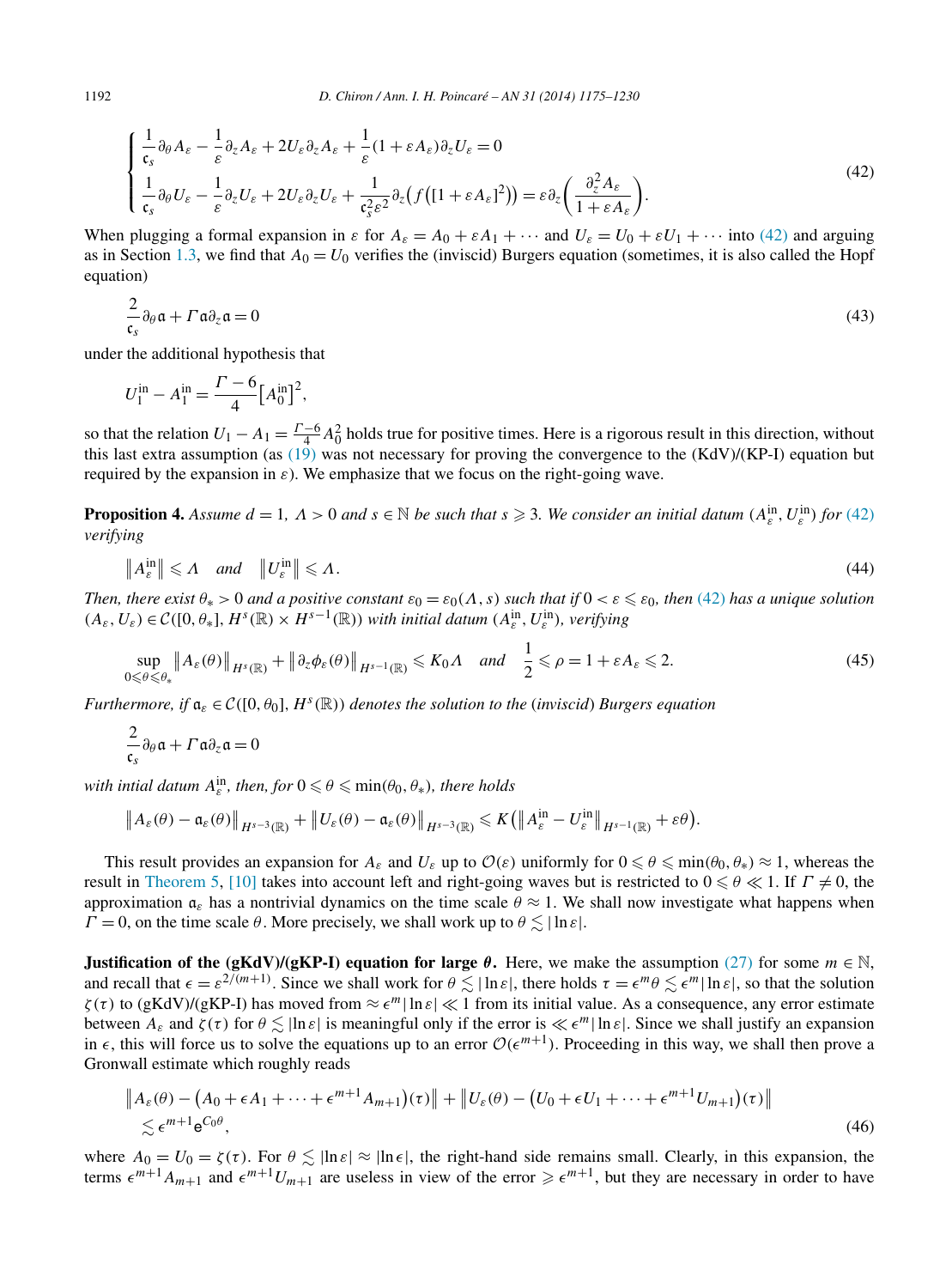<span id="page-18-0"></span>a consistency error in  $\mathcal{O}(\epsilon^{m+1})$ . This leads to constraints such as [\(19\)](#page-9-0) or  $U_1^{\text{in}} - A_1^{\text{in}} = \frac{\Gamma - 6}{4} [A_0^{\text{in}}]^2$  for the Burgers equation. We have seen that for  $(A_1, U_1)$ ,  $(A_2, U_2)$ , ..., we have no evolution equation on the time scale  $\tau$  (but they are (formally) stationary on the time scale  $\theta$ ). Therefore, it may seem strange to justify an expansion which seems up to  $\mathcal{O}(\epsilon^{m+1})$  without knowing the true dynamics of  $(A_1, U_1)$ ,  $(A_2, U_2)$ , .... However, this is not unconsistent, since for  $\theta \leq |\ln \epsilon|$ , the term  $\epsilon U_1$  for instance, has moved from its initial condition of at most  $\epsilon \times \tau = \epsilon^{m+1}\theta$ , which is much *smaller* than  $\epsilon^{m+1}e^{C_0\theta}$  when  $\theta$  is large.

Our result is based on an expansion in  $\epsilon$ , thus we shall have the above mentioned constraints on the initial data, such as  $\Delta_{z_1} \partial_{z_1}^{-2} \zeta^{\text{in}} \in H^{s+1}(\mathbb{R}^d)$ , although we believe that they are actually not necessary. In view of the form of [\(46\),](#page-17-0) note that a distinction has to be made between the case  $m = 1$  and the case  $m \ge 2$ . Indeed, we have seen that we wish to have  $||A_{\varepsilon}(\theta) - \zeta(\tau)|| = ||U_{\varepsilon}(\theta) - \zeta(\tau)|| = o(\epsilon^m |\ln \varepsilon|)$ , and *a priori*, we infer from [\(46\)](#page-17-0) that  $||A_{\varepsilon}(\theta) - \zeta(\tau)|| =$  $||U_{\varepsilon}(\theta) - \zeta(\tau)|| \approx \epsilon$ . If  $m = 1$ , it is true that  $\epsilon = o(\epsilon^m |\ln \varepsilon|)$ , but if  $m \ge 2$ , this is no longer the case, which means that we cannot compare both  $A_{\varepsilon}$  and  $U_{\varepsilon}$  to  $\zeta$  in a significant way. Indeed, in view of [\(30\),](#page-13-0) that is

$$
U_{\varepsilon}-\left\{A_{\varepsilon}-\frac{3}{2}\epsilon A_{\varepsilon}^{2}+2\epsilon^{2} A_{\varepsilon}^{3}-\frac{5}{2}\epsilon^{3} A_{\varepsilon}^{4}+\cdots+(-1)^{m}\frac{m+2}{2}\epsilon^{m} A_{\varepsilon}^{m+1}\right\}=\mathcal{O}\big(\epsilon^{m+1}\big),
$$

we cannot have at the same time  $A_1 = 0$  and  $U_1 = 0$ . In the case  $m \ge 2$ , we shall privilege the comparison of  $\zeta$  to the amplitude  $A_{\varepsilon}$  and then impose  $A_1 = A_2 = \cdots = A_{m-1} = 0$ , which in turn implies, via [\(30\),](#page-13-0) a strong constraint on the expansion of  $U_{\varepsilon}$  at the initial time, both for  $U_{\varepsilon}^{\text{in},1}$  and for  $U_{\varepsilon}^{\text{in},\perp} = \nabla_{z_{\perp}} \partial_{z_1}^{-1} U_{\varepsilon}^{\text{in},1}$  (since  $U_{\varepsilon}$  is a gradient vector field). This is the reason why we shall present two results. The first one (Theorem 6 below) in one space dimension and where we want to compare the amplitude  $A_{\varepsilon}$  to  $\zeta$ , which requires  $A_1 = A_2 = \cdots = A_{m-1} = 0$ , in particular at the initial time. The second one [\(Theorem 7](#page-19-0) below) in space dimension  $d \geq 2$ , and where we compare the first component of the gradient vector field  $U_{\varepsilon}$  to  $\zeta$ , which requires  $U_1^1 = U_2^1 = \cdots = U_{m-1}^1 = 0$ . Of course when  $d = 1$ , one could make a statement where we compare  $U_{\varepsilon}$  to  $\zeta$  (with  $U_1^1 = U_2^1 = \cdots = U_{m-1}^1 = 0$ ). However, in dimension  $d \ge 2$ , since  $U_{\varepsilon}$  is a gradient vector field, this imposes some constraints in the expansion in  $\epsilon$  for  $U_{\varepsilon}^1$  and  $U_{\varepsilon}^{\perp}$ , which prevents the comparison between  $A_{\varepsilon}$  and  $\zeta$  (since we must have  $A_1 = A_2 = \cdots = A_{m-1} = 0$ ), at least when  $m \ge 2$ . We may now state our main results for this section.

**Theorem 6.** We assume  $d = 1$ . Let  $\Lambda > 0$ , s,  $m \in \mathbb{N}$  such that  $s \geq 2$  and [\(27\)](#page-13-0) holds. We fix  $\zeta^{in} \in H^{s+5}(\mathbb{R})$  and denote *<sup>ζ</sup>* <sup>∈</sup> <sup>C</sup>*(*[0*,τ*∗]*,Hs*+5*(*R*)) the solution to the* (gKdV) *equation*

$$
\frac{2}{\mathfrak{c}_s} \partial_\tau \zeta + \Gamma^{(m)} \zeta^{m+1} \partial_z \zeta - \frac{1}{\mathfrak{c}_s^2} \partial_z^3 \zeta = 0
$$

for the initial datum  $\zeta$ <sup>in</sup>. We fix  $A_m^{\text{in}} \in H^{s+5}(\mathbb{R})$  and consider an initial datum  $(A_\varepsilon^{\text{in}}, U_\varepsilon^{\text{in}} = \partial_z \phi_\varepsilon^{\text{in}})$  for [\(41\)](#page-16-0) satisfying

$$
\left\|A_{\varepsilon}^{\text{in}} - \zeta^{\text{in}} - \epsilon^m A_m^{\text{in}}\right\|_{H^s(\mathbb{R})} \leqslant \Lambda \varepsilon^2 = \Lambda \epsilon^{m+1},
$$

*and*

$$
\left\| U_{\varepsilon}^{\text{in}} - \left\{ A_{\varepsilon}^{\text{in}} - \frac{3}{2} \epsilon \left[ A_{\varepsilon}^{\text{in}} \right]^{2} + 2 \epsilon^{2} \left[ A_{\varepsilon}^{\text{in}} \right]^{3} - \frac{5}{2} \epsilon^{3} \left[ A_{\varepsilon}^{\text{in}} \right]^{4} + \dots + (-1)^{m} \frac{m+2}{2} \epsilon^{m} \left[ A_{\varepsilon}^{\text{in}} \right]^{m+1} \right\} \right\|_{H^{s}(\mathbb{R})}
$$
  
\$\leqslant \Lambda \varepsilon^{2} = \Lambda \varepsilon^{m+1}\$.

*Then, there exist two (small) positive constants*  $\mu$  *and*  $\varepsilon_0 > 0$ , *depending only on s, Λ and the functions*  $\zeta$ <sup>in</sup> *and*  $A_m^{\text{in}}$  such that [\(41\)](#page-16-0) has a unique solution  $(A_\varepsilon, U_\varepsilon) \in \mathcal{C}([0, \mu|\ln \varepsilon|], H^s(\mathbb{R}) \times H^{s-1}(\mathbb{R}))$  if  $0 < \varepsilon \leqslant \varepsilon_0$ . Moreover, there *exists a positive constant C*, depending only on *s*,  $\Lambda$  *and the functions*  $\zeta^{\text{in}}$  *and*  $A_m^{\text{in}}$  *such that, for*  $\theta \in [0, \mu]$  *In*  $\epsilon$  *I*, *we have*

$$
\left\|A_{\varepsilon}(\theta)-\zeta\left(\epsilon^{m}\theta\right)\right\|_{H^{s}(\mathbb{R})}\leqslant C\left(\epsilon^{m}\left\|A_{m}^{\text{in}}\right\|_{H^{s}(\mathbb{R})}+\epsilon^{m+1}\mathsf{e}^{\theta/(2\mu)}\right)\leqslant C\epsilon^{m}
$$

*and*

$$
\left\| U_{\varepsilon}(\theta) - \left\{ A_{\varepsilon} - \frac{3}{2} \epsilon A_{\varepsilon}^2 + 2 \epsilon^2 A_{\varepsilon}^3 - \frac{5}{2} \epsilon^3 A_{\varepsilon}^4 + \dots + (-1)^m \frac{m+2}{2} \epsilon^m A_{\varepsilon}^{m+1} \right\}(\theta) \right\|_{H^{s-1}(\mathbb{R})}
$$
  
\$\leq C \epsilon^{m+1} e^{\theta/(2\mu)} \leq C \epsilon^{m+\frac{1}{2}}.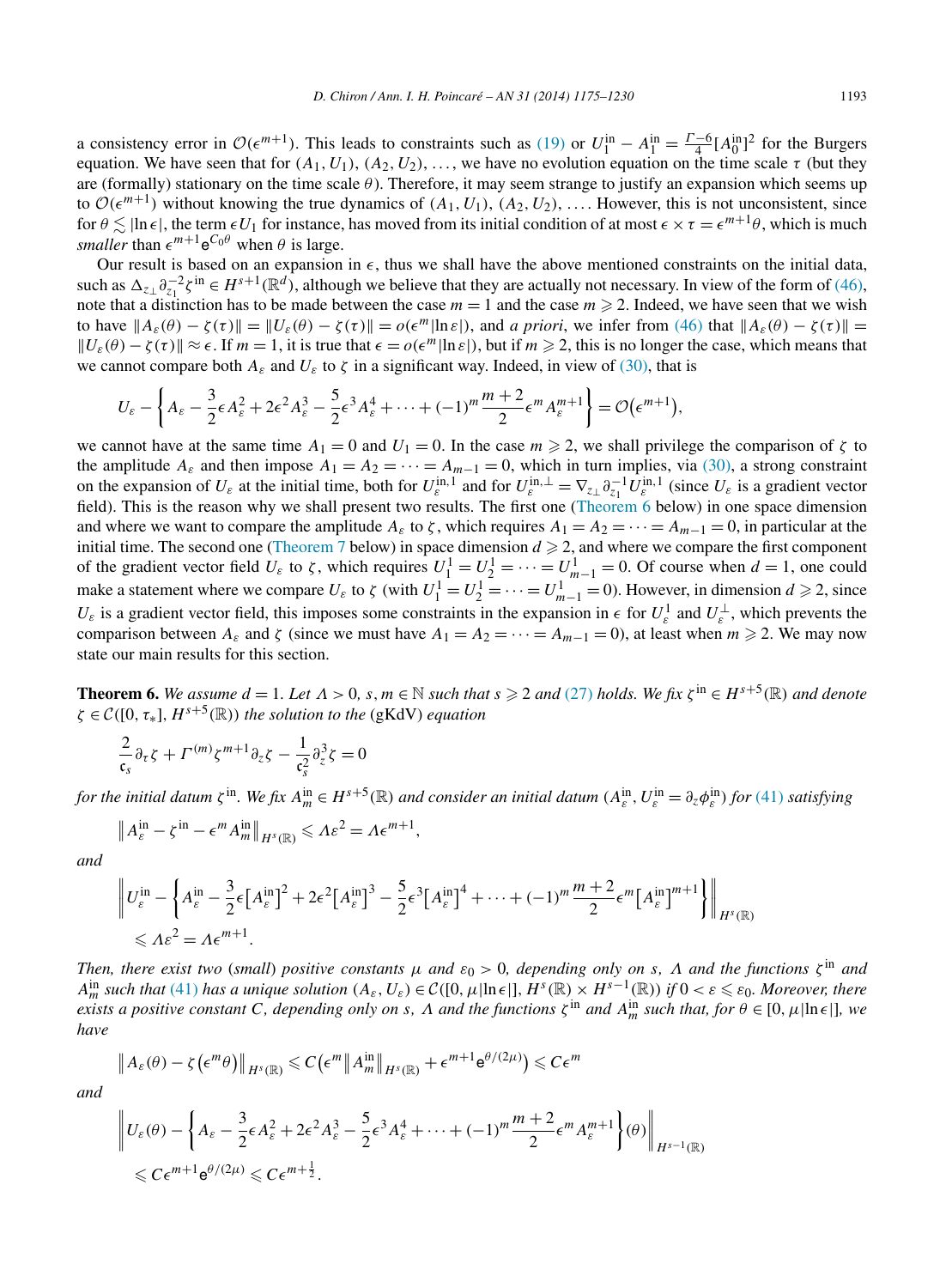<span id="page-19-0"></span>We recall that the assumption  $||A_{\varepsilon}^{in} - \zeta^{in} - \epsilon^{m} A_{m}^{in}||_{H^{s}(\mathbb{R})} \leq \Lambda \varepsilon^{2} = \Lambda \epsilon^{m+1}$  corresponds to the hypothesis  $A_{1} =$  $A_2 = \cdots = A_{m-1} = 0$  at  $\theta = 0$ . Our second result holds in arbitrary dimension  $d \ge 1$ . Since we privilege the vector field  $U_{\varepsilon}$ , we no longer compute  $U_{\varepsilon}^1$  from  $A_{\varepsilon}$  by [\(30\)](#page-13-0) but compute  $A_{\varepsilon}$  from  $U_{\varepsilon}^1$  by [\(34\).](#page-14-0)

**Theorem 7.** We assume  $d \ge 1$ . Let  $\Lambda > 0$ , s,  $m \in \mathbb{N}$  such that  $s > 1 + \frac{d}{2}$  and [\(27\)](#page-13-0) holds. We fix  $\zeta^{in} \in H^{s+5}(\mathbb{R}^d)$  and assume moreover, if  $d \geqslant 2$ , that

$$
\zeta^{\text{in}} \in \partial_{z_1} H^{s+5}(\mathbb{R}^d) \quad \text{and} \quad \Delta_{z_\perp} \partial_{z_1}^{-1} \zeta^{\text{in}} \in \partial_{z_1} H^{s+2}(\mathbb{R}^d).
$$

*We then denote*  $\zeta \in C([0, \tau_*], H^s(\mathbb{R}^d))$  *the solution to the* (gKdV)/(gKP-I) *equation* 

$$
\frac{2}{\mathfrak{c}_s} \partial_\tau \zeta + \Gamma^{(m)} \zeta^{m+1} \partial_{z_1} \zeta + \Delta_{z_\perp} \partial_{z_1}^{-1} \zeta - \frac{1}{\mathfrak{c}_s^2} \partial_{z_1}^3 \zeta = 0
$$

*for the initial datum*  $\zeta^{in}$ *. We consider an initial datum*  $(A_{\varepsilon}^{in}, U_{\varepsilon}^{in} = \nabla_{z} \phi_{\varepsilon}^{in}$ *for* [\(41\)](#page-16-0) *satisfying* 

$$
U_{\varepsilon}^{\text{in}} = \nabla_z \partial_{z_1}^{-1} \zeta^{\text{in}} \quad \text{and} \quad \left\| A_{\varepsilon}^{\text{in}} - \sum_{k=1}^{m+1} \frac{1 \cdot 3 \cdot \dots \cdot (2k-1)}{k!} \varepsilon^{k-1} \left[ U_{\varepsilon}^1 \right]^k \right\|_{H^s(\mathbb{R}^d)} \leqslant \Lambda \varepsilon^{m+1} = \Lambda \varepsilon^2.
$$

Then, there exist two (small) positive constants  $\mu$  and  $\varepsilon_0$ , depending only on s, d,  $\Lambda$  and the function  $\zeta^{\text{in}}$  such that [\(41\)](#page-16-0) *has a unique solution*  $(A_{\varepsilon}, U_{\varepsilon}) \in C([0, \mu] \ln \varepsilon], H^s(\mathbb{R}^d) \times H^{s-1}(\mathbb{R}^d)$ *). Moreover, there exists a positive constant C, depending only on s, d,*  $\Lambda$  *and the function*  $\zeta^{\text{in}}$  *such that, for*  $\theta \in [0, \mu]$ ln  $\epsilon$ ]*, we have* 

$$
\left\|U_{\varepsilon}^{1}(\theta)-\zeta\left(\epsilon^{m}\theta\right)\right\|_{H^{s-1}(\mathbb{R}^{d})}\leqslant C\epsilon^{m+1}e^{\theta/(2\mu)}\leqslant C\epsilon^{m+\frac{1}{2}},\qquad\left\|\varepsilon U_{\varepsilon}^{\perp}(\theta)\right\|_{H^{s-1}(\mathbb{R}^{d})}\leqslant C\epsilon^{m+1}e^{\theta/(2\mu)}\leqslant C\epsilon^{m+\frac{1}{2}},
$$

*and*

$$
\left\|A_{\varepsilon}(\theta)-\sum_{k=1}^{m+1}\frac{1\cdot 3\cdot \dots \cdot (2k-1)}{k!}\varepsilon^{k-1}\left[U_{\varepsilon}^{1}(\theta)\right]^{k}\right\|_{H^{s}(\mathbb{R}^{d})}\leqslant C\varepsilon^{m+1}e^{\theta/(2\mu)}\leqslant C\varepsilon^{m+\frac{1}{2}}.
$$

As an illustration for these two theorems, take  $m = 1$ ,  $U^{\text{in}} = \nabla_z \partial_{z_1}^{-1} \zeta^{\text{in}}$ , and  $A^{\text{in}} = \zeta^{\text{in}} + \frac{3}{2} [\zeta^{\text{in}}]^2$ . Then, we prove that  $A_{\varepsilon}(\theta)$  and  $U_{\varepsilon}^1(\theta)$  are equal to  $\zeta(\varepsilon\theta) + \mathcal{O}(\varepsilon)$  uniformly for  $0 \le \theta \le \mu |\ln \varepsilon|$ , whereas  $\zeta$  has moved from its initial condition about  $\varepsilon|\ln \varepsilon| \gg \varepsilon$ . [Theorems 6 and 7](#page-18-0) then provide a justification of the (gKdV)/(gKP-I) limit on the time scale  $t \lesssim (\varepsilon \epsilon)^{-1} |\ln \epsilon| \approx \varepsilon^{-1-\frac{2}{m+1}} |\ln \varepsilon|$ , which is much smaller than the expected one  $t \lesssim \varepsilon^{-3}$  (recall  $m \ge 1$ ), but much larger than the natural one for the free wave regime  $t \ll (\varepsilon \epsilon)^{-1}$  with both left and right-going waves (*cf*. [Theorem 5](#page-15-0) due to [\[10\]\)](#page-54-0), or the time scale  $t \approx \varepsilon^{-2}$  which is suitable for a right-going wave approximated by the Burgers equation (see [Proposition 4\)](#page-17-0).

In [\[22\],](#page-54-0) T. Colin and D. Lannes justify the Davey–Stewartson approximation for WKB initial data in hyperbolic systems. Their situation bears some common feature with our one: the transport equation (analogous to the free wave equation for us) governs formally the dynamics on the time scale say  $t \approx 1/\delta$ , and the diffractive (formal) approximation holds on the time scale  $t \approx 1/\delta^2$ , where  $\delta$  is some samall parameter. However, the rigorous justification of the Davey–Stewartson approximation in [\[22\]](#page-54-0) is for times  $t \lesssim \ln \delta/\delta$ , which is here again much smaller than the diffractive scale  $t \approx 1/\delta^2$ , but much larger than the transport scale  $t \ll \delta^{-1}$ . However, in [\[22\],](#page-54-0) this is the occurrence of resonances which prevent the approximation to hold up to times of order  $t \approx 1/\delta^2$ , whereas in our situation, this is the occurrence of nonlinear singular terms. It is then not completely clear on which time scale the  $(gKdV)/(gKP-I)$ approximation is valid. We shall study this problem numerically in some forthcoming work.

Similarly to the  $(KdV)/(KP-I)$  limit, we may wonder what is known for the  $(gKdV)/(gKP-I)$  asymptotic limit for the travelling waves. Concerning the one dimensional problem, we refer to [\[16\],](#page-54-0) where the ODE argument still works for the (gKdV) limit as soon as the (gKdV) equation has solitary waves, that is the nonlinearity is even, or focusing and odd. In particular, when  $\Gamma = 0 > \Gamma'$ , this gives rise to two branches of solutions in the transonic limit. In higher dimension, note that the (gKP-I) equation which is not (KP-I) (that is with nonlinearity which is not quadratic) has travelling wave only if  $d = 2$  and the nonlinearity is either cubic focusing or quartic (see [\[24\]\)](#page-54-0). In [\[21\],](#page-54-0) we have investigated numerically the existence and properties of the travelling waves for (NLS) in dimension two. In the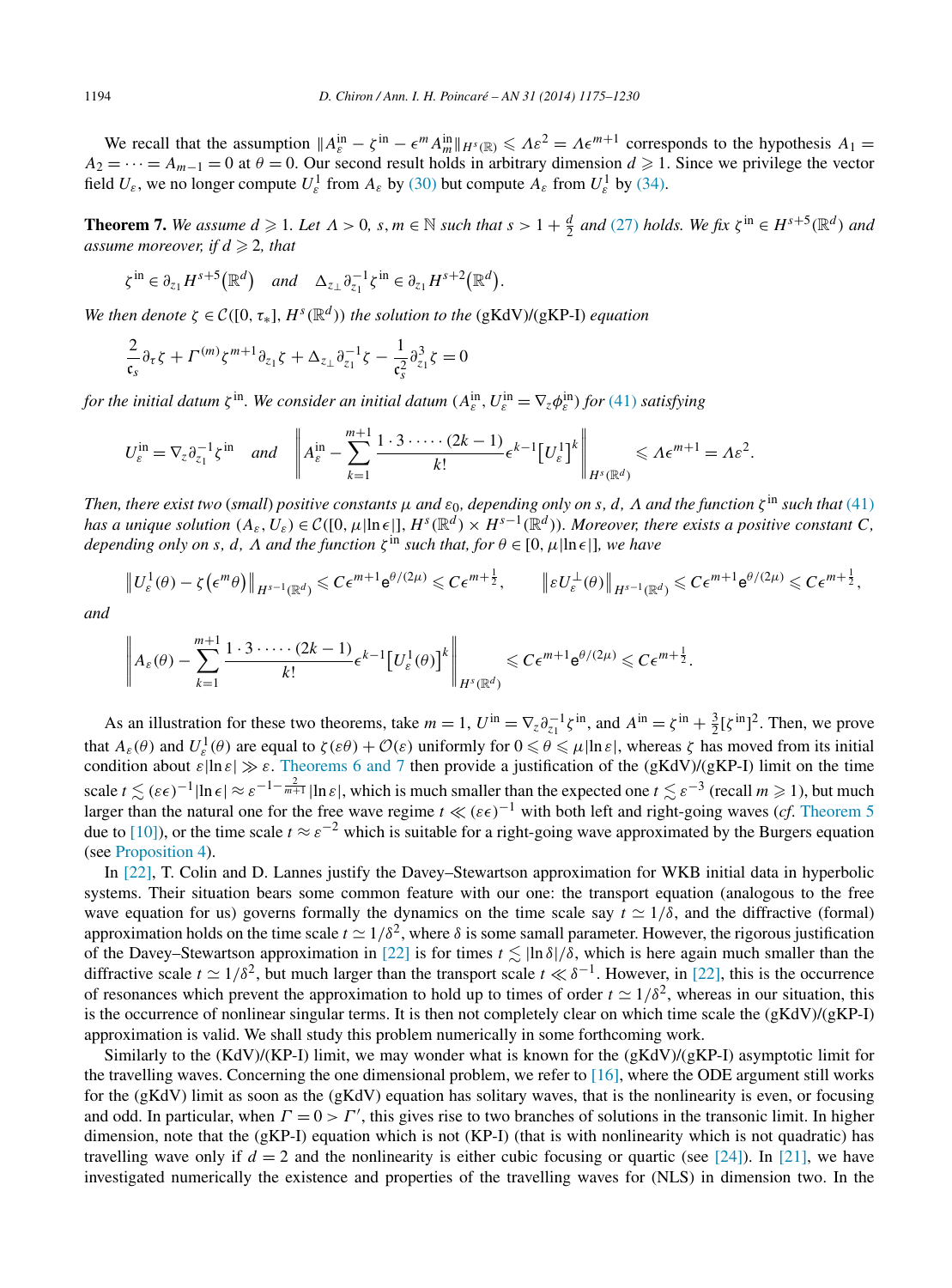<span id="page-20-0"></span>focusing case  $\Gamma = 0 > \Gamma'$  for (mKP-I), we have also obtained, as in [\[16\],](#page-54-0) two branches of solutions in the transonic limit. So far, we do not know any mathematical result concerning this convergence to (mKP-I) for the travelling waves.

The main ingredient in the proofs for the above results is to use the trick of E. Grenier [\[31\].](#page-55-0) The idea is to write the wave function *Ψ* solution to (NLS) under the form

$$
\Psi = a \exp(i\varphi),
$$

where  $\varphi$  is real-valued but *a* is *complex-valued*, which is a modified Madelung transform where amplitude and phase are no longer the true ones. Then, we do not split (NLS) separating real and imaginary parts, which would lead to the first system in [\(1\),](#page-1-0) but decide instead to solve

$$
\begin{cases} \frac{\partial_t a}{\partial t} + 2\nabla \phi \cdot \nabla a + a\Delta \phi = i\Delta a \\ \frac{\partial_t \phi}{\partial t} + |\nabla \phi|^2 + f(|a|^2) = 0. \end{cases}
$$

The point is that *if*  $(a, \varphi)$  solves this system, *then*  $\Psi = a \exp(i\varphi)$  solves (NLS). The advantage of this system is that it is a symmetrizable hyperbolic system (if  $f' > 0$ , which will be the case here) with a skew-adjoint, constant coefficient, perturbation for which existence or comparison results can be easily derived.

#### *1.6. Derivation of the (mKdV)/(mKP-I) equation from the Landau–Lifshitz model*

In the Landau–Lifshitz model for planar ferromagnets in the case of an easy-plane anisotropy, the spin density  $m = m(t, x) = (m_1, m_2, m_3) \in \mathbb{S}^2$ ,  $t \in \mathbb{R}_+$ ,  $x \in \mathbb{R}^d$ , obeys (see [\[39,37,38,45\]\)](#page-55-0) the equation

$$
\frac{\partial \mathfrak{m}}{\partial t} = \mathfrak{m} \times (\Delta \mathfrak{m} - \mathfrak{m}_3 \vec{e}_3), \quad \vec{e}_3 \equiv (0, 0, 1). \tag{LL}
$$

The physical dimensions are  $d = 1$ , 2 or 3. The Landau–Lifshitz equation (LL) formally conserves the energy

$$
\int\limits_{\mathbb{R}^d} |\nabla \mathfrak{m}|^2 + \mathfrak{m}_3^2 dx.
$$

Concerning the local well-posedness of (LL), we shall use the following result.

**Theorem 8.** Let  $s \in \mathbb{N}$  with  $s > +\frac{d}{2}$ . If  $\mathfrak{m}^{\text{in}} \in \mathcal{C}(\mathbb{R}^d, \mathbb{S}^2)$  verifies  $\nabla \mathfrak{m}^{\text{in}} \in H^s(\mathbb{R}^d, (\mathbb{R}^d)^3)$ , then there exists  $t_* = \frac{1}{\sqrt{2}} \sum_{n=1}^{\infty} \sum_{k=1}^{\infty} \sum_{j=1}^{\infty} \sum_{j=1$  $\frac{1}{C(s,d)\|\nabla \mathfrak{m}^{\text{in}}\|_{H^s}}>0$  such that (LL) has a unique solution  $\mathfrak{m} \in L^{\infty}([0,t_*],\mathbb{S}^2)$  with  $\nabla \mathfrak{m} \in L^{\infty}([0,t_*],H^s((\mathbb{R}^d)^3)).$ 

The proof of Theorem 8 is omitted, since it follows from the arguments in [\[50\]](#page-55-0) (the extra term  $m_3\vec{e}_3$  is harmless), or in [\[26\],](#page-54-0) where the heat flow into the manifold  $\mathbb{S}^2$  is used, which would lead for (LL) to the parabolic regularization:

$$
\frac{\partial \mathfrak{m}^{\nu}}{\partial t} = \nu \big( \Delta \mathfrak{m}^{\nu} + |\nabla \mathfrak{m}^{\nu}|^2 \mathfrak{m}^{\nu} - \mathfrak{m}_3^{\nu} \vec{e}_3 \big) + \mathfrak{m}^{\nu} \times (\Delta \mathfrak{m}^{\nu} - \mathfrak{m}_3^{\nu} \vec{e}_3),
$$

and then letting  $v \to 0$ .

The Eq. (LL) may be recast as a nonlinear Schrödinger type equation by using the stereographic projection

$$
\Psi \equiv \frac{\mathfrak{m}_1 + i \mathfrak{m}_2}{1 + \mathfrak{m}_3},
$$

which is valid for  $m_3 \neq -1$ . This transforms (LL) into the nonlinear Schrödinger type equation

$$
i\frac{\partial \Psi}{\partial t} + \Delta \Psi + \frac{1 - |\Psi|^2}{1 + |\Psi|^2} \Psi = \frac{2\bar{\Psi}}{1 + |\Psi|^2} \left( \sum_{j=1}^d (\partial_j \Psi)^2 \right),\tag{47}
$$

which also possesses the gauge invariance, but which is quasilinear and not semilinear as (NLS). We may also find the hydrodynamical form by using the Madelung transform  $\Psi = Ae^{i\varphi}$ , provided  $\Psi$  does not vanish, which yields

$$
\begin{cases} \n\partial_t A + 2 \frac{1 - A^2}{1 + A^2} (\nabla \varphi) \cdot \nabla A + A \Delta \varphi = 0 \\
\partial_t \varphi + \frac{1 - A^2}{1 + A^2} |\nabla \varphi|^2 + \frac{A^2 - 1}{A^2 + 1} - \frac{\Delta A}{A} + \frac{2 |\nabla A|^2}{1 + A^2} = 0\n\end{cases}
$$
\n(48)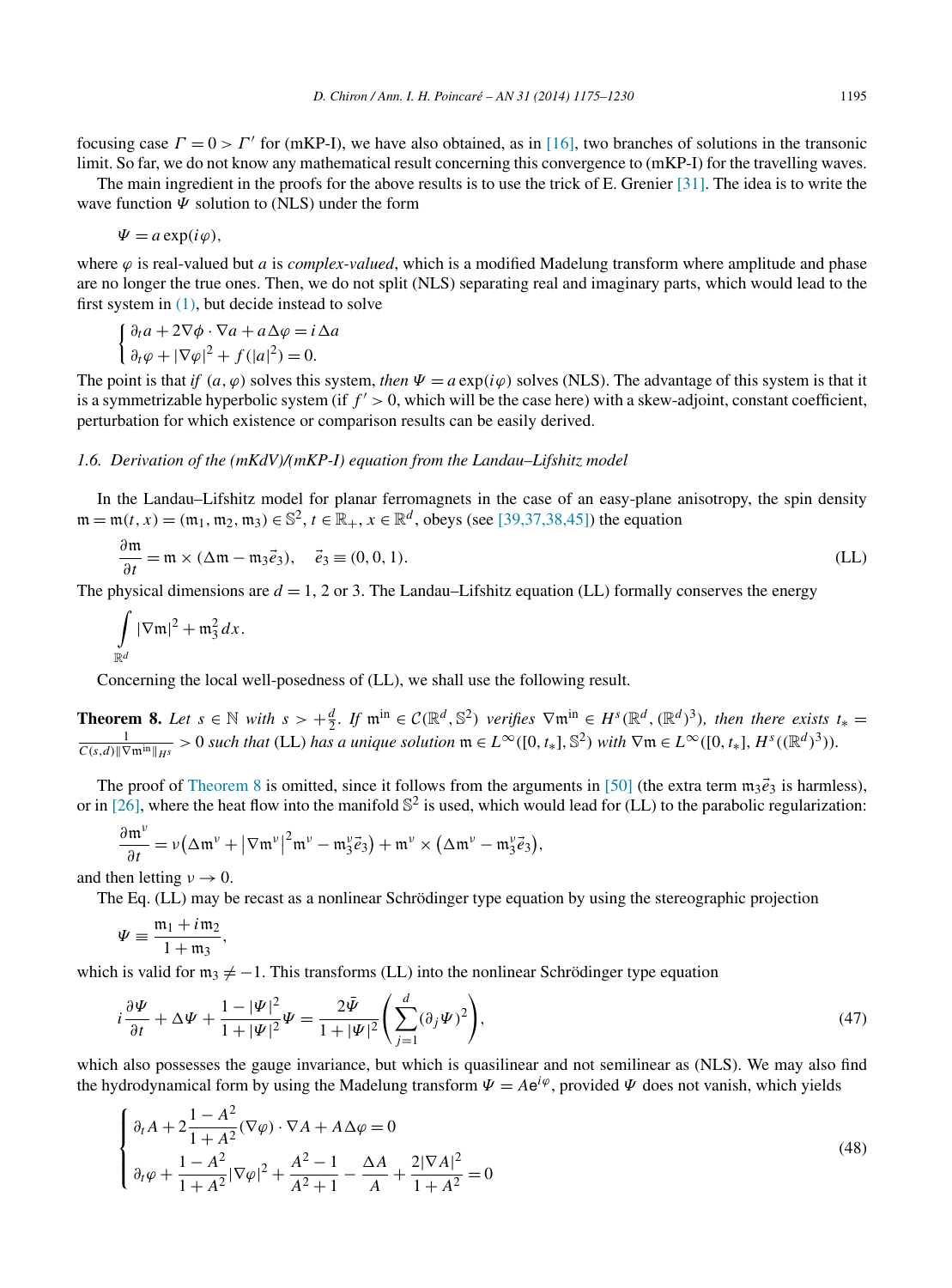<span id="page-21-0"></span>or, in variables ( $\rho \equiv A^2$ ,  $U \equiv \nabla_x \varphi$ ),

$$
\begin{cases} \n\partial_t \rho + 2 \frac{1 - \rho}{1 + \rho} U \cdot \nabla \rho + 2 \rho \nabla \cdot U = 0 \\
\partial_t U + \nabla \left( \frac{1 - \rho}{1 + \rho} |U|^2 \right) + \nabla \left( \frac{\rho - 1}{\rho + 1} \right) - \nabla \left( \frac{\Delta \sqrt{\rho}}{\sqrt{\rho}} \right) + \nabla \left( \frac{|\nabla \rho|^2}{2 \rho (1 + \rho)} \right) = 0.\n\end{cases} \tag{49}
$$

Notice that here, the speed of sound is equal to  $2\frac{d}{d\rho}(\frac{\rho-1}{\rho+1})_{|\rho=1}=1$ , and that the associated Euler type system (in the long wave regime) is different from the usual one. The result below will no longer rely on the trick of E. Grenier, where we allow the amplitude to be complex-valued, thus we shall work with the true hydrodynamical variables  $(\rho = A^2, U = \nabla_x \varphi)$ . In order to put forward the (mKdV)/(mKP-I) limit, we follow [\[45\]](#page-55-0) (although this work was related to the question of travelling waves), and make the long wave ansatz

$$
\Psi(t,x) = \sqrt{1 + \varepsilon A_{\varepsilon}(\tau,z)} \exp\left(i\phi_{\varepsilon}(\tau,z)\right) \quad \tau = \varepsilon^3 t, \ z_1 \equiv \varepsilon(x_1 - t), \ z_\perp \equiv \varepsilon^2 x_\perp,\tag{50}
$$

which is actually similar to the one used in Section [1.4](#page-11-0) when  $\Gamma = 0$ . We plug (50) in [\(47\)](#page-20-0) and deduce as above the system

$$
\begin{cases}\n\partial_{\tau} A_{\varepsilon} - \frac{1}{\varepsilon^{2}} \partial_{z_{1}} A_{\varepsilon} - \frac{2A_{\varepsilon}}{2 + \varepsilon A_{\varepsilon}} \left[ \partial_{z_{1}} \phi_{\varepsilon} \partial_{z_{1}} A_{\varepsilon} + \varepsilon^{2} \nabla_{z_{\perp}} \phi_{\varepsilon} \cdot \nabla_{z_{\perp}} A_{\varepsilon} \right] + \frac{2}{\varepsilon^{2}} (1 + \varepsilon A_{\varepsilon}) \left( \partial_{z_{1}}^{2} \phi_{\varepsilon} + \varepsilon^{2} \Delta_{z_{\perp}} \phi_{\varepsilon} \right) = 0 \\
\partial_{\tau} \phi_{\varepsilon} - \frac{1}{\varepsilon^{2}} \partial_{z_{1}} \phi_{\varepsilon} - \frac{A_{\varepsilon}}{2 + \varepsilon A_{\varepsilon}} \left[ (\partial_{z_{1}} \phi_{\varepsilon})^{2} + \varepsilon^{2} |\nabla_{z_{\perp}} \phi_{\varepsilon}|^{2} \right] + \frac{1}{\varepsilon^{2}} \cdot \frac{A_{\varepsilon}}{2 + \varepsilon A_{\varepsilon}} \\
-\frac{\partial_{z_{1}}^{2} \sqrt{1 + \varepsilon A_{\varepsilon} + \varepsilon^{2} \Delta_{z_{\perp}} \sqrt{1 + \varepsilon A_{\varepsilon}}}{\varepsilon \sqrt{1 + \varepsilon A_{\varepsilon}}} + \frac{\varepsilon}{2(1 + \varepsilon A_{\varepsilon})(2 + \varepsilon A_{\varepsilon})} \left[ (\partial_{z_{1}} A_{\varepsilon})^{2} + \varepsilon^{2} |\nabla_{z_{\perp}} A_{\varepsilon}|^{2} \right] = 0.\n\end{cases} \tag{51}
$$

The singular terms in  $\varepsilon^{-2}$  are

$$
-\frac{1}{\varepsilon^2}\partial_{z_1}A_{\varepsilon}+\frac{2}{\varepsilon^2}\partial_{z_1}^2\phi_{\varepsilon}\quad\text{and}\quad-\frac{1}{\varepsilon^2},\partial_{z_1}\phi_{\varepsilon}+\frac{1}{2\varepsilon^2}A_{\varepsilon},
$$

which gives as before the constraint  $A = 2\partial_{z_1}\phi$  (comparing to the case of the (NLS) equation, since  $\sqrt{1 + \varepsilon A_{\varepsilon}} =$  $1 + \varepsilon A_{\varepsilon}/2 + \mathcal{O}(\varepsilon^2)$ , there is an extra factor 2 to the formula " $c_s A = \partial_{z_1} \phi$ "). As in subsection [1.4,](#page-11-0) the formally singular terms in  $(51)$  reduce, for both equations, to the single preparedness condition:

$$
2\partial_{z_1}\phi_{\varepsilon} - A_{\varepsilon} = -\frac{\varepsilon}{2}A_{\varepsilon}^2 + \mathcal{O}(\varepsilon^2) \quad \text{or} \quad A_{\varepsilon} = 2\partial_{z_1}\phi_{\varepsilon} + 2\varepsilon(\partial_{z_1}\phi_{\varepsilon})^2 + \mathcal{O}(\varepsilon^2). \tag{52}
$$

Noticing that  $\frac{\alpha}{2+\alpha} = \frac{\alpha}{2} - \frac{\alpha^2}{4} + \frac{\alpha^3}{8} + \mathcal{O}_{\alpha \to 0}(\alpha^4)$ , we add here again the first equation of (51) to  $2\partial_{z_1}$  times the second one and get

$$
\partial_{\tau}(A_{\varepsilon} + 2\partial_{z_{1}}\phi_{\varepsilon}) - 2\partial_{z_{1}}\left(\frac{\partial_{z_{1}}^{2}\sqrt{1+\varepsilon A_{\varepsilon}} + \varepsilon^{2}\Delta_{z_{\perp}}\sqrt{1+\varepsilon A_{\varepsilon}}}{\varepsilon\sqrt{1+\varepsilon A_{\varepsilon}}}\right) + 2(1+\varepsilon A_{\varepsilon})\Delta_{z_{\perp}}\phi_{\varepsilon} \n- \partial_{z_{1}}\left((A_{\varepsilon} + F_{1}(\varepsilon A_{\varepsilon}))(\partial_{z_{1}}\phi_{\varepsilon})^{2}\right) - (A_{\varepsilon} + F_{2}(\varepsilon A_{\varepsilon}))\partial_{z_{1}}\phi_{\varepsilon}\partial_{z_{1}}A_{\varepsilon} \n+ \frac{1}{\varepsilon}\left\{2A_{\varepsilon}\partial_{z_{1}}^{2}\phi_{\varepsilon} - A_{\varepsilon}\partial_{z_{1}}A_{\varepsilon}\right\} + \frac{3}{4}A_{\varepsilon}^{2}\partial_{z_{1}}A_{\varepsilon} \n= \frac{2\varepsilon^{2}A_{\varepsilon}}{2+\varepsilon A_{\varepsilon}}\nabla_{z_{\perp}}\phi_{\varepsilon} \cdot \nabla_{z_{\perp}}A_{\varepsilon} - \frac{1}{\varepsilon^{3}}\partial_{z_{1}}\left[f_{4}(\varepsilon A_{\varepsilon})\right] \n- \varepsilon\partial_{z_{1}}\left\{\frac{(\partial_{z_{1}}A_{\varepsilon})^{2} + \varepsilon^{2}|\nabla_{z_{\perp}}A_{\varepsilon}|^{2}}{(1+\varepsilon A_{\varepsilon})(2+\varepsilon A_{\varepsilon})}\right\} + \varepsilon^{2}\partial_{z_{1}}\left\{\frac{A_{\varepsilon}}{2+\varepsilon A_{\varepsilon}}|\nabla_{z_{\perp}}\phi_{\varepsilon}|^{2}\right\}.
$$
\n(53)

Here, we have  $f_4(\alpha) = \mathcal{O}(\alpha^4)$  and  $F_1(\alpha)$ ,  $F_2(\alpha) = \mathcal{O}(\alpha)$  as  $\alpha \to 0$ . As in the previous subsection, in the second line of (53), the formally singular term  $\{2A_{\varepsilon} \partial_{z_1}^2 \phi_{\varepsilon} - A_{\varepsilon} \partial_{z_1} A_{\varepsilon}\}/\varepsilon$  becomes, in view of (52),

$$
-A_{\varepsilon}^2\partial_{z_1}A_{\varepsilon},
$$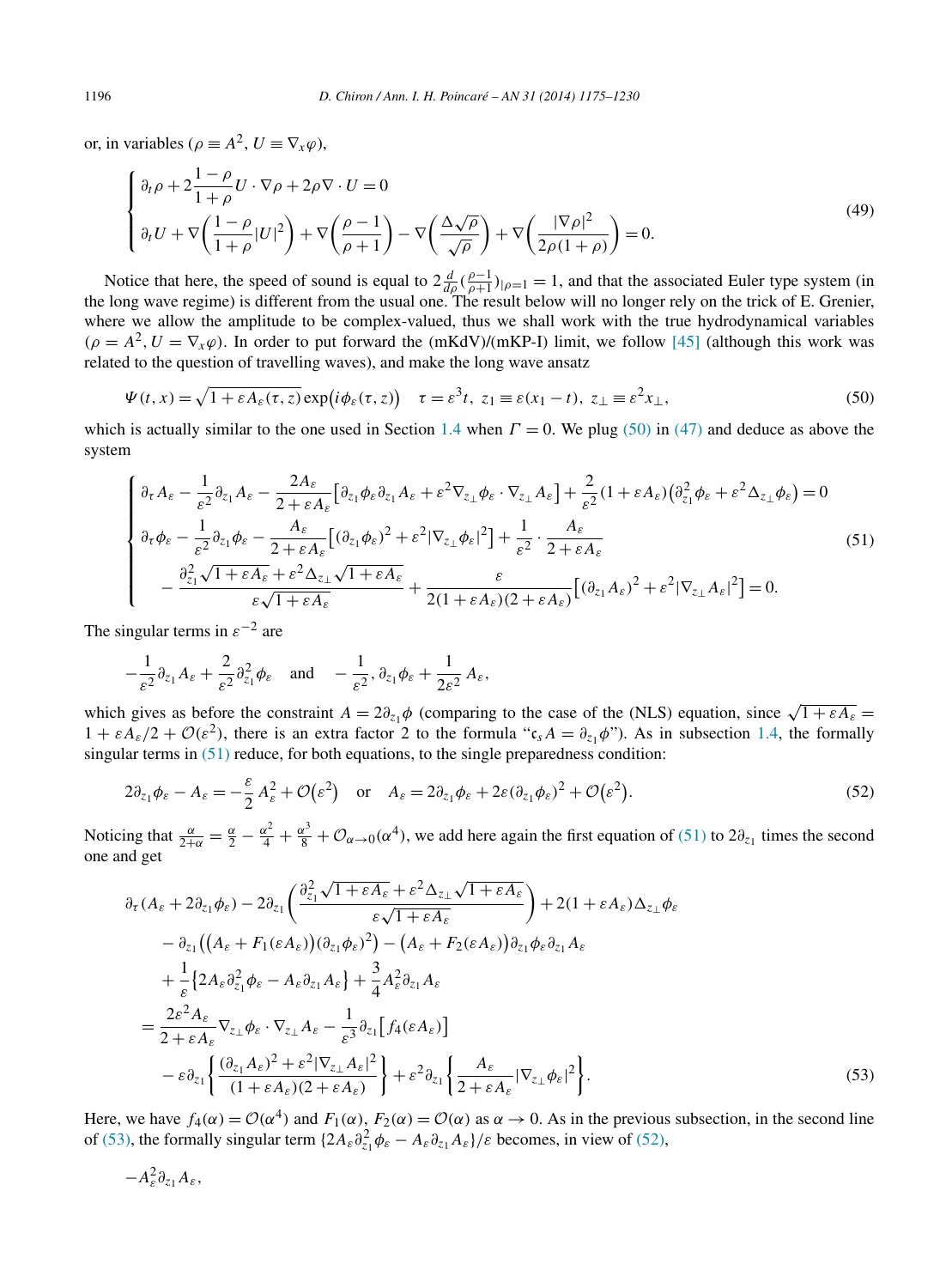<span id="page-22-0"></span>hence [\(53\)](#page-21-0) implies, on the formal level, if  $A_{\varepsilon} \to A$  and  $\phi_{\varepsilon} \to \phi$ , with  $A = \partial_{z_1} \phi$ , the convergence to the (mKdV)/(mKP-I) focusing equation

$$
2\partial_{\tau}A - \partial_{z_1}^3A - \frac{3}{2}A^2\partial_{z_1}A + \Delta_{z_{\perp}}\partial_{z_1}^{-1}A = 0.
$$

For a slightly different model, where the Maxwell equation is taken into account, H. Leblond in [\[43\]](#page-55-0) also derives (formally) an asymptotic regime given by the (mKP) equation. In the work [\[30\]](#page-55-0) by P. Germain and F. Rousset, the (KdV)/(KP-I) asymptotic regime is studied starting from the Schrödinger map problem into a manifold in a general geometrical framework, which includes the (LL) equation as a particular case. Their result proves the convergence to a geometrical (KdV)/(KP-I) equation in a scaling comparable to [\(2\)](#page-1-0) and includes as a particular case the (NLS) equation, that is the results presented in Section [1.1.](#page-1-0) It turns out that for (LL), this would lead to the linear Airy equation (for the phase  $\varphi$  such that  $m = e^{i\varphi} \in \mathbb{S}^1 \subset \mathbb{S}^2$ ) on the time scale  $\tau \approx 1$ . The method of proof is different since the target is a general manifold, whereas our analysis of (LL) relies on the stereographic projection.

Concerning (LL), we shall prove the following justification of the (mKdV)/(mKP-I) asymptotic regime. We give a statement close to the one in [Theorem 7,](#page-19-0) but here again, in dimension  $d = 1$ , one could write down the result where we compare the amplitude  $A_{\varepsilon}$  to  $\zeta$ , allowing an expansion of  $A_{\varepsilon}^{in}$  up to  $\mathcal{O}(\varepsilon^2)$ , similar to [Theorem 6.](#page-18-0) Note that we work here in the variables  $\theta = \varepsilon^2 t$  and  $z = (z_1, z_1) = (\varepsilon x_1, \varepsilon^2 x_1)$ , so that [\(51\)](#page-21-0) with  $U_{\varepsilon} \equiv \nabla_z \phi_{\varepsilon}$  is changed for

$$
\begin{cases}\n\partial_{\theta} A_{\varepsilon} - \frac{1}{\varepsilon} \partial_{z_1} A_{\varepsilon} - \frac{2\varepsilon A_{\varepsilon}}{2 + \varepsilon A_{\varepsilon}} \left[ U_{\varepsilon}^1 \partial_{z_1} A_{\varepsilon} + \varepsilon^2 U_{\varepsilon}^{\perp} \cdot \nabla_{z_{\perp}} A_{\varepsilon} \right] + \frac{2}{\varepsilon} (1 + \varepsilon A_{\varepsilon}) \left( \partial_{z_1} U_{\varepsilon}^1 + \varepsilon^2 \nabla_{z_{\perp}} \cdot U_{\varepsilon}^{\perp} \right) = 0 \\
\partial_{\theta} U_{\varepsilon} - \frac{1}{\varepsilon} \partial_{z_1} U_{\varepsilon} - \nabla_{z} \left( \frac{\varepsilon A_{\varepsilon}}{2 + \varepsilon A_{\varepsilon}} \left[ \left[ U_{\varepsilon}^1 \right]^2 + \varepsilon^2 \left| U_{\varepsilon}^{\perp} \right|^2 \right] \right) + \frac{1}{\varepsilon} \nabla_{z} \left( \frac{A_{\varepsilon}}{2 + \varepsilon A_{\varepsilon}} \right) \\
-\nabla_{z} \left( \frac{\partial_{z_1}^2 \sqrt{1 + \varepsilon A_{\varepsilon}} + \varepsilon^2 \Delta_{z_{\perp}} \sqrt{1 + \varepsilon A_{\varepsilon}}}{\sqrt{1 + \varepsilon A_{\varepsilon}}} \right) + \varepsilon^2 \nabla_{z} \left( \frac{(\partial_{z_1} A_{\varepsilon})^2 + \varepsilon^2 |\nabla_{z_{\perp}} A_{\varepsilon}|^2}{(1 + \varepsilon A_{\varepsilon})(2 + \varepsilon A_{\varepsilon})} \right) = 0.\n\end{cases} \tag{54}
$$

**Theorem 9.** Let  $\Lambda > 0$  and  $s \in \mathbb{N}$  be such that  $s > 1 + \frac{d}{2}$ . We fix  $\zeta^{\text{in}} \in H^{s+6}(\mathbb{R}^d)$  and assume moreover, if  $d \ge 2$ , that

$$
\zeta^{\text{in}} \in \partial_{z_1} H^{s+6}(\mathbb{R}^d) \quad \text{and} \quad \Delta_{z_\perp} \partial_{z_1}^{-1} \zeta^{\text{in}} \in \partial_{z_1} H^{s+3}(\mathbb{R}^d).
$$

*We then denote*  $\zeta \in C([0, \tau_*], H^{s+6}(\mathbb{R}^d))$  *the solution to the* (mKdV)/(mKP-I) *equation* 

$$
2\partial_{\tau}\zeta - \partial_{z_1}^3\zeta - \frac{3}{2}\zeta^2\partial_{z_1}\zeta + \Delta_{z_{\perp}}\partial_{z_1}^{-1}\zeta = 0
$$

*for the initial datum*  $\zeta$ <sup>in</sup>. We consider an initial datum  $(A_{\varepsilon}^{\text{in}}, \nabla_{z}\phi^{\text{in}})$  *for* (54) such that

$$
\nabla_z \phi^{\text{in}} = \frac{1}{2} \nabla_z \partial_{z_1}^{-1} \zeta^{\text{in}} \quad \text{and} \quad \|A_{\varepsilon}^{\text{in}} - \zeta^{\text{in}} - \frac{\varepsilon}{2} \big[ \zeta^{\text{in}} \big]^2 \|_{H^s(\mathbb{R}^d)} + \varepsilon \|A_{\varepsilon}^{\text{in}} - \zeta^{\text{in}} - \frac{\varepsilon}{2} \big[ \zeta^{\text{in}} \big]^2 \|_{H^{s+1}(\mathbb{R}^d)} \leqslant A \varepsilon^2.
$$

*Then, there exists two (small) positive constants*  $\varepsilon_0$  *and*  $\mu$ , depending only on *s*, *d*,  $\Lambda$  *and the function*  $\zeta$ <sup>in</sup> *such that,* if  $0 < \varepsilon < \varepsilon_0$ , (54) has a unique solution  $(A_\varepsilon, U_\varepsilon) \in \mathcal{C}([0, \mu|\ln \varepsilon|], H^s(\mathbb{R}^d) \times H^{s+1}(\mathbb{R}^d))$ . Moreover, there exists a *positive constant C, depending only on s, d, A and the function*  $\zeta^{\text{in}}$  *such that, for*  $\theta \in [0, \mu]$  *n e*]*, we have* 

$$
||2U_{\varepsilon}^1(\theta) - \zeta(\varepsilon\theta)||_{H^s(\mathbb{R}^d)} + ||2\varepsilon U_{\varepsilon}^{\perp}(\theta) - \varepsilon \nabla_{z_{\perp}} \zeta(\varepsilon\theta)||_{H^s(\mathbb{R}^d)} \leqslant C\varepsilon^2 e^{\theta/(2\mu)} \leqslant C\varepsilon^{\frac{3}{2}}
$$

*and*

$$
\left\| A_{\varepsilon}(\theta) - \zeta(\varepsilon \theta) - \frac{\varepsilon}{2} \zeta^2(\varepsilon \theta) \right\|_{H^s(\mathbb{R}^d)} + \varepsilon \left\| A_{\varepsilon}(\theta) - \zeta(\varepsilon \theta) - \frac{\varepsilon}{2} \zeta^2(\varepsilon \theta) \right\|_{H^{s+1}(\mathbb{R}^d)} \leqslant C \varepsilon^2 e^{\theta/(2\mu)} \leqslant C \varepsilon^{\frac{3}{2}}
$$

*so that in particular*

$$
\left\|A_{\varepsilon}(\theta)-\zeta(\varepsilon\theta)\right\|_{H^{s}(\mathbb{R}^{d})}\leqslant C\varepsilon.
$$

In connection with this result, an analogous convergence from (LL) to (mKdV)/(mKP-I) holds for the travelling waves. For the one dimensional case, this follows from explicit integration (see [\[44,25\]\)](#page-55-0): for  $0 \leq c < 1$ , the only travelling wave  $m(t, x) = m_c(x - ct)$  to (LL) is given by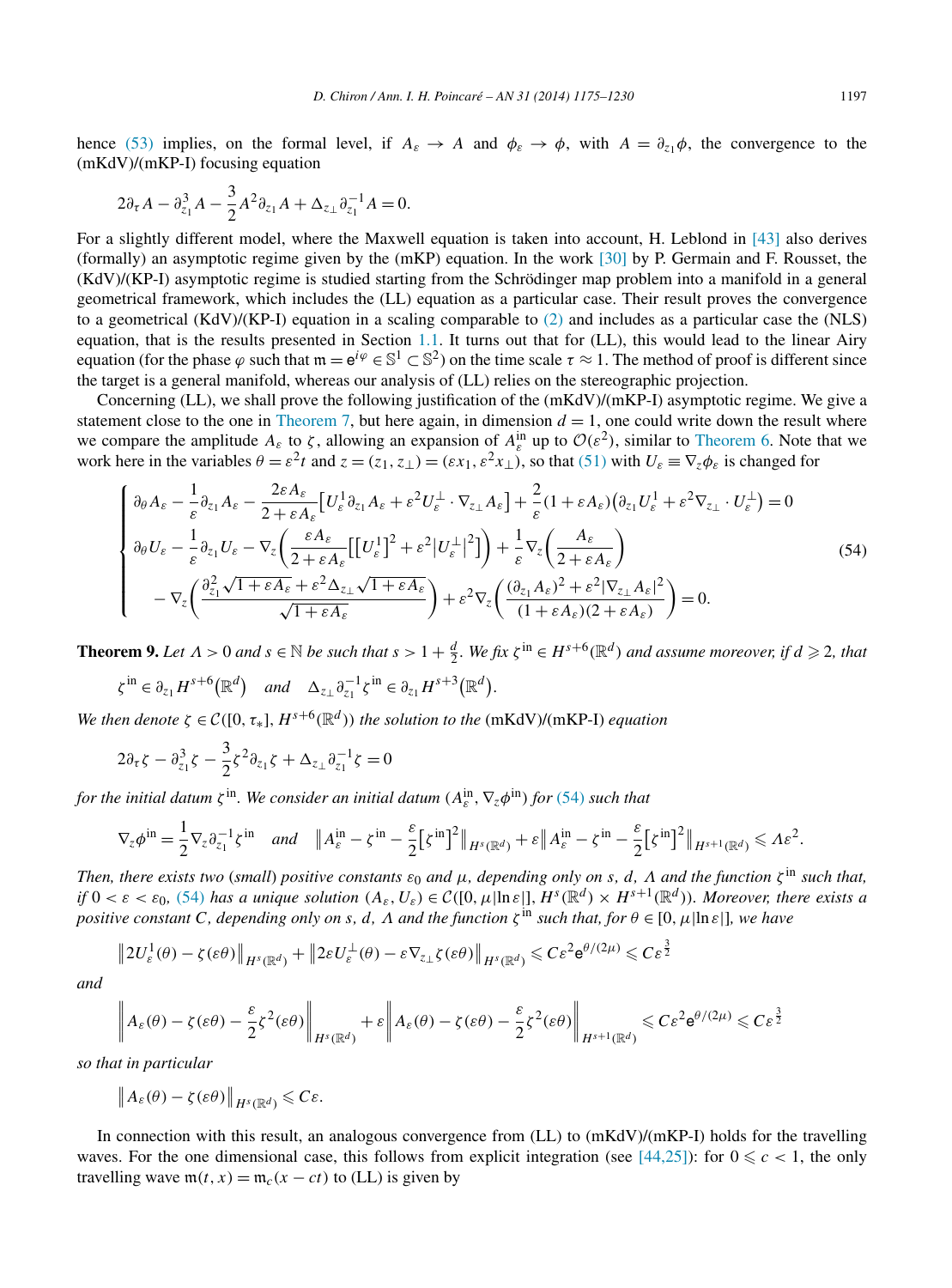$$
\mathfrak{m}_c(x) = \left(\frac{c}{\cosh(x\sqrt{1-c^2})}, \tanh(x\sqrt{1-c^2}), \pm \frac{\sqrt{1-c^2}}{\cosh(x\sqrt{1-c^2})}\right),\,
$$

up to the natural symmetries of the problem: rotation around the *x*<sub>3</sub> axis and translation. From this explicit formula up to the natural symmetries of the problem: rotation around the  $x_3$  axis and translation we have, for instance, with  $\varepsilon = \sqrt{1 - c^2}$ , and  $U_c$  given by the stereographic projection

$$
U_c = \frac{\mathfrak{m}_{c,1} + i \mathfrak{m}_{c,2}}{1 + \mathfrak{m}_{c,3}},
$$

the relation (recall  $z = \varepsilon x$ )

$$
|U_c|^2(x) - 1 = \frac{1 - \mathfrak{m}_{c,3}(x)}{1 + \mathfrak{m}_{c,3}(x)} - 1 = \mp 2 \frac{\frac{\sqrt{1 - c^2}}{\cosh(x\sqrt{1 - c^2})}}{1 + \frac{\sqrt{1 - c^2}}{\cosh(x\sqrt{1 - c^2})}} = \mp 2 \frac{\frac{\varepsilon}{\cosh(\varepsilon x)}}{1 + \frac{\varepsilon}{\cosh(\varepsilon x)}} = \mp 2 \frac{\frac{\varepsilon}{\cosh(z)}}{1 + \frac{\varepsilon}{\cosh(z)}}.
$$

This shows clearly that

$$
\varepsilon A_{\varepsilon}(z) = |U_c|^2(x) - 1 = \frac{\pm 2\varepsilon}{\cosh(z)} + \mathcal{O}(\varepsilon^2),
$$

where  $\frac{\pm 2}{\cosh(z)}$  is the (mKdV) solitary wave (of speed  $-1/2$ ). In the two dimensional situation, the numerical simulations and formal computations in [\[45\],](#page-55-0) similar to those above, suggest the convergence to the (mKP-I) ground state in the transonic limit.

Concerning the associated wave regime, where we remove the space translation and work on the shorter time scale  $t \approx \varepsilon^{-2}$ , let us quote two papers. The first one is due to J. Shatah and C. Zeng [\[49\],](#page-55-0) where the strong convergence to the wave map equation

$$
\partial_t^2 \mathfrak{m} = \Delta_z \mathfrak{m} + |\nabla_z \mathfrak{m}|^2 \mathfrak{m},\tag{55}
$$

with  $m \in \mathbb{S}^1 \subset \mathbb{S}^2$  the equator, is shown. Actually, a more general result is proven, which corresponds for (LL) to the particular case of the target manifold  $\mathbb{S}^2$  and  $B_k = 0$  for all  $1 \le k \le d$ . Of course, once we have lifted the  $\mathbb{S}^1$ -valued map  $m = e^{i\varphi}$ , the wave map equation (55) reduces to the free wave equation

$$
\partial_t^2 \varphi = \Delta_z \varphi.
$$

The result of [\[49\]](#page-55-0) is proved for the time scale  $t = \varepsilon^{-1} t \approx \varepsilon^{-1}$ , *i.e. t* of order one. Comparing with the result in [\[10\],](#page-54-0) where the convergence is proved for  $t \ll \varepsilon^{-2}$ , that is  $t \ll \varepsilon^{-1}$ , this is a smaller time scale, and this is in particular due to the fact that when  $B_k = B_k(m)$  is nonzero, the term  $B_k(m)m$  in Eq. (SM) in [\[49\]](#page-55-0) prevents in general from having existence of smooth solutions for large times.<sup>2</sup> On the other hand, A. Capella, C. Melcher and F. Otto in [\[15\]](#page-54-0) provide a weak convergence result to a wave map type equation (see [\[15\]](#page-54-0) for a precise statement) for a model similar to (LL) (but also including dissipation and the stray-field coming from Maxwell equations). Their result also holds on the time scale  $t = \varepsilon^{-1} t \approx \varepsilon^{-1}$ , for weak convergences and locally in space. Finally, the results in [\[49\]](#page-55-0) and [\[15\]](#page-54-0) do not provide error bounds. Our last result is about the free wave regime associated with (LL). In order to state it, we have to work in the variables  $(t, z) = (\varepsilon t, \varepsilon x)$ , and write the solution  $\Psi$  of [\(47\)](#page-20-0) under the form given by

$$
\Psi(t,x) = \sqrt{1 + \varepsilon A_{\varepsilon}(t,z)} \exp(i\phi_{\varepsilon}(t,z)), \quad t = \varepsilon t, \ z = \varepsilon x,
$$

so that, denoting  $U_{\varepsilon} \equiv \nabla_z \phi_{\varepsilon}$ , [\(47\)](#page-20-0) becomes

<sup>&</sup>lt;sup>2</sup> It seems that there is a small mistake in the statement of the Theorem (convergence) in [\[49, p. 302\].](#page-55-0) Indeed, from the formulas on p. 310, it is not always true that "*G*<sup>''</sup>(*p*\*<sub>*)ζ*</sub> = 0" at the initial time, therefore at *t* = 0, we do not have " $\partial_t p_*(0) = \iota B_k \partial_k u(0)$ " (which would mean for (55)  $\partial_t m = 0$ at  $t = 0$ ) but  $\partial_t p_*(0) = i B_k \partial_k u(0) + i \lim_{\epsilon \to 0} [\epsilon^{-1} G(u_\epsilon(0))]$ . Furthermore, it is not clear that the convergences in [\[49\]](#page-55-0) are strong in  $H^{\ell}(\mathbb{R}^d)$  since they follow from a compactness argument.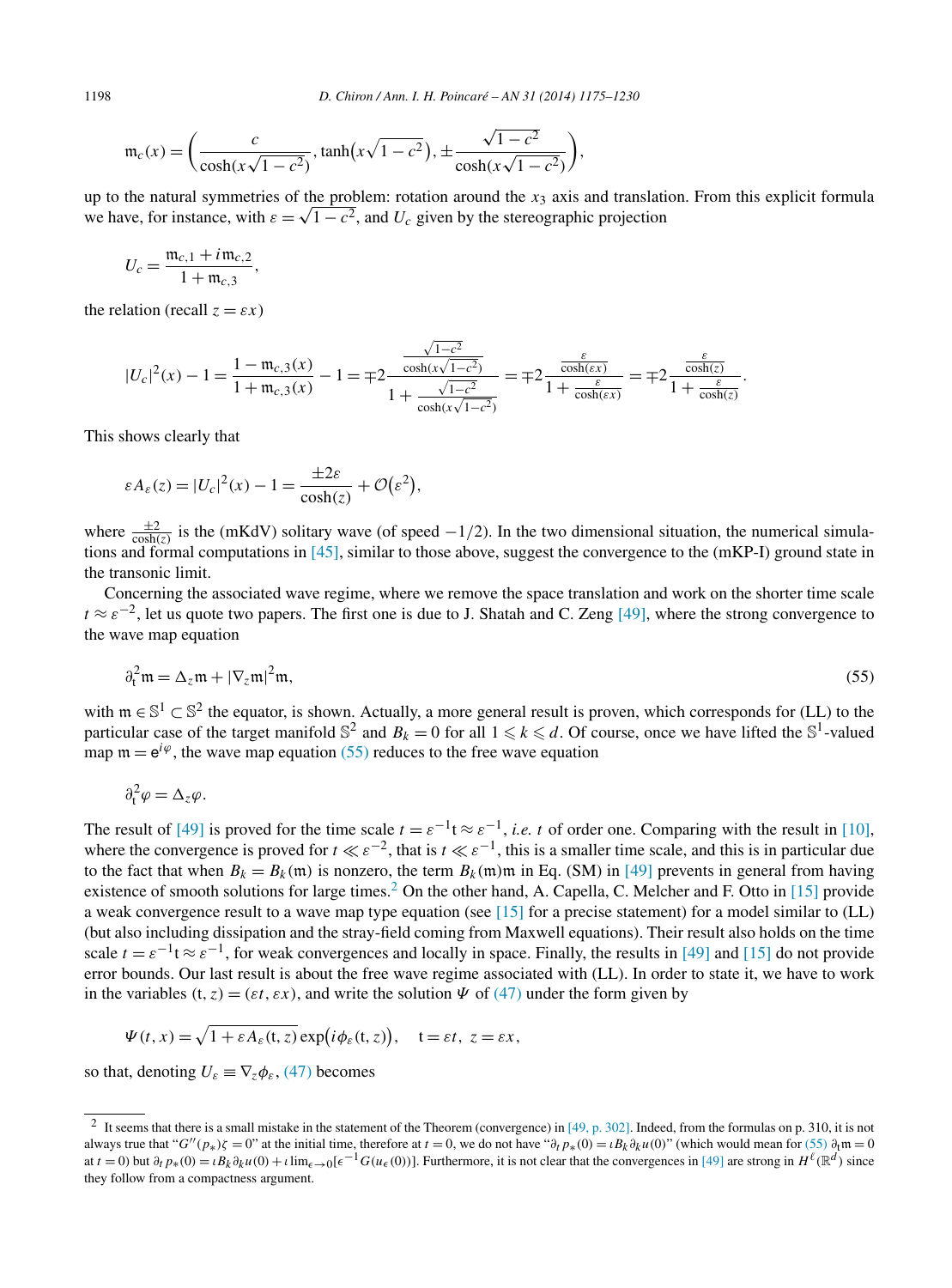<span id="page-24-0"></span>
$$
\begin{cases}\n\partial_t A_{\varepsilon} + 2\nabla_z \cdot U_{\varepsilon} = \frac{2\varepsilon^2 A_{\varepsilon}}{2 + \varepsilon A_{\varepsilon}} U_{\varepsilon} \cdot \nabla_z A_{\varepsilon} - 2\varepsilon A_{\varepsilon} \nabla_z \cdot U_{\varepsilon} \\
\partial_t U_{\varepsilon} + \frac{1}{2} \nabla_z A_{\varepsilon} = -\varepsilon^2 \nabla_z \left( \frac{A_{\varepsilon}}{2 + \varepsilon A_{\varepsilon}} |U_{\varepsilon}|^2 \right) + \varepsilon^3 \nabla_z \left( \frac{|\nabla_z A_{\varepsilon}|^2}{2(1 + \varepsilon A_{\varepsilon})(2 + \varepsilon A_{\varepsilon})} \right) \\
+ \varepsilon \nabla_z \left( \frac{A_{\varepsilon}^2}{2(2 + \varepsilon A_{\varepsilon})} \right) + \varepsilon \nabla_z \left( \frac{\Delta_z \sqrt{1 + \varepsilon A_{\varepsilon}}}{\sqrt{1 + \varepsilon A_{\varepsilon}}} \right).\n\end{cases} \tag{56}
$$

**Theorem 10.** Let  $\Lambda > 0$  and  $s \in \mathbb{N}$  be such that  $s > 5 + \frac{d}{2}$ . We consider an initial datum for (56) of the type  $(A_{\varepsilon}^{\text{in}}, \nabla_{z} \phi_{\varepsilon}^{\text{in}}) \in H^{s+1}(\mathbb{R}^{d}) \times H^{s}(\mathbb{R}^{d}, \mathbb{R}^{d})$ *, with* 

$$
\|A_{\varepsilon}^{\text{in}}\|_{H^{s}(\mathbb{R}^d)} + \varepsilon\|A_{\varepsilon}^{\text{in}}\|_{H^{s+1}(\mathbb{R}^d)} + \|\nabla_{z}\phi_{\varepsilon}^{\text{in}}\|_{H^{s}(\mathbb{R}^d)} \leq \Lambda.
$$

*Then, there exists a positive constant*  $K_0 = K_0(s, d)$  *such that if*  $K_0 \in \Lambda \leq 1$ *, then* (56) *has a unique solution*  $(A_\varepsilon, U_\varepsilon) \in$  $\mathcal{C}([0,1/(K_0\varepsilon\varLambda)],H^{s+1}(\mathbb{R}^d)\times H^s(\mathbb{R}^d,\mathbb{R}^d))$  with initial datum  $(A_{\varepsilon}^{\text{in}},\nabla_{z}\phi_{\varepsilon}^{\text{in}})$ , and it verifies

$$
\sup_{0 \leqslant t \leqslant 1/(K_0 \varepsilon A)} \left[ \left\| A_{\varepsilon}(t) \right\|_{H^s(\mathbb{R}^d)} + \varepsilon \left\| A_{\varepsilon}(t) \right\|_{H^{s+1}(\mathbb{R}^d)} + \left\| \nabla_z \phi_{\varepsilon}(t) \right\|_{H^s(\mathbb{R}^d)} \right] \leqslant K_0 A \tag{57}
$$

*and, for*  $0 \le t \le 1/(K_0 \varepsilon A)$ *,*  $x \in \mathbb{R}^d$ *,* 

$$
\frac{1}{2} \leqslant \rho(t, x) = 1 + \varepsilon A_{\varepsilon}(t, x) \leqslant 2.
$$

*Furthermore, if (*a*ε,* u*ε) denotes the solution to the free wave equation*

$$
\begin{cases} \partial_t \mathfrak{a}_{\varepsilon} + 2\nabla_z \cdot \mathfrak{u}_{\varepsilon} = 0 \\ \partial_t \mathfrak{u}_{\varepsilon} + \frac{1}{2} \nabla_z \mathfrak{a}_{\varepsilon} = 0 \end{cases}
$$
 (58)

*with intial datum*  $(A_{\varepsilon}^{\text{in}}, \nabla_{z} \phi_{\varepsilon}^{\text{in}})$ *, then, for*  $0 \leqslant t \leqslant 1/(K_{0} \varepsilon \Lambda)$ *, there holds* 

$$
\left\|(A_{\varepsilon},U_{\varepsilon})(t)-(\mathfrak{a}_{\varepsilon},\mathfrak{u}_{\varepsilon})(t)\right\|_{H^{s-2}(\mathbb{R}^d)\times H^{s-2}(\mathbb{R}^d)}\leqslant K_0\varepsilon t(\Lambda+\Lambda^2).
$$

We emphasize that [\[49\]](#page-55-0) prove uniform Sobolev bounds in this regime for t of order one, whereas here, we obtain these uniform bounds for the much larger time scale  $t \leq 1/(K_0 \varepsilon \Lambda)$ . Moreover, we prove a comparison result with strong convergences. The main ingredient in the proof of [Theorems 9 and 10](#page-22-0) is to use an extended formulation and an augmented system as for the analysis in [\[8\]](#page-54-0) of the Cauchy problem for the Euler–Korteweg system. This approach was also used in [\[10\]](#page-54-0) for the free wave regime. An alternative to the well-posedness result in [Theorem 8](#page-20-0) would be to rely on this extended formulation as in [\[8\].](#page-54-0) In comparison with the results for (NLS) that we prove using the trick of E. Grenier ( $[31]$ ), for the latter approach, the formulation  $(49)$  is more appropriate. We mention that one could use the extended formulation for the analysis of (NLS), for instance for the  $(gKdV)/(gKP-I)$  limit [\(Theorem 6\)](#page-18-0), but we have privileged the approach of E. Grenier in view of the simplicity of the structure of hyperbolic symmetrizable system perturbed by a skew-adjoint, constant coefficient, perturbation. The differences in the statements for both approaches only rely on the loss of derivatives for the uniform Sobolev bounds. On the other hand, it is plausible that one may improve the uniform Sobolev bounds (57) to larger time scales, using the dispersive properties of the equation, as it is done in [\[10\].](#page-54-0) We have not tackled this question here. Finally, let us mention that since we are in a situation analogous to the case  $\Gamma = 0$  for (NLS), the result associated to what we prove in [Proposition 4](#page-17-0) would be here simply a comparison of  $A_{\varepsilon}$  and  $U_{\varepsilon}$  to the solution of the trivial "Burgers" equation  $\partial_{\theta} \mathfrak{a} = 0$ .

# **2. Properties of the Boussinesq system and comparison result**

We shall use the fact that for  $s > d/2$ ,  $H<sup>s</sup>(\mathbb{R}<sup>d</sup>)$  is an algebra, and that

$$
||fg||_{H^s(\mathbb{R}^d)} \leqslant C_1 ||f||_{H^s(\mathbb{R}^d)} ||g||_{H^s(\mathbb{R}^d)}.
$$

Moreover, we have the tame estimates (see, *e.g.*, [\[51\]\)](#page-55-0)

$$
\left\|\partial_z^{\alpha}(fg) - f\partial_z^{\alpha}g\right\|_{L^2(\mathbb{R}^d)} \leq C_k \left(\|f\|_{H^k} \|g\|_{L^{\infty}(\mathbb{R}^d)} + \|\nabla_z f\|_{L^{\infty}(\mathbb{R}^d)} \|g\|_{H^{k-1}(\mathbb{R}^d)}\right), \quad |\alpha| \leq k. \tag{59}
$$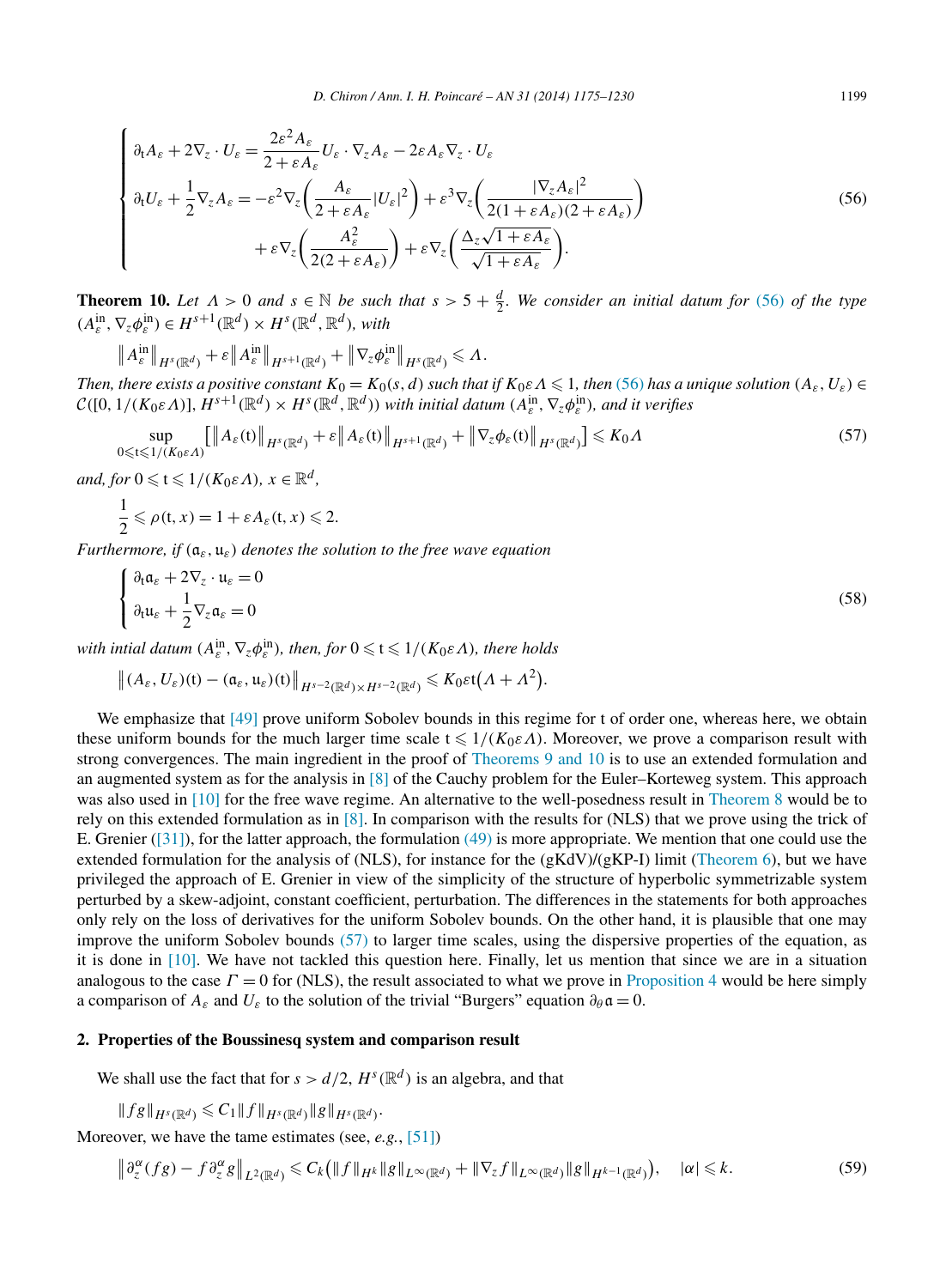# <span id="page-25-0"></span>*2.1. Proof of [Proposition 1:](#page-6-0) local well-posedness of the Boussinesq system (Bε)*

The proof of [Proposition 1](#page-6-0) is very close to the proof of Theorem 4 in [\[20\],](#page-54-0) and thus will be only sketched. We set  $\mathcal{Y} = (\mathcal{Y}^0, \mathcal{Y}^1, \mathcal{Y}^\perp)^t \equiv (A_\varepsilon, U_\varepsilon^1, \varepsilon U_\varepsilon^\perp)^t \in \mathbb{R} \times \mathbb{R} \times \mathbb{R}^{d-1} = \mathbb{R}^{1+d}, \nabla^\varepsilon = (\partial_{z_1}, \varepsilon \nabla_{z_1}),$  and write the system  $(\mathcal{B}_\varepsilon)$  under the abstract form:

$$
\frac{1}{\mathfrak{c}_s} \partial_\tau \mathcal{Y} + \frac{1}{\varepsilon^2} H(\varepsilon^2 \mathcal{Y}, \nabla^\varepsilon) \mathcal{Y} = L(\nabla^\varepsilon) \mathcal{Y},\tag{60}
$$

where  $L(\nabla^{\varepsilon})$  is the constant coefficients third order differential operator

$$
L(\nabla_{\varepsilon}) \equiv \frac{1}{\mathfrak{c}_{s}^{2}} \begin{pmatrix} 0 & 0 & 0 \\ 0 & \partial_{z_{1}}^{3} & 0 \\ 0 & 0 & \partial_{z_{1}}^{3} \end{pmatrix},
$$

and  $H(\varepsilon^2 \mathcal{Y}, \nabla^{\varepsilon})$  is a first order hyperbolic operator

$$
H(\varepsilon^2 \mathcal{Y}, \nabla^{\varepsilon}) = \sum_{j=1}^d H^k(\varepsilon^2 \mathcal{Y}) \nabla_j^{\varepsilon},
$$

with symbol

$$
H(\varepsilon^{2}\mathcal{Y},\xi) = \sum_{j=1}^{d} H^{j}(\varepsilon^{2}\mathcal{Y})\xi_{j}
$$
  
= 
$$
\begin{pmatrix} (-\xi_{1} + 2\varepsilon^{2}\mathcal{Y}^{1}\xi_{1} + 2\varepsilon^{2}\mathcal{Y}^{1} \cdot \xi_{\perp}) & (1 + \varepsilon^{2}\mathcal{Y}^{0})\xi_{1} & (1 + \varepsilon^{2}\mathcal{Y}^{0})\xi_{\perp} \\ (1 + (P - 5)\varepsilon^{2}\mathcal{Y}^{0})\xi_{1} & -\xi_{1} + 2\varepsilon^{2}\mathcal{Y}^{1}\xi_{1} + 2\varepsilon^{2}\mathcal{Y}^{1} \cdot \xi_{\perp} & 0 \\ (1 + (P - 5)\varepsilon^{2}\mathcal{Y}^{0})\xi_{\perp} & 0 & (-\xi_{1} + 2\varepsilon^{2}\mathcal{Y}^{1}\xi_{1} + 2\varepsilon^{2}\mathcal{Y}^{1} \cdot \xi_{\perp})I_{d-1} \end{pmatrix}.
$$

We may symmetrize this system by using, as we have said,

$$
\Sigma(\varepsilon^2 \mathcal{Y}) = \text{Diag}\bigg(\frac{1 + (T - 5)\varepsilon^2 \mathcal{Y}^0}{1 + \varepsilon^2 \mathcal{Y}^0}, 1, \dots, 1\bigg).
$$

Indeed, we have

$$
\Sigma(\varepsilon^2 \mathcal{Y})L(\nabla^{\varepsilon}) = L(\nabla^{\varepsilon}) = \frac{1}{c_s^2} \begin{pmatrix} 0 & 0 & 0 \\ 0 & \partial_{z_1}^3 & 0 \\ 0 & 0 & \partial_{z_1}^3 \end{pmatrix}
$$

which is a skew symmetric operator, and the matrix

$$
\Sigma(\varepsilon^2 \mathcal{Y})H(\varepsilon^2 \mathcal{Y}, \xi) = \begin{pmatrix} * & (1 + (\Gamma - 5)\varepsilon^2 \mathcal{Y}^0)\xi_1 & (1 + (\Gamma - 5)\varepsilon^2 \mathcal{Y}^0)\xi^t \\ (1 + (\Gamma - 5)\varepsilon^2 \mathcal{Y}^0)\xi_1 & * & 0 \\ (1 + (\Gamma - 5)\varepsilon^2 \mathcal{Y}^0)\xi_{\perp} & 0 & *I_{d-1} \end{pmatrix}
$$

(where the coefficients  $*$  are nonrelevant) is symmetric for every  $\xi \in \mathbb{R}^d$  and, by an integration by parts,

$$
\forall W \in H^{1}(\mathbb{R}^{d}), \quad \left| \left\langle \Sigma \left( \varepsilon^{2} \mathcal{Y} \right) H \left( \varepsilon^{2} \mathcal{Y}, \nabla^{\varepsilon} \right) W, W \right\rangle_{L^{2}} \right| \leqslant K \varepsilon^{2} \|\nabla \mathcal{Y} \|_{L^{\infty}} \|W\|_{L^{2}}^{2}.
$$

Therefore, the local in time existence and uniqueness for smooth solutions  $\mathcal{Y} \in L^{\infty}([0, T^{\varepsilon}), H^s)$ , with  $s > 3 + d/2$ for this type of system is classical. In order to prove that  $T^{\varepsilon} \geq \tau_*$ , where  $\tau_* > 0$  is independent of  $0 < \varepsilon < 1$ , we follow readily [\[20\]](#page-54-0) (these are classical arguments, see *e.g.* [\[48\]\)](#page-55-0), which gives the estimate

$$
\|\mathcal{Y}(\tau)\|_{H^s}^2 \leq C \Bigg( \|\mathcal{Y}^{\text{in}}\|_{H^s}^2 + \int\limits_0^{\tau} \big[ \varepsilon^2 \|\partial_{\bar{\tau}} \mathcal{Y}(\bar{\tau})\|_{L^\infty} + \|\mathcal{Y}(\bar{\tau})\|_{W^{1,\infty}} \big] \|\mathcal{Y}(\bar{\tau})\|_{H^s}^2 d\bar{\tau} \Bigg).
$$

We use the equation and the Sobolev imbedding to estimate the bracket: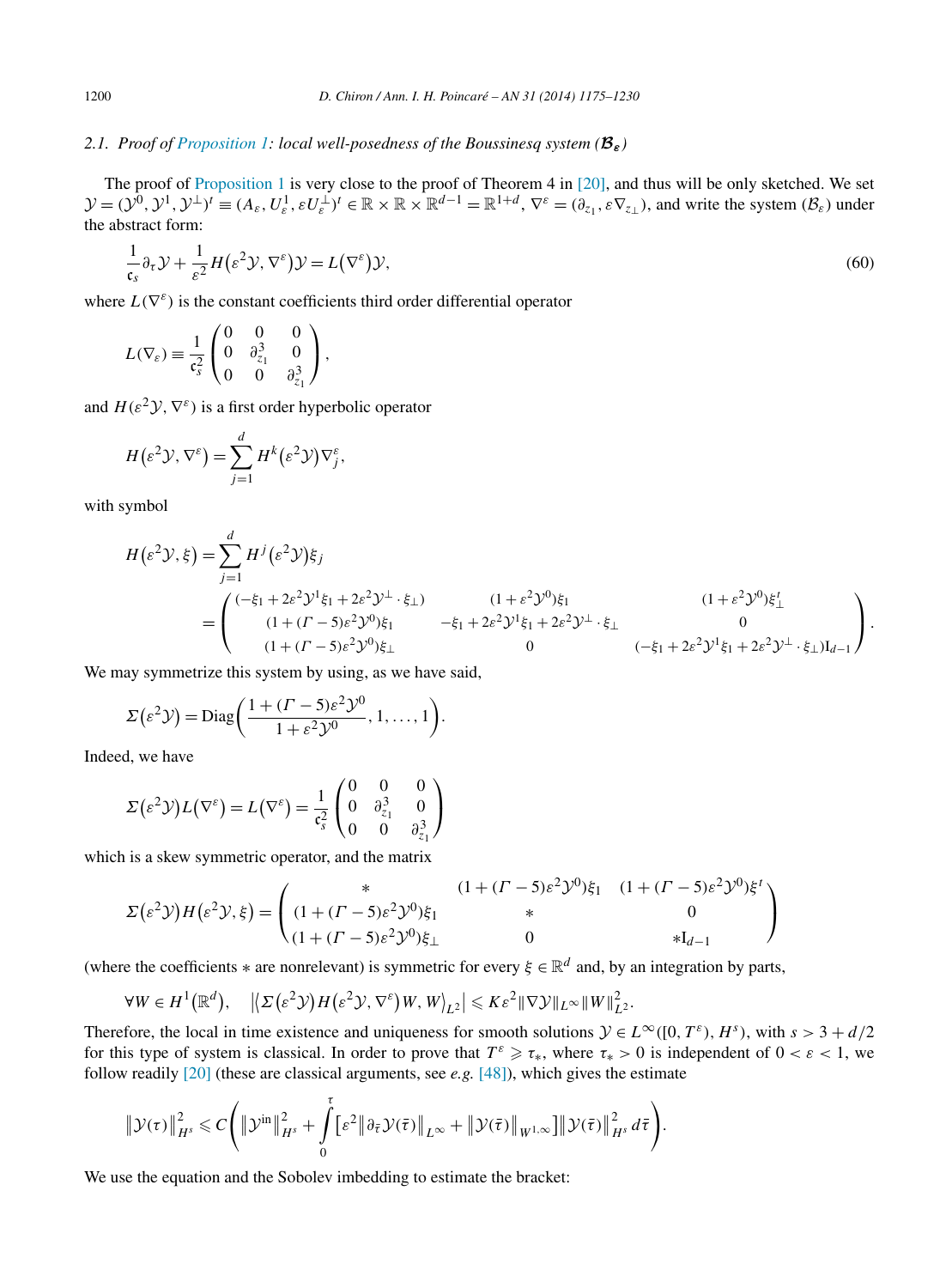<span id="page-26-0"></span>
$$
\varepsilon^2 \|\partial_{\bar{\tau}} \mathcal{Y}(\bar{\tau})\|_{L^\infty} + \|\mathcal{Y}(\bar{\tau})\|_{W^{1,\infty}} \leq C \|\mathcal{Y}(\bar{\tau})\|_{W^{3,\infty}} \leq C \|\mathcal{Y}(\bar{\tau})\|_{H^s},
$$

provided  $s > 3 + d/2$  (due to the third order derivative, we loose one more derivative than in [\[20\]\)](#page-54-0). Therefore,

$$
\|\mathcal{Y}(\tau)\|_{H^s}^2 \leq C\Bigg(\|\mathcal{Y}^{\text{in}}\|_{H^s}^2 + \int\limits_0^\tau \|\mathcal{Y}(\bar{\tau})\|_{H^s}^3\,d\bar{\tau}\Bigg),
$$

and the result then follows easily. We shall repeatedly use this structure of hyperbolic system with a constant coefficient dispersive term with a symmetrizer which leaves invariant this dispersive term to prove either existence/uniqueness of solution either comparison results. The fact that U*<sup>ε</sup>* remains a gradient if it is a gradient initially comes immediately from the structure of the equation. The proof is complete.  $\Box$ 

# *2.2. Proof of [Theorem 4](#page-7-0)*

The first point is to compare [\(12\)](#page-5-0) and ( $\mathcal{B}_{\varepsilon}$ ), and the main difference between these two systems is that we have changed  $\partial_{z_1} A_\varepsilon$  for  $\partial_{z_1} U_\varepsilon^1$ . By estimating the time derivative of  $(A_\varepsilon, U_\varepsilon^1, \varepsilon U_\varepsilon^\perp)$ , we shall derive the following estimate.

**Lemma 1.** *There exists some constant K, depending only on Λ, such that for*  $0 \le \tau \le \tau_0$ *, we have* 

$$
\begin{cases}\n(d = 1) & \left\| \partial_z (A_{\varepsilon} - U_{\varepsilon}) \right\|_{H^{s-2}} \leq K \left( \left\| \partial_z \left( A^{\text{in}}_{\varepsilon} - U^{\text{in}}_{\varepsilon} \right) \right\|_{H^{s-2}} + \varepsilon^2 \right) \\
(d \geq 2) & \left\| \partial_{z_1} (A_{\varepsilon} - U_{\varepsilon}^1) \right\|_{H^{s-2}} \leq K \left( \left\| \partial_{z_1} (A^{\text{in}}_{\varepsilon} - U_{\varepsilon}^{1, \text{in}}) \right\|_{H^{s-2}} + \varepsilon \right) \\
(d \geq 2) & \left\| \partial_{z_1}^2 (A_{\varepsilon} - U_{\varepsilon}^1) \right\|_{H^{s-3}} \leq K \left( \left\| \partial_{z_1}^2 (A^{\text{in}}_{\varepsilon} - U_{\varepsilon}^{1, \text{in}}) \right\|_{H^{s-3}} + \varepsilon^2 \right).\n\end{cases}
$$

**Proof.** We recall that in [\[20\],](#page-54-0) the solution  $\Psi_{\varepsilon}$  was constructed using the trick of E. Grenier [\[31\].](#page-55-0) We first solve the system where  $a_{\varepsilon}$  is complex-valued,  $u_{\varepsilon}^1$  and  $u_{\varepsilon}^{\perp}$  real-valued and where  $\langle \cdot, \cdot \rangle$  denotes the real scalar product in  $\mathbb{C}$ :

$$
\begin{cases}\n\frac{1}{\mathfrak{c}_{s}}\partial_{\tau}a_{\varepsilon} - \frac{1}{\varepsilon^{2}}\partial_{z_{1}}a_{\varepsilon} + \frac{1}{\varepsilon^{2}}\partial_{z_{1}}u_{\varepsilon}^{1} + 2u_{\varepsilon}^{1}\partial_{z_{1}}a_{\varepsilon} + a_{\varepsilon}\partial_{z_{1}}u_{\varepsilon}^{1} + 2\varepsilon^{2}u_{\varepsilon}^{1} \cdot \nabla_{z_{\perp}}a_{\varepsilon} + (1 + \varepsilon^{2}a_{\varepsilon})\nabla_{z_{\perp}} \cdot u_{\varepsilon}^{\perp} \\
= \frac{i}{\varepsilon\mathfrak{c}_{s}}(\partial_{z_{1}}^{2}a_{\varepsilon} + \varepsilon^{2}\Delta_{z_{\perp}}a_{\varepsilon}) \\
\frac{1}{\mathfrak{c}_{s}}\partial_{\tau}u_{\varepsilon}^{1} - \frac{1}{\varepsilon^{2}}\partial_{z_{1}}u_{\varepsilon}^{1} + 2u_{\varepsilon}^{1}\partial_{z_{1}}u_{\varepsilon}^{1} + 2\varepsilon^{2}u_{\varepsilon}^{1} \cdot \nabla_{z_{\perp}}u_{\varepsilon}^{1} + \frac{2f'(11 + \varepsilon^{2}a_{\varepsilon})^{2}}{\varepsilon^{2}\mathfrak{c}_{s}^{2}}(1 + \varepsilon^{2}a_{\varepsilon}, \partial_{z_{1}}a_{\varepsilon}) = 0 \\
\frac{1}{\mathfrak{c}_{s}}\partial_{\tau}u_{\varepsilon}^{1} - \frac{1}{\varepsilon^{2}}\partial_{z_{1}}u_{\varepsilon}^{1} + 2u_{\varepsilon}^{1}\partial_{z_{1}}u_{\varepsilon}^{1} + 2\varepsilon^{2}u_{\varepsilon}^{1} \cdot \nabla_{z_{\perp}}u_{\varepsilon}^{1} + \frac{2f'(11 + \varepsilon^{2}a_{\varepsilon})^{2}}{\varepsilon^{2}\mathfrak{c}_{s}^{2}}(1 + \varepsilon^{2}a_{\varepsilon}, \nabla_{z_{\perp}}a_{\varepsilon}) = 0, \n\end{cases} \tag{61}
$$

with the initial conditions  $(a_{\varepsilon}, u_{\varepsilon})_{|\tau=0} = (A_{\varepsilon}^{\text{in}}, U_{\varepsilon}^{\text{in}}) \in \mathbb{R} \times \mathbb{R}^d \subset \mathbb{C} \times \mathbb{R}^d$ . Then, following [\[3\],](#page-54-0) we define the phase function *Θε* by the formula

$$
\Theta_{\varepsilon}(\tau,z) \equiv \phi_{\varepsilon}^{\rm in}(z) - \int_{0}^{\tau} \left[ \left| u_{\varepsilon}^{1} \right|^{2} + \varepsilon^{2} \left| u_{\varepsilon}^{\perp} \right|^{2} + f \left( \left| 1 + \varepsilon^{2} a_{\varepsilon} \right|^{2} \right) \right] (\bar{\tau},z) d\bar{\tau},
$$

and then check that  $u_{\varepsilon} = \nabla_{z} \Theta_{\varepsilon}$  and that the function

$$
\Psi_{\varepsilon}(t,x) \equiv (1+\varepsilon^2 a_{\varepsilon}(\tau,z)) \exp(i\varepsilon \Theta_{\varepsilon}(\tau,z)), \quad \tau = \varepsilon^3 t, \ z_1 = \varepsilon (x_1 - \mathfrak{c}_s t), \ z_{\perp} = \varepsilon^2 x_{\perp}
$$

is indeed a solution of (NLS). This has been achieved (see the proof of Theorem 4 in [\[20\]\)](#page-54-0) for  $s > 2 + d/2$  on some time interval  $[0, \tau_0]$ , where  $\tau_0 > 0$  is independent of  $0 < \varepsilon < 1$ , and with the uniform bounds:

$$
\left\| \left( a_{\varepsilon}, u_{\varepsilon}^1, \varepsilon u_{\varepsilon}^{\perp} \right) \right\|_{H^s} \leqslant K. \tag{62}
$$

Notice that the use of this strategy is possible if we work with the variables  $(A, \nabla \phi)$ , but not with the variables  $(\rho = |A|^2, \nabla \phi)$ , since the main interest of (61) is that the dispersive term in the right-hand side of the first equation has constant coefficient, and this is no longer the case with the density  $\rho = |A|^2$ .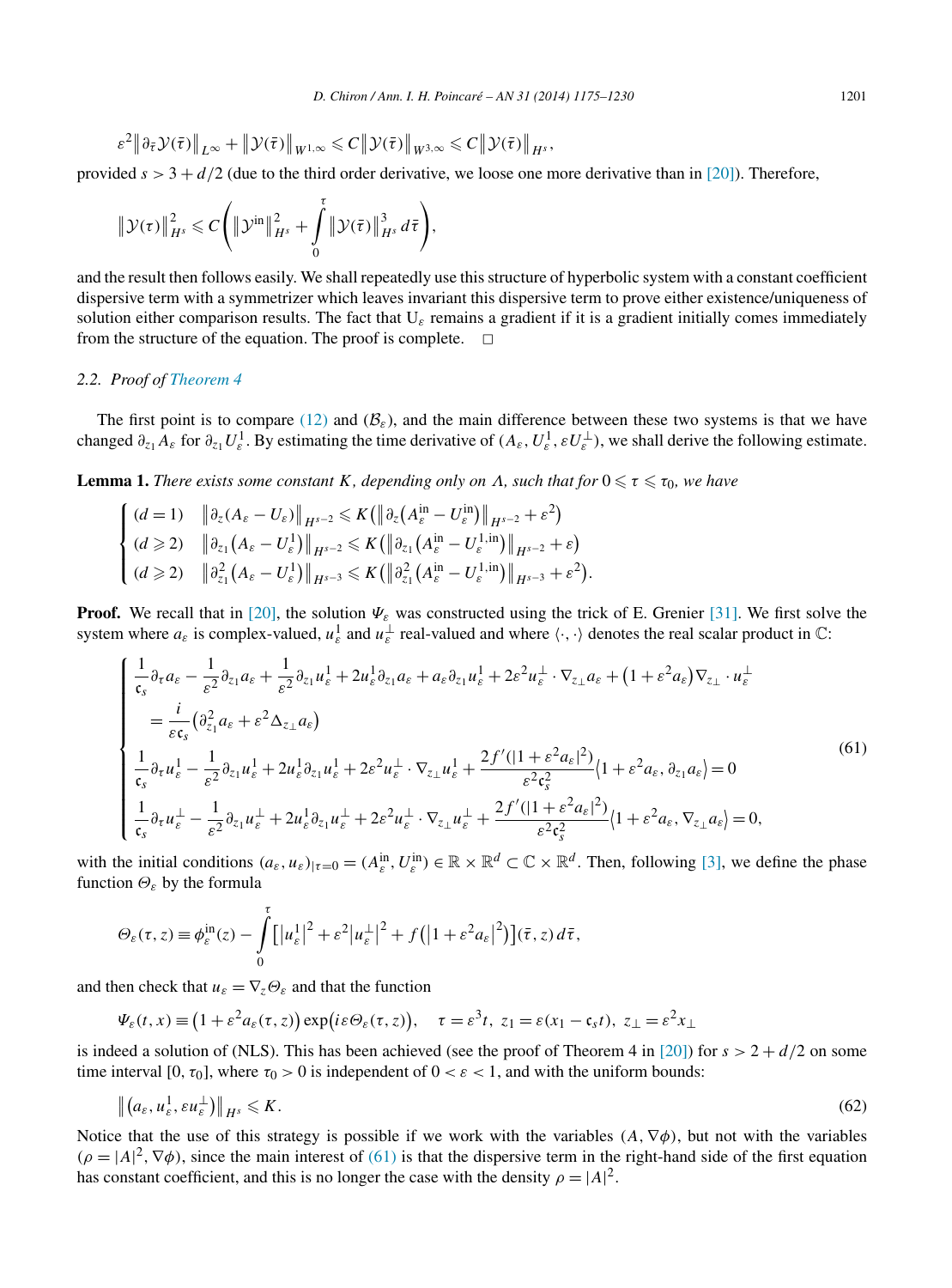<span id="page-27-0"></span>The bound [\(62\)](#page-26-0) leads to [\(9\)](#page-4-0) after the change of variables from  $(a_{\varepsilon}, u_{\varepsilon})$  to  $(A_{\varepsilon}, U_{\varepsilon})$ , namely

$$
A_{\varepsilon} \equiv \frac{|1 + \varepsilon^2 a_{\varepsilon}| - 1}{\varepsilon^2}, \qquad U_{\varepsilon} \equiv u_{\varepsilon} - \frac{i\varepsilon}{\mathfrak{c}_s} \left( \frac{\nabla a_{\varepsilon}}{1 + \varepsilon^2 a_{\varepsilon}} - \frac{\nabla A_{\varepsilon}}{1 + \varepsilon^2 A_{\varepsilon}} \right),\tag{63}
$$

which looses one derivative in  $U_{\varepsilon}$  (notice also that  $U_{\varepsilon}$  is indeed real-valued since  $|1 + \varepsilon^2 a_{\varepsilon}| = 1 + \varepsilon^2 A_{\varepsilon}$ ). We then let

$$
(\dot{a}_{\varepsilon}, \dot{U}_{\varepsilon}^1, \varepsilon \dot{U}_{\varepsilon}^{\perp}) \equiv \partial_{\tau} (a_{\varepsilon}, u_{\varepsilon}^1, \varepsilon u_{\varepsilon}^{\perp})
$$

and apply  $\partial_{\tau}$  to [\(61\)](#page-26-0) to obtain

$$
\begin{cases}\n\frac{1}{\mathfrak{c}_{s}}\partial_{\tau}\dot{a}_{\varepsilon} - \frac{1}{\varepsilon^{2}}\partial_{z_{1}}\dot{a}_{\varepsilon} + \frac{1}{\varepsilon^{2}}\partial_{z_{1}}\dot{u}_{\varepsilon}^{1} + 2u_{\varepsilon}^{1}\partial_{z_{1}}\dot{a}_{\varepsilon} + a_{\varepsilon}\partial_{z_{1}}\dot{u}_{\varepsilon}^{1} + 2\varepsilon^{2}u_{\varepsilon}^{1} \cdot \nabla_{z_{\perp}}\dot{a}_{\varepsilon} + (1 + \varepsilon^{2}a_{\varepsilon})\nabla_{z_{\perp}} \cdot \dot{u}_{\varepsilon}^{1} \\
= \frac{i}{\varepsilon\mathfrak{c}_{s}}(\partial_{z_{1}}^{2}\dot{a}_{\varepsilon}^{1} + \varepsilon^{2}\Delta_{z_{\perp}}\dot{a}_{\varepsilon}) + C_{\varepsilon} \\
\frac{1}{\mathfrak{c}_{s}}\partial_{\tau}\dot{u}_{\varepsilon}^{1} - \frac{1}{\varepsilon^{2}}\partial_{z_{1}}\dot{u}_{\varepsilon}^{1} + 2u_{\varepsilon}^{1}\partial_{z_{1}}\dot{u}_{\varepsilon}^{1} + 2\varepsilon^{2}u_{\varepsilon}^{1} \cdot \nabla_{z_{\perp}}\dot{u}_{\varepsilon}^{1} + \frac{2f'(1 + \varepsilon^{2}a_{\varepsilon})^{2}}{\varepsilon^{2}\mathfrak{c}_{s}^{2}}(1 + \varepsilon^{2}a_{\varepsilon}, \partial_{z_{1}}\dot{a}_{\varepsilon}) = C_{\varepsilon}^{1} \\
\frac{1}{\mathfrak{c}_{s}}\partial_{\tau}\dot{u}_{\varepsilon}^{1} - \frac{1}{\varepsilon^{2}}\partial_{z_{1}}\dot{u}_{\varepsilon}^{1} + 2u_{\varepsilon}^{1}\partial_{z_{1}}\dot{u}_{\varepsilon}^{1} + 2\varepsilon^{2}u_{\varepsilon}^{1} \cdot \nabla_{z_{\perp}}\dot{u}_{\varepsilon}^{1} + \frac{2f'(1 + \varepsilon^{2}a_{\varepsilon})^{2}}{\varepsilon^{2}\mathfrak{c}_{s}^{2}}(1 + \varepsilon^{2}a_{\varepsilon}, \nabla_{z_{\per
$$

Here, the commutators  $\mathcal{C}_{\varepsilon}$ ,  $\mathcal{C}_{\varepsilon}^1$  and  $\mathcal{C}_{\varepsilon}^{\perp}$  are defined by

$$
\mathcal{C}_{\varepsilon} \equiv -2\dot{u}_{\varepsilon}^{1} \partial_{z_{1}} a_{\varepsilon} - \dot{a}_{\varepsilon} \partial_{z_{1}} u_{\varepsilon}^{1} - 2\varepsilon^{2} \dot{u}_{\varepsilon}^{1} \cdot \nabla_{z_{\perp}} a_{\varepsilon} - \varepsilon^{2} \dot{a}_{\varepsilon} \nabla_{z_{\perp}} \cdot u_{\varepsilon}^{1},
$$
\n
$$
\mathcal{C}_{\varepsilon}^{1} \equiv -2\dot{u}_{\varepsilon}^{1} \partial_{z_{1}} u_{\varepsilon}^{1} - 2\varepsilon^{2} \dot{u}_{\varepsilon}^{1} \cdot \nabla_{z_{\perp}} u_{\varepsilon}^{1} - \left\{ \partial_{\tau} \left[ \frac{2f'(1 + \varepsilon^{2} a_{\varepsilon})^{2}}{\varepsilon^{2} \zeta^{2}} \left( 1 + \varepsilon^{2} a_{\varepsilon} \right) \right], \partial_{z_{1}} a_{\varepsilon} \right\},
$$
\n
$$
\mathcal{C}_{\varepsilon}^{\perp} \equiv -2\dot{u}_{\varepsilon}^{1} \partial_{z_{1}} u_{\varepsilon}^{1} - 2\varepsilon^{2} \dot{u}_{\varepsilon}^{1} \cdot \nabla_{z_{\perp}} u_{\varepsilon}^{1} - \left\{ \partial_{\tau} \left[ \frac{2f'(1 + \varepsilon^{2} a_{\varepsilon})^{2}}{\varepsilon^{2} \zeta^{2}} \left( 1 + \varepsilon^{2} a_{\varepsilon} \right) \right] \nabla_{z_{\perp}} a_{\varepsilon} \right\}.
$$

As for the Boussinesq system, denoting  $\gamma = (\gamma^0, \gamma^1, \gamma^{\perp})^t \equiv (\dot{a}_{\varepsilon}, \dot{u}_{\varepsilon}^1, \varepsilon \dot{u}_{\varepsilon}^{\perp})^t$  allows to write (64) under the form of a hyperbolic system with smooth coefficients  $\mathcal{X} = (\mathcal{X}^0, \mathcal{X}^1_\varepsilon, \varepsilon \mathcal{X}^\perp_\varepsilon)^t \equiv (a_\varepsilon, u_\varepsilon^1, \varepsilon u_\varepsilon^\perp)^t \in L^\infty([0, \tau_*], H^s)$ 

$$
\frac{1}{\epsilon_s} \partial_\tau \Upsilon + \frac{1}{\epsilon^2} \mathcal{H}(\epsilon^2 \mathcal{X}, \nabla^\varepsilon) \Upsilon = \frac{1}{\epsilon} \mathcal{L}(\nabla^\varepsilon) \Upsilon + \mathcal{S}_\varepsilon(\Upsilon), \tag{65}
$$

with

$$
\mathcal{L}(\nabla^{\varepsilon}) \equiv \frac{i}{\mathfrak{c}_{s}} \begin{pmatrix} \frac{\partial_{z_{1}}^{2} + \varepsilon^{2} \Delta_{z_{\perp}} & 0 & 0 \\ 0 & 0 & 0 \end{pmatrix} \quad \text{and} \quad \mathcal{H}(\varepsilon^{2} \mathcal{X}, \nabla^{\varepsilon}) = \sum_{j=1}^{d} \mathcal{H}^{j}(\varepsilon^{2} \mathcal{X}) \nabla_{j}^{\varepsilon},
$$

where

$$
\mathcal{H}(\varepsilon^{2}\mathcal{X},\xi) = \sum_{j=1}^{d} \mathcal{H}^{j}(\varepsilon^{2}\mathcal{X})\xi_{j} \n= \begin{pmatrix}\n(-\xi_{1} + 2\varepsilon^{2}\mathcal{X}^{1}\xi_{1} + 2\varepsilon^{2}\mathcal{X}^{1} \cdot \xi_{\perp}) & (1 + \varepsilon^{2}\mathcal{X}^{0})\xi_{1} & (1 + \varepsilon^{2}\mathcal{X}^{0})\xi_{\perp} \\
\frac{2}{\varepsilon_{s}^{2}} f'(1 + \varepsilon^{2}\mathcal{X}^{0})^{2}\xi_{1} & -\xi_{1} + 2\varepsilon^{2}\mathcal{X}^{1}\xi_{1} + 2\varepsilon^{2}\mathcal{X}^{1} \cdot \xi_{\perp} & 0 \\
0 & (-\xi_{1} + 2\varepsilon^{2}\mathcal{X}^{1}\xi_{1} + 2\varepsilon^{2}\mathcal{X}^{1} \cdot \xi_{\perp})I_{d-1}\n\end{pmatrix}.
$$

Moreover, the source term  $S_{\varepsilon}$  given by the commutators  $C_{\varepsilon}$ ,  $C_{\varepsilon}^1$  and  $C_{\varepsilon}^{\perp}$  enjoys the estimate, for  $0 \le \tau \le \tau_*$ ,

$$
\|\mathcal{S}_{\varepsilon}(\Upsilon)\|_{H^{s-2}} \leqslant K \|\Upsilon\|_{H^{s-2}} \tag{66}
$$

using [\(62\)](#page-26-0) and that  $H^{\sigma}$  is an algebra with  $\sigma = s - 2 > d/2$ . Since  $s - 2 > d/2$ , the local well-posedness of the linear system (65) in  $H^{s-2}$  is standard, and we indeed have  $(a_{\varepsilon}, \dot{U}_{\varepsilon}^1, \varepsilon \dot{U}_{\varepsilon}^{\perp})|_{\tau=0} \in H^{s-2}$  (from [\(61\)\)](#page-26-0). Hence, it remains to show that the maximal solution is defined on a time interval  $[0, \tau_{\varepsilon}^*]$  such that  $\tau_{\varepsilon}^* \geq \tau_0$  for  $\varepsilon$  small. The symmetrizer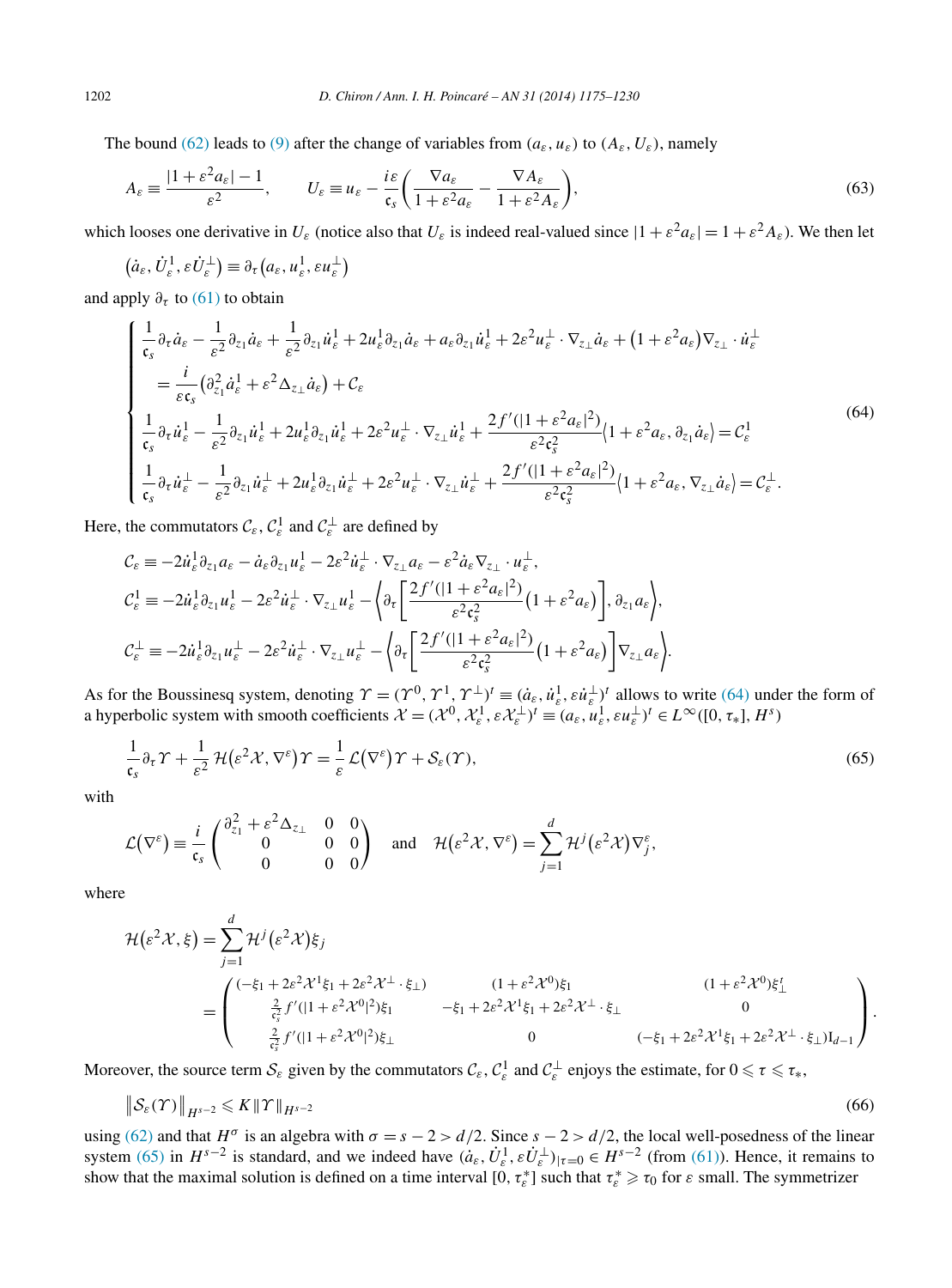<span id="page-28-0"></span>
$$
\mathfrak{S}_{\varepsilon}(\varepsilon^2 \mathcal{X}^0) \equiv \text{Diag}\bigg(1_{\mathbb{C}}, \frac{\mathfrak{c}_s^2}{2f'(|1 + \varepsilon^2 \mathcal{X}^0|^2)}, \dots, \frac{\mathfrak{c}_s^2}{2f'(|1 + \varepsilon^2 \mathcal{X}^0|^2)}\bigg)
$$

is well adapted (see [\[20\]\)](#page-54-0), since it keeps the dispersive term with constant coefficients, and is such that the matrix  $\mathfrak{S}_{\varepsilon}H(\varepsilon^2 X, \xi)$  is symmetric for every  $\xi \in \mathbb{R}^d$ . By applying  $\partial_{\zeta}^{\alpha}$  with  $\alpha \in \mathbb{N}^d$  such that  $|\alpha| \leq s - 2$ , we infer as in [\[20\],](#page-54-0) using the tame estimate [\(59\),](#page-24-0) that for  $0 \le \tau < \min(\tau_{\varepsilon}^*, \tau_*)$ ,

$$
\frac{d}{d\tau}\big(\big(\mathfrak{S}_\varepsilon\big(\varepsilon^2\mathcal{X}^0\big)\partial^\alpha_\zeta\varUpsilon,\partial^\alpha_\zeta\varUpsilon\big)_{L^2}\big)\leqslant C\big(\varepsilon^2\big\|\partial_\tau\mathcal{X}^0\big\|_{L^\infty}+\|\mathcal{X}\|_{W^{1,\infty}}\big)\|\varUpsilon\|_{H^{s-2}}^2+C\big\|\mathcal{S}_\varepsilon(\varUpsilon)\big\|_{H^{s-2}}\|\varUpsilon\|_{H^{s-2}}.
$$

Using [\(66\),](#page-27-0) the Sobolev imbedding and the uniform bounds [\(62\),](#page-26-0) we deduce

$$
\frac{d}{d\tau}\big(\big(\mathfrak{S}_{\varepsilon}\big(\varepsilon^2\mathcal{X}^0\big)\partial_{z}^{\alpha}\varUpsilon,\partial_{z}^{\alpha}\varUpsilon\big)_{L^2}\big)\leqslant K\big\|\varUpsilon(\tau)\big\|_{H^{s-2}}^2,
$$

where *K* depends only on *Λ*, hence by the Gronwall lemma, it comes  $\tau_{\varepsilon}^* > \tau_*$  and

$$
\sup_{0 \leq \tau \leq \tau_*} \left\| \Upsilon(\tau) \right\|_{H^{s-2}} \leqslant K \left\| \Upsilon^{\text{in}} \right\|_{H^{s-2}}.
$$
\n
$$
(67)
$$

We recall that we wish to bound  $\partial_{z_1}(A_{\varepsilon}-U_{\varepsilon}^1)$  or  $\partial_{z_1}^2(A_{\varepsilon}-U_{\varepsilon}^1)$ . By [\(63\)](#page-27-0) and the uniform bounds [\(62\),](#page-26-0) we have

$$
A_{\varepsilon} = \frac{|1 + \varepsilon^2 a_{\varepsilon}| - 1}{\varepsilon^2} = \text{Re}(a_{\varepsilon}) + \mathcal{O}_{H^s}(\varepsilon^2),
$$

and then

$$
\partial_{z_1} (A_{\varepsilon} - U_{\varepsilon}^1) = \partial_{z_1} \left( \operatorname{Re}(a_{\varepsilon}) - u_{\varepsilon}^1 + \frac{i\varepsilon}{\mathfrak{c}_s} \left[ \frac{\partial_{z_1} a_{\varepsilon}}{1 + \varepsilon^2 a_{\varepsilon}} - \frac{\partial_{z_1} A_{\varepsilon}}{1 + \varepsilon^2 A_{\varepsilon}} \right] \right) + \mathcal{O}_{H^{s-1}}(\varepsilon^2)
$$
  
\n
$$
= \partial_{z_1} \left( \operatorname{Re}(a_{\varepsilon}) - u_{\varepsilon}^1 + \frac{i\varepsilon}{\mathfrak{c}_s} [\partial_{z_1} a_{\varepsilon} - \partial_{z_1} A_{\varepsilon}] \right) + \mathcal{O}_{H^{s-1}}(\varepsilon^2)
$$
  
\n
$$
= \partial_{z_1} \left( \operatorname{Re}(a_{\varepsilon}) - u_{\varepsilon}^1 - \frac{\varepsilon}{\mathfrak{c}_s} \partial_{z_1} \operatorname{Im}(a_{\varepsilon}) \right) + \mathcal{O}_{H^{s-1}}(\varepsilon^2)
$$
  
\n
$$
= \operatorname{Re} \left\{ \partial_{z_1} (a_{\varepsilon} - u_{\varepsilon}^1) + \frac{i\varepsilon}{\mathfrak{c}_s} [\partial_{z_1}^2 + \varepsilon^2 \Delta_{z_{\perp}}] a_{\varepsilon} \right\} + \mathcal{O}_{H^{s-1}}(\varepsilon^2)
$$
  
\n
$$
= \operatorname{Re} \left\{ \frac{\varepsilon^2}{\mathfrak{c}_s} \partial_{\tau} a_{\varepsilon} \right\} + \varepsilon^2 \nabla_{z_{\perp}} \cdot u_{\varepsilon}^{\perp} + \mathcal{O}_{H^{s-1}}(\varepsilon^2).
$$
  
\n(69)

For (69), we use the uniform bounds (9), and in particular the uniform bound on 
$$
\varepsilon u_{\varepsilon}^{\perp}
$$
. This is also the reason why we

have singled out (if  $d \ge 2$ ), the term  $\nabla_{z_\perp} \cdot u_{\varepsilon}^{\perp}$ . Let us assume first  $d = 1$ , so that the term  $\nabla_{z_\perp} \cdot u_{\varepsilon}^{\perp}$  disappears. Then, since at the initial time,  $a_{\varepsilon} = A_{\varepsilon}$  is real-valued, we infer in particular from (68) that

$$
\left[\partial_z(A_{\varepsilon}-U_{\varepsilon})\right]_{|z=0}=\left[\frac{\varepsilon^2}{\mathfrak{c}_s}\partial_\tau a_{\varepsilon}\right]_{|z=0}+\mathcal{O}_{H^{s-1}}(\varepsilon^2).
$$

Furthermore, we deduce easily from [\(61\)](#page-26-0) that

$$
\left\{\frac{\varepsilon^2}{\mathfrak{c}_s} \partial_\tau u_\varepsilon\right\}_{|\tau=0} = \left[\partial_z(U_\varepsilon - A_\varepsilon)\right]_{|\tau=0} + \mathcal{O}_{H^{s-1}}(\varepsilon^2) = \partial_z\left(U_\varepsilon^{\text{in}} - A_\varepsilon^{\text{in}}\right) + \mathcal{O}_{H^{s-1}}(\varepsilon^2),
$$

so that

$$
\|\varepsilon^2\Upsilon^{\text{in}}\|_{H^{s-2}}\leqslant K\varepsilon^2+K\|\partial_z(U_{\varepsilon}^{\text{in}}-A_{\varepsilon}^{\text{in}})\|_{H^{s-2}}.
$$

Then, taking the  $H^{s-2}$  norm in (69) and using (67), we deduce that for  $0 \le \tau \le \tau_*$  and some constant *K* depending only on *Λ*,

$$
\|\partial_z(A_{\varepsilon}-U_{\varepsilon})\|_{H^{s-2}} \leqslant K\left(\left\|\varepsilon^2 \partial_{\tau} a_{\varepsilon}\right\|_{H^{s-2}} + \varepsilon^2\right) \leqslant K\left(\left\|\varepsilon^2 \varUpsilon^{\text{in}}\right\|_{H^{s-2}} + \varepsilon^2\right) \leqslant K\left(\left\|\partial_z \left(U_{\varepsilon}^{\text{in}} - A_{\varepsilon}^{\text{in}}\right)\right\|_{H^{s-2}} + \varepsilon^2\right).
$$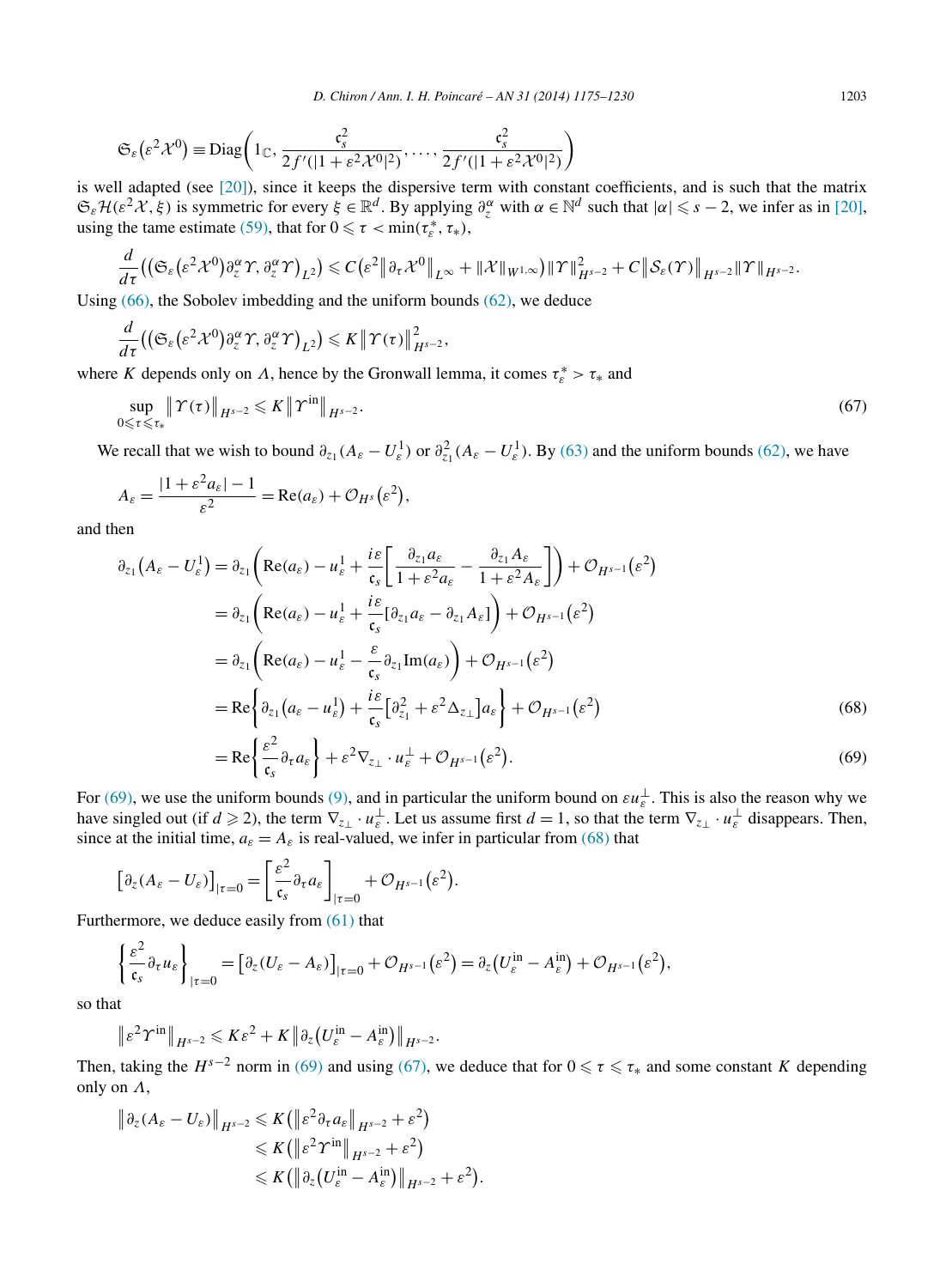This finishes the proof of the one dimensional case. When  $d \ge 2$ , the point is that we do not control  $u_{\varepsilon}^{\perp}$  but only  $\varepsilon u_{\varepsilon}^{\perp}$ . Nevertheless, if  $d \geq 2$ , the same argument shows the second statement in [Lemma 1.](#page-26-0) For the third statement, we may use that  $u_{\varepsilon}$  is a gradient, hence  $\partial_{z_1}u_{\varepsilon}^{\perp} = \nabla_{z_\perp}u_{\varepsilon}^1$ . Therefore, it is natural to apply  $\partial_{z_1}$  to [\(68\)](#page-28-0) and infer

$$
\begin{split} \left[\partial_{z_1}^2 (A_{\varepsilon} - U_{\varepsilon})\right]_{|\tau=0} &= \partial_{z_1} \left[\frac{\varepsilon^2}{\mathfrak{c}_s} \partial_{\tau} a_{\varepsilon}\right]_{|\tau=0} + \varepsilon^2 \partial_{z_1} \nabla_{z_\perp} \cdot u_{\varepsilon}^\perp + \mathcal{O}_{H^{s-2}}(\varepsilon^2) \\ &= \partial_{z_1} \left[\frac{\varepsilon^2}{\mathfrak{c}_s} \partial_{\tau} a_{\varepsilon}\right]_{|\tau=0} + \varepsilon^2 \Delta_{z_\perp} u_{\varepsilon}^\perp + \mathcal{O}_{H^{s-2}}(\varepsilon^2) \\ &= \partial_{z_1} \left[\frac{\varepsilon^2}{\mathfrak{c}_s} \partial_{\tau} a_{\varepsilon}\right]_{|\tau=0} + \mathcal{O}_{H^{s-2}}(\varepsilon^2). \end{split}
$$

Hence, we deduce in a similar way

$$
\left\|\partial_{z_1}^2(A_{\varepsilon}-U_{\varepsilon})\right\|_{H^{s-3}}\leqslant K\left\|\partial_{z_1}^2(A_{\varepsilon}^{\text{in}}-U_{\varepsilon}^{\text{in}})\right\|_{H^{s-3}}+K\varepsilon^2,
$$

and this finishes the proof of [Lemma 1.](#page-26-0)  $\Box$ 

We now turn to the proof of [Theorem](#page-7-0) 4. We recall that  $(A_{\varepsilon}, U_{\varepsilon}^1, U_{\varepsilon}^{\perp})$  solves [\(12\),](#page-5-0) that is

$$
\begin{cases}\n\frac{1}{\mathfrak{c}_{s}}\partial_{\tau}A_{\varepsilon}-\frac{1}{\varepsilon^{2}}\partial_{z_{1}}A_{\varepsilon}+2U_{\varepsilon}^{1}\partial_{z_{1}}A_{\varepsilon}+2\varepsilon^{2}U_{\varepsilon}^{\perp}\cdot\nabla_{z_{\perp}}A_{\varepsilon}+\frac{1}{\varepsilon^{2}}\big(1+\varepsilon^{2}A_{\varepsilon}\big)\big(\partial_{z_{1}}U_{\varepsilon}^{1}+\varepsilon^{2}\nabla_{z_{\perp}}\cdot U_{\varepsilon}^{\perp}\big)=0\\ \n\frac{1}{\mathfrak{c}_{s}}\partial_{\tau}U_{\varepsilon}^{1}-\frac{1}{\varepsilon^{2}}\partial_{z_{1}}U_{\varepsilon}^{1}+2\big(U_{\varepsilon}^{1}\partial_{z_{1}}+\varepsilon^{2}U_{\varepsilon}^{\perp}\cdot\nabla_{z_{\perp}}\big)U_{\varepsilon}^{1}+\frac{1}{\mathfrak{c}_{s}^{2}\varepsilon^{4}}\partial_{z_{1}}\big[f\big(\big(1+\varepsilon^{2}A_{\varepsilon}\big)^{2}\big)\big]\\ \n-\frac{1}{\mathfrak{c}_{s}^{2}}\partial_{z_{1}}\bigg(\frac{\partial_{z_{1}}^{2}A_{\varepsilon}+\varepsilon^{2}\Delta_{z_{\perp}}A_{\varepsilon}}{1+\varepsilon^{2}A_{\varepsilon}}\bigg)=0\\ \n\frac{1}{\mathfrak{c}_{s}}\partial_{\tau}U_{\varepsilon}^{\perp}-\frac{1}{\varepsilon^{2}}\partial_{z_{1}}U_{\varepsilon}^{\perp}+2\big(U_{\varepsilon}^{1}\partial_{z_{1}}+\varepsilon^{2}U_{\varepsilon}^{\perp}\cdot\nabla_{z_{\perp}}\big)U_{\varepsilon}^{\perp}+\frac{1}{\mathfrak{c}_{s}^{2}\varepsilon^{4}}\nabla_{z_{\perp}}\big[f\big(\big(1+\varepsilon^{2}A_{\varepsilon}\big)^{2}\big)\big]\\ \n-\frac{1}{\mathfrak{c}_{s}^{2}}\nabla_{z_{\perp}}\bigg(\frac{\partial_{z_{1}}^{2}A_{\varepsilon}+\varepsilon^{2}\Delta_{z_{\perp}}A_{\varepsilon}}{1+\
$$

Using the Taylor expansion [\(4\)](#page-2-0) and [Lemma 1,](#page-26-0) we shall deduce that  $(A_{\varepsilon}, U_{\varepsilon}^1, U_{\varepsilon}^{\perp})^t$  solves the Boussinesq system  $\mathcal{B}_{\varepsilon}$ up to an error  $\mathcal{O}(\varepsilon^2)$ . More precisely, we have, with the notations of subsection [2.1](#page-25-0) and  $Y \equiv (A_{\varepsilon}, U_{\varepsilon}^1, \varepsilon U_{\varepsilon}^1)^t$ ,

$$
\frac{1}{\mathfrak{c}_s} \partial_\tau Y + \frac{1}{\varepsilon^2} H\big(\varepsilon^2 Y, \nabla^\varepsilon\big)Y = L\big(\nabla^\varepsilon\big)Y + \frac{1}{\mathfrak{c}_s^2} \operatorname{Err}_\varepsilon,
$$

where, using once again that  $\partial_{z_1} U_{\varepsilon}^{\perp} = \nabla_{z_{\perp}} U_{\varepsilon}^1$ ,

$$
\operatorname{Err}_{\varepsilon} \equiv \begin{pmatrix} 0 & 0 \\ -\frac{1}{\mathfrak{c}_{s}^{2}\varepsilon^{4}} \partial_{z_{1}}(f_{3}(\varepsilon^{2}A_{\varepsilon})) \\\\ -\frac{1}{\mathfrak{c}_{s}^{2}\varepsilon^{4}} \nabla_{z_{\perp}}(f_{3}(\varepsilon^{2}A_{\varepsilon})) \end{pmatrix} + \begin{pmatrix} 0 & 0 \\ \partial_{z_{1}}^{3}(A_{\varepsilon} - U_{\varepsilon}^{1}) - \partial_{z_{1}}(\frac{\varepsilon^{2}A_{\varepsilon}}{1 + \varepsilon^{2}A_{\varepsilon}} \partial_{z_{1}}^{2}A_{\varepsilon}) + \varepsilon^{2} \partial_{z_{1}}(\frac{\Delta_{z_{\perp}} A_{\varepsilon}}{1 + \varepsilon^{2}A_{\varepsilon}}) \\ \partial_{z_{1}}^{2} \nabla_{z_{\perp}}(A_{\varepsilon} - U_{\varepsilon}^{1}) - \nabla_{z_{\perp}}(\frac{\varepsilon^{2}A_{\varepsilon}}{1 + \varepsilon^{2}A_{\varepsilon}} \partial_{z_{1}}^{2}A_{\varepsilon}) + \varepsilon^{2} \nabla_{z_{\perp}}(\frac{\Delta_{z_{\perp}} A_{\varepsilon}}{1 + \varepsilon^{2}A_{\varepsilon}}) \end{pmatrix}.
$$

From the uniform bounds [\(9\)](#page-4-0) and [Lemma 1](#page-26-0) to control the terms  $\partial_{z_1}^3 (A_{\varepsilon} - U_{\varepsilon}^1)$  and  $\partial_{z_1}^2 \nabla_{z_1} (A_{\varepsilon} - U_{\varepsilon}^1)$ , we infer that Err*<sup>ε</sup>* verifies, for some constant *K* depending only on *Λ*,

$$
\sup_{0\leq \tau\leqslant \tau_0} \|\mathrm{Err}_{\varepsilon}\|_{H^{s-3}} \leqslant K\big(\big\|A_{\varepsilon}^{\mathrm{in}} - U_{\varepsilon}^{1,\mathrm{in}}\big\|_{H^s} + \varepsilon^2\big).
$$

The error estimate follows then easily since the unperturbed system is symmetrizable in variables  $(A_\varepsilon, U_\varepsilon^1, \varepsilon U_\varepsilon^\perp)$  as in the proof of [Proposition 1.](#page-6-0)  $\square$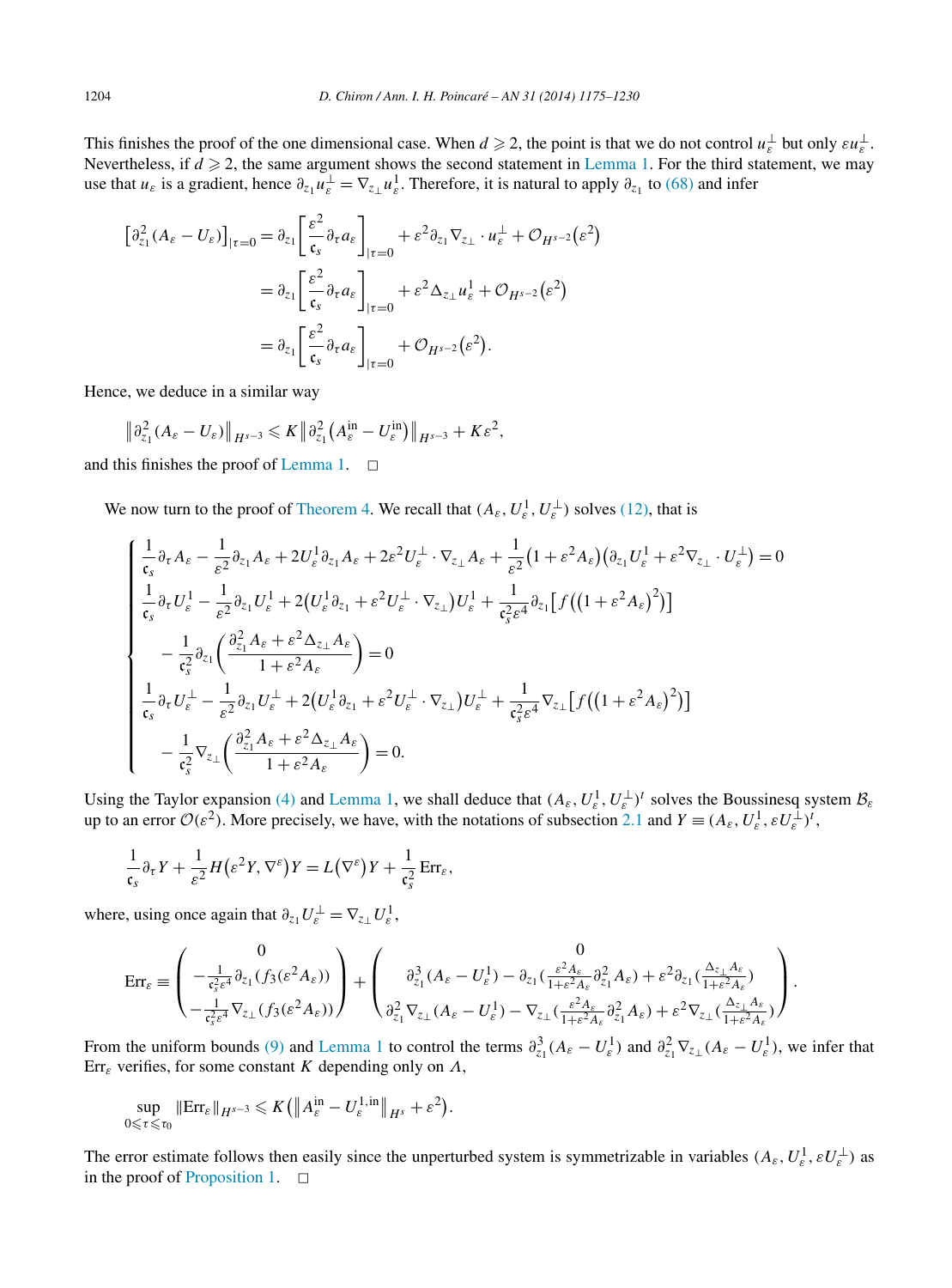# <span id="page-30-0"></span>*2.3. Proof of [Propositions 2 and 3](#page-6-0)*

**Proof of Proposition 2.** Notice first that arguing as in [Lemma 1,](#page-26-0) namely estimating the time derivative of *(*A*ε,*U*ε)* yields the estimate

$$
\left\|\partial_z(\mathbf{A}_{\varepsilon}-\mathbf{U}_{\varepsilon})\right\|_{H^{s-3}(\mathbb{R})}\leqslant K\left(\left\|\partial_z(\mathbf{A}_{\varepsilon}^{\text{in}}-\mathbf{U}_{\varepsilon}^{\text{in}})\right\|_{H^{s-3}(\mathbb{R})}+\varepsilon^2\right).
$$
\n(70)

The exponent is now  $s - 3$  instead of  $s - 2$  since the dispersive term is here of third order. In order to prove [\(15\),](#page-6-0) it remains then to show the  $L^2$  estimate, and we shall argue as in [\[13\]](#page-54-0) (proof of [Proposition 4](#page-17-0) there). From the two equations of  $(\mathcal{B}_{\varepsilon})$ , we obtain

$$
\frac{1}{\mathfrak{c}_s} \partial_{\tau} (A_{\varepsilon} - U_{\varepsilon}) - \frac{2}{\varepsilon^2} \partial_z (A_{\varepsilon} - U_{\varepsilon}) + 2U_{\varepsilon} \partial_z A_{\varepsilon} + A_{\varepsilon} \partial_z U_{\varepsilon} - 2U_{\varepsilon} \partial_z U_{\varepsilon} - (1 - 5) A_{\varepsilon} \partial_z A_{\varepsilon} + \frac{1}{\mathfrak{c}_s^2} \partial_z^3 U_{\varepsilon} = 0.
$$

We then define  $W_{\varepsilon} \equiv A_{\varepsilon} - U_{\varepsilon}$  and write the equation for  $W_{\varepsilon}$  under the form

$$
\frac{2}{\mathfrak{c}_s} \partial_\tau W_\varepsilon - \frac{2}{\varepsilon^2} \partial_z W_\varepsilon + (2U_\varepsilon - A_\varepsilon) \partial_z W_\varepsilon = (\Gamma - 6) A_\varepsilon \partial_z A_\varepsilon - \frac{1}{\mathfrak{c}_s^2} \partial_z^3 U_\varepsilon.
$$
\n(71)

It then follows from integration by parts that

$$
\frac{2}{\mathfrak{c}_s}\frac{d}{d\tau}\int\limits_{\mathbb{R}}\mathbf{W}_{\varepsilon}^2dz=\int\limits_{\mathbb{R}}\partial_z(2\mathbf{U}_{\varepsilon}-\mathbf{A}_{\varepsilon})\mathbf{W}_{\varepsilon}^2dz-(\Gamma-6)\int\limits_{\mathbb{R}}\mathbf{A}_{\varepsilon}^2\partial_z\mathbf{W}_{\varepsilon}dz+\frac{2}{\mathfrak{c}_s^2}\int\limits_{\mathbb{R}}\partial_z\mathbf{W}_{\varepsilon}\partial_z^2\mathbf{U}_{\varepsilon}dz.
$$

We now integrate in time and use the uniform bound [\(62\)](#page-26-0) to infer

$$
\frac{2}{\mathfrak{c}_s} \int\limits_{\mathbb{R}} \mathbf{W}_{\varepsilon}^2 dz \leq \frac{2}{\mathfrak{c}_s} \|A_{\varepsilon}^{\text{in}} - \mathbf{U}_{\varepsilon}^{\text{in}}\|_{L^2}^2 + K \int\limits_{0}^{\tau} \int\limits_{\mathbb{R}} \mathbf{W}_{\varepsilon}^2(\bar{\tau}) dz d\bar{\tau} + \int\limits_{0}^{\tau} \int\limits_{\mathbb{R}} \partial_z \mathbf{W}_{\varepsilon} \left\{ \frac{2}{\mathfrak{c}_s^2} \partial_z^2 \mathbf{U}_{\varepsilon} - (\Gamma - 6) A_{\varepsilon}^2 \right\} dz d\bar{\tau}.
$$

We now express  $\frac{2}{\varepsilon^2} \partial_z W_\varepsilon$  from (71) and obtain

$$
\frac{2}{\epsilon_s} \int_{\mathbb{R}} W_{\varepsilon}^2(\tau) d\tau \n\leq \frac{2}{\epsilon_s} \|A_{\varepsilon}^{\text{in}} - U_{\varepsilon}^{\text{in}}\|_{L^2}^2 + K \int_{0}^{\tau} \int_{\mathbb{R}} W_{\varepsilon}^2(\bar{\tau}) d\tau d\bar{\tau} \n+ \frac{\varepsilon^2}{\epsilon_s} \int_{0}^{\tau} \int_{\mathbb{R}} \partial_{\tau} W_{\varepsilon} \left\{ \frac{2}{\epsilon_s^2} \partial_z^2 U_{\varepsilon} - (\Gamma - 6) A_{\varepsilon}^2 \right\} d\tau d\bar{\tau} \n+ \frac{\varepsilon^2}{2} \int_{0}^{\tau} \int_{\mathbb{R}} \left\{ (2U_{\varepsilon} - A_{\varepsilon}) \partial_z W_{\varepsilon} - (\Gamma - 6) A_{\varepsilon} \partial_z A_{\varepsilon} + \frac{1}{\epsilon_s^2} \partial_z^3 U_{\varepsilon} \right\} \left\{ \frac{2}{\epsilon_s^2} \partial_z^2 U_{\varepsilon} - (\Gamma - 6) A_{\varepsilon}^2 \right\} dz d\bar{\tau}.
$$
\n(72)

For the second line in  $(72)$ , we integrate by parts in time:

$$
\frac{\varepsilon^2}{\mathfrak{c}_s} \int_0^{\tau} \int_{\mathbb{R}} \partial_{\tau} \mathbf{W}_{\varepsilon} \left\{ \frac{2}{\mathfrak{c}_s^2} \partial_z^2 \mathbf{U}_{\varepsilon} - (\mathbf{\Gamma} - 6) \mathbf{A}_{\varepsilon}^2 \right\} dz d\bar{\tau} \n= -\frac{\varepsilon^2}{\mathfrak{c}_s} \int_0^{\tau} \int_{\mathbb{R}} \mathbf{W}_{\varepsilon} \partial_{\tau} \left\{ \frac{2}{\mathfrak{c}_s^2} \partial_z^2 \mathbf{U}_{\varepsilon} - (\mathbf{\Gamma} - 6) \mathbf{A}_{\varepsilon}^2 \right\} dz d\bar{\tau} + \frac{\varepsilon^2}{\mathfrak{c}_s} \int_{\mathbb{R}} \mathbf{W}_{\varepsilon}(\tau) \left\{ \frac{2}{\mathfrak{c}_s^2} \partial_z^2 \mathbf{U}_{\varepsilon}(\tau) - (\mathbf{\Gamma} - 6) \mathbf{A}_{\varepsilon}^2(\tau) \right\} dz \n- \frac{\varepsilon^2}{\mathfrak{c}_s} \int_{\mathbb{R}} \mathbf{W}_{\varepsilon}(0) \left\{ \frac{2}{\mathfrak{c}_s^2} \partial_z^2 \mathbf{U}_{\varepsilon}(0) - (\mathbf{\Gamma} - 6) \mathbf{A}_{\varepsilon}^2(0) \right\} dz.
$$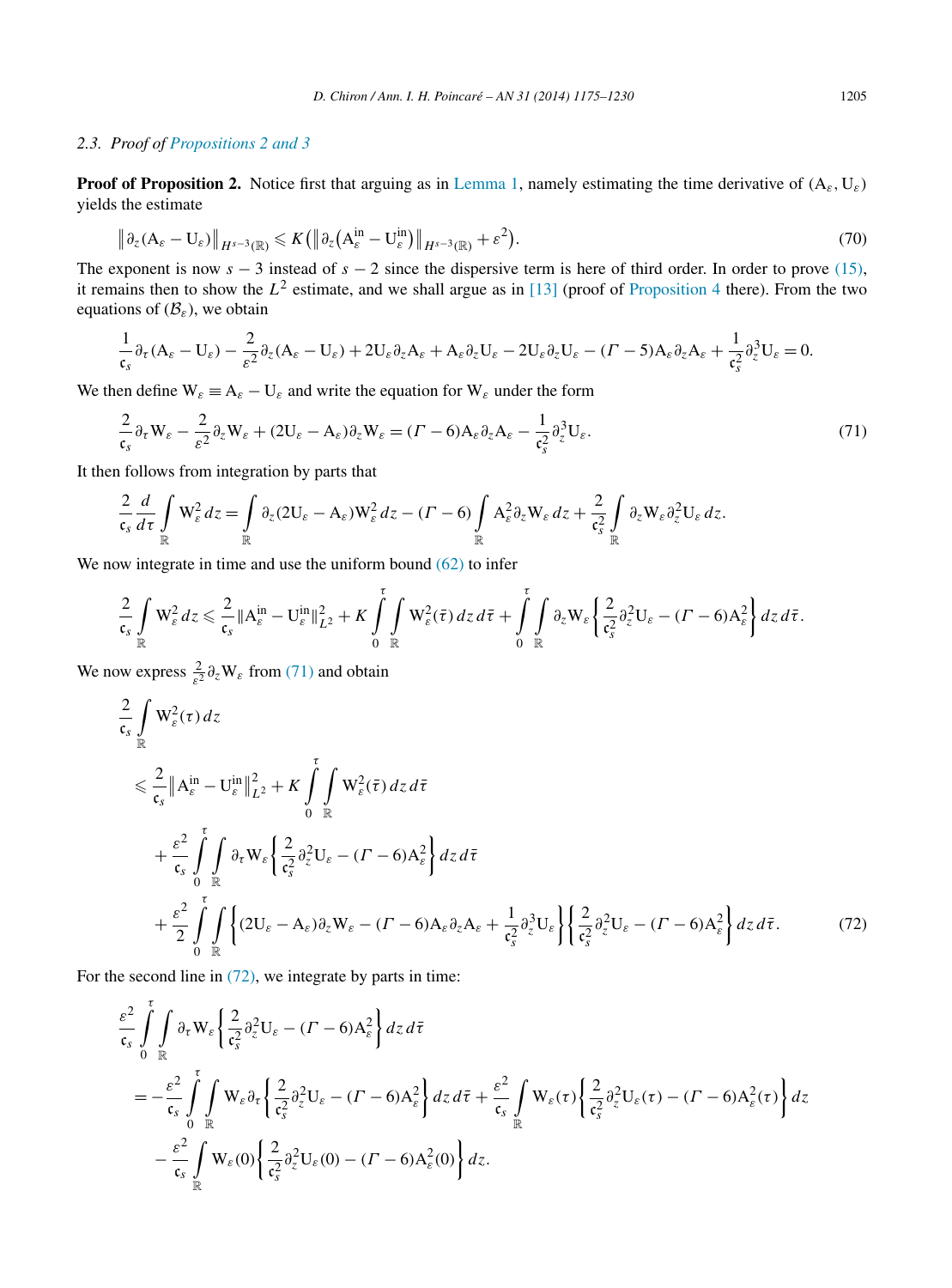The last and before last terms are easily estimated by  $K\varepsilon^2 ||A_{\varepsilon}^{\text{in}} - U_{\varepsilon}^{\text{in}}||_{L^2}$  and  $K\varepsilon^2 ||W_{\varepsilon}||_{L^2}$  respectively. Moreover, from  $(\mathcal{B}_{\varepsilon})$ , we have

$$
\frac{\varepsilon^2}{\mathfrak{c}_s} \partial_\tau \partial_z^2 U_\varepsilon(\tau) = -\partial_z^3 W_\varepsilon + \mathcal{O}_{L^2}(\varepsilon^2)
$$

since  $s \ge 5$ , thus, for  $0 \le \tau \le \tau_0$ ,

$$
-\frac{\varepsilon^2}{\mathfrak{c}_s} \int\limits_0^{\tau} \int\limits_{\mathbb{R}} W_{\varepsilon} \partial_{\tau} \left\{ \frac{2}{\mathfrak{c}_s^2} \partial_z^2 U_{\varepsilon} \right\} dz \, d\bar{\tau} \leq \frac{2}{\mathfrak{c}_s^2} \int\limits_0^{\tau} \int\limits_{\mathbb{R}} W_{\varepsilon} \partial_z^3 W_{\varepsilon} \, dz + K \varepsilon^2 \int\limits_0^{\tau} \|W_{\varepsilon}\|_{L^2}^2 \, d\bar{\tau} \leq 0 + K \varepsilon^4 + \int\limits_0^{\tau} \|W_{\varepsilon}\|_{L^2}^2 \, d\bar{\tau}.
$$

Similarly, using the inequality  $2ab \le a^2 + b^2$ ,

$$
\frac{\varepsilon^2}{\mathfrak{c}_s}(r-6)\int\limits_{\mathbb{R}}\mathbb{W}_{\varepsilon}\partial_{\tau}\big[A_{\varepsilon}^2\big]dz\leqslant 2(r-6)\int\limits_{\mathbb{R}}A_{\varepsilon}\mathbb{W}_{\varepsilon}\partial_{z}\mathbb{W}_{\varepsilon}\,dz+K\varepsilon^2\|\mathbb{W}_{\varepsilon}\|_{L^2}\leqslant K\|\mathbb{W}_{\varepsilon}\|_{L^2}^2+K\varepsilon^4
$$

by integration by parts for the last integral. For the third line in [\(72\),](#page-30-0) the uniform bound [\(62\)](#page-26-0) gives, for  $0 \le \tau \le \tau_0$ ,

$$
\frac{\varepsilon^2}{2}\int\limits_0^{\tau}\int\limits_{\mathbb{R}}(2U_{\varepsilon}-A_{\varepsilon})\partial_zW_{\varepsilon}\left\{\frac{1}{\mathfrak{c}_s^2}\partial_z^2U_{\varepsilon}-(\Gamma-6)A_{\varepsilon}^2\right\}dz\,d\bar{\tau}\leqslant K\varepsilon^2\int\limits_0^{\tau}\|W_{\varepsilon}\|_{L^2}\,d\bar{\tau}\leqslant K\varepsilon^4+\int\limits_0^{\tau}\|W_{\varepsilon}\|_{L^2}^2\,d\bar{\tau}.
$$

In addition,

$$
\int_{\mathbb{R}} \left\{ -(I'-6)A_{\varepsilon}\partial_{z}A_{\varepsilon} + \frac{1}{\mathfrak{c}_{s}^{2}}\partial_{z}^{3}U_{\varepsilon} \right\} \left\{ \frac{2}{\mathfrak{c}_{s}^{2}}\partial_{z}^{2}U_{\varepsilon} - (I'-6)A_{\varepsilon}^{2} \right\} dz = \int_{\mathbb{R}} \partial_{z} \left\{ \left[ \frac{1}{\mathfrak{c}_{s}^{2}}\partial_{z}^{2}U_{\varepsilon} - \frac{I'-6}{2}A_{\varepsilon}^{2} \right]^{2} \right\} dz = 0.
$$

Consequently, [\(72\)](#page-30-0) implies

$$
\left\|W_{\varepsilon}(\tau)\right\|_{L^{2}}^{2} \leqslant \left\|A_{\varepsilon}^{\text{in}} - U_{\varepsilon}^{\text{in}}\right\|_{L^{2}}^{2} + K \int_{0}^{\tau} \left\|W_{\varepsilon}(\bar{\tau})\right\|_{L^{2}}^{2} d\bar{\tau} + K \varepsilon^{4},
$$

and [\(15\)](#page-6-0) then follows from the Gronwall lemma.

Defining

$$
\mathfrak{Z}_{\varepsilon} \equiv \frac{\mathsf{A}_{\varepsilon} + \mathsf{U}_{\varepsilon}}{2}
$$

and summing the two equations of  $(\mathcal{B}_{\varepsilon})$ , we obtain

$$
\frac{2}{\mathfrak{c}_s} \partial_\tau \mathfrak{Z}_\varepsilon + \Gamma \mathfrak{Z}_\varepsilon \partial_z \mathfrak{Z}_\varepsilon - \frac{1}{\mathfrak{c}_s^2} \partial_z^3 \mathfrak{Z}_\varepsilon = -(T - 8) W_\varepsilon \partial_z \mathfrak{Z}_\varepsilon - (T - 6) \mathfrak{Z}_\varepsilon \partial_z W_\varepsilon - (T - 6) W_\varepsilon \partial_z W_\varepsilon - \frac{1}{\mathfrak{c}_s^2} \partial_z^3 W_\varepsilon. \tag{73}
$$

As a consequence, by a crude estimate of the right-hand side of  $(73)$  and using  $(70)$ , we have

$$
\left\| \frac{2}{\mathfrak{c}_s} \partial_\tau \mathfrak{Z}_\varepsilon + \Gamma \mathfrak{Z}_\varepsilon \partial_z \mathfrak{Z}_\varepsilon - \frac{1}{\mathfrak{c}_s^2} \partial_z^3 \mathfrak{Z}_\varepsilon \right\|_{H^{s-5}} \leqslant K \left( \left\| A_\varepsilon^{\text{in}} - U_\varepsilon^{\text{in}} \right\|_{H^{s-2}} + \varepsilon^2 \right). \tag{74}
$$

By very standard estimates involving [\(59\)](#page-24-0) (since  $\partial_z \mathfrak{Z}_\varepsilon \in L^\infty([0, \tau_0], L^\infty)$ ), we deduce that for  $0 \le \tau \le \tau_0$ ,

$$
\sup_{[0,\tau_0]} \| \mathfrak{Z}_{\varepsilon} - \tilde{\zeta}_{\varepsilon} \|_{H^{s-5}} \leqslant K \left( \| A_{\varepsilon}^{\text{in}} - \mathbf{U}_{\varepsilon}^{\text{in}} \|_{H^{s-2}} + \varepsilon^2 \right),\tag{75}
$$

where  $\tilde{\zeta}_{\varepsilon}$  is the solution of the initial value problem

$$
\frac{2}{\mathfrak{c}_s} \partial_\tau \tilde{\zeta}_\varepsilon + \Gamma \tilde{\zeta}_\varepsilon \partial_z \tilde{\zeta}_\varepsilon - \frac{1}{\mathfrak{c}_s^2} \partial_z^3 \tilde{\zeta}_\varepsilon = 0, \qquad (\tilde{\zeta}_\varepsilon)_{|\tau=0} = (3_\varepsilon)_{|\tau=0} = \frac{A_\varepsilon^{\text{in}} + U_\varepsilon^{\text{in}}}{2}.
$$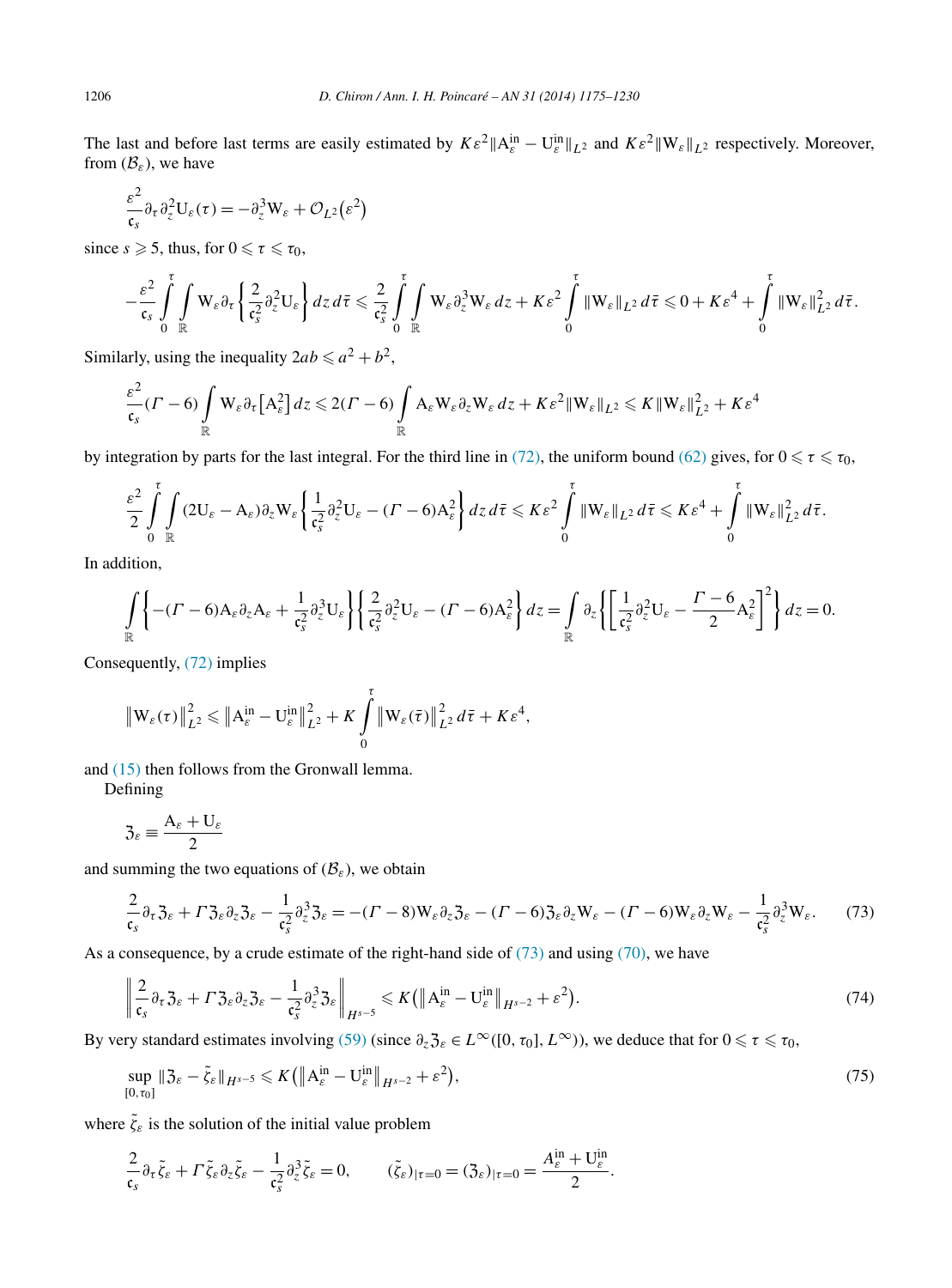<span id="page-32-0"></span>Since  $\zeta_{\varepsilon}$  is the solution of the initial value problem

$$
\frac{2}{\mathfrak{c}_s} \partial_\tau \zeta_\varepsilon + \Gamma \zeta_\varepsilon \partial_z \zeta_\varepsilon - \frac{1}{\mathfrak{c}_s^2} \partial_z^3 \zeta_\varepsilon = 0, \qquad (\zeta_\varepsilon)_{|\tau=0} = A_\varepsilon^{\text{in}},
$$

it follows that

$$
\sup_{[0,\tau_0]}\|\zeta_{\varepsilon}-\tilde{\zeta}_{\varepsilon}\|_{H^{s-5}}\leqslant C(\tau_0)\big\|A_{\varepsilon}^{\text{in}}-\mathbf{U}_{\varepsilon}^{\text{in}}\big\|_{H^{s-2}},
$$

hence

$$
\sup_{[0,\tau_0]} \|A_{\varepsilon} - \zeta_{\varepsilon}\|_{H^{s-5}} + \sup_{[0,\tau_0]} \|U_{\varepsilon} - \zeta_{\varepsilon}\|_{H^{s-5}} \leqslant K \left( \|A_{\varepsilon}^{\text{in}} - U_{\varepsilon}^{\text{in}}\|_{H^{s-2}} + \varepsilon^2 \right),\tag{76}
$$

as wished.  $\Box$ 

**Proof of [Proposition 3](#page-7-0) (** $d \ge 2$ **).** A first approach for proving Proposition 3 is to use the arguments in [\[42\],](#page-55-0) for some initial data satisfying some preparedness assumptions (Assumption 1, p. 2866 in [\[42\]\)](#page-55-0). We shall give another argument following the lines of the proof of [Theorem 3,](#page-4-0) but we give some details since the preparation hypothesis  $A_\varepsilon \simeq U_\varepsilon^1$  is slightly different and since we used in [\[20\]](#page-54-0) the conservation of the energy and momentum for (NLS).

As a first step, note that the estimates  $(17)$  can be shown as in the proof of [Lemma 1.](#page-26-0) Furthermore, using  $(14)$ , we infer from (B*ε*)

$$
\frac{1}{\mathfrak{c}_s} \partial_\tau (A_\varepsilon - U_\varepsilon^1) - \frac{2}{\varepsilon^2} \partial_{z_1} (A_\varepsilon - U_\varepsilon^1) + (2U_\varepsilon^1 - A_\varepsilon) \partial_{z_1} (A_\varepsilon - U_\varepsilon^1) + (I - 6) A_\varepsilon \partial_{z_1} A_\varepsilon \n+ \nabla_{z_\perp} \cdot U_\varepsilon^\perp + \frac{1}{\mathfrak{c}_s^2} \partial_{z_1}^3 U_\varepsilon^1 = \mathcal{O}_{L^2}(\varepsilon),
$$
\n(77)

so that, integrating by parts,

$$
\frac{1}{2\mathfrak{c}_s} \frac{d}{d\tau} \int\limits_{\mathbb{R}^d} (\mathbf{A}_{\varepsilon} - \mathbf{U}_{\varepsilon}^1)^2 dz - \int\limits_{\mathbb{R}^d} \mathbf{U}_{\varepsilon}^{\perp} \cdot \nabla_{z_{\perp}} (\mathbf{A}_{\varepsilon} - \mathbf{U}_{\varepsilon}^1) dz
$$
\n
$$
\leq (\|\partial_{z_1} [2\mathbf{U}_{\varepsilon}^1 - \mathbf{A}_{\varepsilon}]\|_{L^{\infty}} + 1) \|\mathbf{A}_{\varepsilon} - \mathbf{U}_{\varepsilon}^1\|_{L^2}^2 + \int\limits_{\mathbb{R}^d} \left\{ \frac{\Gamma - 6}{2} \mathbf{A}_{\varepsilon}^2 + \frac{1}{\mathfrak{c}_s^2} \partial_{z_1}^2 \mathbf{U}_{\varepsilon}^1 \right\} \partial_{z_1} (\mathbf{A}_{\varepsilon} - \mathbf{U}_{\varepsilon}^1) dz + K \varepsilon^2.
$$

As for the proof of [Proposition 2,](#page-6-0) we report  $\frac{2}{\varepsilon^2} \partial_{z_1} (A_\varepsilon - U_\varepsilon^1)$  from (77) and integrate in time to get, by [\(14\),](#page-6-0)

$$
\frac{2}{\mathfrak{c}_s} \left\| \left( A_{\varepsilon} - U_{\varepsilon}^1 \right) (\tau) \right\|_{L^2}^2 - 4 \int_0^{\tau} \int_{\mathbb{R}^d} U_{\varepsilon}^{\perp} \cdot \nabla_{z_\perp} \left( A_{\varepsilon} - U_{\varepsilon}^1 \right) dz d\bar{\tau} \n\leq K \left\| A_{\varepsilon}^{\text{in}} - U_{\varepsilon}^{\text{in},1} \right\|_{L^2}^2 + K \varepsilon^2 + K \int_0^{\tau} \left\| \left( A_{\varepsilon} - U_{\varepsilon}^1 \right) (\bar{\tau}) \right\|_{L^2}^2 d\bar{\tau} \n- \frac{\varepsilon^2}{\mathfrak{c}_s} \int_0^{\tau} \int_{\mathbb{R}^d} \left( A_{\varepsilon} - U_{\varepsilon}^1 \right) \partial_{\tau} \left\{ \frac{2}{\mathfrak{c}_s^2} \partial_{z_1}^2 U_{\varepsilon}^1 - (F - 6) A_{\varepsilon}^2 \right\} dz d\bar{\tau}.
$$

Combining  $(\mathcal{B}_{\varepsilon})$  with [\(62\),](#page-26-0) we have here again

$$
\frac{\varepsilon^2}{\mathfrak{c}_s} \partial_\tau \partial_{z_1}^2 U_\varepsilon^1 = -\partial_{z_1}^3 (A_\varepsilon - U_\varepsilon^1) + \mathcal{O}_{L^2}(\varepsilon)
$$

since  $\varepsilon \mathbf{U}_{\varepsilon}^{\perp}$  is uniformly bounded in  $H^s$ . Furthermore, for the term involving  $\partial_{\tau} [\mathbf{A}_{\varepsilon}^2]$ , comparing with the case  $d = 1$ , we have the extra term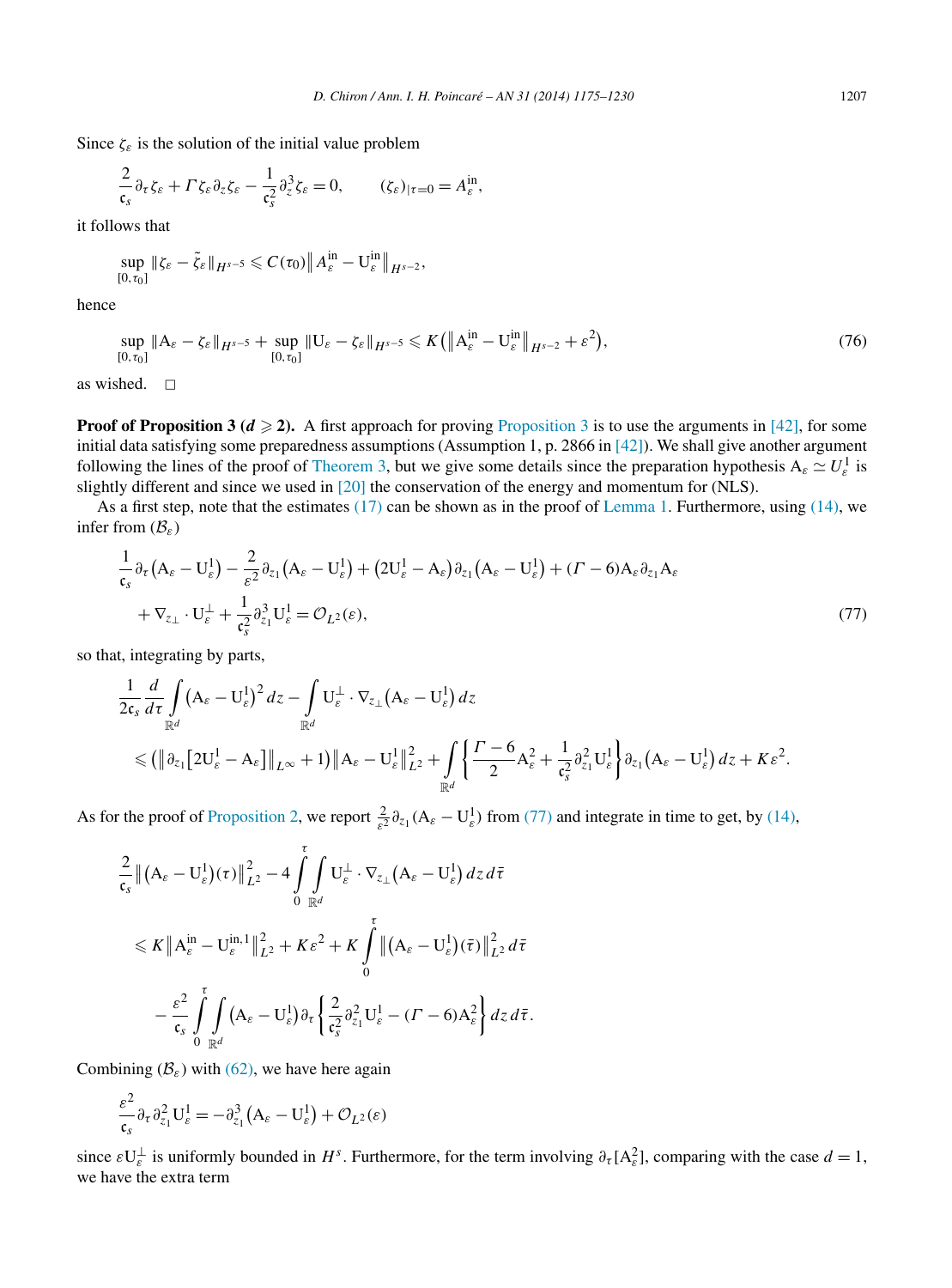$$
2(\Gamma-6)\frac{\varepsilon^2}{\mathfrak{c}_s} \int\limits_0^{\tau} \int\limits_{\mathbb{R}^d} A_{\varepsilon} (A_{\varepsilon}-U_{\varepsilon}^1) [\nabla_{z_\perp} \cdot U_{\varepsilon}^{\perp} + \mathcal{O}_{L^2}(\varepsilon)] d\bar{\tau} \leqslant K \varepsilon \|A_{\varepsilon}-U_{\varepsilon}^1\|_{L^2}^2 \leqslant K \|A_{\varepsilon}-U_{\varepsilon}^1\|_{L^2}^2 + K \varepsilon^2,
$$

since  $\varepsilon \mathbf{U}_{\varepsilon}^{\perp}$  is uniformly bounded in  $H^s$ . The loss  $\varepsilon$  instead of  $\varepsilon^2$  seems unavoidable since we do not have cancellations with other terms (even those in the right-hand side of  $(77)$ ). This leads to

$$
\left\| \left( \mathbf{A}_{\varepsilon} - \mathbf{U}_{\varepsilon}^{1} \right) (\tau) \right\|_{L^{2}}^{2} - 2 \mathfrak{c}_{s} \int_{0}^{\tau} \int_{\mathbb{R}^{d}} \mathbf{U}_{\varepsilon}^{\perp} \cdot \nabla_{z_{\perp}} \left( \mathbf{A}_{\varepsilon} - \mathbf{U}_{\varepsilon}^{1} \right) dz d\bar{\tau} \leqslant K \left\| \mathbf{A}_{\varepsilon}^{\text{in}} - \mathbf{U}_{\varepsilon}^{\text{in},1} \right\|_{L^{2}}^{2} + K \varepsilon^{2} + K \left( \int_{0}^{\tau} \left\| \left( \mathbf{A}_{\varepsilon} - \mathbf{U}_{\varepsilon}^{1} \right) (\bar{\tau}) \right\|_{L^{2}}^{2} d\bar{\tau} \right).
$$
\n(78)

On the other hand, since  $\partial_{z_1} U_{\varepsilon}^{\perp} = \nabla_{z_1} U_{\varepsilon}^1$ , we deduce from  $(\mathcal{B}_{\varepsilon})$ 

$$
\frac{1}{2\mathfrak{c}_s} \frac{d}{d\tau} \int_{\mathbb{R}^d} \varepsilon^2 |U_{\varepsilon}^{\perp}|^2 dz + \int_{\mathbb{R}^d} U_{\varepsilon}^{\perp} \cdot \nabla_{z_{\perp}} (A_{\varepsilon} - U_{\varepsilon}^1) dz \leq \varepsilon^2 \|\partial_{z_1} U_{\varepsilon}^1 + \varepsilon^2 \nabla_{z_{\perp}} U_{\varepsilon}^{\perp}\|_{L^{\infty}} \|U_{\varepsilon}^{\perp}\|_{L^2}^2 + K\varepsilon^2
$$
\n
$$
\leqslant K\varepsilon^2 \|U_{\varepsilon}^{\perp}\|_{L^2}^2 + K\varepsilon^2,
$$
\n(79)

thus

$$
\|\varepsilon \mathbf{U}_{\varepsilon}^{\perp}(\tau)\|_{L^{2}}^{2}+2\mathfrak{c}_{s}\int_{0}^{\tau} \int_{\mathbb{R}^{d}}\mathbf{U}_{\varepsilon}^{\perp}\cdot\nabla_{z_{\perp}}\big(A_{\varepsilon}-\mathbf{U}_{\varepsilon}^{1}\big)dz d\bar{\tau}\leqslant \|\varepsilon \mathbf{U}_{\varepsilon}^{\text{in},\perp}\|_{L^{2}}^{2}+K\int_{0}^{\tau}\|\varepsilon \mathbf{U}_{\varepsilon}^{\perp}\|_{L^{2}}^{2} d\bar{\tau}+K\varepsilon^{2}.
$$
\n(80)

Consequently, in view of the cancellation of the integrals in the left-hand sides of (78) and (80),

$$
\begin{aligned} & \left\| (A_{\varepsilon} - U_{\varepsilon}^{1})(\tau) \right\|^{2}_{L^{2}} + \left\| \varepsilon U_{\varepsilon}^{\perp}(\tau) \right\|^{2}_{L^{2}} \\ & \leq \left\| (A_{\varepsilon}^{\text{in}} - U_{\varepsilon}^{\text{in},1}) \right\|^{2}_{L^{2}} + \left\| \varepsilon U_{\varepsilon}^{\text{in},\perp} \right\|^{2}_{L^{2}} + K \int_{0}^{\tau} \left\| (A_{\varepsilon} - U_{\varepsilon}^{1})(\bar{\tau}) \right\|^{2}_{L^{2}} + \left\| \varepsilon U_{\varepsilon}^{\perp} \right\|^{2}_{L^{2}} d\bar{\tau} + K \varepsilon^{2} \end{aligned}
$$

hence, by the Gronwall lemma,

$$
\sup_{0\leqslant\tau\leqslant\tau_0}\{\|A_{\varepsilon}-U_{\varepsilon}^1\|_{L^2}+\varepsilon\|U_{\varepsilon}^{\perp}\|_{L^2}\}\leqslant K\big(\|A_{\varepsilon}^{\text{in}}-U_{\varepsilon}^{\text{in},1}\|_{L^2}+\varepsilon\|U_{\varepsilon}^{\text{in},\perp}\|_{L^2}+\varepsilon\big),
$$

as wished for [\(18\).](#page-7-0)

Finally, using [\(14\)](#page-6-0) and [\(17\),](#page-7-0) we deduce from  $(\mathcal{B}_{\varepsilon})$  that

$$
\frac{1}{\mathfrak{c}_s} \partial_{\tau} A_{\varepsilon} - \frac{1}{\varepsilon^2} \partial_{z_1} A_{\varepsilon} + \frac{1}{\varepsilon^2} \partial_{z_1} U_{\varepsilon}^1 + 3 A_{\varepsilon} \partial_{z_1} A_{\varepsilon} + \nabla_{z_\perp} \cdot U_{\varepsilon}^\perp = \mathcal{O}_{L^2} \big( \varepsilon + \big\| \partial_{z_1} \big( A_{\varepsilon}^{\text{in}} - U_{\varepsilon}^{\text{in},1} \big) \big\|_{H^{s-2}} \big)
$$

and

$$
\frac{1}{\mathfrak{c}_s} \partial_{\tau} U_{\varepsilon}^1 - \frac{1}{\varepsilon^2} \partial_{z_1} U_{\varepsilon}^1 + \frac{1}{\varepsilon^2} \partial_{z_1} A_{\varepsilon} + (1 - 3) U_{\varepsilon}^1 \partial_{z_1} U_{\varepsilon}^1 - \frac{1}{\mathfrak{c}_s^2} \partial_{z_1}^3 U_{\varepsilon}^1 = \mathcal{O}_{L^2} (\varepsilon + \big\| \partial_{z_1} (A_{\varepsilon}^{in} - U_{\varepsilon}^{in,1}) \big\|_{H^{s-2}}),
$$

hence

$$
\left|\frac{1}{2\mathfrak{c}_s}\frac{d}{d\tau}\int\limits_{\mathbb{R}^d}A_{\varepsilon}^2+\left[\mathbf{U}_{\varepsilon}^1\right]^2dz-\int\limits_{\mathbb{R}^d}\mathbf{U}_{\varepsilon}^{\perp}\cdot\nabla_{z_{\perp}}A_{\varepsilon}\,dz\right|\leqslant K\big(\varepsilon^2+\left\|\partial_{z_1}\big(A_{\varepsilon}^{\text{in}}-\mathbf{U}_{\varepsilon}^{\text{in},1}\big)\right\|_{H^{s-2}}^2\big).
$$

Inserting [\(18\)](#page-7-0) into (79) and since  $\nabla_{z_\perp} U_{\varepsilon}^1 = \partial_{z_1} U_{\varepsilon}^{\perp}$ , we infer

$$
\left|\frac{1}{2\mathfrak{c}_s}\frac{d}{d\tau}\int\limits_{\mathbb{R}^d}\varepsilon^2|U_{\varepsilon}^{\perp}|^2dz+\int\limits_{\mathbb{R}^d}U_{\varepsilon}^{\perp}\cdot\nabla_{z_{\perp}}A_{\varepsilon}dz\right|\leqslant \left|\int\limits_{\mathbb{R}^d}U_{\varepsilon}^{\perp}\cdot\left(\partial_{z_1}U_{\varepsilon}^{\perp}\right)dz\right|+K\varepsilon^2\|U_{\varepsilon}^{\perp}\|_{L^2}^2+K\varepsilon^2
$$
  

$$
\leqslant 0+K\|A_{\varepsilon}^{\text{in}}-U_{\varepsilon}^{\text{in},1}\|_{L^2}^2+K\varepsilon^2\|U_{\varepsilon}^{\text{in},\perp}\|_{L^2}^2+K\varepsilon^2,
$$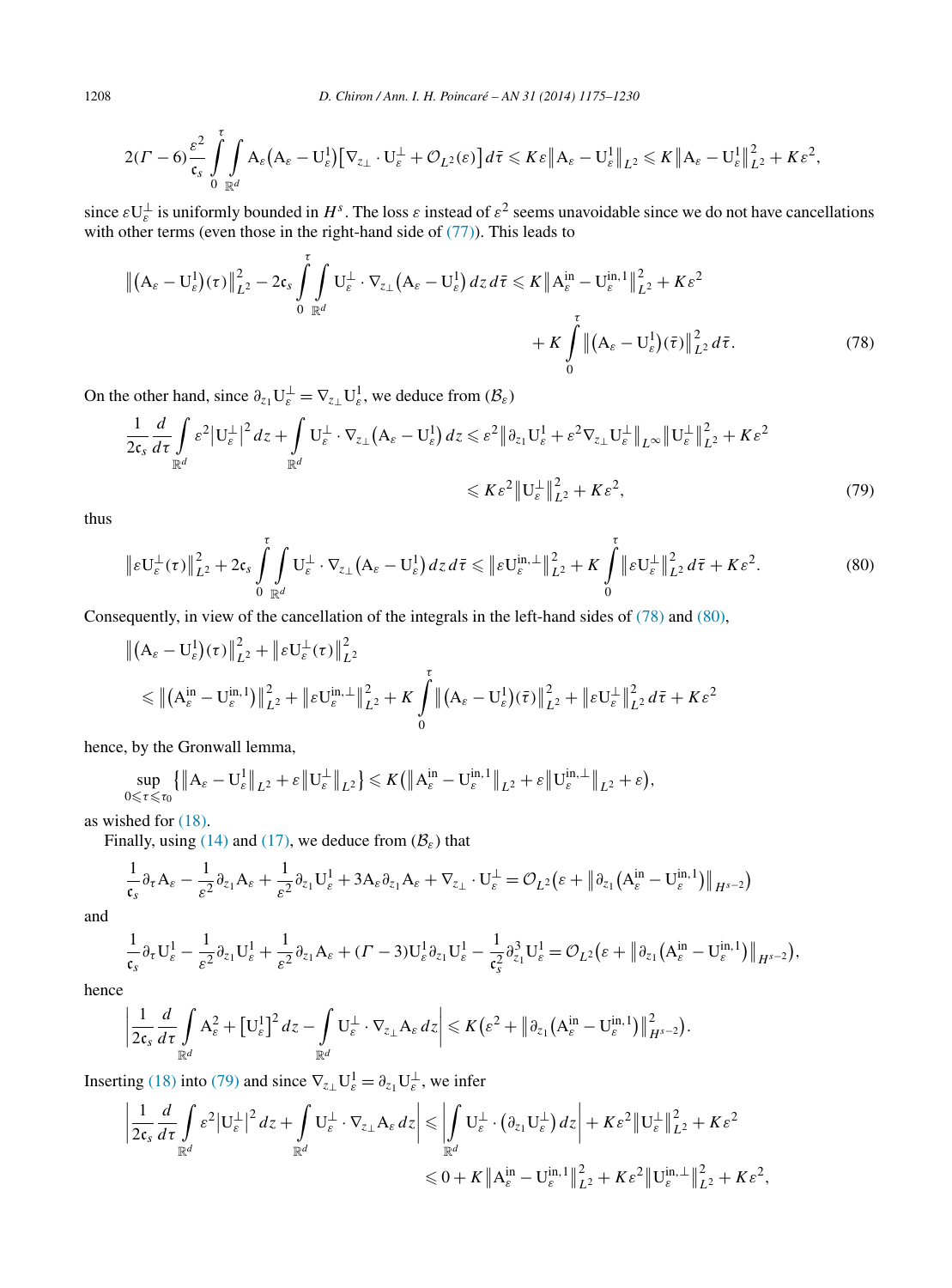and then

$$
\left|\frac{1}{2\mathfrak{c}_s}\frac{d}{d\tau}\int\limits_{\mathbb{R}^d}A_{\varepsilon}^2+\left[U_{\varepsilon}^1\right]^2+\varepsilon^2\left|U_{\varepsilon}^{\perp}\right|^2dz\right|\leqslant K\left\|A_{\varepsilon}^{\text{in}}-U_{\varepsilon}^{\text{in},1}\right\|_{L^2}^2+K\varepsilon^2\left\|U_{\varepsilon}^{\text{in},\perp}\right\|_{L^2}^2+K\varepsilon^2.
$$

Combining this with [\(18\),](#page-7-0) this allows to show the almost conservation law, for  $0 \le \tau \le \tau_*$ ,

$$
\int_{\mathbb{R}^d} 2A_{\varepsilon}^2 + \varepsilon^2 |U_{\varepsilon}^{\perp}|^2 dz = \int_{\mathbb{R}^d} 2[A_{\varepsilon}^{\text{in}}]^2 + \varepsilon^2 |U_{\varepsilon}^{\text{in},\perp}|^2 dz + \mathcal{O}(\|A_{\varepsilon}^{\text{in}} - U_{\varepsilon}^{\text{in},1}\|_{L^2(\mathbb{R}^d)}^2 + \varepsilon^2 \|U_{\varepsilon}^{\text{in},\perp}\|_{L^2(\mathbb{R}^d)}^2 + \varepsilon^2), \quad (81)
$$

and a similar statement can be made with  $\int_{\mathbb{R}^d} 2[U_{\varepsilon}^1]^2 + \varepsilon^2 |U_{\varepsilon}^{\perp}|^2 dz$ .

At this stage, we note that we have all the ingredients needed for the proof of Theorem 6 in [\[20\].](#page-54-0) Indeed, in [\[20\],](#page-54-0) we used the conservation of the energy and the momentum to show that

 $A_{\varepsilon} - U_{\varepsilon}^1 \to 0 \text{ and } \varepsilon U_{\varepsilon}^{\text{in},\perp} \to 0 \text{ in } L^2,$ 

but here, the estimate [\(18\)](#page-7-0) ensures these convergences. Furthermore, the uniform  $L^2$  bound on  $U_\varepsilon^\perp$  comes directly from [\(18\)](#page-7-0) and the assumptions in [Proposition 3](#page-7-0) and provide (see [\[20\]\)](#page-54-0) compactness in time. Then, the almost conservation law (81) guarantees that there is no loss of  $L^2$  norm in the compactness argument. This finishes the proof.  $\Box$ 

#### **3. Proof of [Proposition 4](#page-17-0)**

The proof of [Proposition 4](#page-17-0) turns out to be quite similar to the justification of the (KdV) limit. Indeed, we use once again the trick of E. Grenier and first solve the one dimensional system, with  $a_{\varepsilon}$  complex-valued,

$$
\begin{cases} \frac{1}{\mathfrak{c}_s} \partial_{\theta} a_{\varepsilon} - \frac{1}{\varepsilon} \partial_z a_{\varepsilon} + 2u_{\varepsilon} \partial_z a_{\varepsilon} + \frac{1}{\varepsilon} (1 + \varepsilon a_{\varepsilon}) \partial_z a_{\varepsilon} = \frac{i}{\mathfrak{c}_s} \partial_z^2 a_{\varepsilon} \\ \frac{1}{\mathfrak{c}_s} \partial_{\theta} u_{\varepsilon} - \frac{1}{\varepsilon} \partial_z u_{\varepsilon} + 2u_{\varepsilon} \partial_z u_{\varepsilon} + \frac{1}{\mathfrak{c}_s^2 \varepsilon^2} \partial_z (f(|1 + \varepsilon a_{\varepsilon}|^2)) = 0. \end{cases} \tag{82}
$$

Following [\[20\]](#page-54-0) (proof of Theorem 4 there) or the proof of [Proposition 1,](#page-6-0) we see that there exists  $\theta_* > 0$  and  $\varepsilon_0 > 0$ such that, if  $0 < \varepsilon \leq \varepsilon_0$ , there exists a unique solution  $(a_{\varepsilon}, u_{\varepsilon}) \in L^{\infty}([0, \theta_*], H^s(\mathbb{R}))$  to (82). Moreover, for some absolute constant  $K_0$ , there holds the uniform bound

sup  $0 \leqslant θ \leqslant θ_*$  $\left\| a_{\varepsilon}(\theta) \right\|_{H^{s}(\mathbb{R})} + \left\| u_{\varepsilon}(\theta) \right\|_{H^{s}(\mathbb{R})} \leqslant K_0 \Lambda \text{ and } \frac{1}{2} \leqslant |1 + \varepsilon a_{\varepsilon}| \leqslant 2.$ 

As in the proof of [Lemma 1,](#page-26-0) we may show that

$$
\|\partial_z[a_\varepsilon(\theta)-u_\varepsilon(\theta)]\|_{H^{s-2}(\mathbb{R})}\leqslant K(\|\partial_z[a_\varepsilon^{\rm in}-u_\varepsilon^{\rm in}]\|_{H^{s-2}(\mathbb{R})}+\varepsilon).
$$

Via the formula  $(63)$ , this yields  $(45)$  and

$$
\|\partial_z[A_{\varepsilon}(\theta)-U_{\varepsilon}(\theta)]\|_{H^{s-2}(\mathbb{R})}\leqslant K(\|\partial_z[A_{\varepsilon}^{\text{in}}-U_{\varepsilon}^{\text{in}}]\|_{H^{s-2}(\mathbb{R})}+\varepsilon).
$$

Combining the two equations in  $(42)$ , we deduce

$$
\frac{1}{\mathfrak{c}_s} \partial_{\theta} (A_{\varepsilon} - U_{\varepsilon}) - \frac{2}{\varepsilon} \partial_z (A_{\varepsilon} - U_{\varepsilon}) + (2U_{\varepsilon} - A_{\varepsilon}) \partial_z (A_{\varepsilon} - U_{\varepsilon}) - (T - 5) A_{\varepsilon} \partial_z A_{\varepsilon}
$$
\n
$$
= -\frac{\varepsilon}{\mathfrak{c}_s} \partial_z \left( \frac{\partial_z^2 A_{\varepsilon}}{1 + \varepsilon A_{\varepsilon}} \right) + \frac{1}{\mathfrak{c}_s^2 \varepsilon^2} \partial_z (f_3(\varepsilon A_{\varepsilon})),
$$

where  $f_3(\alpha) = \mathcal{O}_{\alpha \to 0}(\alpha^3)$  is given by the Taylor expansion [\(4\)](#page-2-0) of f. In particular, since  $s \ge 3$ , we infer

$$
\frac{1}{\mathfrak{c}_s} \partial_\theta (A_\varepsilon - U_\varepsilon) - \frac{2}{\varepsilon} \partial_z (A_\varepsilon - U_\varepsilon) + (2U_\varepsilon - A_\varepsilon) \partial_z (A_\varepsilon - U_\varepsilon) - (\Gamma - 5) A_\varepsilon \partial_z A_\varepsilon = \mathcal{O}_{L^2}(\varepsilon),
$$

uniformly for  $0 \le \theta \le \theta_*$ . The  $L^2$  estimate for  $A_{\varepsilon} - U_{\varepsilon}$  can then be derived by following the lines of the proof of [Proposition 2,](#page-6-0) using the fact that  $A_{\varepsilon} \partial_z A_{\varepsilon} = \partial_z (A_{\varepsilon}^2/2)$ . Once the estimate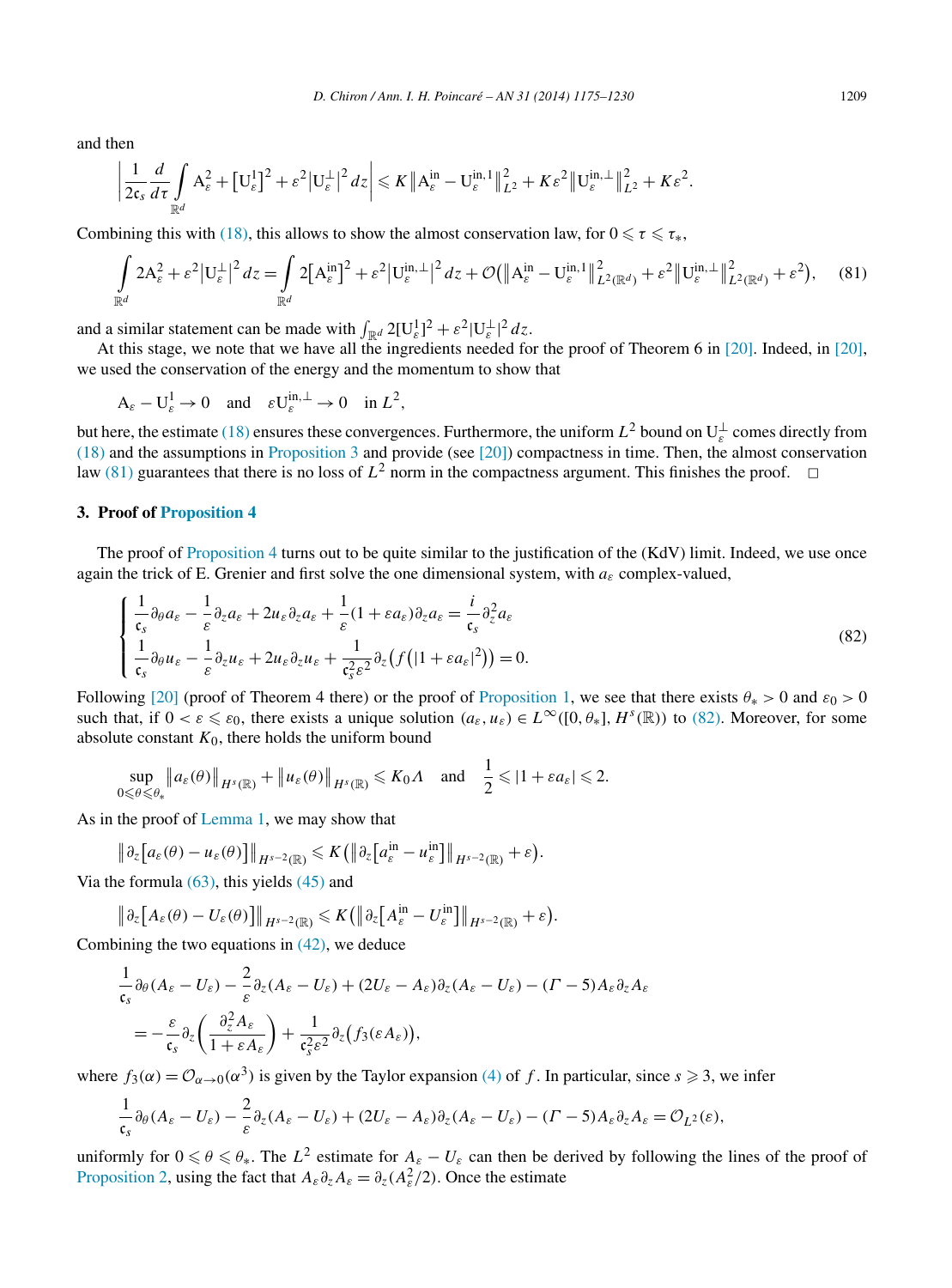$$
\sup_{0\leq \theta\leq \theta_*}\big\|A_{\varepsilon}(\theta)-U_{\varepsilon}(\theta)\big\|_{H^{s-1}(\mathbb{R})}\leqslant K\big(\big\|A_{\varepsilon}^{\text{in}}-U_{\varepsilon}^{\text{in}}\big\|_{H^{s-1}(\mathbb{R})}+\varepsilon\big)
$$

is shown, we have

$$
\frac{1}{\mathfrak{c}_s} \partial_\theta (A_\varepsilon + U_\varepsilon) + 2U_\varepsilon \partial_z (A_\varepsilon + U_\varepsilon) + A_\varepsilon \partial_z U_\varepsilon + (I - 5) A_\varepsilon \partial_z A_\varepsilon = \mathcal{O}_{H^{s-3}}(\varepsilon),
$$

$$
\frac{1}{\mathfrak{c}_s} \partial_\theta (A_\varepsilon + U_\varepsilon) + \Gamma (A_\varepsilon + U_\varepsilon) \partial_z (A_\varepsilon + U_\varepsilon) = \mathcal{O}_{H^{s-3}}(\varepsilon).
$$

The result follows then from a classical comparison argument involving [\(59\)](#page-24-0) similar to the proof of [Proposition 2](#page-6-0) (see Section [2.3\)](#page-30-0).

# **4. Justification of the (gKdV)/(gKP-I) limit as a large time asymptotics for the free wave regime**

This section is devoted to the proofs of [Theorems 6 and 7.](#page-18-0) We wish to solve the (NLS) equation by using the trick of E. Grenier, that is to solve the system [\(61\)](#page-26-0) written in our scaling with  $\theta = \varepsilon \epsilon t$  and where  $a_{\varepsilon}$  is complex-valued and *uε* real-valued:

$$
\begin{cases}\n\frac{1}{\mathfrak{c}_{s}}\partial_{\theta}a_{\varepsilon} - \frac{1}{\epsilon}\partial_{z_{1}}a_{\varepsilon} + 2u_{\varepsilon}^{1}\partial_{z_{1}}a_{\varepsilon} + 2\epsilon^{m+1}u_{\varepsilon}^{1} \cdot \nabla_{z_{\perp}}a_{\varepsilon} + \frac{1}{\epsilon}(1 + \epsilon a_{\varepsilon})\big(\partial_{z_{1}}u_{\varepsilon}^{1} + \epsilon^{m+1}\nabla_{z_{\perp}}\cdot u_{\varepsilon}^{\perp}\big) \\
= \frac{i\varepsilon}{\epsilon\mathfrak{c}_{s}}\big(\partial_{z_{1}}^{2}a_{\varepsilon} + \epsilon^{m+1}\Delta_{z_{\perp}}a_{\varepsilon}\big) \\
\frac{1}{\mathfrak{c}_{s}}\partial_{\theta}u_{\varepsilon} - \frac{1}{\epsilon}\partial_{z_{1}}u_{\varepsilon} + 2u_{\varepsilon}^{1}\partial_{z_{1}}u_{\varepsilon} + 2\varepsilon^{2}u_{\varepsilon}^{\perp} \cdot \nabla_{z_{\perp}}u_{\varepsilon} + \frac{2f'(|1 + \epsilon a_{\varepsilon}|^{2})}{\epsilon\mathfrak{c}_{s}^{2}}\langle 1 + \epsilon a_{\varepsilon}, \nabla_{z}a_{\varepsilon} \rangle = 0.\n\end{cases}
$$
\n(83)

The initial data  $(a_{\varepsilon}^{\text{in}}, u_{\varepsilon}^{\text{in}})$  will be chosen appropriately later on, so that the natural relation

$$
\frac{\nabla \Psi^{\text{in}}}{\Psi^{\text{in}}} = \frac{\epsilon \nabla_z a^{\text{in}}}{1 + \epsilon a^{\text{in}}} + i \mathfrak{c}_s \frac{\epsilon}{\varepsilon} u_\varepsilon^{\text{in}} \tag{84}
$$

holds true (since we have  $\Psi = (1 + \epsilon a_{\epsilon})e^{i\epsilon\varphi_{\epsilon}/\epsilon}$ ). The proof is divided in two steps. In the first one, we construct an approximate solution, and then prove an error estimate.

#### *4.1. Construction of an approximate solution*

In view of the coefficient  $\varepsilon/\epsilon$  in front of the dispersive term in (83) and since we expect  $a_{\varepsilon}$  real-valued at leading order, it is natural to look for the approximate solution with an expansion of the form:

$$
\begin{cases}\na_{\varepsilon}^{\text{app}} = \mathfrak{a} + i\varepsilon \mathfrak{b} = (\mathfrak{a}_0 + \epsilon \mathfrak{a}_1 + \epsilon^2 \mathfrak{a}_2 + \cdots + \epsilon^m \mathfrak{a}_m + \cdots) + i\varepsilon (\mathfrak{b}_0 + \epsilon \mathfrak{b}_1 + \epsilon^2 \mathfrak{b}_2 + \cdots + \epsilon^m \mathfrak{b}_m + \cdots) \\
u_{\varepsilon}^{\text{app}} = \mathfrak{u}_0 + \epsilon \mathfrak{u}_1 + \epsilon^2 \mathfrak{u}_2 + \cdots + \epsilon^m \mathfrak{u}_m + \cdots,\n\end{cases}
$$

where the functions  $u_k$ ,  $a_k$  and  $b_k$  depend on the variables  $(z, \tau)$  and are real-valued. We may try to construct this approximate solution by cancellation of the powers of  $\epsilon$  in (83) until we have solved the equations up to an  $\mathcal{O}(\epsilon^{m+1})$ error. However, we have to pay attention to some point for the imaginary part b. Indeed, if we assume  $b = b(\tau)$  only and since  $\partial_{\theta} = \varepsilon^2 / \varepsilon \partial_{\tau} = \varepsilon^m \partial_{\tau}$ , the imaginary part of the first equation in (83) then reduces to

$$
0 = \varepsilon \epsilon^m \frac{1}{\epsilon_s} \partial_\tau b - \frac{\varepsilon}{\epsilon} \partial_{z_1} b + 2\varepsilon u_\varepsilon^{\text{app,1}} \partial_{z_1} b + \varepsilon b \partial_{z_1} u_\varepsilon^{\text{app,1}} - \frac{\varepsilon}{\epsilon \epsilon_s} \partial_{z_1}^2 \mathfrak{a} + \mathcal{O}(\epsilon^{m+1})
$$
  
= 
$$
- \frac{\varepsilon}{\epsilon} \left( \partial_{z_1} b + \frac{1}{\epsilon_s} \partial_{z_1}^2 \mathfrak{a} - 2\varepsilon u_\varepsilon^{\text{app,1}} \partial_{z_1} b - \varepsilon b \partial_{z_1} u_\varepsilon^{\text{app,1}} \right) + \mathcal{O}(\epsilon^{m+1}).
$$
 (85)

From the fact that  $\varepsilon/\epsilon = \epsilon^{\frac{m-1}{2}} \gg \epsilon^{m+1}$  (for every  $m \ge 0$ ), it is thus necessary to choose

$$
\mathfrak{b}_0 = -\frac{1}{\mathfrak{c}_s} \partial_{z_1} \mathfrak{a}_0. \tag{86}
$$

<span id="page-35-0"></span>

or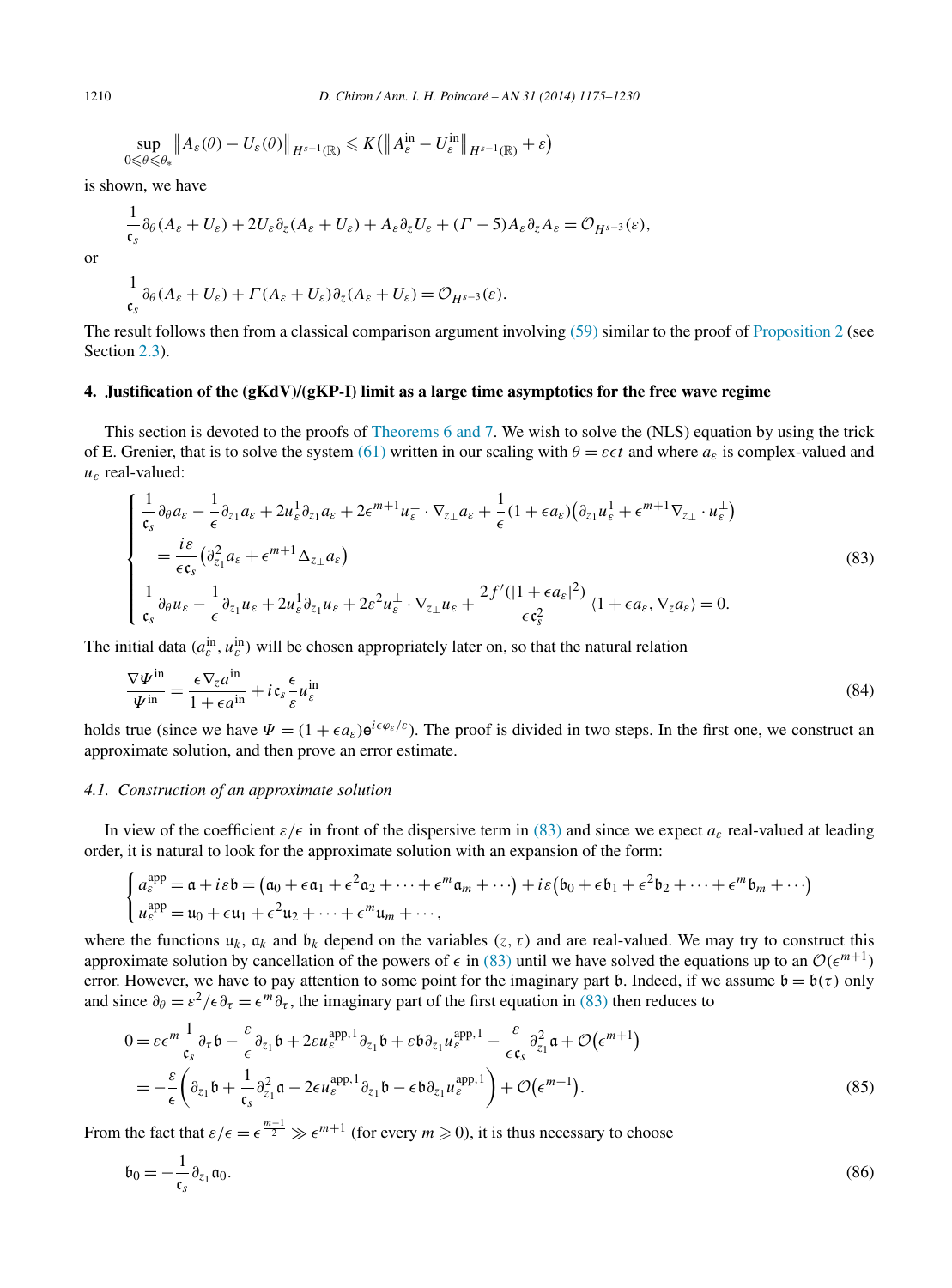<span id="page-36-0"></span>However, to solve at next orders, we need to solve an ode in *z*<sup>1</sup> and not a time dependent problem. For instance, for  $\mathfrak{b}_1$ , this becomes

$$
\mathfrak{c}_{s}\partial_{z_{1}}\mathfrak{b}_{1}+\partial_{z_{1}}^{2}\mathfrak{a}_{1}=-2u_{0}^{1}\partial_{z_{1}}^{2}\mathfrak{a}_{0}-\partial_{z_{1}}\mathfrak{a}_{0}\partial_{z_{1}}u_{0}^{1}=-2\partial_{z_{1}}[\mathfrak{a}_{0}\partial_{z_{1}}\mathfrak{a}_{0}]+[\partial_{z_{1}}\mathfrak{a}_{0}]^{2},
$$

since we shall have  $u_0^1 = \mathfrak{a}_0$ . Clearly, this problem cannot be solved with  $\mathfrak{b}_1$  in some  $H^s$  space exactly, since the source term does not have zero integral in  $z_1$ . To remedy this problem, we shall roughly speaking let  $b_1, b_2, \ldots$  depend on  $\theta$ .

Let us define the consistency errors

$$
-\mathcal{R}_a \equiv \frac{1}{\mathfrak{c}_s} \frac{\partial a_\varepsilon^{\mathrm{app}}}{\partial \theta} - \frac{1}{\epsilon} \partial_{z_1} a_\varepsilon^{\mathrm{app}} + 2 u_\varepsilon^{\mathrm{app,1}} \partial_{z_1} a_\varepsilon^{\mathrm{app}} + 2 \epsilon^{m+1} u_\varepsilon^{\mathrm{app,1}} \cdot \nabla_{z_\perp} a_\varepsilon^{\mathrm{app}} + \frac{1}{\epsilon} \left( 1 + \epsilon a_\varepsilon^{\mathrm{app}} \right) \left( \partial_{z_1} u_\varepsilon^{\mathrm{app,1}} + \epsilon^{m+1} \nabla_{z_\perp} \cdot u_\varepsilon^{\mathrm{app,1}} \right) - \frac{i\varepsilon}{\mathfrak{c}_s \epsilon} \left( \partial_{z_1}^2 a_\varepsilon^{\mathrm{app}} + \epsilon^{m+1} \Delta_{z_\perp} a_\varepsilon^{\mathrm{app}} \right),
$$
\n(87)

and

$$
-\mathcal{R}_u \equiv \frac{1}{\epsilon_s} \partial_\theta u_\varepsilon^{\text{app}} - \frac{1}{\epsilon} \partial_{z_1} u_\varepsilon^{\text{app}} + 2u_\varepsilon^{\text{app,1}} \partial_{z_1} u_\varepsilon^{\text{app}} + 2\varepsilon^2 u_\varepsilon^{\text{app,1}} \cdot \nabla_{z_\perp} u_\varepsilon^{\text{app}} + \frac{2f'(|1 + \epsilon a_\varepsilon^{\text{app}}|^2)}{\epsilon \epsilon_s^2} (1 + \epsilon a_\varepsilon^{\text{app}}, \nabla_z a_\varepsilon^{\text{app}}).
$$
\n(88)

The next lemma provides the construction of an approximate solution  $(a_{\varepsilon}^{\text{app}}, u_{\varepsilon}^{\text{app}})$  for the one dimensional case [\(The](#page-18-0)[orem 6\)](#page-18-0). The changes required for [Theorem 7](#page-19-0) will be given next.

**Lemma 2.** Assume  $d = 1$ . Under the assumptions of *[Theorem](#page-18-0)* 6, there exist initial data  $(a_{\varepsilon}^{\text{in}}, u_{\varepsilon}^{\text{in}})$  satisfying [\(84\)](#page-35-0) and *an approximate solution*  $(a_{\varepsilon}^{\text{app}}, u_{\varepsilon}^{\text{app}})$  *such that we have* 

$$
\|\mathcal{R}_a\|_{H^s}+\|\mathcal{R}_u\|_{H^s}\leqslant C\epsilon^{m+1}
$$

*as well as*

$$
\left\|a_{\varepsilon}^{\text{in}} - a_{\varepsilon}^{\text{app}}(\theta = 0)\right\|_{H^{s}} + \left\|u_{\varepsilon}^{\text{in}} - u_{\varepsilon}^{\text{app}}(\theta = 0)\right\|_{H^{s}} \leqslant C\epsilon^{m+1}.
$$
\n(89)

**Proof.** The proof is divided in 4 steps.

*Step 1: Definition of the approximate solution*. We set

$$
\mathfrak{a}_0 = \mathfrak{u}_0 \equiv \zeta(\tau) \in C([0, \tau_*], H^{s+5}), \qquad \mathfrak{a}_1 = \cdots = \mathfrak{a}_{m-1} \equiv 0
$$

(if  $m = 1$ , the second condition is void), so that  $\mathfrak{a} = \mathfrak{a}_0 + \mathcal{O}(\epsilon^m)$ . We have seen in Section [1.3](#page-8-0) that in order to cancel out the terms of order  $\epsilon^{-1}, \epsilon^0, \ldots, \epsilon^{m-1}$ , then [\(30\)](#page-13-0) must hold true, that is

$$
\mathfrak{u} = \mathfrak{a} - \frac{3}{2}\epsilon \mathfrak{a}^2 + 2\epsilon^2 \mathfrak{a}^3 - \frac{5}{2}\epsilon^3 \mathfrak{a}^4 + \cdots + (-1)^m \frac{m+2}{2}\epsilon^m \mathfrak{a}^{m+1} + \mathcal{O}(\epsilon^{m+1}).
$$

Therefore, we also set

$$
\forall 1 \leq k \leq m-1, \quad u_k \equiv (-1)^k \frac{k+2}{2} \zeta^{k+1}(\tau) \in \mathcal{C}\big([0, \tau_*], H^{s+5}\big),
$$

fix

$$
\mathfrak{a}_m(\tau, z) \equiv A_m^{\text{in}}(z) \in H^{s+5}, \qquad \mathfrak{u}_m(\tau, z) \equiv A_m^{\text{in}}(z) + (-1)^m \frac{m+2}{2} \zeta^{m+1}(\tau, z) \in H^{s+5}
$$

and choose  $u_{m+1} \equiv 0$  and

$$
\mathfrak{a}_{m+1} \equiv -\frac{1}{2\mathfrak{c}_{s}^{2}} \partial_{z_{1}}^{2} \zeta - \frac{1}{2} \left( \sum_{k=0}^{m} \mathfrak{u}_{k}(\tau) \mathfrak{u}_{m-k}(\tau) \right) - \frac{1}{2} \left( \left[ q_{m+2} + (-1)^{m} \frac{m+3}{2} \right] \zeta^{m+2}(\tau) - 2\zeta(\tau) \mathfrak{a}_{m}(\tau) \right)
$$
  

$$
\in L^{\infty}([0, \tau_{*}], H^{s+2}),
$$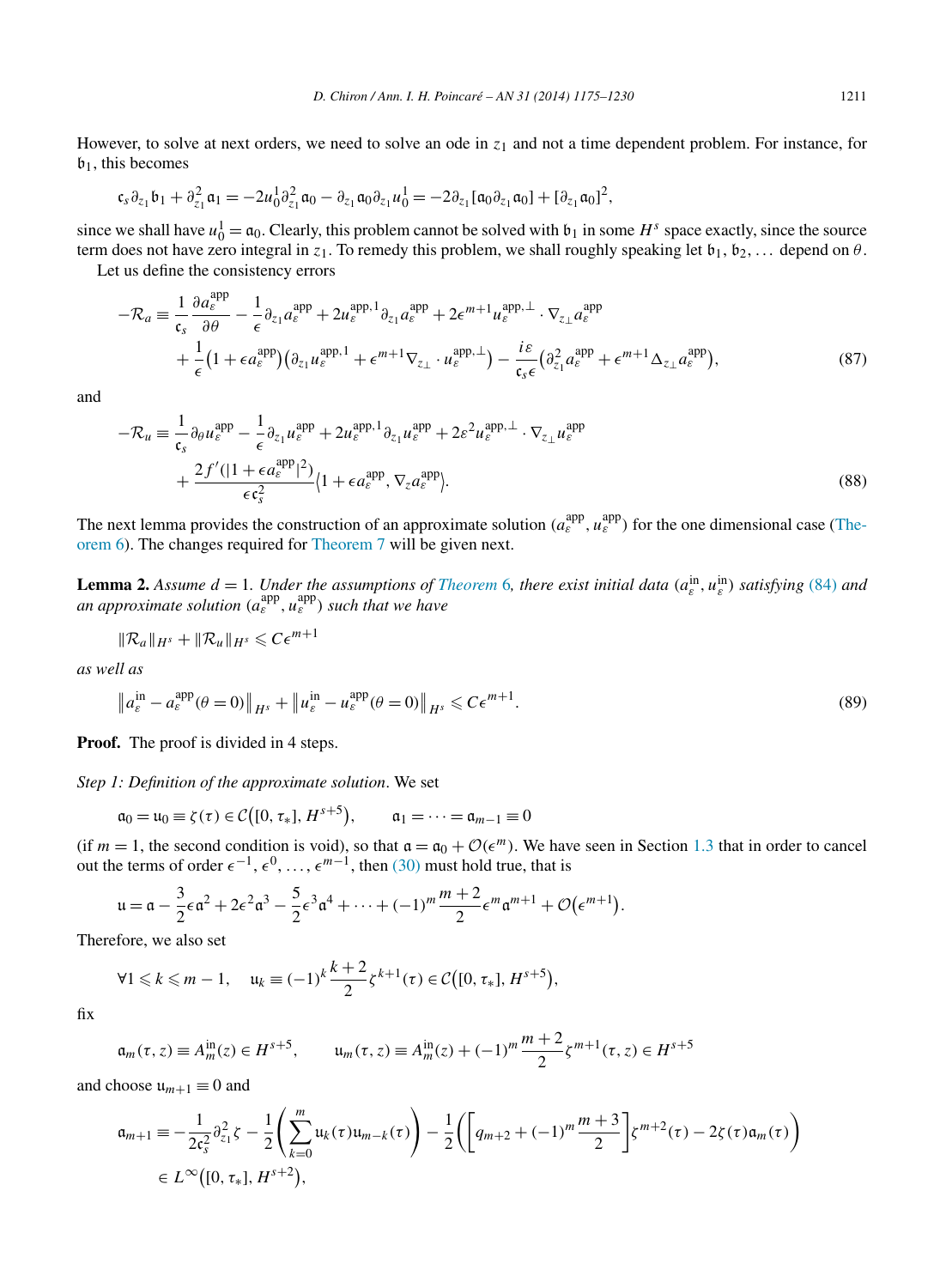<span id="page-37-0"></span>which is some (arbitrary) solution to what will be an analogue of [\(19\).](#page-9-0) Concerning the imaginary part b, we recall (see  $(85)$ ) that we wish to solve

$$
0 = \frac{\varepsilon}{\mathfrak{c}_s} \partial_\theta \mathfrak{b} - \frac{\varepsilon}{\epsilon} \partial_z \mathfrak{b} + 2\varepsilon u_\varepsilon^{\mathrm{app}} \partial_z \mathfrak{b} + \varepsilon \mathfrak{b} \partial_z u_\varepsilon^{\mathrm{app}} - \frac{\varepsilon}{\epsilon \mathfrak{c}_s} \partial_z^2 \mathfrak{a} + \mathcal{O}(\epsilon^{m+1})
$$

up to  $\mathcal{O}(\epsilon^{m+1})$ , and since  $\frac{\varepsilon}{\epsilon} = \epsilon^{\frac{m-1}{2}}$ , this requires to solve

$$
\frac{\epsilon}{\epsilon_s} \partial_\theta \mathfrak{b} - \partial_z \mathfrak{b} + \frac{1}{\epsilon_s} \partial_z^2 \mathfrak{a} - 2\epsilon u_\varepsilon^{\text{app}} \partial_z \mathfrak{b} - \epsilon \mathfrak{b} \partial_z u_\varepsilon^{\text{app}} = 0
$$

up to  $\mathcal{O}(\epsilon^{\frac{m+3}{2}})$ . For that purpose, we first define (*cf.* [\(86\)\)](#page-35-0)

$$
\underline{\mathfrak{b}} \equiv -\frac{1}{\mathfrak{c}_s} \partial_z \mathfrak{a}(\tau) \in \mathcal{C}\big([0, \tau_*], H^{s+1}\big),
$$

and we omit the dependency on  $\varepsilon$  to simplify the notations. Next, we set  $\underline{u} \equiv u_{\varepsilon}^{\text{app}}$  (here again, it depends on  $\varepsilon$ ) and define the function  $\tilde{b}_{\varepsilon} = \tilde{b}_{\varepsilon}(\theta)$  as the solution of the high speed transport equation

$$
\frac{1}{\mathfrak{c}_s} \partial_{\theta} \tilde{\mathfrak{b}}_s - \frac{1}{\epsilon} \partial_z \tilde{\mathfrak{b}}_s + 2\underline{u} \partial_z \tilde{\mathfrak{b}}_s + \tilde{\mathfrak{b}}_s \partial_z \underline{u} = \frac{G}{\mathfrak{c}_s} \equiv -2\underline{u} \partial_z \underline{\mathfrak{b}} - \underline{\mathfrak{b}} \partial_z \underline{u}, \quad \tilde{\mathfrak{b}}_s (\theta = 0) = 0,
$$
\n
$$
(90)
$$

and finally set

$$
\mathfrak{b}\equiv \underline{\mathfrak{b}}+\tilde{\mathfrak{b}}_{\varepsilon}.
$$

We shall prove that  $\tilde{\mathfrak{b}}_{\varepsilon}$  is rather small.

*Step 2: Sobolev estimates for*  $\tilde{b}_{\varepsilon}$ . The basic idea is to consider the simplified one dimensional problem, where the source term is independent of  $\theta$  (the source term in (90) depends on  $\tau = \varepsilon^m \theta$ ):

$$
\partial_{\theta} \beta - \frac{1}{\epsilon} \partial_{z} \beta = g(z), \qquad \beta(\theta = 0) = 0,
$$

with solution given by the method of characteristics:

$$
\beta(\theta, z) = \int_{0}^{\theta} g\left(z + \frac{\theta - \bar{\theta}}{\epsilon}\right) d\bar{\theta}.
$$

From this formula, it comes  $\beta(\theta, z) = \epsilon \int_{z}^{z-\theta/\epsilon} g$ , which shows that  $\beta$  is small in  $L^{\infty}$  if  $g \in L^{1}$  and that  $\partial_{z}\beta$  is small in  $L^{\infty}$  simply assuming  $g \in L^{\infty}$ . We shall follow the same type of compuations for (90). For the extra term  $\underline{b} \partial_z \underline{u}$ , we shall use that *∂zu* has a bounded antiderivative (even though *∂zu* ∈*/ L*<sup>1</sup> *<sup>z</sup>*<sup>1</sup> *(*R*)*). We use the method of characteristics and introduce the solution *Z* (we omit the dependency on  $\epsilon$ ) to the problem

$$
\partial_{\theta} Z(\theta, y) = -\frac{\mathfrak{c}_s}{\epsilon} + 2\mathfrak{c}_s \underline{u}(\epsilon^m \theta, Z(\theta, y)), \qquad Z(\theta = 0, y) = y.
$$

Since  $\underline{u}$  is uniformly Lipschitz continuous in *z* for  $\theta \in [0, \epsilon^{-1}]$ , the flow *Z* is well defined for  $\theta \in [0, \epsilon^{-1}]$  and verifies, for some constant  $C \ge 1$  independent of  $\epsilon \le 1$  and  $\theta \in [0, \epsilon^{-1}]$ ,

$$
\left| Z(\theta, y) - y + \frac{\theta}{\epsilon} \right| \leqslant C. \tag{91}
$$

We now consider  $\epsilon$  small enough so that  $2\epsilon ||\underline{u}||_{L^{\infty}([0,\tau_{*}]\times\mathbb{R})} \leq 1/2$ . Applying the method of characteristics, we see that  $\tilde{\mathfrak{b}}_{\varepsilon}$  satisfies, for every  $y \in \mathbb{R}$  and  $\theta \in [0, |\ln \epsilon|]$ ,

$$
\frac{d}{d\theta}(\tilde{\mathfrak{b}}_{\varepsilon}(\theta, Z(\theta, y))) + \mathfrak{c}_{s}\tilde{\mathfrak{b}}_{\varepsilon}(\theta, Z(\theta, y))\partial_{z}\underline{u}(\epsilon^{m}\theta, Z(\theta, y)) = G(\epsilon^{m}\theta, Z(\theta, y)).
$$
\n(92)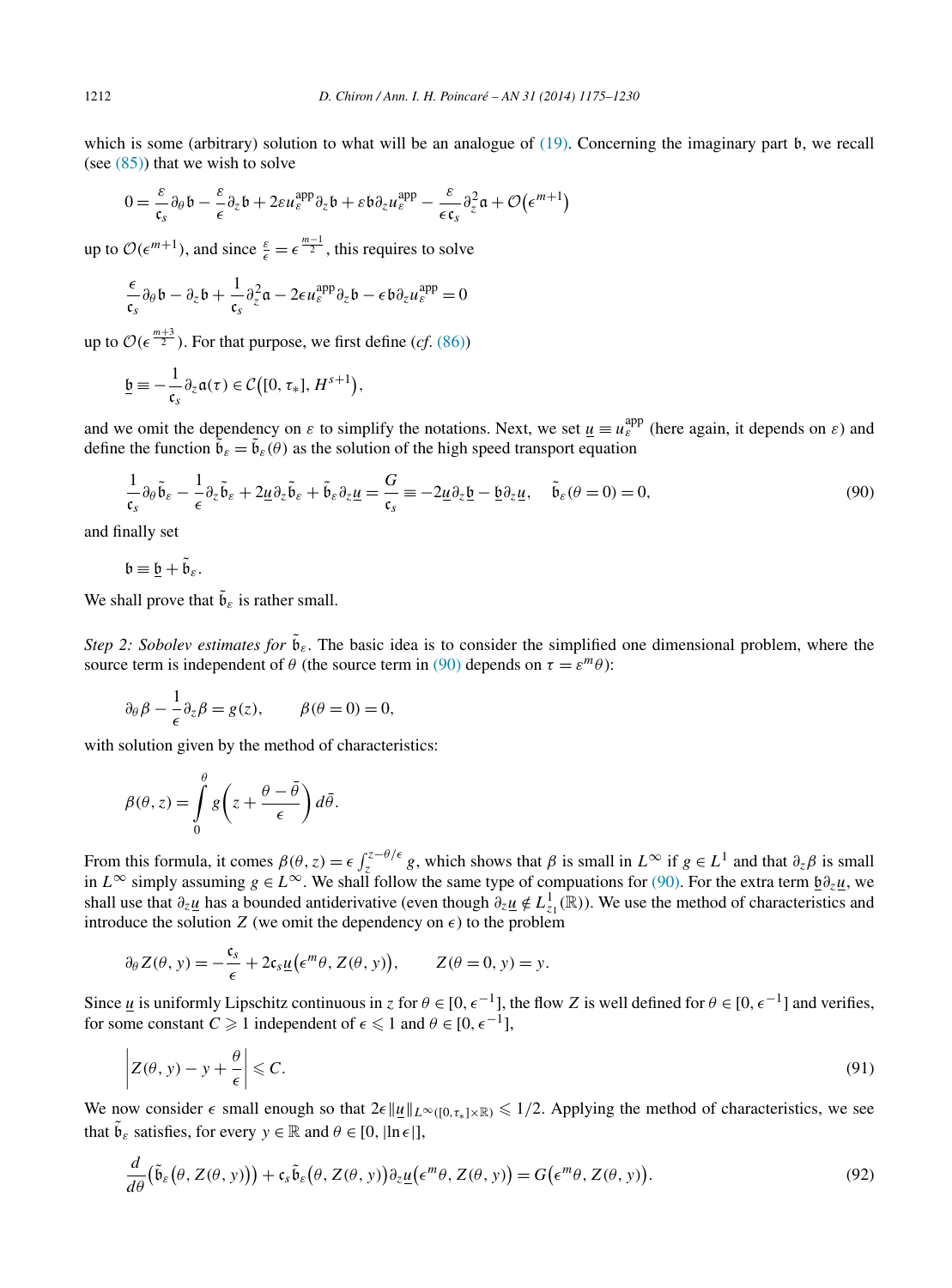<span id="page-38-0"></span>As a consequence, by Duhamel's formula,

$$
\tilde{\mathfrak{b}}_{\varepsilon}(\theta, Z(\theta, y)) = \int_{0}^{\theta} \exp\left(c_{s} \int_{\bar{\theta}}^{\theta} \partial_{z_{1}} \underline{u}(\epsilon^{m} \theta', Z(\theta', y)) d\theta'\right) G(\epsilon^{m} \bar{\theta}, Z(\bar{\theta}, y)) d\bar{\theta}.
$$
\n(93)

Let us now estimate the integral in the exponential in (93) by writing and using the change of variables  $y = Z(\theta', y)$ , or  $\theta' = \theta'_y(y)$ 

$$
\int_{\tilde{\theta}}^{\theta} \partial_z \underline{u} (\epsilon^m \theta', Z(\theta', y)) d\theta' = \int_{\tilde{\theta}}^{\theta} \left\{ \partial_z \underline{u}^{in} (Z(\theta', y)) + \int_{0}^{\epsilon^m \theta'} \partial_z \partial_z \underline{u} (\underline{\theta}, Z(\theta', y)) d\underline{\theta} \right\} d\theta'
$$
\n
$$
= \int_{Z(\tilde{\theta}, y)}^{Z(\tilde{\theta}, y)} \left\{ \partial_z \underline{u}^{in} (y) + \int_{0}^{\epsilon^m \theta'_y(y)} \partial_z \partial_z \underline{u} (\underline{\theta}, y) d\underline{\theta} \right\} \frac{\epsilon \, dy}{1 - 2\epsilon \underline{u} (\theta'_y(y), y)}
$$
\n
$$
= \int_{Z(\tilde{\theta}, y)}^{\epsilon^m \theta'_y(y)} \epsilon \partial_z \underline{u}^{in} (y) dy + \int_{Z(\theta, y)}^{Z(\tilde{\theta}, y)} \int_{0}^{\epsilon^m \theta'_y(y)} \epsilon \partial_z \partial_z \underline{u} (\underline{\theta}, y) d\underline{\theta} dy
$$
\n
$$
= \int_{Z(\theta, y)}^{Z(\tilde{\theta}, y)} \left\{ \partial_z \underline{u}^{in} (y) + \int_{0}^{\epsilon^m \theta'_y(y)} \partial_z \partial_z \underline{u} (\underline{\theta}, y) d\underline{\theta} \right\} \frac{2\epsilon^2 \underline{u} (\theta'_y(y), y) dy}{1 - 2\epsilon \underline{u} (\theta'_y(y), y)}.
$$

We infer by Cauchy–Schwarz that the third integral is  $\leq C\epsilon^2$ . Moreover, by direct computation, the first one is equal to

$$
\epsilon \left\{ \underline{u}^{\text{in}} \big( Z(\bar{\theta}, y) \big) - \underline{u}^{\text{in}} \big( Z(\theta, y) \big) \right\},\
$$

and since  $|Z(\theta, y) - Z(\bar{\theta}, y)| \leq C|\theta - \bar{\theta}|/\epsilon$ , we infer by Cauchy–Schwarz that the second integral is

$$
C\epsilon \times \sqrt{\theta/\epsilon} \times \epsilon^m |\ln \epsilon| \leqslant C |\ln \epsilon|^{3/2} \epsilon^{m+1/2},
$$

uniformly in  $0 \le \bar{\theta} \le \theta \le |\ln \epsilon|$ , *y*. As a consequence,

$$
\int_{\bar{\theta}}^{\theta} \partial_z \underline{u} \big( \epsilon^m \theta', Z(\theta', y) \big) d\theta' = \epsilon \big\{ \underline{u}^{\text{in}} \big( Z(\bar{\theta}, y) \big) - \underline{u}^{\text{in}} \big( Z(\theta, y) \big) \big\} + \mathcal{O} \big( \epsilon^2 \big),\tag{94}
$$

and using once again the change of variables  $y = Z(\bar{\theta}, y)$ , it then follows that

$$
\left| \tilde{\mathfrak{b}}_{\varepsilon}(\theta, Z(\theta, y)) \right| \leq C \int_{0}^{\theta} |G| \left( \epsilon^{m} \bar{\theta}, Z(\bar{\theta}, y) \right) d\bar{\theta}
$$
  

$$
\leq C \int_{0}^{\theta} |G^{in}| \left( Z(\bar{\theta}, y) \right) d\bar{\theta} + C \int_{0}^{\theta} \int_{0}^{\epsilon^{m} \theta'} |\partial_{\tau} G| \left( \underline{\theta}, Z(\bar{\theta}, y) \right) d\underline{\theta} d\bar{\theta}
$$
  

$$
\leq C \int_{Z(\theta, y)}^{y} |G^{in}| (y) \frac{\epsilon dy}{1 - 2\epsilon u_{\varepsilon}^{\text{app}, 1}(\theta_{y}'(z), y)}
$$
  

$$
+ C \int_{Z(\theta, y)}^{y} \int_{0}^{\epsilon^{m} |ln \epsilon|} |\partial_{\tau} G| \left( \underline{\theta}, y \right) d\underline{\theta} \frac{\epsilon dy}{1 - 2\epsilon u_{\varepsilon}^{\text{app}, 1}(\theta_{y}'(y), y)}.
$$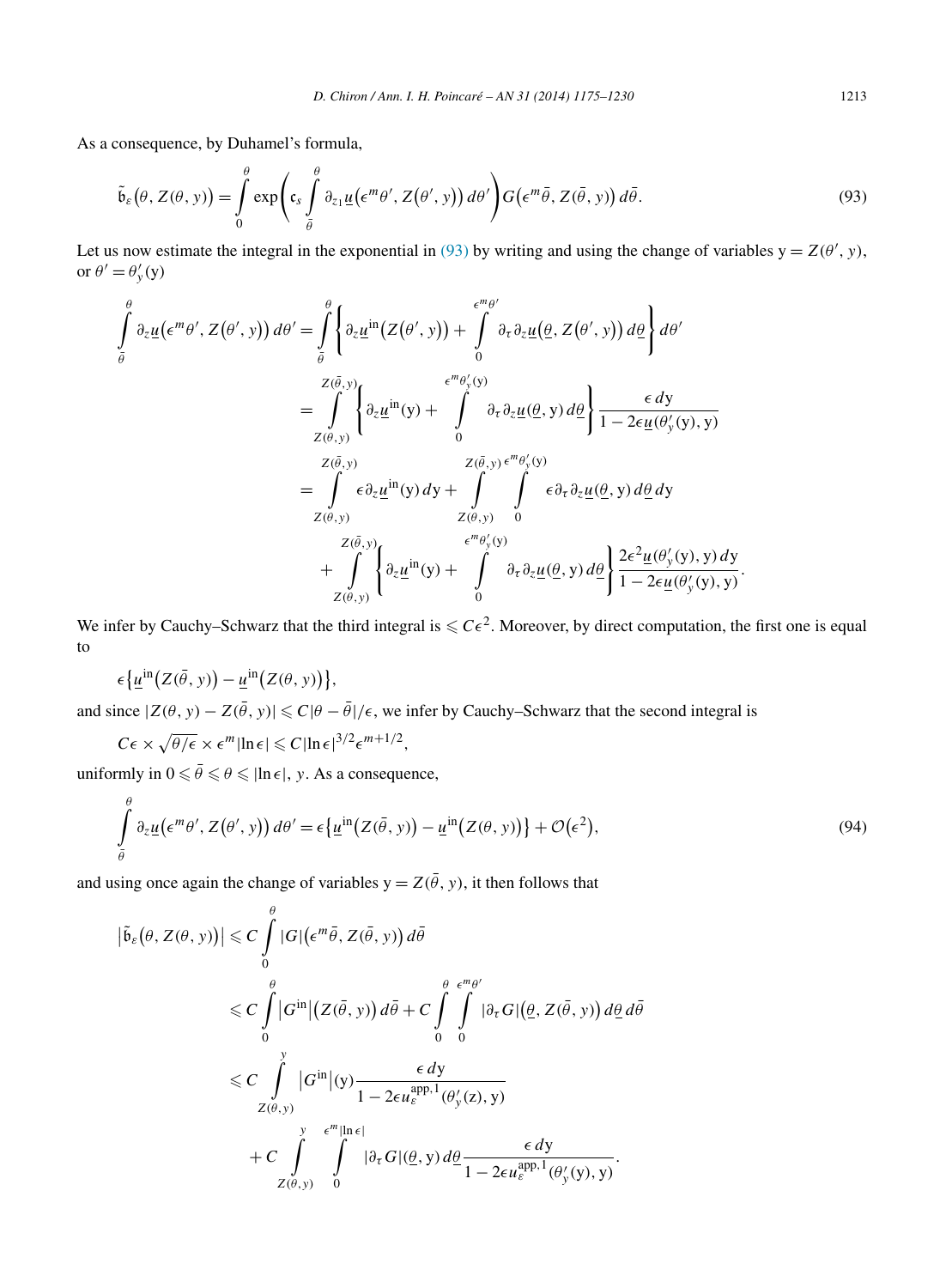We now fix  $z \in \mathbb{R}$  and let  $y = Z(\theta, \cdot)^{-1}(z)$  in the above formula to deduce

$$
\left|\tilde{b}_{\varepsilon}(\theta, z)\right| \leq C\epsilon \int_{z}^{Z(\theta, \cdot)^{-1}(z)} |G^{\text{in}}|(y) dy + C\epsilon \int_{z}^{Z(\theta, \cdot)^{-1}(z) \epsilon^{m}|\ln \epsilon|} \int_{\epsilon^{m}|\ln \epsilon|} |\partial_{\tau}G|(\underline{\theta}, y) d\underline{\theta} dy
$$
  

$$
\leq C\epsilon |G^{\text{in}}| \star \mathbf{1}_{[-\theta/\epsilon-C, 0]}(z) + C\epsilon \int_{0}^{\epsilon^{m}|\ln \epsilon|} |\partial_{\tau}G|(\underline{\theta}, \cdot) \star \mathbf{1}_{[-\theta/\epsilon-C, 0]}(z) d\underline{\theta}.
$$

Here, we have used [\(91\)](#page-37-0) for the last inequality, which gives that  $z = Z(\theta, y) = y - \frac{\theta}{\epsilon} + \mathcal{O}(1)$  uniformly in  $(y, \theta)$ . Classical convolution estimates then yield, if  $0 \le \theta \le \ln \epsilon$ ,

$$
\epsilon \| |G^{in}| \star \mathbf{1}_{[-\theta/\epsilon - C,0]} \|_{L^2} \leq \epsilon \| G^{in} \|_{L^1} \| \mathbf{1}_{[-\theta/\epsilon - C,0]} \|_{L^2} \leq C \epsilon \sqrt{\frac{\theta}{\epsilon} + C} \leq C \sqrt{\epsilon |\ln \epsilon|}
$$

and

$$
\epsilon \| |G^{in}| \star \mathbf{1}_{[-\theta/\epsilon - C,0]} \|_{L^{\infty}} \leq \epsilon \| G^{in} \|_{L^1} \| \mathbf{1}_{[-\theta/\epsilon - C,0]} \|_{L^{\infty}} \leq C\epsilon.
$$

Note that when  $\int_{\mathbb{R}} G \neq 0$ , that is when G is not the *z*-derivative of some localized function, it does seem possible to improve very much the  $L^2$  bound (see however [\[41\]](#page-55-0) for refined estimates for secular growth). Arguing similarly for the other term (which is actually smaller in view of the  $\theta$ -integration), we arrive at

$$
\sup_{0\leq \theta\leqslant |\ln \epsilon|} \left\|\tilde{\mathfrak{b}}_{\varepsilon}(\theta)\right\|_{L^2}\leqslant C\sqrt{\epsilon|\ln \epsilon|}\quad\text{and}\quad \sup_{0\leqslant \theta\leqslant |\ln \epsilon|} \left\|\tilde{\mathfrak{b}}_{\varepsilon}(\theta)\right\|_{L^\infty}\leqslant C\epsilon.
$$

Let us now estimate the derivatives of  $\tilde{b}_{\varepsilon}$ . As explained at the beginning of this step, they enjoy a better behaviour. Applying *∂z* to [\(90\)](#page-37-0) yields

$$
\frac{1}{\mathfrak{c}_s} \partial_{\theta} \partial_z \tilde{\mathfrak{b}}_s - \frac{1}{\epsilon} \partial_z \partial_z \tilde{\mathfrak{b}}_s + 2 \underline{u} \partial_z \partial_z \tilde{\mathfrak{b}}_s + 3 \partial_z \tilde{\mathfrak{b}}_s \partial_z \underline{u} = \frac{\partial_z G}{\mathfrak{c}_s} - 2 \tilde{\mathfrak{b}}_s \partial_z^2 \underline{u}, \quad \partial_z \tilde{\mathfrak{b}}_s (\theta = 0) = 0,
$$

which has a structure similar to  $(90)$ . Arguing as for  $(93)$ , we deduce

$$
\partial_z \tilde{\mathfrak{b}}_{\varepsilon}(\theta, z) = \int_0^{\theta} \exp\left(3\mathfrak{c}_s \int_{\tilde{\theta}}^{\theta} \partial_z \underline{u} \left(\epsilon^m \theta', Z(\theta', Z(\theta, \cdot)^{-1}(z))\right) d\theta'\right) \partial_z G\left(\epsilon^m \bar{\theta}, Z(\bar{\theta}, Z(\theta, \cdot)^{-1}(z))\right) d\bar{\theta}
$$

$$
-2\mathfrak{c}_s \int_0^{\theta} \exp\left(3\mathfrak{c}_s \int_{\tilde{\theta}}^{\theta} \partial_z \underline{u} \left(\epsilon^m \theta', Z(\theta', Z(\theta, \cdot)^{-1}(z))\right) d\theta'\right)
$$

$$
\times \tilde{\mathfrak{b}}_{\varepsilon}(\bar{\theta}, Z(\bar{\theta}, Z(\theta, \cdot)^{-1}(z))) \partial_z^2 \underline{u} \left(\epsilon^m \bar{\theta}, Z(\bar{\theta}, Z(\theta, \cdot)^{-1}(z))\right) d\bar{\theta}
$$

$$
= I + II.
$$

By [\(94\),](#page-38-0) we see that the exponential is equal to  $1 + \mathcal{O}(\epsilon)$  uniformly for  $0 \le \bar{\theta} \le \theta \le |\ln \epsilon|$  and *z*. To estimate *II*, we bound  $\tilde{b}_{\varepsilon}$  by  $\mathcal{O}(\epsilon)$  in  $L^{\infty}$  and use once again the change of variable  $y = Z(\theta, Z(\theta, \cdot)^{-1}(z))$ , which gains a factor  $\epsilon$ , and the convolution estimate to infer

$$
\sup_{0\leq \theta\leq |\ln \epsilon|} \|II\|_{L^2}\leqslant C\epsilon^2\sqrt{|\ln \epsilon|/\epsilon}\leqslant C\epsilon.
$$

For *I* , similarly, we get

$$
\sup_{0\leq \theta\leq |\ln \epsilon|} \left\|I - \int\limits_0^\theta \partial_{z_1} G^{\text{in}}\big(Z\big(\bar \theta, Z(\theta,\cdot)^{-1}(z_1)\big), z_\bot\big) d\bar \theta \right\|_{L^2} \leqslant C\epsilon.
$$

Making the change of variable  $y = Z(\bar{\theta}, Z(\theta, \cdot)^{-1}(z_1))$ , we obtain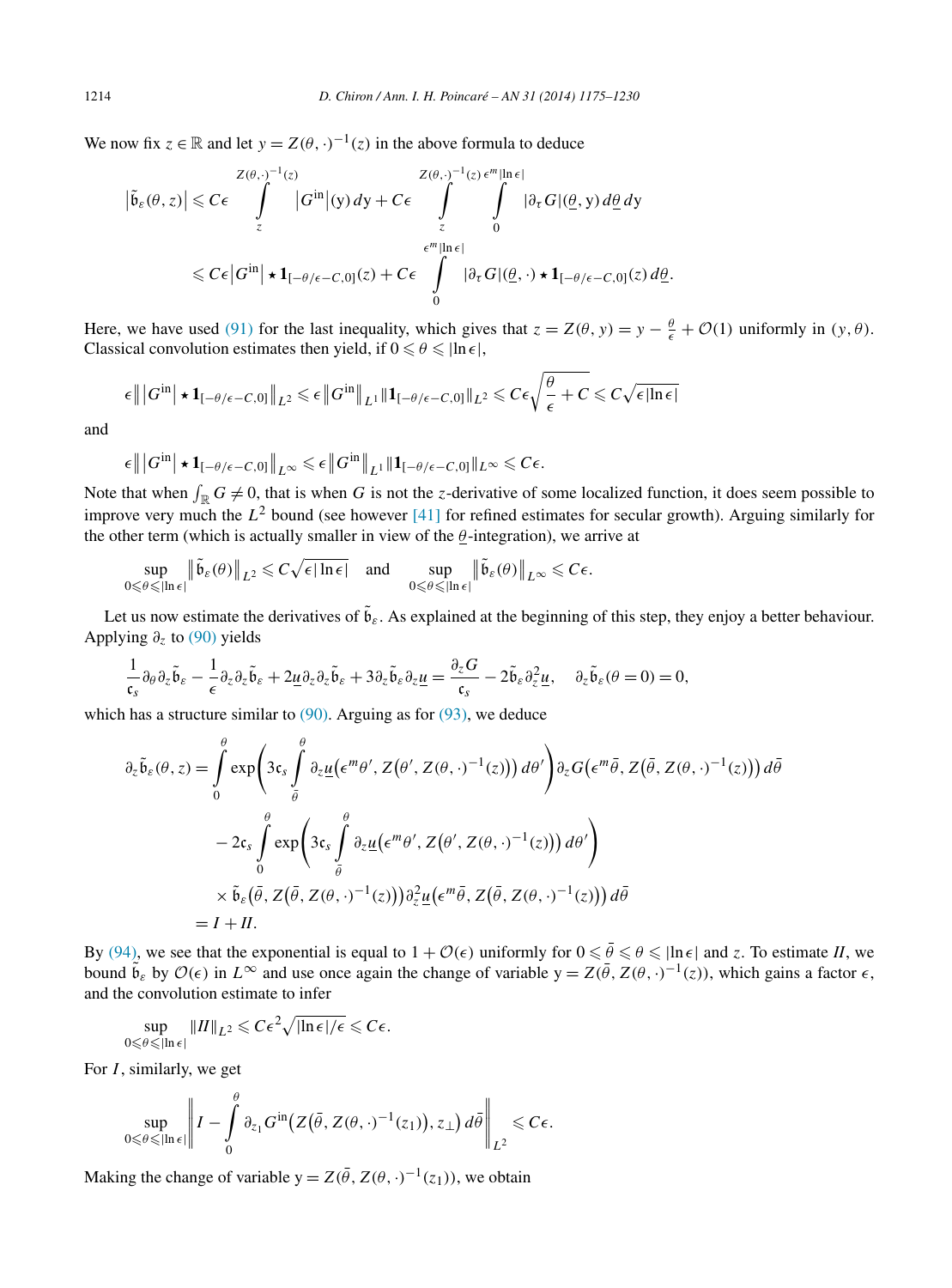$$
\int_{0}^{\theta} \partial_{z} G^{\text{in}}(Z(\bar{\theta}, Z(\theta, \cdot)^{-1}(z))) d\bar{\theta} = \int_{Z(\theta, \cdot)^{-1}(z)}^{\bar{z}} \partial_{z} G^{\text{in}}(y) \frac{\epsilon dy}{1 - 2\epsilon \underline{u}(\theta'_{Z(\theta, \cdot)^{-1}(z)}(y), y)}
$$
\n
$$
= \int_{Z(\theta, \cdot)^{-1}(z)}^{\bar{z}} \partial_{z} G^{\text{in}}(y, z_{\perp}) \epsilon dy + \mathcal{O}_{L^{\infty}([0, |\ln \epsilon|], L^{2})}(\epsilon^{2} \sqrt{|\ln \epsilon|/\epsilon}),
$$

using one more time the convolution estimate. The first integral is explicitely computed (now, we have a *z*-derivative):  ${\epsilon}$ { $G^{\text{in}}(z) - G^{\text{in}}(Z(\theta, \cdot)^{-1}(z))$ }. Gathering these estimates, we conclude

$$
\sup_{0\leqslant\theta\leqslant \left|\ln\epsilon\right|}\left\|\partial_z\widetilde{\mathfrak{b}}_\varepsilon(\theta)\right\|_{L^2}\leqslant C\epsilon.
$$

In a similar way, we derive

$$
\sup_{0\leqslant \theta \leqslant |\ln \epsilon|} \left\|\partial_z \widetilde{\mathfrak{b}}_\varepsilon(\theta)\right\|_{H^s} \leqslant C\epsilon.
$$

To summarize, we have proved that b verifies, for  $0 \le \theta \le \ln \epsilon$ ,

$$
\|\mathfrak{b}\|_{H^{s+1}} \leqslant C, \qquad \|\partial_z \mathfrak{b} - \partial_z \underline{\mathfrak{b}}\big(\tau = \epsilon^m \theta\big)\|_{H^s} \leqslant C\varepsilon
$$

and

$$
\frac{\varepsilon}{\varepsilon_s} \partial_\theta b - \frac{\varepsilon}{\varepsilon} \partial_z b + 2\varepsilon u_\varepsilon^{\mathrm{app}} \partial_z b + \varepsilon b \partial_z u_\varepsilon^{\mathrm{app}} - \frac{\varepsilon}{\varepsilon \varepsilon_s} \partial_z^2 \mathfrak{a} = 0.
$$

*Step 3: Choice of the initial data for [\(83\)](#page-35-0) and error estimate*. We recall that when we use the trick of E. Grenier, the initial data for  $(83)$  and  $(41)$  must verify  $(cf. (63))$  $(cf. (63))$ 

$$
A_{\varepsilon}^{\text{in}} \equiv \frac{|1 + \epsilon a_{\varepsilon}^{\text{in}}| - 1}{\epsilon}, \qquad U_{\varepsilon}^{\text{in}} \equiv u_{\varepsilon}^{\text{in}} - \frac{i\varepsilon}{\mathfrak{c}_{s}} \left( \frac{\partial_{z} a_{\varepsilon}^{\text{in}}}{1 + \epsilon a_{\varepsilon}^{\text{in}}} - \frac{\partial_{z} A_{\varepsilon}^{\text{in}}}{1 + \epsilon A_{\varepsilon}^{\text{in}}} \right). \tag{95}
$$

First, we have  $|1+\epsilon a_{\varepsilon}^{\text{app}}|^2 = |1+\epsilon \mathfrak{a}+i\varepsilon \epsilon \mathfrak{b}|^2 = (1+\epsilon \mathfrak{a})^2 + \epsilon^2 \varepsilon^2 \mathfrak{b}^2 = (1+\epsilon \mathfrak{a})^2 + \mathcal{O}_{H^s}(\epsilon^{m+3}[1+\sqrt{\epsilon |\ln \epsilon|})$  (uniformly for  $0 \le \theta \le |\ln \epsilon|$ ) by the estimates in Step 1. We may then define, for  $0 \le \theta \le |\ln \epsilon|$ , a real-valued quantity  $a_{\epsilon} =$  $\mathcal{O}(\epsilon^{m+2})$  such that, defining

$$
a_{\varepsilon}^{\text{in}} \equiv A_{\varepsilon}^{\text{in}} + i \varepsilon \mathfrak{b}(\theta = 0) + \underline{a}_{\varepsilon} = A_{\varepsilon}^{\text{in}} - i \frac{\varepsilon}{\mathfrak{c}_{\mathfrak{s}}} \partial_{z_1} \zeta^{\text{in}} + \underline{a}_{\varepsilon},
$$

the first equality in (95) is verified. We then define  $u_{\varepsilon}^{\text{in}}$  through the second equality in (95). We now give estimates for the error between  $(a_{\varepsilon}^{\text{in}}, u_{\varepsilon}^{\text{in}})$  and  $(a_{\varepsilon}^{\text{app,in}}, u_{\varepsilon}^{\text{app,in}})$ . By construction, we have

$$
a_{\varepsilon}^{\text{in}} - a_{\varepsilon}^{\text{app,in}} = \left[ A_{\varepsilon}^{\text{in}} + i\varepsilon \mathfrak{b}(\theta = 0) + \underline{a}_{\varepsilon} \right] - \left[ \mathfrak{a}(\theta = 0) + i\varepsilon \mathfrak{b}(\theta = 0) \right]
$$
  
= 
$$
A_{\varepsilon}^{\text{in}} - (\zeta^{\text{in}} + \epsilon^m A_m^{\text{in}} + \epsilon^{m+1} \mathfrak{a}_{m+1}(\theta = 0)) + \mathcal{O}_{H^s}(\epsilon^{m+2}) = \mathcal{O}_{H^s}(\epsilon^{m+1}).
$$

Consequently,

$$
\frac{i\varepsilon}{\mathfrak{c}_s}\bigg(\frac{\partial_z a_\varepsilon^{\text{in}}}{1+\epsilon a_\varepsilon^{\text{in}}}-\frac{\partial_z A_\varepsilon^{\text{in}}}{1+\epsilon A_\varepsilon^{\text{in}}}\bigg)=\frac{i\varepsilon}{\mathfrak{c}_s\epsilon}\partial_z\bigg[\log_{\mathbb{C}}\bigg(\frac{1+\epsilon a_\varepsilon^{\text{in}}}{1+\epsilon A_\varepsilon^{\text{in}}}\bigg)\bigg]=\mathcal{O}_{H^s}\big(\varepsilon\epsilon^{m+2}\big)=\mathcal{O}_{H^s}\big(\epsilon^{m+3}\big),
$$

thus  $U_{\varepsilon}^{\text{in}} - u_{\varepsilon}^{\text{in}} = \mathcal{O}_{H^s}(\varepsilon^{m+3})$ , and this implies  $u_{\varepsilon}^{\text{in}} - u_{\varepsilon}^{\text{app}}(\theta = 0) = \mathcal{O}_{H^s}(\varepsilon^{m+2})$ . As a consequence, we have constructed initial data  $(a_{\varepsilon}^{\text{in}}, u_{\varepsilon}^{\text{in}})$  verifying (95) as well as [\(89\).](#page-36-0)

*Step 4: Error estimate for the residuals.* From the estimates of Step 1, we have  $\mathfrak{b} = \mathfrak{b}_0 + \mathcal{O}_{H^{s+1}}(\sqrt{\epsilon \theta})$ . This is then just for b that the expansion in  $\epsilon$  is not completely rigorous in the sense that we do not claim that  $\tilde{b}_{\epsilon}$  is of order  $\epsilon$  in  $H^{s+1}$ . The term b appears in the nonlinearity  $f(|1 + \epsilon a_{\epsilon}^{\text{app}}|^2)$ , but since we have already seen in Step 3 that  $|1 + \epsilon a_{\varepsilon}|^2 = (1 + \epsilon \mathfrak{a})^2 + \mathcal{O}_{H^s}(\epsilon^{m+3})$ , the expansion in  $\epsilon$  is actually true. For the imaginary part of  $\mathcal{R}_a$ , we have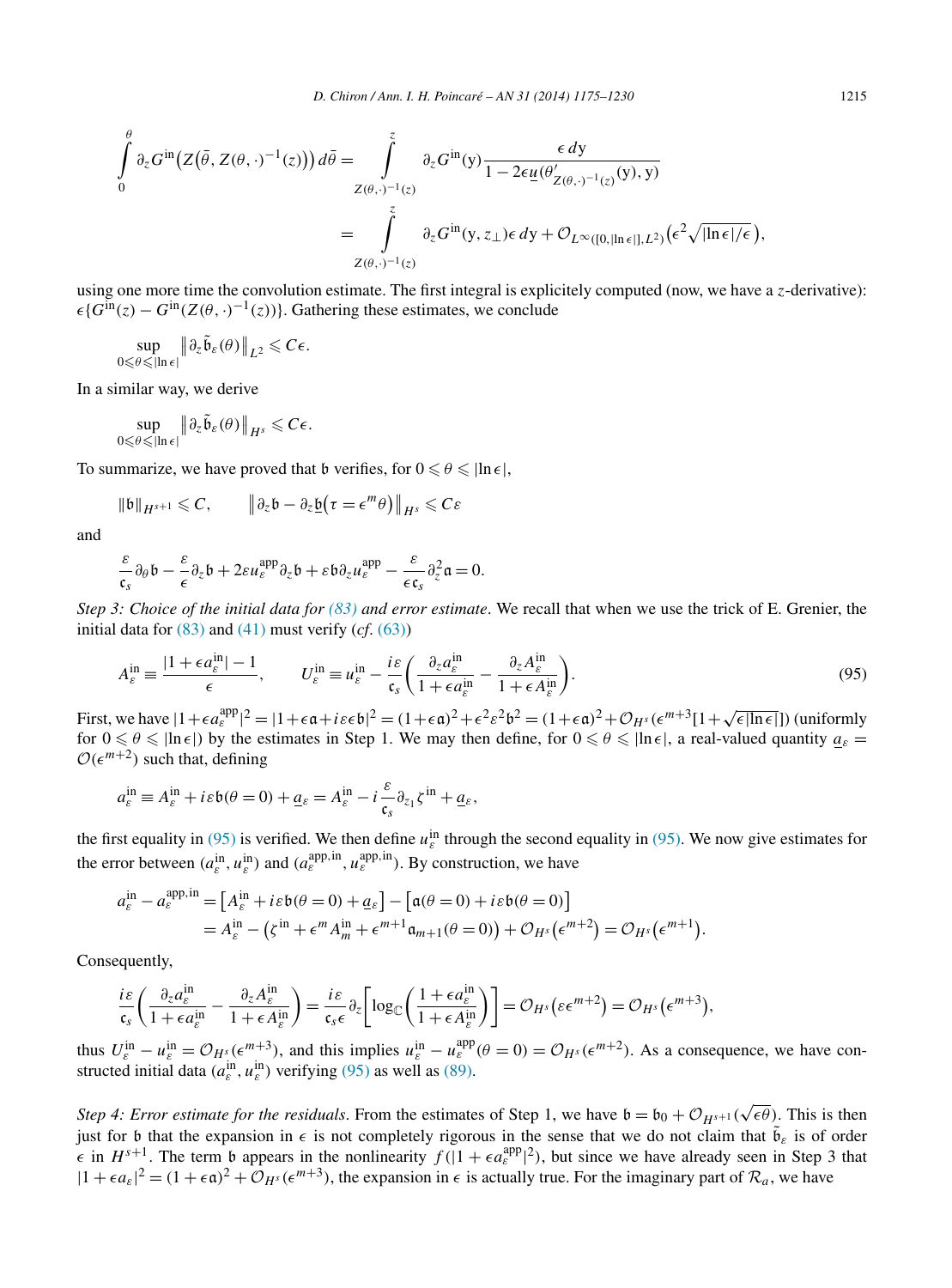$$
-Im(\mathcal{R}_a) = \varepsilon \left\{ \frac{1}{\mathfrak{c}_s} \frac{\partial \mathfrak{b}}{\partial \theta} - \frac{1}{\epsilon} \partial_z \mathfrak{b} + 2u_{\varepsilon}^{\text{app}} \partial_z \mathfrak{b} + \mathfrak{b} \partial_z u_{\varepsilon}^{\text{app}} - \frac{1}{\mathfrak{c}_s \epsilon} \partial_z^2 \mathfrak{a} \right\}
$$
  
=  $\mathcal{O}_{H^s} (\epsilon^{m+1}) + \varepsilon \left\{ \frac{1}{\mathfrak{c}_s} \frac{\partial \mathfrak{b}}{\partial \theta} - \frac{1}{\epsilon} \partial_z \mathfrak{b} + 2u_{\varepsilon}^{\text{app}} \partial_z \mathfrak{b} + \mathfrak{b} \partial_z u_{\varepsilon}^{\text{app}} - \frac{1}{\mathfrak{c}_s \epsilon} \partial_z^2 \mathfrak{a} \right\},$ 

and by construction of b (see Step 1), we precisely get  $-\text{Im}(\mathcal{R}_a) = \mathcal{O}_{H^s}(\epsilon^{m+1})$ . We turn finally to the real part of  $\mathcal{R}_a$ , and since b only appears in the last term with  $\varepsilon/\epsilon$  in front of, we obtain

$$
-\mathrm{Re}(\mathcal{R}_a) = \frac{1}{\mathfrak{c}_s} \frac{\partial \mathfrak{a}}{\partial \theta} - \frac{1}{\epsilon} \partial_z \mathfrak{a} + 2u_{\varepsilon}^{\mathrm{app}} \partial_z \mathfrak{a} + \frac{1}{\epsilon} (1 + \epsilon \mathfrak{a}) \partial_z u_{\varepsilon}^{\mathrm{app}} + \frac{\epsilon^m}{\mathfrak{c}_s} \partial_z^2 \underline{\mathfrak{b}} + \frac{\epsilon^m}{\mathfrak{c}_s} \partial_z^2 \widetilde{\mathfrak{b}}_{\varepsilon} + \mathcal{O}_{H^s} (\epsilon^{m+1}).
$$

From the estimate of Step 1, we have  $\partial_{z_1}^2 \tilde{\mathfrak{b}}_{\varepsilon} = \mathcal{O}_{H^s}(\epsilon)$ , and by construction,  $\mathfrak{c}_s \underline{\mathfrak{b}} = -\partial_z \mathfrak{a} = -\partial_z \mathfrak{a}_0 + \mathcal{O}_{H^s}(\epsilon)$ . Since the expansion in  $\epsilon$  is now correct, we know that Re( $\mathcal{R}_a$ ) and  $\mathcal{R}_u$  are of order  $\mathcal{O}(\epsilon^{m-1})$  by construction of the terms  $a_k$ ,  $u_k$ ,  $0 \le k \le m$ . Let us now inspect the terms of order  $\epsilon^m$  in  $-Re(\mathcal{R}_a)$  and  $-\mathcal{R}_u$  respectively:

$$
\begin{cases} \frac{1}{\mathfrak{c}_s} \frac{\partial \zeta}{\partial \tau} - \partial_z \mathfrak{a}_{m+1} + 2 \mathfrak{u}_m \partial_z \zeta + 2 \zeta \partial_z \mathfrak{a}_m + \partial_z \mathfrak{u}_{m+1} + \mathfrak{a}_m \partial_z \zeta + \zeta \partial_z \mathfrak{u}_m - \frac{1}{\mathfrak{c}_s^2} \partial_z^3 \zeta \\ \frac{1}{\mathfrak{c}_s} \partial_{\tau} \zeta - \partial_z \mathfrak{u}_{m+1} + \partial_z \left( \sum_{k=0}^m \mathfrak{u}_k \mathfrak{u}_{m-k} \right) + \partial_z \mathfrak{a}_{m+1} + \partial_z \left( q_{m+2} \zeta^{m+2} - 5 \zeta \mathfrak{a}_m \right), \end{cases}
$$

as can be seen from the computations in Section [1.4](#page-11-0) (we keep the same notations). These two quantities vanish if and only if their sum and difference vanish, that is

$$
\begin{cases} \frac{2}{\mathfrak{c}_{s}} \frac{\partial \zeta}{\partial \tau} + 2\mathfrak{u}_{m} \partial_{z} \zeta + 2\zeta \partial_{z} \mathfrak{a}_{m} + \mathfrak{a}_{m} \partial_{z} \zeta + \zeta \partial_{z} \mathfrak{u}_{m} + \partial_{z} \left( \sum_{k=0}^{m} \mathfrak{u}_{k} \mathfrak{u}_{m-k} \right) + \partial_{z} (q_{m+2} \zeta^{m+2} - 5\zeta \mathfrak{a}_{m}) - \frac{1}{\mathfrak{c}_{s}^{2}} \partial_{z}^{3} \zeta \\ 2\partial_{z} (\mathfrak{u}_{m+1} - \mathfrak{a}_{m+1}) = 2\mathfrak{u}_{m} \partial_{z} \zeta + 2\zeta \partial_{z} \mathfrak{a}_{m} + \mathfrak{a}_{m} \partial_{z} \zeta + \zeta \partial_{z} \mathfrak{u}_{m} + \partial_{z} \left( \sum_{k=0}^{m} \mathfrak{u}_{k} \mathfrak{u}_{m-k} \right) \\ + \partial_{z} (q_{m+2} \zeta^{m+2} - 5\zeta \mathfrak{a}_{m}) + \frac{1}{\mathfrak{c}_{s}^{2}} \partial_{z}^{3} \zeta. \end{cases}
$$

Once we have reported the expressions of the  $u_k$ 's, the first equation is precisely the (gKdV) equation. Since by construction  $u_m = a_m + (-1)^m(m+2)\zeta^{m+1}/2$ , we see that the right-hand side of the second equation becomes

$$
\partial_z \left( \sum_{k=0}^m \mathfrak{u}_k \mathfrak{u}_{m-k} \right) + \partial_z \left( \left[ q_{m+2} + (-1)^m \frac{m+3}{2} \right] \zeta^{m+2} - 2 \zeta \mathfrak{a}_m \right) + \frac{1}{\mathfrak{c}_s^2} \partial_z^3 \zeta,
$$

which is indeed a *z*-derivative. By our (arbitrary) choice for  $u_{m+1}$  and  $a_{m+1}$ , we get the conclusion. Note that the fact that we can integrate in z the last equation is actually not linked to the precise choice for  $(a_m, u_m)$ . The proof of [Lemma 2](#page-36-0) is complete.  $\square$ 

**Lemma 3.** Assume  $d \ge 1$ . Under the assumptions of *[Theorem](#page-19-0)* 7, there exist initial data  $(a_{\varepsilon}^{\text{in}}, u_{\varepsilon}^{\text{in}})$  satisfying [\(84\)](#page-35-0) and *an approximate solution (a*app *<sup>ε</sup> ,u*app *<sup>ε</sup> ) such that we have*

$$
\|\mathcal{R}_a\|_{H^s} + \left\|\left(\mathcal{R}_u^1, \varepsilon \mathcal{R}_u^\perp\right)\right\|_{H^s} \leqslant C\epsilon^{m+1}
$$

*as well as*

$$
\left\|a_{\varepsilon}^{\text{in}} - a_{\varepsilon}^{\text{app}}(\theta = 0)\right\|_{H^{s}} + \left\|u_{\varepsilon}^{\text{in},1} - u_{\varepsilon}^{\text{app},1}(\theta = 0)\right\|_{H^{s}} \leqslant C\epsilon^{m+1}.
$$
\n(96)

**Proof.** We shall only point out the few differences with the proof of [Lemma 2.](#page-36-0)

*Step 1: Definition of the approximate solution*. We set

$$
\mathfrak{u}_0 \equiv \nabla_z \partial_{z_1}^{-1} \zeta(\tau) \in \mathcal{C}\big([0, \tau_*], H^{s+4}\big), \qquad \mathfrak{u}_1 = \cdots = \mathfrak{u}_{m+1} \equiv 0,
$$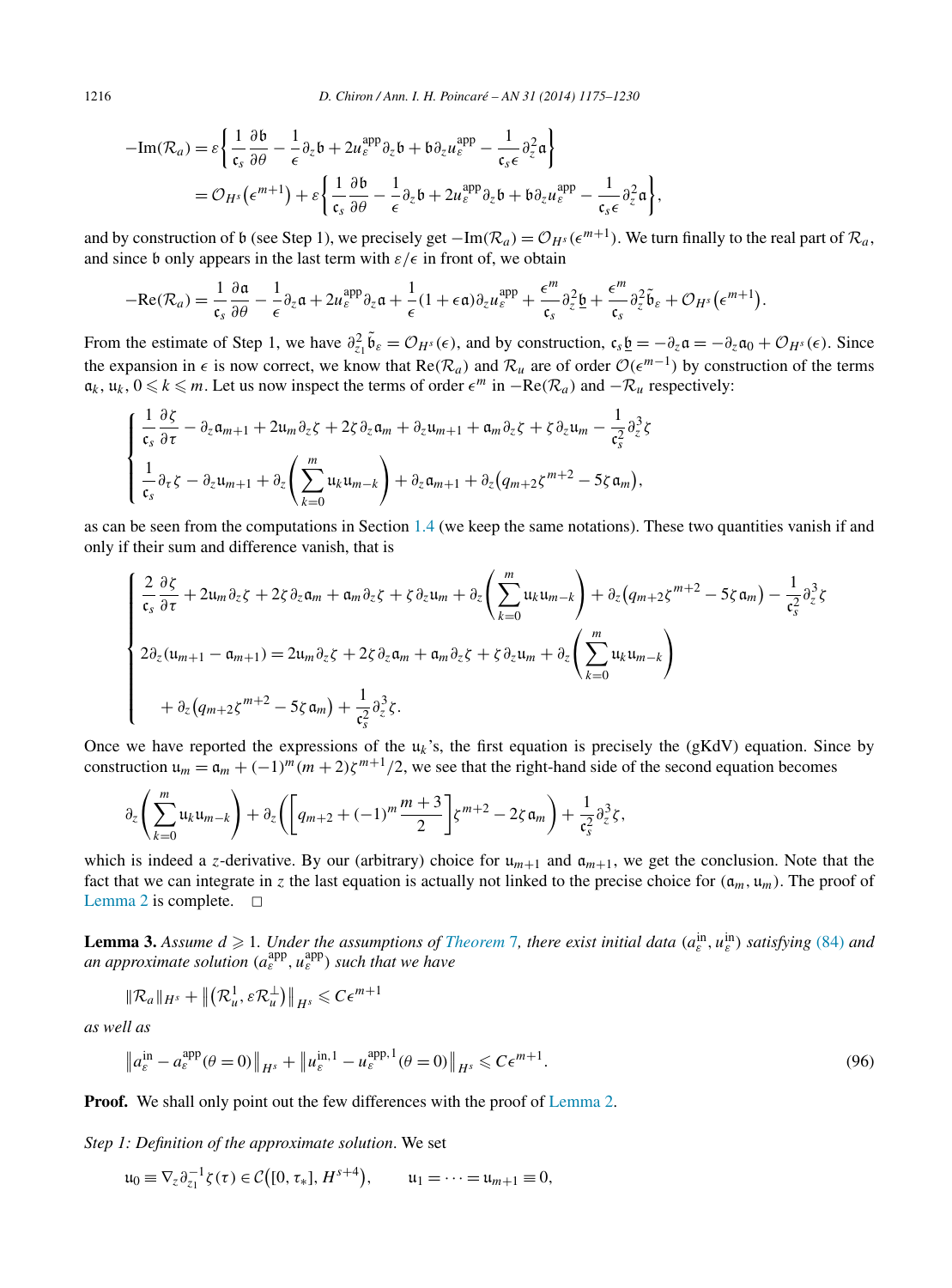<span id="page-42-0"></span>(if  $m = 1$ , the second condition is void), so that  $u^1 = \zeta(\tau) + \mathcal{O}(\epsilon^m)$ . For the amplitude, the relation [\(34\)](#page-14-0) imposes to choose

$$
\forall 0 \leq k \leq m, \quad \mathfrak{a}_k \equiv \frac{1 \cdot 3 \cdot \dots \cdot (2k+1)}{(k+1)!} \zeta^{k+1}(\tau) \in \mathcal{C}\big([0, \tau_*], H^{s+5} \cap \partial_{z_1} H^{s+5}\big),
$$

and for  $a_{m+1}$ , we fix (arbitrarily)

$$
\mathfrak{a}_{m+1} \equiv -\frac{1}{2\mathfrak{c}_{s}^{2}} \partial_{z_{1}}^{2} \zeta(\tau) - \frac{1}{2} \left( \left[ q_{m+2} + (-1)^{m} \frac{m+3}{2} \right] \zeta^{m+2}(\tau) - 2\zeta \mathfrak{a}_{m} \right) - \frac{1}{2} \Delta_{z_{\perp}} \partial_{z_{1}}^{-2} \zeta(\tau) \in L^{\infty}([0, \tau_{*}], H^{s+2})
$$

(by the result in [\[53\]](#page-55-0) or Lemma 3 in [\[42\]\)](#page-55-0). Note that the sum  $\sum_{k=0}^{m} u_k u_{m-k}$  now vanishes for our choice of the  $u_k$ 's. Concerning the imaginary part, as for [Lemma 2,](#page-36-0) we choose

$$
\mathfrak{b}\equiv \underline{\mathfrak{b}}+\tilde{\mathfrak{b}}_{\varepsilon },
$$

where

$$
\underline{\mathfrak{b}} \equiv -\frac{1}{\mathfrak{c}_s} \partial_{z_1} \mathfrak{a}(\tau) \in \mathcal{C}\big([0, \tau_*], H^{s+1}\big)
$$

and the function  $\tilde{\mathfrak{b}}_{\varepsilon} = \tilde{\mathfrak{b}}_{\varepsilon}(\theta)$  is the solution of the high speed transport equation

$$
\frac{1}{\mathfrak{c}_s} \partial_{\theta} \tilde{\mathfrak{b}}_s - \frac{1}{\epsilon} \partial_{z_1} \tilde{\mathfrak{b}}_s + 2u_{\varepsilon}^{\text{app,1}} \partial_{z_1} \tilde{\mathfrak{b}}_s + \tilde{\mathfrak{b}}_{\varepsilon} \partial_{z_1} u_{\varepsilon}^{\text{app,1}} = \frac{G}{\mathfrak{c}_s} \equiv -2u_{\varepsilon}^{\text{app,1}} \partial_{z_1} \underline{\mathfrak{b}} - \underline{\mathfrak{b}} \partial_{z_1} u_{\varepsilon}^{\text{app,1}}, \quad \tilde{\mathfrak{b}}_{\varepsilon}(\theta = 0) = 0. \tag{97}
$$

*Step 2: Sobolev estimates for*  $\tilde{\mathfrak{b}}_{\varepsilon}$ . Observing that the high speed transport equation (97) only involves the *z*<sub>1</sub> coordinate, we deduce as in the proof of [Lemma 2](#page-36-0) that  $\mathfrak{b}_{\varepsilon}$  verifies first

$$
\sup_{0\leq\theta\leq|\ln\epsilon|}\left\|\tilde{\mathfrak{b}}_{\varepsilon}(\theta)\right\|_{L^2}\leqslant C\sqrt{\epsilon|\ln\epsilon|}\quad\text{and}\quad\sup_{0\leqslant\theta\leqslant|\ln\epsilon|}\left\|\tilde{\mathfrak{b}}_{\varepsilon}(\theta)\right\|_{L^\infty}\leqslant C\epsilon,
$$

hence for any  $\alpha \in \mathbb{N}_0^{d-1}$  with  $|\alpha| \leq s + 1$ 

$$
\sup_{0\leqslant\theta\leqslant \vert\ln\epsilon\vert}\left\Vert \partial_{z_\bot}^\alpha \tilde{\mathfrak{b}}_\varepsilon(\theta)\right\Vert_{L^2}\leqslant C\sqrt{\epsilon\vert\ln\epsilon\vert}\quad\text{and}\quad\sup_{0\leqslant\theta\leqslant \vert\ln\epsilon\vert}\left\Vert \partial_{z_\bot}^\alpha \tilde{\mathfrak{b}}_\varepsilon(\theta)\right\Vert_{L^\infty}\leqslant C\epsilon.
$$

As before, the *z*<sub>1</sub>-derivative is shown here again to have a better behaviour:

$$
\sup_{0\leqslant\theta\leqslant |\ln\epsilon|}\big\|\partial_{z_1}\widetilde{\mathfrak{b}}_\varepsilon(\theta)\big\|_{H^s}\leqslant C\epsilon.
$$

Therefore, b verifies, for  $0 \le \theta \le \ln \epsilon$ ,

$$
\|\mathfrak{b}\|_{H^s}\leqslant C,\quad \left\|\partial_{z_1}\mathfrak{b}-\partial_{z_1}\underline{\mathfrak{b}}\big(\tau=\epsilon^m\theta\big)\right\|_{H^s}\leqslant C\varepsilon
$$

and

$$
\frac{\varepsilon}{\varepsilon_s} \partial_\theta \mathfrak{b} - \frac{\varepsilon}{\varepsilon} \partial_{z_1} \mathfrak{b} + 2\varepsilon u_\varepsilon^{\mathrm{app},1} \partial_{z_1} \mathfrak{b} + \varepsilon \mathfrak{b} \partial_{z_1} u_\varepsilon^{\mathrm{app},1} - \frac{\varepsilon}{\varepsilon \varepsilon_s} \partial_{z_1}^2 \mathfrak{a} = 0.
$$

*Step 3: Choice of the initial data for [\(83\)](#page-35-0) and error estimate* and *Step 4: Error estimate for the residuals*. They are very similar to Step 3 and Step 4 in the proof of [Lemma 2,](#page-36-0) taking into account the transverse variable, thus we omit the proof.

#### *4.2. Error estimate*

We look for an exact solution of the modified Madelung system  $(83)$  under the form

$$
(a_{\varepsilon}, u_{\varepsilon}) = \left(a_{\varepsilon}^{\text{app}}, u_{\varepsilon}^{\text{app}}\right) + (\mathcal{A}_{\varepsilon}, \mathcal{U}_{\varepsilon}).
$$

Since the system [\(83\)](#page-35-0) is symmetrizable and the dispersive term has constant coefficient and is skew-adjoint, the error estimate, for  $|\alpha| \leq s$ ,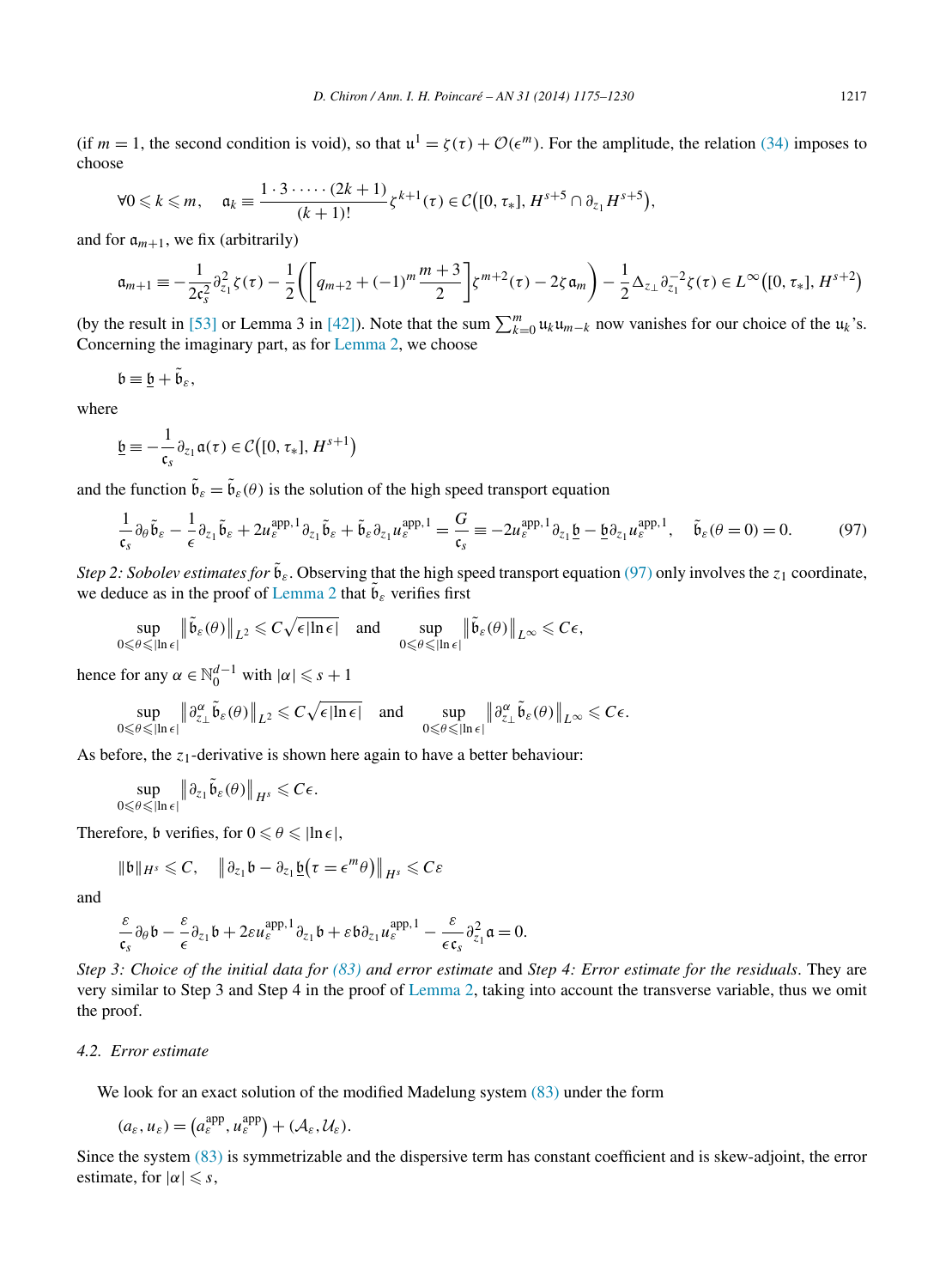$$
\frac{d}{d\theta} \left( \left( \mathfrak{S}_{\varepsilon} \left( \epsilon \left( a_{\varepsilon}^{\mathrm{app}} + A_{\varepsilon} \right) \right) \partial_{z}^{\alpha} \varUpsilon, \partial_{z}^{\alpha} \varUpsilon \right)_{L^{2}} \right) \leq C \left( \epsilon \left\| \partial_{\theta} \left( a_{\varepsilon}^{\mathrm{app}} + A_{\varepsilon} \right) \right\|_{L^{\infty}} + \left\| a_{\varepsilon}^{\mathrm{app}} + A_{\varepsilon} \right\|_{W^{1,\infty}} + 1 \right) \|\varUpsilon\|_{H^{s}}^{2} + C \epsilon^{2(m+1)},
$$

with  $\gamma = (\mathcal{A}_{\varepsilon}, \mathcal{U}_{\varepsilon}^1, \varepsilon \mathcal{U}_{\varepsilon}^{\perp})$ , follows immediately. Recall that at time  $\theta = 0$ ,  $\gamma$  is  $\mathcal{O}(\varepsilon^{m+1})$ , even though we have included the terms of order  $\epsilon^{m+1}$  in the approximate solution. We denote by  $\theta_{\varepsilon} \in (0, |\ln \epsilon|)$  the maximal time for which  $\|\epsilon \partial_\theta \Upsilon\|_{L^\infty} + \|\mathcal{A}_{\varepsilon}\|_{W^{1,\infty}} \leq 1$ . Then, we infer from the Gronwall inequality that for  $0 \leq \theta \leq \theta_{\varepsilon}$ ,

$$
\|\Upsilon(\theta)\|_{H^s}^2 \leqslant \left\{\|\Upsilon(\theta=0)\|_{H^s}^2 + \epsilon^{2(m+1)}\right\} e^{2C\theta} \leqslant C\epsilon^{2(m+1)} e^{2C\theta},
$$

where *C* is a constant depending only on *s*, *d*, *Λ* and the function *ζ*. This guarantees that  $\theta_{\varepsilon} \leq \mu |\ln \epsilon|$  for some small constant  $0 < \mu < 1/C$  depending only on *s*, *d*, *Λ* and the function *ζ* and provided *ε* is sufficiently small. We finally use the formula [\(63\)](#page-27-0) to infer that for  $\theta_{\varepsilon} \leq \mu |\ln \epsilon|$ ,

$$
\|A_{\varepsilon}-\mathrm{Re}\big(a_{\varepsilon}^{\mathrm{app}}\big)\|_{H^{s}}+\|U_{\varepsilon}^{1}-u_{\varepsilon}^{\mathrm{app},1}\|_{H^{s-1}}\leqslant C\epsilon^{m+1}e^{\frac{\theta}{2\mu}}.
$$

This completes the proofs of [Theorems 6 and 7.](#page-18-0)

#### **5. Justification of the wave and the (mKdV)/(mKP-I) limit for the Landau–Lifshitz equation**

#### *5.1. Proof of the free wave limit for the Landau–Lifshitz equation*

In order to prove the Sobolev bounds [\(57\)](#page-24-0) on the suitable time interval, we shall not proceed as in [\[50\]](#page-55-0) and [\[49\].](#page-55-0) Indeed, they apply  $\partial_t$  to the equation, and obtain a wave equation of the form

$$
\partial_t^2 \mathfrak{m} + \Delta^2 \mathfrak{m} = \cdots.
$$

Using the scales  $t = \varepsilon t$  and  $z = \varepsilon x$ , this becomes

 $\partial_t^2 \mathfrak{m} + \varepsilon^2 \Delta^2 \mathfrak{m} = \cdots$ ,

for which the natural high order functional is

$$
\sum_{\substack{\alpha \in \mathbb{N}_0^d \\ |\alpha| \leqslant s}} \int_{\mathbb{R}^d} |\partial_t \partial_z^{\alpha} \mathfrak{m}|^2 + \varepsilon^2 |\Delta \partial_z^{\alpha} \mathfrak{m}|^2 dz.
$$

This functional controls  $\partial_t \mathfrak{m}$  in  $H^s$ . Taking the cross product of the equation with  $\mathfrak{m}$ , we infer that

$$
\mathfrak{m} \times \partial_t \mathfrak{m} = -\varepsilon \Delta \mathfrak{m} - \varepsilon |\nabla \mathfrak{m}|^2 \mathfrak{m} + \frac{\mathfrak{m}_3}{\varepsilon} \vec{e}_3 - \varepsilon \bigg(\frac{\mathfrak{m}_3}{\varepsilon}\bigg)^2 \mathfrak{m},
$$

hence the functional controls  $\frac{m_3}{\varepsilon}$  in  $H^s$ , but only  $\varepsilon \Delta \mathfrak{m}$  in  $H^s$  and not  $\Delta \mathfrak{m}$ , which should be on the same level. From [\(49\),](#page-21-0) we deduce that the gradient vector field

$$
V \equiv \frac{\nabla \rho}{2\rho} = \frac{1}{2} \nabla \ln(\rho)
$$

satisfies

$$
\partial_t V + 2\nabla \left(\frac{1-\rho}{1+\rho}U \cdot V\right) + \Delta U = 0,
$$

since  $\nabla(\nabla \cdot U) = \nabla(\Delta \varphi) = \Delta U$ . Moreover,

$$
\Delta V = \frac{1}{2} \Delta \nabla \ln(\rho) = \nabla \Delta \ln(\sqrt{\rho}) = \nabla \left( \nabla \cdot \left[ \frac{\nabla \sqrt{\rho}}{\sqrt{\rho}} \right] \right) = \nabla \left( \frac{\Delta \sqrt{\rho}}{\sqrt{\rho}} - \frac{|\nabla \sqrt{\rho}|^2}{\rho} \right) = \nabla \left( \frac{\Delta \sqrt{\rho}}{\sqrt{\rho}} - \frac{|\nabla \rho|^2}{4\rho^2} \right),
$$

thus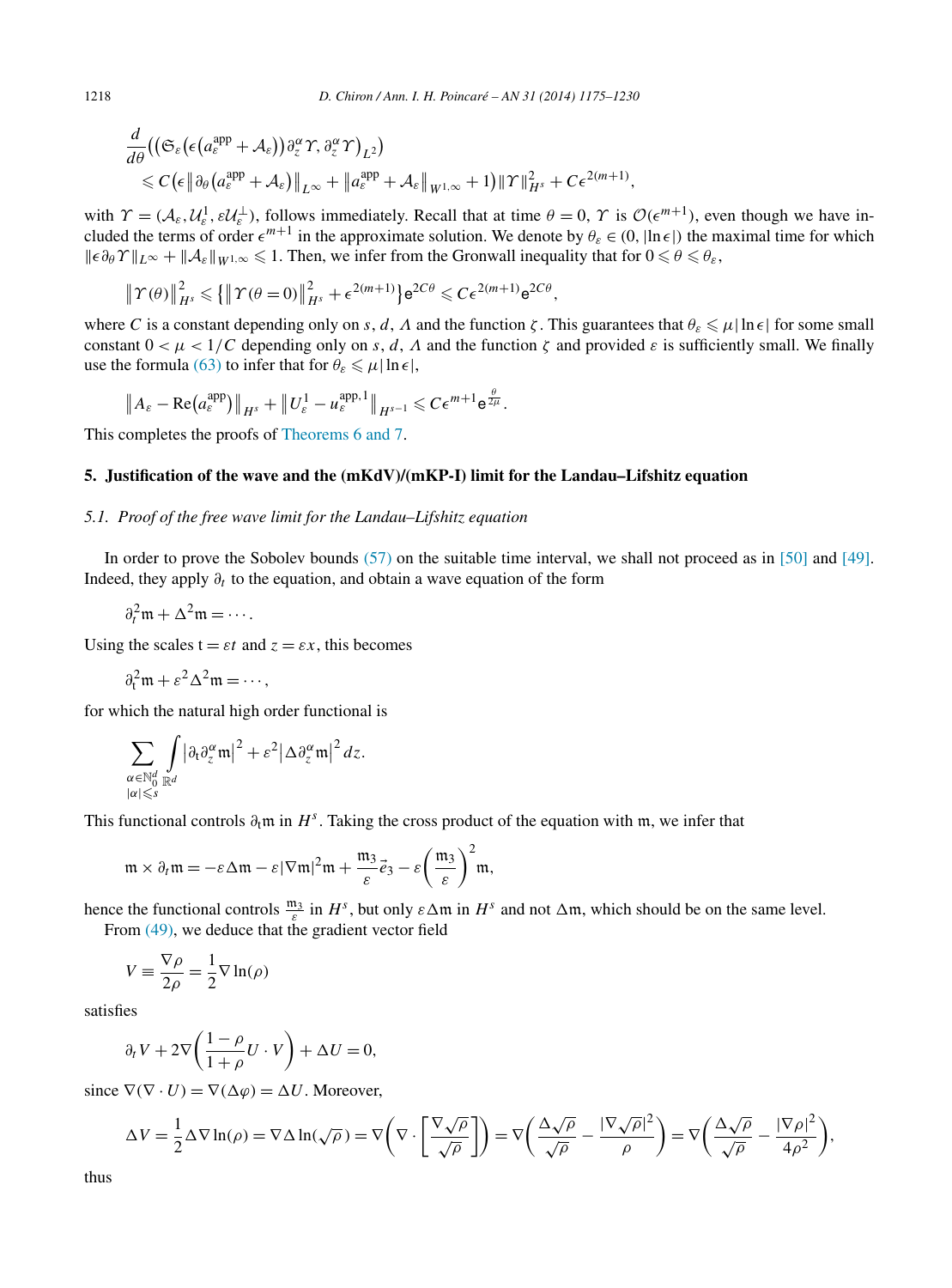<span id="page-44-0"></span>
$$
\nabla \left( \frac{\Delta \sqrt{\rho}}{\sqrt{\rho}} \right) = \Delta V + \nabla (|V|^2),
$$

and we may rewrite the equation for *U* under the form

$$
\partial_t U + \nabla \left( \frac{1-\rho}{1+\rho} |U|^2 \right) + \nabla \left( \frac{\rho-1}{\rho+1} \right) - \Delta V = \nabla \left( |V|^2 \right) - \nabla \left( \frac{2\rho |V|^2}{1+\rho} \right) = \nabla \left( \frac{1-\rho}{1+\rho} |V|^2 \right).
$$

Consequently, the complex-valued gradient vector field

$$
Z\equiv U-i\,V
$$

verifies

$$
\partial_t Z - i \Delta Z + \nabla \left( \frac{1 - \rho}{1 + \rho} (Z \cdot Z) \right) + \nabla \left( \frac{\rho - 1}{\rho + 1} \right) = 0,
$$

where we have set, for *Z*,  $\tilde{Z} \in \mathbb{C}^d$ , *Z* ·  $\tilde{Z} = \sum_{j=1}^d Z^j \tilde{Z}^j \in \mathbb{C}$ . Therefore, we have obtained the augmented system

$$
\begin{cases} \n\partial_t \rho + 2 \frac{1 - \rho}{1 + \rho} U \cdot \nabla \rho + 2 \rho \nabla \cdot U = 0 \\
\nabla \rho = 2 \rho V \\
\partial_t Z - i \Delta Z + \nabla \left( \frac{1 - \rho}{1 + \rho} (Z \cdot Z) \right) + \nabla \left( \frac{\rho - 1}{\rho + 1} \right) = 0.\n\end{cases} \tag{98}
$$

On the other hand, from the stereographic projection, we have

$$
\mathfrak{m} = \left(\frac{2\operatorname{Re}(\Psi)}{1+|\Psi|^2}, \frac{2\operatorname{Im}(\Psi)}{1+|\Psi|^2}, \frac{1-|\Psi|^2}{1+|\Psi|^2}\right),\,
$$

so that the energy has the expression

$$
E(\mathfrak{m}) = \int_{\mathbb{R}^d} 4 \left| \nabla \left( \frac{\Psi}{1 + |\Psi|^2} \right) \right|^2 + 4 \left| \nabla \left( \frac{1}{1 + |\Psi|^2} \right) \right|^2 + \left( \frac{1 - |\Psi|^2}{1 + |\Psi|^2} \right)^2 dx
$$
  
= 
$$
\int_{\mathbb{R}^d} \frac{4\rho}{(1 + \rho)^2} |\nabla \varphi|^2 + \frac{4}{\rho (1 + \rho)^2} |\nabla \rho|^2 + \left( \frac{1 - \rho}{1 + \rho} \right)^2 dx
$$
  
= 
$$
\int_{\mathbb{R}^d} \frac{4\rho}{(1 + \rho)^2} |Z|^2 + \left( \frac{1 - \rho}{1 + \rho} \right)^2 dx.
$$

We now use the scaled variables  $\theta = \varepsilon^2 t$  and  $z = \varepsilon x$ , which transform (98) and the energy into

$$
\begin{cases}\n\partial_{\theta}\rho + 2\frac{1-\rho}{1+\rho}U_{\varepsilon}\cdot\nabla_{z}\rho + 2\rho\nabla_{z}\cdot U_{\varepsilon} = 0 \\
\nabla_{z}\rho = 2\rho V_{\varepsilon} \\
\partial_{\theta}Z_{\varepsilon} - i\Delta Z_{\varepsilon} + \nabla_{z}\left(\frac{1-\rho}{1+\rho}(Z_{\varepsilon}\cdot Z_{\varepsilon})\right) + \frac{1}{\varepsilon^{2}}\nabla_{z}\left(\frac{\rho-1}{\rho+1}\right) = 0.\n\end{cases}
$$
\n(99)

and

$$
E(\mathfrak{m}) = \varepsilon^{2-d} \int\limits_{\mathbb{R}^d} \frac{4\rho}{(1+\rho)^2} |Z_{\varepsilon}|^2 + \frac{1}{\varepsilon^2} \left(\frac{1-\rho}{1+\rho}\right)^2 dz = \varepsilon^{2-d} E_{\varepsilon}(\Psi),
$$

with

$$
V_{\varepsilon} \equiv \frac{V}{\varepsilon}, \qquad U_{\varepsilon} \equiv \frac{U}{\varepsilon}, \qquad Z_{\varepsilon} \equiv \frac{Z}{\varepsilon}, \qquad \rho = 1 + \varepsilon a.
$$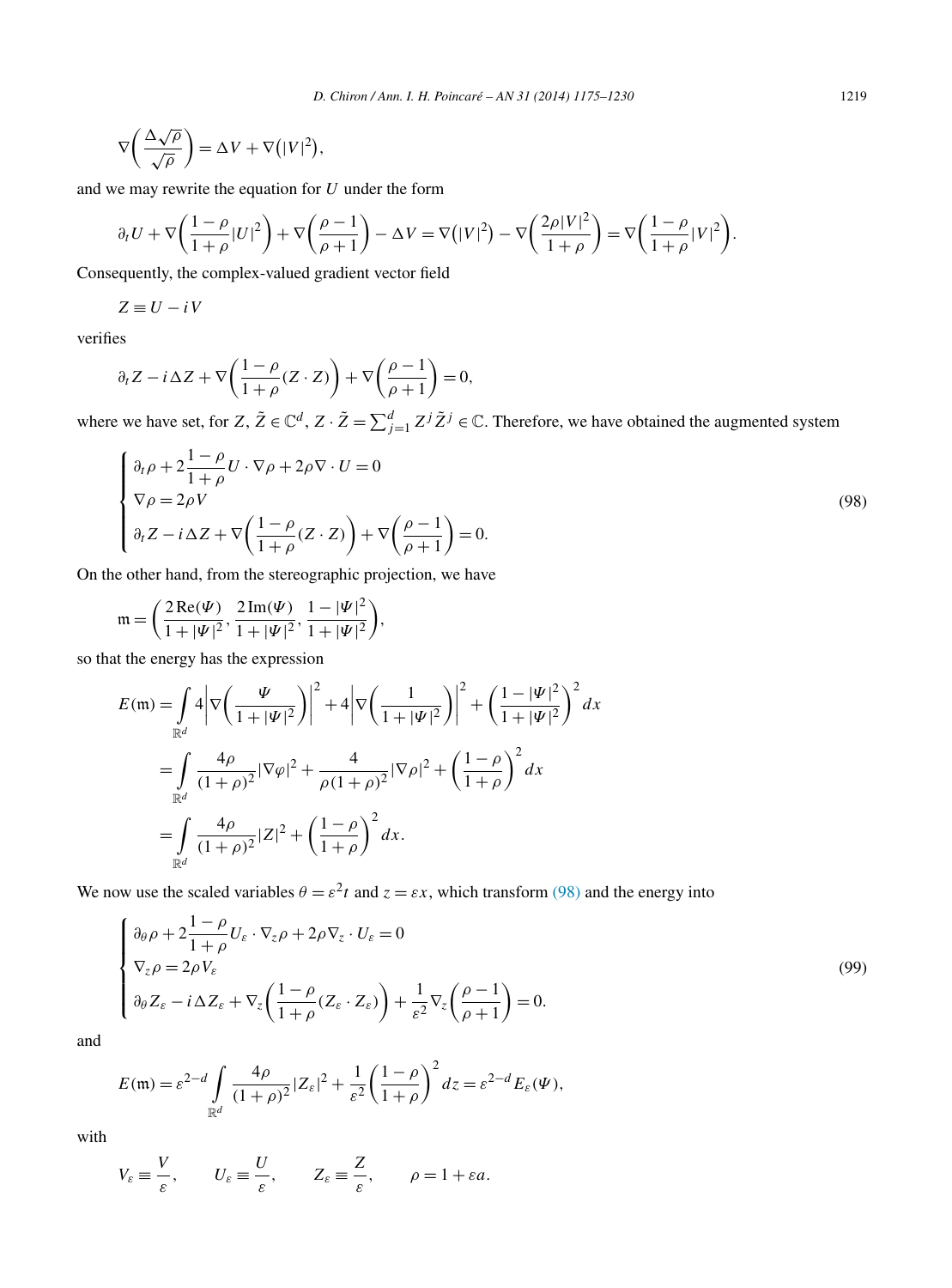<span id="page-45-0"></span>Note that  $V_{\varepsilon}$  is of order  $\varepsilon$ . By [Theorem 8,](#page-20-0) we have local in time well-posedness for the system [\(99\),](#page-44-0) say for  $0 \le \theta \le \theta_{\varepsilon}$ . We define  $\bar{\theta}_{\varepsilon} \in (0, \theta_{\varepsilon}]$  to be the maximal time for which, for any  $0 \le \theta \le \bar{\theta}_{\varepsilon}$ ,

$$
\frac{1}{2} \leqslant \left| \Psi(\theta, \cdot) \right| \leqslant 2. \tag{100}
$$

Note that the conservation of energy already provides, for  $0 \le \theta \le \bar{\theta}_{\varepsilon}$ ,

$$
\frac{1}{K_0} \left( \left\| Z_{\varepsilon}(\theta) \right\|_{L^2}^2 + \left\| \frac{\rho(\theta) - 1}{\varepsilon} \right\|_{L^2}^2 \right) \leq \int_{\mathbb{R}^d} \frac{4\rho}{(1 + \rho)^2} |Z_{\varepsilon}|^2 + \frac{1}{\varepsilon^2} \left( \frac{1 - \rho}{1 + \rho} \right)^2 dz
$$
\n
$$
= \int_{\mathbb{R}^d} \frac{4\rho^{\text{in}}}{(1 + \rho^{\text{in}})^2} |Z_{\varepsilon}^{\text{in}}|^2 + \frac{1}{\varepsilon^2} \left( \frac{1 - \rho^{\text{in}}}{1 + \rho^{\text{in}}} \right)^2 dz
$$
\n
$$
\leq K_0 \left( \left\| Z_{\varepsilon}^{\text{in}} \right\|_{L^2}^2 + \left\| \frac{\rho^{\text{in}} - 1}{\varepsilon} \right\|_{L^2}^2 \right)
$$

where the constant  $K_0$  is absolute. As we shall see, the expression of the energy in variables  $(\rho, Z_{\varepsilon})$  suggests a good candidate for a high order functional, since the weights play the role of a suitable symmetrizer.

**Proposition 5.** Let  $s > 1 + d/2$ . There exists  $C = C(s, d)$ , depending only on s and d, such that, for any  $\alpha \in \mathbb{N}_0^d$  with  $0 < |\alpha| \leqslant s$ , there holds

$$
\frac{d}{d\theta} \int_{\mathbb{R}^d} \frac{4\rho}{(1+\rho)^2} \left| \frac{\partial_{z}^{\alpha}}{\partial z} Z_{\varepsilon} \right|^2 + \frac{4}{\varepsilon^2 (1+\rho)^4} \left[ \frac{\partial_{z}^{\alpha}}{\partial z} \right]^2 dz
$$
\n
$$
\leq C(s,d) \left( \left\| \frac{\rho-1}{\varepsilon} \right\|_{H^s}^2 + \left\| Z_{\varepsilon} \right\|_{H^s}^2 \right) \left( 1 + \varepsilon \left\| \frac{\rho-1}{\varepsilon} \right\|_{H^s}^2 + \varepsilon \left\| Z_{\varepsilon} \right\|_{H^s}^2 \right).
$$

**Remark 5.** The nonlinear effect is rather weak in view of the factor  $\varepsilon$  in front of. This is related to the fact that the system [\(49\)](#page-21-0) has a remarkable symmetry property. Indeed, in the regime we are considering, where  $\rho = 1 + \varepsilon a$  this system is somehow close to

$$
\begin{cases} \n\partial_{\theta} a_{\varepsilon} + \frac{2}{\varepsilon} (1 + \varepsilon a_{\varepsilon}) \nabla \cdot u_{\varepsilon} = \mathcal{O}(\varepsilon^2) \\
\partial_{\theta} u_{\varepsilon} + \frac{1}{\varepsilon} \nabla \left( \frac{a_{\varepsilon}}{2 + \varepsilon a_{\varepsilon}} \right) = \partial_{\theta} u_{\varepsilon} + \frac{1}{2\varepsilon} (1 + \varepsilon a_{\varepsilon}) \nabla a_{\varepsilon} + \mathcal{O}(\varepsilon) = \mathcal{O}(\varepsilon^2),\n\end{cases}
$$

which can be symmetrized by using the constant coefficient symmetrizer  $\begin{pmatrix} 1 & 0 \\ 0 & 4 \end{pmatrix}$ .

**Proof.** Let  $\alpha \in \mathbb{N}_0^d$  be such that  $0 < |\alpha| \leq s$ . As a first step, we compute

$$
\frac{d}{d\theta} \int_{\mathbb{R}^d} \frac{4\rho}{(1+\rho)^2} \left| \partial_z^{\alpha} Z_{\varepsilon} \right|^2 dz = \int_{\mathbb{R}^d} \frac{8\rho}{(1+\rho)^2} \left\langle \partial_z^{\alpha} Z_{\varepsilon}, \partial_{\theta} \partial_z^{\alpha} Z_{\varepsilon} \right\rangle dz + \int_{\mathbb{R}^d} \frac{4(1-\rho)}{(1+\rho)^3} \left| \partial_z^{\alpha} Z_{\varepsilon} \right|^2 \partial_{\theta} \rho \, dz. \tag{101}
$$

Applying  $\partial_z^{\alpha}$  to the third equation in [\(99\)](#page-44-0) and reporting yields

$$
\int_{\mathbb{R}^d} \frac{8\rho}{(1+\rho)^2} \langle \partial_z^{\alpha} Z_{\varepsilon}, \partial_{\theta} \partial_z^{\alpha} Z_{\varepsilon} \rangle dz
$$
\n
$$
= \int_{\mathbb{R}^d} \frac{8\rho}{(1+\rho)^2} \langle \partial_z^{\alpha} Z_{\varepsilon}, i \Delta \partial_z^{\alpha} Z_{\varepsilon} \rangle dz - \int_{\mathbb{R}^d} \frac{8\rho}{(1+\rho)^2} \langle \partial_z^{\alpha} Z_{\varepsilon}, \partial_z^{\alpha} \nabla_z \left( \frac{1-\rho}{1+\rho} (Z_{\varepsilon} \cdot Z_{\varepsilon}) \right) \rangle dz
$$
\n
$$
- \frac{1}{\varepsilon^2} \int_{\mathbb{R}^d} \frac{8\rho}{(1+\rho)^2} \langle \partial_z^{\alpha} Z_{\varepsilon}, \partial_z^{\alpha} \nabla_z \left( \frac{\rho-1}{\rho+1} \right) \rangle dz.
$$
\n(102)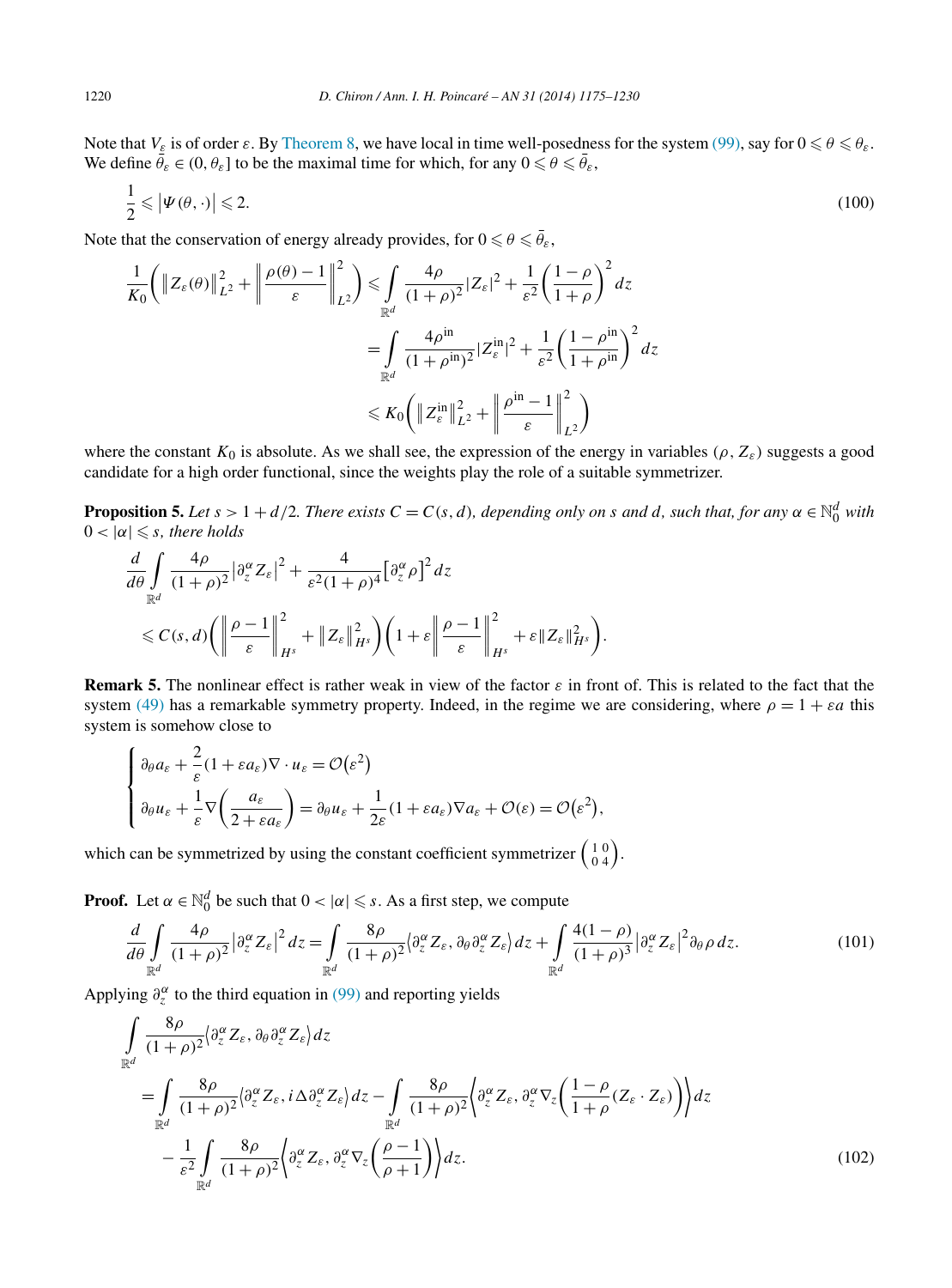<span id="page-46-0"></span>We integrate by parts the first integral, using that  $\langle \partial_j \partial_{z}^{\alpha} Z_{\varepsilon}, i \partial_j \partial_{z}^{\alpha} Z_{\varepsilon} \rangle = 0$  pointwise for any  $1 \leq j \leq d$ :

$$
\int_{\mathbb{R}^d} \frac{8\rho}{(1+\rho)^2} \langle \partial_z^{\alpha} Z_{\varepsilon}, i \Delta \partial_z^{\alpha} Z_{\varepsilon} \rangle dz = -\int_{\mathbb{R}^d} \frac{8(1-\rho)}{(1+\rho)^3} (\nabla_z \rho) \cdot \langle \partial_z^{\alpha} Z_{\varepsilon}, i \nabla_z \partial_z^{\alpha} Z_{\varepsilon} \rangle dz
$$
\n
$$
= -16 \int_{\mathbb{R}^d} \frac{\rho (1-\rho)}{(1+\rho)^3} \langle \partial_z^{\alpha} Z_{\varepsilon}, i V_{\varepsilon} \cdot \nabla_z \partial_z^{\alpha} Z_{\varepsilon} \rangle dz.
$$
\n(103)

Using [\(59\)](#page-24-0) and Cauchy–Schwarz, we also have

$$
-\int_{\mathbb{R}^d} \frac{8\rho}{(1+\rho)^2} \left\langle \partial_z^{\alpha} Z_{\varepsilon}, \partial_z^{\alpha} \nabla_z \left( \frac{1-\rho}{1+\rho} (Z_{\varepsilon} \cdot Z_{\varepsilon}) \right) \right\rangle dz
$$
  
\n
$$
\leq -\int_{\mathbb{R}^d} \frac{8\rho (1-\rho)}{(1+\rho)^3} \left\langle \partial_z^{\alpha} Z_{\varepsilon}, \partial_z^{\alpha} \nabla_z (Z_{\varepsilon} \cdot Z_{\varepsilon}) \right\rangle dz
$$
  
\n
$$
+ C(s, d) \left( \left\| \frac{1-\rho}{1+\rho} \right\|_{H^{s+1}} \|Z_{\varepsilon} \cdot Z_{\varepsilon}\|_{L^{\infty}} + \left\| \frac{1-\rho}{1+\rho} \right\|_{L^{\infty}} \|Z_{\varepsilon} \cdot Z_{\varepsilon}\|_{H^s} \right)
$$
  
\n
$$
\leq -\int_{\mathbb{R}^d} \frac{8\rho (1-\rho)}{(1+\rho)^3} \left\langle \partial_z^{\alpha} Z_{\varepsilon}, \partial_z^{\alpha} \nabla_z (Z_{\varepsilon} \cdot Z_{\varepsilon}) \right\rangle dz + C(s, d) \left( 1 + \varepsilon \sqrt{E_{\varepsilon}(\Psi)} + \|Z_{\varepsilon}\|_{H^s} \right) \|Z_{\varepsilon}\|_{H^s}^2. \tag{104}
$$

Here, we have used that  $H^s$  is an algebra and that  $\nabla_z \rho = 2\rho V_\varepsilon$ . Using once again [\(59\),](#page-24-0) we deduce

$$
-\int_{\mathbb{R}^d} \frac{8\rho(1-\rho)}{(1+\rho)^3} \big\langle \partial_z^{\alpha} Z_{\varepsilon}, \partial_z^{\alpha} \nabla_z (Z_{\varepsilon} \cdot Z_{\varepsilon}) \big\rangle dz \leq -\int_{\mathbb{R}^d} \frac{16\rho(1-\rho)}{(1+\rho)^3} \big\langle \partial_z^{\alpha} Z_{\varepsilon}, Z_{\varepsilon} \cdot \partial_z^{\alpha} \nabla_z Z_{\varepsilon} \big\rangle dz + C(s,d) \|Z_{\varepsilon}\|_{H^s}^3.
$$

Furthermore, by integration by parts, we infer

$$
-\int_{\mathbb{R}^d} \frac{16\rho(1-\rho)}{(1+\rho)^3} \langle \partial_z^{\alpha} Z_{\varepsilon}, Z_{\varepsilon} \cdot \partial_z^{\alpha} \nabla_z Z_{\varepsilon} \rangle dz
$$
  
= 
$$
-\int_{\mathbb{R}^d} \frac{16\rho(1-\rho)}{(1+\rho)^3} \langle \partial_z^{\alpha} Z_{\varepsilon}, \text{Re}(Z_{\varepsilon}) \cdot \nabla_z \partial_z^{\alpha} Z_{\varepsilon} \rangle dz - \int_{\mathbb{R}^d} \frac{16\rho(1-\rho)}{(1+\rho)^3} \langle \partial_z^{\alpha} Z_{\varepsilon}, i \text{ Im}(Z_{\varepsilon}) \cdot \nabla_z \partial_z^{\alpha} Z_{\varepsilon} \rangle dz
$$
  
= 
$$
8 \int_{\mathbb{R}^d} |\partial_z^{\alpha} Z_{\varepsilon}|^2 \nabla_z \cdot \left( \frac{\rho(1-\rho)}{(1+\rho)^3} U_{\varepsilon} \right) dz + \int_{\mathbb{R}^d} \frac{16\rho(1-\rho)}{(1+\rho)^3} \langle \partial_z^{\alpha} Z_{\varepsilon}, i V_{\varepsilon} \cdot \nabla_z \partial_z^{\alpha} Z_{\varepsilon} \rangle dz.
$$

Notice that the last integral is exactly the opposite of the right-hand side of (103) (this is due to the weight  $4\rho/(1+\rho)^2$ for the  $\partial_z^{\alpha} Z_{\varepsilon}$  part) and that the before last integral is, by Sobolev imbedding ( $s > 1 + d/2$ ),

$$
\leqslant C(s,d)\|Z_{\varepsilon}\|_{H^{s}}^{2}(\|\nabla_{z}\cdot U_{\varepsilon}\|_{L^{\infty}}\|\rho-1\|_{L^{\infty}}+\|U_{\varepsilon}\|_{L^{\infty}}\|\nabla_{z}\rho\|_{L^{\infty}})\leqslant C(s,d)\varepsilon\|Z_{\varepsilon}\|_{H^{s}}^{3}.
$$

Therefore, reporting these estimates into (103) and [\(102\)](#page-45-0) provides

$$
\int_{\mathbb{R}^d} \frac{8\rho}{(1+\rho)^2} \langle \partial_z^{\alpha} Z_{\varepsilon}, \partial_{\theta} \partial_z^{\alpha} Z_{\varepsilon} \rangle dz
$$
\n
$$
\leq C(s, d) \Big( 1 + \varepsilon \| Z_{\varepsilon} \|_{H^s} \Big) \| Z_{\varepsilon} \|_{H^s}^2 - \frac{1}{\varepsilon^2} \int_{\mathbb{R}^d} \frac{8\rho}{(1+\rho)^2} \Big( \partial_z^{\alpha} Z_{\varepsilon}, \partial_z^{\alpha} \nabla_z \Big( \frac{\rho-1}{\rho+1} \Big) \Big) dz.
$$
\n(105)

Inserting  $(105)$  into  $(101)$  gives

$$
\frac{d}{d\theta} \int\limits_{\mathbb{R}^d} \frac{4\rho}{(1+\rho)^2} \bigg| \partial_z^{\alpha} Z_{\varepsilon} \bigg|^2 \, dz
$$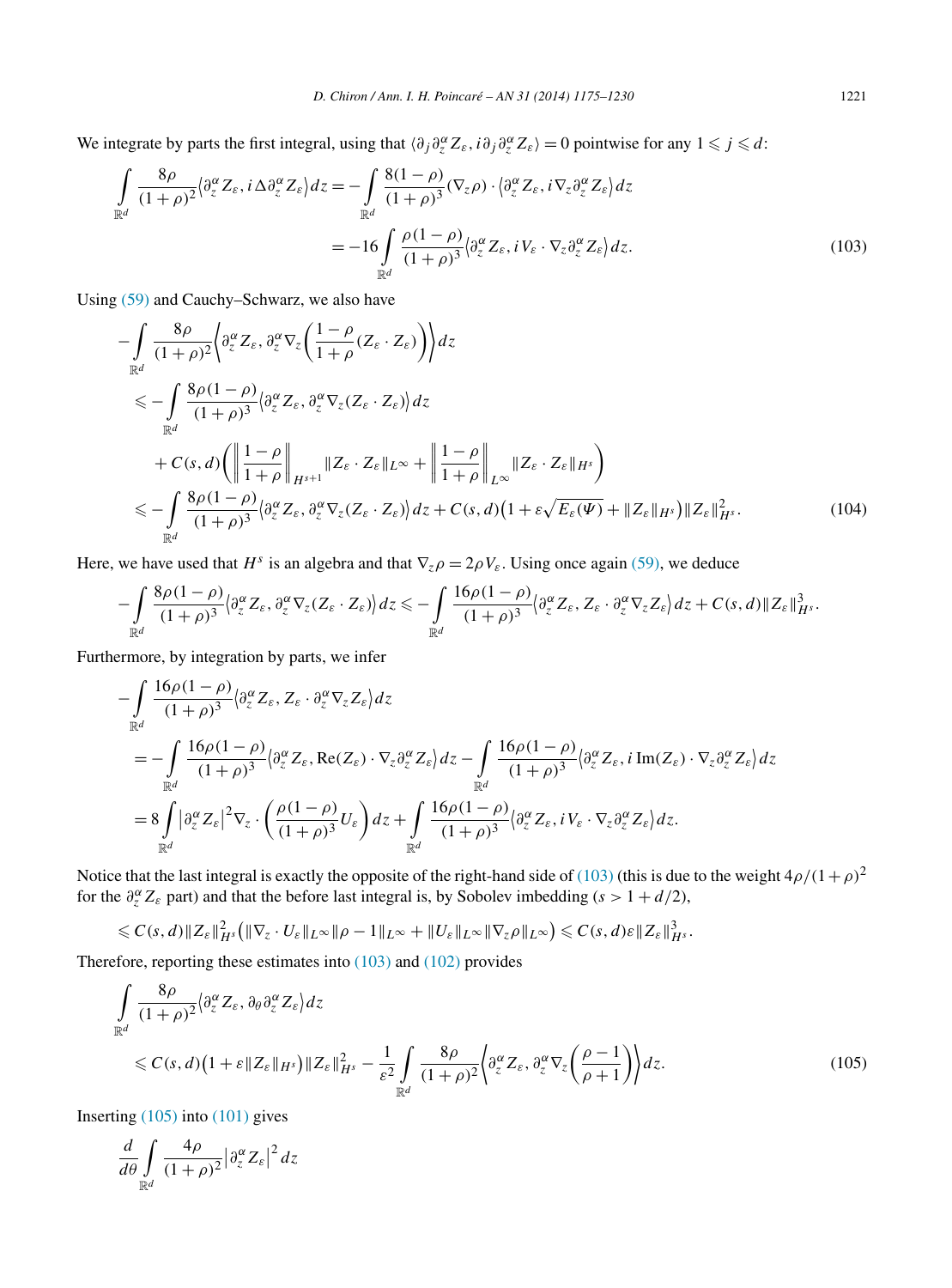<span id="page-47-0"></span>
$$
\leq C(s,d)\left(1+\varepsilon\|Z_{\varepsilon}\|_{H^{s}}\right)\|Z_{\varepsilon}\|_{H^{s}}^{2} + \int_{\mathbb{R}^{d}} 4\left|\partial_{z}^{\alpha}Z_{\varepsilon}\right|^{2}\left\{\frac{1-\rho}{(1+\rho)^{3}}\partial_{\theta}\rho + 2\nabla_{z}\cdot\left(\frac{\rho(1-\rho)}{(1+\rho)^{3}}U_{\varepsilon}\right)\right\}dz
$$
  

$$
-\frac{1}{\varepsilon^{2}}\int_{\mathbb{R}^{d}}\frac{8\rho}{(1+\rho)^{2}}\left\{\partial_{z}^{\alpha}Z_{\varepsilon},\partial_{z}^{\alpha}\nabla_{z}\left(\frac{\rho-1}{\rho+1}\right)\right\}dz
$$
  

$$
\leq C(s,d)\left(1+\varepsilon\|Z_{\varepsilon}\|_{H^{s}}\right)\|Z_{\varepsilon}\|_{H^{s}}^{2} - \int_{\mathbb{R}^{d}}\left|\partial_{z}^{\alpha}Z_{\varepsilon}\right|^{2}\frac{16\rho}{(1+\rho)^{4}}U_{\varepsilon}\cdot\nabla_{z}\rho dz
$$
  

$$
-\frac{1}{\varepsilon^{2}}\int_{\mathbb{R}^{d}}\frac{8\rho}{(1+\rho)^{2}}\left\{\partial_{z}^{\alpha}Z_{\varepsilon},\partial_{z}^{\alpha}\nabla_{z}\left(\frac{\rho-1}{\rho+1}\right)\right\}dz,
$$

where we have used the first equation in [\(99\)](#page-44-0) for the last inequality. By Sobolev imbedding, we have  $|U_{\varepsilon} \cdot \nabla_{z} \rho|$  $C\rho ||Z_{\varepsilon}||_{L^{\infty}} ||\nabla_{z}\rho||_{L^{\infty}} \leqslant C\varepsilon ||Z_{\varepsilon}||_{H^{s}} ||(\rho-1)/\varepsilon||_{H^{s}} \leqslant C\varepsilon (||Z_{\varepsilon}||_{H^{s}}^{2} + ||(\rho-1)/\varepsilon||_{H^{s}}^{2}),$  hence

$$
\frac{d}{d\theta} \int_{\mathbb{R}^d} \frac{4\rho}{(1+\rho)^2} \left| \partial_z^{\alpha} Z_{\varepsilon} \right|^2 dz \leq C(s, d) \left( 1 + \varepsilon \| Z_{\varepsilon} \|_{H^s}^2 + \varepsilon \| (\rho - 1) / \varepsilon \|_{H^s}^2 \right) \| Z_{\varepsilon} \|_{H^s}^2
$$
\n
$$
- \frac{1}{\varepsilon^2} \int_{\mathbb{R}^d} \frac{8\rho}{(1+\rho)^2} \left\{ \partial_z^{\alpha} Z_{\varepsilon}, \partial_z^{\alpha} \nabla_z \left( \frac{\rho - 1}{\rho + 1} \right) \right\} dz. \tag{106}
$$

It remains to study the last integral in  $(106)$ :

$$
-\frac{1}{\varepsilon^2} \int\limits_{\mathbb{R}^d} \frac{8\rho}{(1+\rho)^2} \left\langle \partial_z^{\alpha} Z_{\varepsilon}, \partial_z^{\alpha} \nabla_z \left( \frac{\rho-1}{\rho+1} \right) \right\rangle dz = \frac{1}{\varepsilon^2} \int\limits_{\mathbb{R}^d} \frac{16\rho}{(1+\rho)^2} \left\langle \partial_z^{\alpha} U_{\varepsilon}, \partial_z^{\alpha} \left( \frac{\nabla_z \rho}{(1+\rho)^2} \right) \right\rangle dz.
$$

Thanks to a new use of  $(59)$ , there holds

$$
\begin{split}\n&\left\|\partial_{z}^{\alpha}\left(\frac{\nabla_{z}\rho}{(1+\rho)^{2}}\right)-\frac{\nabla_{z}\partial_{z}^{\alpha}\rho}{(1+\rho)^{2}}\right\|_{L^{2}} \\
&=\left\|\partial_{z}^{\alpha}\left(\left[\frac{1}{(1+\rho)^{2}}-\frac{1}{4}\right]\nabla_{z}\rho\right)-\left[\frac{1}{(1+\rho)^{2}}-\frac{1}{4}\right]\nabla_{z}\partial_{z}^{\alpha}\rho\right\|_{L^{2}} \\
&\leq C(s,d)\left(\left\|\frac{1}{(1+\rho)^{2}}-\frac{1}{4}\right\|_{H^{s}}\|\nabla_{z}\rho\|_{L^{\infty}}+\left\|\nabla_{z}\left[\frac{1}{(1+\rho)^{2}}-\frac{1}{4}\right]\right\|_{L^{\infty}}\|\nabla_{z}\rho\|_{H^{s-1}}\right) \\
&\leq C(s,d)\varepsilon^{2}\left\|\frac{\rho-1}{\varepsilon}\right\|_{H^{s}}^{2},\n\end{split}
$$

where we have used the Sobolev imbedding for the last inequality, since  $s > 1 + d/2$ . Thus, by Cauchy–Schwarz,

$$
-\frac{1}{\varepsilon^{2}} \int_{\mathbb{R}^{d}} \frac{8\rho}{(1+\rho)^{2}} \Biggl\{ \partial_{z}^{\alpha} Z_{\varepsilon}, \partial_{z}^{\alpha} \nabla_{z} \left( \frac{\rho-1}{\rho+1} \right) \Biggr\} dz \leq -\frac{1}{\varepsilon^{2}} \int_{\mathbb{R}^{d}} \frac{16\rho}{(1+\rho)^{4}} \Biggl\{ \partial_{z}^{\alpha} U_{\varepsilon}, \partial_{z}^{\alpha} \nabla_{z} \rho \Biggr\} dz + C(s, d) \left\| \frac{\rho-1}{\varepsilon} \right\|_{H^{s}}^{2} \leq \frac{1}{\varepsilon^{2}} \int_{\mathbb{R}^{d}} \frac{16\rho}{(1+\rho)^{4}} \Biggl\{ \partial_{z}^{\alpha} (\nabla_{z} \cdot U_{\varepsilon}), \partial_{z}^{\alpha} \rho \Biggr\} dz + C(s, d) \left\| \frac{\rho-1}{\varepsilon} \right\|_{H^{s}}^{2},
$$

after integrating by parts. Inserting this into (106) yields

$$
\frac{d}{d\theta} \int_{\mathbb{R}^d} \frac{4\rho}{(1+\rho)^2} \left| \partial_z^{\alpha} Z_{\varepsilon} \right|^2 dz \leq C(s, d) \left( 1 + \varepsilon \| Z_{\varepsilon} \|_{H^s}^2 + \varepsilon \left\| \frac{\rho - 1}{\varepsilon} \right\|_{H^s}^2 \right) \| Z_{\varepsilon} \|_{H^s}^2
$$

$$
+ C(s, d) \left\| \frac{\rho - 1}{\varepsilon} \right\|_{H^s}^2 + \frac{1}{\varepsilon^2} \int_{\mathbb{R}^d} \frac{16\rho}{(1+\rho)^4} \langle \partial_z^{\alpha} (\nabla_z \cdot U_{\varepsilon}), \partial_z^{\alpha} \rho \rangle dz. \tag{107}
$$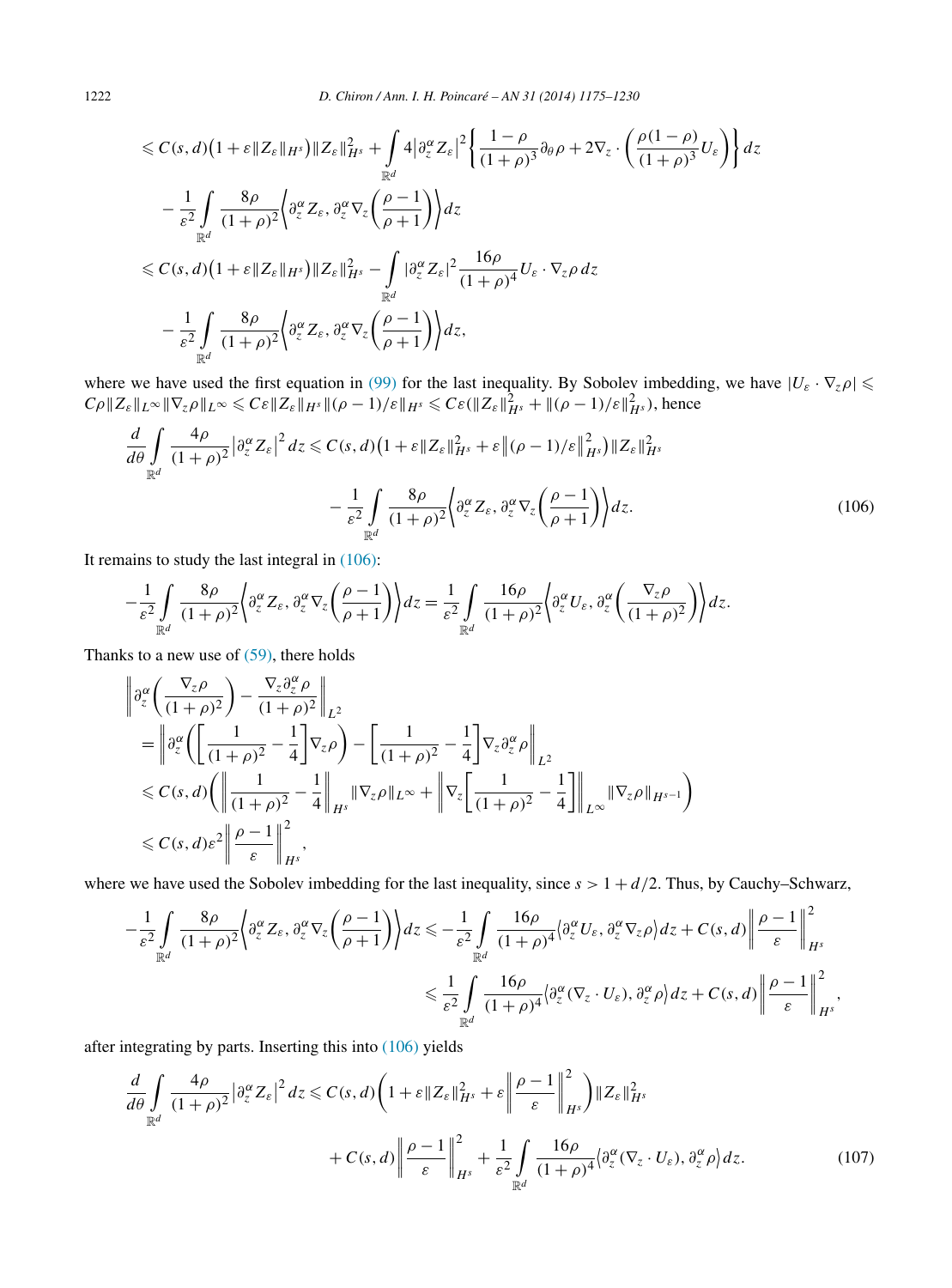Now, observe that, by [\(99\),](#page-44-0)

$$
\partial_{\theta} \left( \frac{4}{\varepsilon^{2} (1+\rho)^{4}} \left[ \partial_{z}^{\alpha} \rho \right]^{2} \right) + \frac{16}{\varepsilon^{2} (1+\rho)^{4}} \left\langle \partial_{z}^{\alpha} \rho, \partial_{z}^{\alpha} \left( \frac{1-\rho}{1+\rho} U_{\varepsilon} \cdot \nabla_{z} \rho + \rho \nabla_{z} \cdot U_{\varepsilon} \right) \right\rangle
$$
  
+ 
$$
\frac{16}{\varepsilon^{2} (1+\rho)^{5}} \left( \frac{1-\rho}{1+\rho} U_{\varepsilon} \cdot \nabla_{z} \rho + \rho \nabla_{z} \cdot U_{\varepsilon} \right) \left[ \partial_{z}^{\alpha} \rho \right]^{2} = 0.
$$

Integrating and using [\(59\),](#page-24-0) we obtain

$$
\frac{d}{d\theta} \int_{\mathbb{R}^d} \frac{4}{\varepsilon^2 (1+\rho)^4} \left[ \partial_z^{\alpha} \rho \right]^2 dz + \int_{\mathbb{R}^d} \frac{16}{\varepsilon^2 (1+\rho)^4} \left\{ \partial_z^{\alpha} \rho, \frac{1-\rho}{1+\rho} U_{\varepsilon} \cdot \nabla_z \partial_z^{\alpha} \rho \right\} dz + \int_{\mathbb{R}^d} \frac{16\rho}{\varepsilon^2 (1+\rho)^4} \left\{ \partial_z^{\alpha} \rho, \nabla_z \cdot \partial_z^{\alpha} U_{\varepsilon} \right\} dz
$$
\n
$$
\leq C(s, d) \left( \left\| \frac{\rho-1}{\varepsilon} \right\|_{H^s}^2 + \left\| U_{\varepsilon} \right\|_{H^s}^2 \right).
$$
\ntercrete by parts:

We integrate by parts:

$$
\int_{\mathbb{R}^d} \frac{16}{\varepsilon^2 (1+\rho)^4} \left\{ \frac{\partial_\varepsilon^\alpha}{\partial_z^\alpha \rho}, \frac{1-\rho}{1+\rho} U_\varepsilon \cdot \nabla_z \frac{\partial_\varepsilon^\alpha}{\partial_z^\alpha \rho} \right\} dz = \int_{\mathbb{R}^d} \frac{8(1-\rho)}{\varepsilon^2 (1+\rho)^5} U_\varepsilon \cdot \nabla_z \left( \left[ \frac{\partial_\varepsilon^\alpha}{\partial_z^\alpha \rho} \right]^2 \right) dz
$$
  
= 
$$
- \frac{8}{\varepsilon^2} \int_{\mathbb{R}^d} \left[ \frac{\partial_\varepsilon^\alpha}{\partial_z^\alpha \rho} \right]^2 \nabla_z \cdot \left( \frac{(1-\rho)}{(1+\rho)^5} U_\varepsilon \right) dz.
$$

Therefore,

$$
\frac{d}{d\theta} \int_{\mathbb{R}^d} \frac{4}{\varepsilon^2 (1+\rho)^4} \left[ \partial_z^{\alpha} \rho \right]^2 dz \leq -\int_{\mathbb{R}^d} \frac{16\rho}{\varepsilon^2 (1+\rho)^4} \langle \partial_z^{\alpha} \rho, \nabla_z \cdot \partial_z^{\alpha} U_{\varepsilon} \rangle dz \n+ C(s, d) \left( \left\| \frac{\rho-1}{\varepsilon} \right\|_{H^s}^2 + \|Z_{\varepsilon}\|_{H^s}^2 \right). \tag{108}
$$

Combining [\(107\)](#page-47-0) and (108), we see that the bad (singular) terms cancel out (due to the choice of the weights) and infer

$$
\frac{d}{d\theta} \int_{\mathbb{R}^d} \frac{4\rho}{(1+\rho)^2} \left| \frac{\partial_z^{\alpha}}{\partial_z^{\alpha}} Z_{\varepsilon} \right|^2 + \frac{4}{\varepsilon^2 (1+\rho)^4} \left[ \frac{\partial_z^{\alpha}}{\partial_z^{\alpha}} \rho \right]^2 dz
$$
\n
$$
\leq C(s, d) \left( \left\| \frac{\rho-1}{\varepsilon} \right\|_{H^s}^2 + \|Z_{\varepsilon}\|_{H^s}^2 \right) \left( 1 + \varepsilon \left\| \frac{\rho-1}{\varepsilon} \right\|_{H^s}^2 + \varepsilon \|Z_{\varepsilon}\|_{H^s}^2 \right).
$$

The proof of [Proposition 5](#page-45-0) is complete.  $\Box$ 

**Proof of Theorem 10.** The uniform bounds [\(57\)](#page-24-0) for  $0 \le \theta \le \theta_*$ , where  $\theta_* > 0$  does not depend on  $\varepsilon$ , come directly from [Proposition 5](#page-45-0) and arguing as in [\[10\],](#page-54-0) Section 4. For the comparison result with the free wave equation, we need to estimate the right-hand side of [\(56\)](#page-24-0) in  $H^{s-2}$ . Let us observe that for the (GP) equation, (56) becomes

$$
\begin{cases} \partial_t A_{\varepsilon} + 2\nabla_z \cdot U_{\varepsilon} = -2\nabla_z \cdot (A_{\varepsilon} U_{\varepsilon}) \\ \partial_t U_{\varepsilon} + \frac{1}{2}\nabla_z A_{\varepsilon} = -\varepsilon \nabla_z \left( |U_{\varepsilon}|^2 + \frac{\Delta_z \sqrt{1 + \varepsilon A_{\varepsilon}}}{\sqrt{1 + \varepsilon A_{\varepsilon}}} \right). \end{cases}
$$

The  $H^{s-2}$  estimate in [\[10\],](#page-54-0) Section 4 then follows noticing that  $\|\nabla_z \cdot G\|_{H^{s-2}} \le K \|G\|_{H^{s-1}}$  and  $\|\nabla_z g\|_{H^{s-2}} \le$  $K||g||_{H^{s-1}}$  for any  $s \in \mathbb{R}$ , as can be seen using Fourier transform (*K* depends only on *s* and *d*). For the equation for  $U_{\varepsilon}$  in [\(56\),](#page-24-0) we may use this fact since the right-hand side is a gradient and get

$$
\left\|\partial_t U_{\varepsilon} + \frac{1}{2} \nabla_{z} A_{\varepsilon} \right\|_{H^{s-2}} \leq K(s, d) \left\| - \frac{\varepsilon^2 A_{\varepsilon} |U_{\varepsilon}|^2}{2 + \varepsilon A_{\varepsilon}} + \frac{\varepsilon^3 |\nabla_{z} A_{\varepsilon}|^2}{2(1 + \varepsilon A_{\varepsilon})(2 + \varepsilon A_{\varepsilon})} + \frac{\varepsilon A_{\varepsilon}^2}{2(2 + \varepsilon A_{\varepsilon})} + \frac{\varepsilon \Delta_{z} \sqrt{1 + \varepsilon A_{\varepsilon}}}{\sqrt{1 + \varepsilon A_{\varepsilon}}} \right\|_{H^{s-1}}.
$$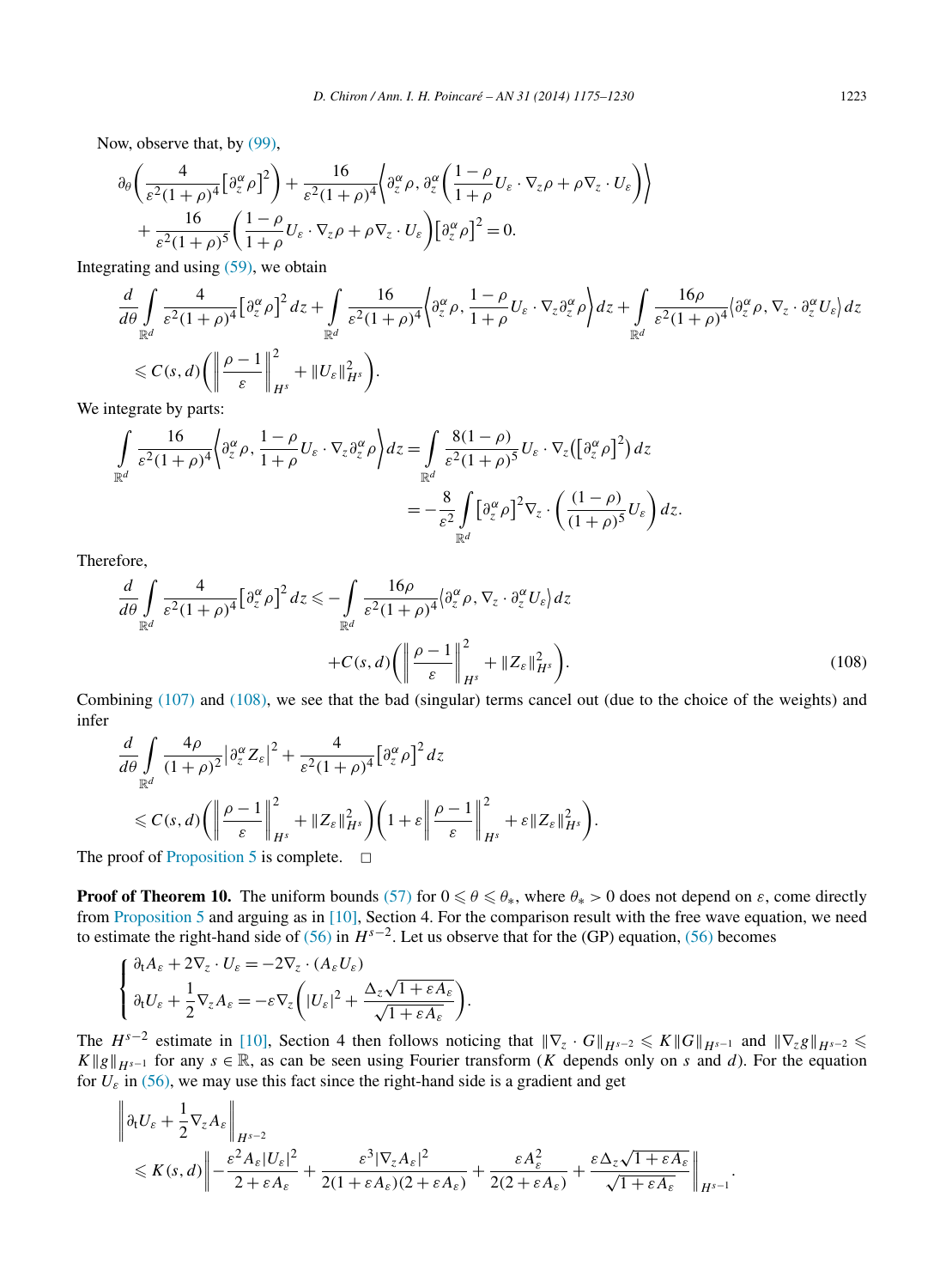Since  $s > 1 + d/2$ ,  $H^{s-1}$  is an algebra and the uniform bounds [\(57\)](#page-24-0) imply

$$
\left\|\partial_t U_{\varepsilon}+\frac{1}{2}\nabla_{z} A_{\varepsilon}\right\|_{H^{s-2}}\leqslant K(s,d)\big(\varepsilon^2\Lambda^3+\varepsilon^2\Lambda^2+\varepsilon\Lambda\big)\leqslant K(s,d)\varepsilon\big(\Lambda+\Lambda^2\big),
$$

since  $K_0(s, d) \in A \leq 1$ . For the equation for  $A_\varepsilon$  in [\(56\),](#page-24-0) we no longer have a source term in divergence form. We then modify the argument by invoking the fact that  $H^{s-2} \cap L^{\infty}$  is an algebra (see, for instance, [\[51\]\)](#page-55-0) as soon as  $s - 2 \ge 0$ . Here,  $s > 1 + d/2 \geq 3/2$  and *s* is an integer, thus  $s \geq 2$ . As a consequence,

$$
\|A_{\varepsilon} \nabla_z \cdot U_{\varepsilon}\|_{H^{s-2}} \leqslant K \|A_{\varepsilon}\|_{H^{s-2} \cap L^\infty} \|\nabla_z \cdot U_{\varepsilon}\|_{H^{s-2} \cap L^\infty} \leqslant K \Lambda^2
$$

using [\(57\)](#page-24-0) and the Sobolev imbedding  $\nabla_z \cdot U_{\varepsilon} \in H^{s-1} \hookrightarrow L^{\infty}$  (since  $s - 1 > d/2$ ). Similarly, one has

$$
\left\| \frac{A_{\varepsilon}}{2 + \varepsilon A_{\varepsilon}} U_{\varepsilon} \cdot \nabla_{z} A_{\varepsilon} \right\|_{H^{s-2}} \leqslant K \Lambda^{3},
$$

which yields, using once again that  $K_0(s, d) \in A \leq 1$ ,

$$
\|\partial_t A_{\varepsilon} + 2\nabla_z \cdot U_{\varepsilon}\|_{H^{s-2}} \leqslant K(s,d) \varepsilon \Lambda^2.
$$

Once one has these estimates, the comparison result with the free wave equation  $(58)$  can be shown exactly as in [\[10\]](#page-54-0) Section 4, thus we skip the details.

### *5.2. Proof of the (mKdV)/(mKP-I) limit for the Landau–Lifshitz equation*

As for the proof of [Theorems 6 and 7,](#page-18-0) the proof is divided into two steps.

**Step 1: Construction of an approximate solution.** This time, the expansion in  $\varepsilon$  is done on the system [\(51\)](#page-21-0) (instead of what we did with the Madelung system [\(83\)](#page-35-0) for the (NLS) equation). To construct an approximate solution  $(A_{\varepsilon}^{\text{app}}, U_{\varepsilon}^{\text{app}}) = (A_0, U_0) + \varepsilon (A_1, U_1) + \varepsilon^2 (A_2, U_2)$ , the formal computation is very similar to the one in Section [4.1,](#page-35-0) since the quasilinear terms in  $(51)$  do not perturb the leading order terms, thus we skip it. However, since it is important that the vector field *Z* is a gradient, we shall impose that  $U_{\varepsilon}^{\text{app}}$  is a gradient. We thus choose  $A_0(\tau) \equiv \zeta(\tau)$ ,  $2U_0(\tau) \equiv \nabla_z \partial_{z_1}^{-1} \zeta(\tau)$ ,  $U_1 = U_2 = 0$ ,  $A_1(\tau) \equiv A_0^2(\tau)/2 = \zeta^2(\tau)/2$ , so that  $A_1(\tau) - 2U_1^1(\tau) = A_0^2(\tau)/2 = \zeta^2(\tau)/2$ , and finally

$$
A_2(\tau) \equiv \frac{1}{4}\zeta^3 + \frac{1}{2}\partial_{z_1}^2 \zeta(\tau) + \Delta_{z_{\perp}} \partial_{z_1}^{-2} \zeta \in L^{\infty}\big([0, \tau_*], H^{s+3}\big).
$$

The approximate solution then verifies, uniformly for  $0 \le \theta \le \tau_*/\varepsilon$ ,

$$
\begin{cases}\n\partial_{\theta} A_{\varepsilon}^{\mathrm{app}} - \frac{1}{\varepsilon} \partial_{z_1} A_{\varepsilon}^{\mathrm{app}} - \frac{2\varepsilon A_{\varepsilon}^{\mathrm{app}}}{2 + \varepsilon A_{\varepsilon}^{\mathrm{app}}} \Big[ U_{\varepsilon}^{\mathrm{app,1}} \partial_{z_1} A_{\varepsilon}^{\mathrm{app}} + \varepsilon^2 U_{\varepsilon}^{\mathrm{app, \perp}} \cdot \nabla_{z_\perp} A_{\varepsilon}^{\mathrm{app}} \Big] \\
+ \frac{2}{\varepsilon} \Big( 1 + \varepsilon A_{\varepsilon}^{\mathrm{app}} \Big) \Big( \partial_{z_1} U_{\varepsilon}^{\mathrm{app,1}} + \varepsilon^2 \nabla_{z_\perp} \cdot U_{\varepsilon}^{\mathrm{app, \perp}} \Big) = \mathcal{O}_{H^{s+1}}(\varepsilon^2) \\
\partial_{\theta} U_{\varepsilon}^{\mathrm{app}} - \frac{1}{\varepsilon} \partial_{z_1} U_{\varepsilon}^{\mathrm{app}} - \nabla_{z} \Big( \frac{\varepsilon A_{\varepsilon}^{\mathrm{app}}}{2 + \varepsilon A_{\varepsilon}^{\mathrm{app}}} \Big[ \Big[ U_{\varepsilon}^{\mathrm{app,1}} \Big]^2 + \varepsilon^2 \Big] U_{\varepsilon}^{\mathrm{app, \perp}} \Big] \Big) + \frac{1}{\varepsilon} \nabla_{z} \Big( \frac{A_{\varepsilon}^{\mathrm{app}}}{2 + \varepsilon A_{\varepsilon}^{\mathrm{app}}} \Big) \\
- \nabla_{z} \Big( \frac{\partial_{z_1}^2 \sqrt{1 + \varepsilon A_{\varepsilon}^{\mathrm{app}} + \varepsilon^2 \Delta_{z_\perp} \sqrt{1 + \varepsilon A_{\varepsilon}^{\mathrm{app}}} }{\sqrt{1 + \varepsilon A_{\varepsilon}^{\mathrm{app}}} \Big) + \varepsilon^2 \nabla_{z} \Big( \frac{(\partial_{z_1} A_{\varepsilon}^{\mathrm{app}})^2 + \varepsilon^2 |\nabla_{z_\perp} A_{\varepsilon}^{\mathrm{app}} |^2}{(1 + \varepsilon A_{\varepsilon}^{\mathrm{app}})(2 + \varepsilon A_{\varepsilon}^{\mathrm{app}})} \Big) = \mathcal
$$

Moreover, we have

$$
\|A_{\varepsilon}^{\text{in}} - A_{\varepsilon}^{\text{app}}(\theta = 0)\|_{H^{s+3}} + \|U_{\varepsilon}^{\text{in}} - U_{\varepsilon}^{\text{app}}(\theta = 0)\|_{H^{s+3}} \leqslant C\varepsilon^2.
$$

As a consequence, denoting  $\rho_{\varepsilon}^{\text{app}} \equiv 1 + \varepsilon A_{\varepsilon}^{\text{app}}$ ,

$$
Z_{\varepsilon}^{\text{app}} \equiv \left(U_{\varepsilon}^{\text{app,1}}, \varepsilon U_{\varepsilon}^{\text{app,1}}\right) - \frac{i}{2\rho_{\varepsilon}^{\text{app}}} \left(\partial_{z_1}\rho_{\varepsilon}^{\text{app}}, \varepsilon \nabla_{z_\perp}\rho_{\varepsilon}^{\text{app}}\right),
$$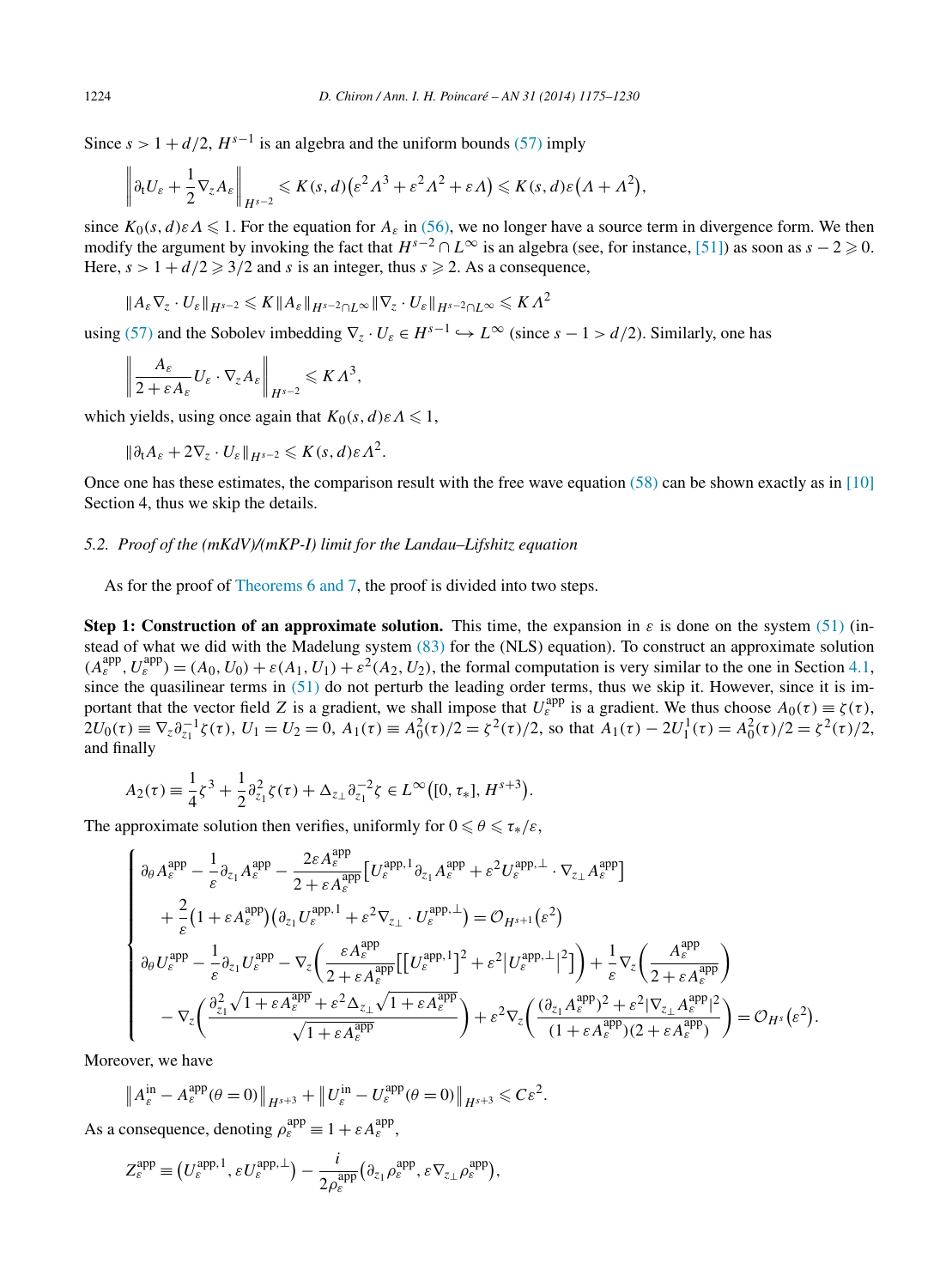<span id="page-50-0"></span>we infer

$$
\begin{cases}\n\partial_{\theta} \rho_{\varepsilon}^{\mathrm{app}} - \frac{1}{\varepsilon} \partial_{z_1} \rho_{\varepsilon}^{\mathrm{app}} + 2 \frac{1 - \rho_{\varepsilon}^{\mathrm{app}}}{1 + \rho_{\varepsilon}^{\mathrm{app}}} \operatorname{Re}(Z_{\varepsilon}^{\mathrm{app}}) \cdot \nabla^{\varepsilon} \rho_{\varepsilon}^{\mathrm{app}} + 2 \rho_{\varepsilon}^{\mathrm{app}} \nabla^{\varepsilon} \cdot \operatorname{Re}(Z_{\varepsilon}^{\mathrm{app}}) = \mathcal{O}_{H^{s+1}}(\varepsilon^{5}) \\
\nabla^{\varepsilon} \rho_{\varepsilon}^{\mathrm{app}} = 2 \rho_{\varepsilon}^{\mathrm{app}} \operatorname{Im}(Z_{\varepsilon}^{\mathrm{app}}) \\
\partial_{\theta} Z_{\varepsilon}^{\mathrm{app}} - \frac{1}{\varepsilon} \partial_{z_1} Z_{\varepsilon}^{\mathrm{app}} - i \Delta^{\varepsilon} Z_{\varepsilon}^{\mathrm{app}} + \nabla^{\varepsilon} \left( \frac{1 - \rho_{\varepsilon}^{\mathrm{app}}}{1 + \rho_{\varepsilon}^{\mathrm{app}}} (Z_{\varepsilon}^{\mathrm{app}} \cdot Z_{\varepsilon}^{\mathrm{app}}) \right) + \frac{1}{\varepsilon^{2}} \nabla^{\varepsilon} \left( \frac{\rho_{\varepsilon}^{\mathrm{app}} - 1}{\rho_{\varepsilon}^{\mathrm{app}} + 1} \right) = \mathcal{O}_{H^{s}}(\varepsilon^{2}),\n\end{cases} \tag{109}
$$

where  $\nabla^{\varepsilon} \equiv {}^{t}(\partial_{z_1}, \varepsilon \nabla_{z_\perp})$  and  $\Delta^{\varepsilon} \equiv [\nabla^{\varepsilon}]^2 = \partial_{z_1}^2 + \varepsilon^2 \Delta_{z_\perp}$ . In addition,  $\varepsilon^{-1} || \rho_{\varepsilon}^{in} - \rho_{\varepsilon}^{app}(\theta = 0) ||_{H^{s+3}} + ||Z_{\varepsilon}^{in} - \rho_{\varepsilon}^{app}||_{H^{s+3}}$  $Z_{\varepsilon}^{\text{app}}(\theta=0) \|_{H^{s+3}} \leqslant C \varepsilon^2.$ 

**Step 2: Nonlinear stability.** Let  $(A_{\varepsilon} = (\rho_{\varepsilon} - 1)/\varepsilon, U_{\varepsilon})$  solve [\(54\)](#page-22-0) (for which we know local well-posedness). We set

$$
\tilde{\rho}_{\varepsilon} \equiv \frac{\rho_{\varepsilon}}{\rho_{\varepsilon}^{\mathrm{app}}}, \qquad \tilde{Z}_{\varepsilon} \equiv \left(U_{\varepsilon}^1, \varepsilon U_{\varepsilon}^{\perp}\right) - \frac{i}{2\rho_{\varepsilon}} (\partial_{z_1} \rho_{\varepsilon}, \varepsilon \nabla_{z_{\perp}} \rho_{\varepsilon}) - Z_{\varepsilon}^{\mathrm{app}},
$$

so that there holds

$$
\begin{cases}\n\partial_{\theta}\tilde{\rho}_{\varepsilon} - \frac{1}{\varepsilon}\partial_{z_{1}}\tilde{\rho}_{\varepsilon} + 2\frac{1-\rho_{\varepsilon}}{1+\rho_{\varepsilon}}\operatorname{Re}(Z_{\varepsilon}) \cdot \nabla^{\varepsilon}\tilde{\rho}_{\varepsilon} + 2\frac{\tilde{\rho}_{\varepsilon}}{\rho_{\varepsilon}^{\text{app}}} \frac{1-\rho_{\varepsilon}^{\text{app}}}{1+\rho_{\varepsilon}^{\text{app}}}\operatorname{Re}(Z_{\varepsilon}^{\text{app}}) \cdot \nabla^{\varepsilon}\rho_{\varepsilon}^{\text{app}} \\
-2\frac{\tilde{\rho}_{\varepsilon}}{\rho_{\varepsilon}^{\text{app}}} \frac{1-\rho_{\varepsilon}^{\text{app}}}{1+\rho_{\varepsilon}^{\text{app}}}\operatorname{Re}(Z_{\varepsilon}^{\text{app}}) \cdot \nabla^{\varepsilon}\rho_{\varepsilon}^{\text{app}} + 2\tilde{\rho}_{\varepsilon}\nabla^{\varepsilon}\cdot\operatorname{Re}(\tilde{Z}_{\varepsilon}) = \mathcal{O}_{H^{s+1}}(\varepsilon^{5}) \\
\frac{\nabla^{\varepsilon}\rho_{\varepsilon}}{\rho_{\varepsilon}} = \frac{\nabla^{\varepsilon}\rho_{\varepsilon}^{\text{app}}}{\rho_{\varepsilon}^{\text{app}}} + \frac{\nabla^{\varepsilon}\tilde{\rho}_{\varepsilon}}{\tilde{\rho}_{\varepsilon}} = 2\operatorname{Im}(Z_{\varepsilon}^{\text{app}}) + 2\operatorname{Im}(\tilde{Z}_{\varepsilon}) \\
\partial_{\theta}\tilde{Z}_{\varepsilon} - \frac{1}{\varepsilon}\partial_{z_{1}}\tilde{Z}_{\varepsilon} - i\Delta^{\varepsilon}\tilde{Z}_{\varepsilon} + \nabla^{\varepsilon}\left(\frac{1-\rho_{\varepsilon}}{1+\rho_{\varepsilon}}(2\tilde{Z}_{\varepsilon}\cdot Z_{\varepsilon}^{\text{app}} + \tilde{Z}_{\varepsilon}\cdot\tilde{Z}_{\varepsilon})\right) + \nabla^{\varepsilon}\left(\frac{1-\rho_{\varepsilon}}{1+\rho_{\varepsilon}} - \frac{\rho_{\varepsilon}^{\text{app}}}{\rho_{\varepsilon}^{\text{app}} + 1}\right)
$$

For the initial data, we have by construction

$$
\varepsilon^{-1} \|\tilde{\rho}_{\varepsilon}(\theta=0)\|_{H^{s+3}} + \|\tilde{Z}_{\varepsilon}(\theta=0)\|_{H^{s+3}} \leqslant C\varepsilon^2.
$$

We define here again  $0 < \bar{\theta}_{\varepsilon} \leq |\ln \varepsilon|$  to be the maximal time for which

$$
\sup_{0\leq\theta\leq\bar{\theta}_{\varepsilon}}\|\tilde{\rho}_{\varepsilon}(\theta)-1\|_{H^{s}}\leqslant\varepsilon,
$$

so that

$$
\|\rho_{\varepsilon}(\theta)-1\|_{H^s} = \|\rho_{\varepsilon}^{\text{app}}(\theta)\tilde{\rho}_{\varepsilon}(\theta)-1\|_{H^s} \leqslant K \|\rho_{\varepsilon}^{\text{app}}(\theta)\|_{H^s} \|\tilde{\rho}_{\varepsilon}(\theta)-1\|_{H^s} + K \|\tilde{\rho}_{\varepsilon}(\theta)\|_{H^s} \|\rho_{\varepsilon}^{\text{app}}(\theta)-1\|_{H^s}
$$

for  $0 \le \theta \le \bar{\theta}_{\varepsilon}$ . Paralleling the proof of [Proposition 5,](#page-45-0) we shall now prove the following result, where the weight for the potential part has an extra  $\rho_{\varepsilon}^{\text{app}}$  compared to the weight in [Proposition 5.](#page-45-0)

**Proposition 6.** If  $s > 1 + d/2$ , there exists C, depending only on  $\Lambda$ , s and d, such that, for any  $\alpha \in \mathbb{N}_0^d$  with  $|\alpha| \leq s$  $and$   $any$   $0 \leqslant \theta \leqslant \bar{\theta}_\varepsilon$ , there holds

$$
\frac{d}{d\theta} \int_{\mathbb{R}^d} \frac{4\rho_{\varepsilon}}{(1+\rho_{\varepsilon})^2} \left| \partial_z^{\alpha} \tilde{Z}_{\varepsilon} \right|^2 + \frac{4\rho_{\varepsilon}^{\text{app}}}{\varepsilon^2 (1+\rho_{\varepsilon})^4} \left[ \partial_z^{\alpha} (\tilde{\rho}_{\varepsilon} - 1) \right]^2 dz \leq C \left( \varepsilon^4 + \left\| \frac{\tilde{\rho}_{\varepsilon} - 1}{\varepsilon} \right\|_{H^s}^2 + \|\tilde{Z}_{\varepsilon}\|_{H^s}^2 \right). \tag{111}
$$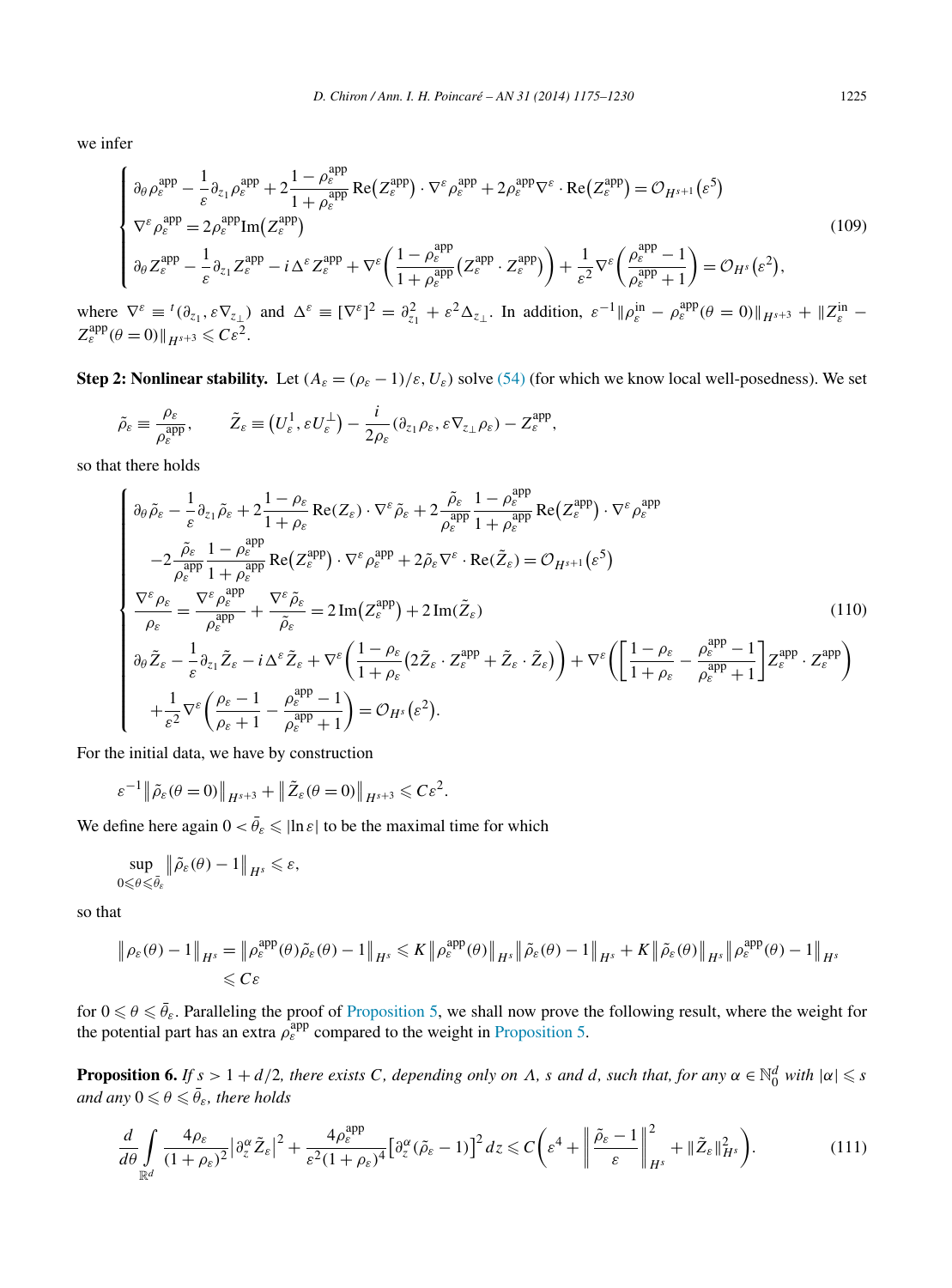<span id="page-51-0"></span>**Proof.** We shall assume  $\alpha \neq 0$ , the case  $\alpha = 0$  could be treated similarly, or using the conservation of the energy combined with the conservation of  $\int_{\mathbb{R}^d} \zeta^2 dz$ . The computations are very close to those for [Proposition 5,](#page-45-0) thus we shall only emphasize on the differences. Let us observe that the before last term in the equation for  $\tilde{Z}_{\varepsilon}$  is easily estimated in  $H^s$ , in view of the equality  $2\text{Im}(\tilde{Z}_\varepsilon) = \frac{\nabla^\varepsilon \tilde{\rho}_\varepsilon}{\tilde{\rho}_\varepsilon}$ .

$$
\begin{aligned} \left\| \nabla^{\varepsilon} \biggl( \left[ \frac{1-\rho_{\varepsilon}}{1+\rho_{\varepsilon}} - \frac{\rho_{\varepsilon}^{\mathrm{app}}-1}{\rho_{\varepsilon}^{\mathrm{app}}+1} \right] \! Z_{\varepsilon}^{\mathrm{app}} \cdot Z_{\varepsilon}^{\mathrm{app}} \biggr) \right\|_{H^{s}} & = \left\| \nabla^{\varepsilon} \biggl( \frac{2\rho_{\varepsilon}^{\mathrm{app}}(1-\tilde{\rho}_{\varepsilon})}{(1+\rho_{\varepsilon})(\rho_{\varepsilon}^{\mathrm{app}}+1)} Z_{\varepsilon}^{\mathrm{app}} \cdot Z_{\varepsilon}^{\mathrm{app}} \biggr) \right\|_{H^{s}} \\ & \leqslant C \bigl( \| \tilde{\rho}_{\varepsilon} - 1 \|_{H^{s}} + \| \tilde{Z}_{\varepsilon} \|_{H^{s}} \bigr). \end{aligned}
$$

Similarly to  $(102)$  and  $(103)$ , one has

$$
\int_{\mathbb{R}^d} \frac{8\rho_{\varepsilon}}{(1+\rho_{\varepsilon})^2} \langle \partial_z^{\alpha} \tilde{Z}_{\varepsilon}, \partial_{\theta} \partial_z^{\alpha} \tilde{Z}_{\varepsilon} \rangle dz \leq \int_{\mathbb{R}^d} \frac{8\rho_{\varepsilon}(1-\rho_{\varepsilon})}{(1+\rho_{\varepsilon})^3} \partial_{z_1} \rho_{\varepsilon} \left| \partial_z^{\alpha} \tilde{Z}_{\varepsilon} \right|^2 dz \n- 16 \int_{\mathbb{R}^d} \frac{\rho_{\varepsilon}(1-\rho_{\varepsilon})}{(1+\rho_{\varepsilon})^3} \langle \partial_z^{\alpha} \tilde{Z}_{\varepsilon}, i \left( \text{Im}(Z_{\varepsilon}^{\text{app}}) + \text{Im}(\tilde{Z}_{\varepsilon}) \right) \cdot \nabla^{\varepsilon} \partial_z^{\alpha} \tilde{Z}_{\varepsilon} \rangle dz \n- \int_{\mathbb{R}^d} \frac{8\rho}{(1+\rho)^2} \langle \partial_z^{\alpha} \tilde{Z}_{\varepsilon}, \partial_z^{\alpha} \nabla^{\varepsilon} \left( \frac{1-\rho_{\varepsilon}}{1+\rho_{\varepsilon}} (2\tilde{Z}_{\varepsilon} \cdot Z_{\varepsilon}^{\text{app}} + \tilde{Z}_{\varepsilon} \cdot \tilde{Z}_{\varepsilon}) \right) \rangle dz \n- \frac{1}{\varepsilon^2} \int_{\mathbb{R}^d} \frac{8\rho}{(1+\rho)^2} \langle \partial_z^{\alpha} \tilde{Z}_{\varepsilon}, \partial_z^{\alpha} \nabla^{\varepsilon} \left( \frac{\rho_{\varepsilon}-1}{\rho_{\varepsilon}+1} - \frac{\rho_{\varepsilon}^{\text{app}}-1}{\rho_{\varepsilon}^{\text{app}}+1} \right) \rangle dz \n+ C\varepsilon^2 \|\tilde{Z}_{\varepsilon}\|_{H^s} + C \Big( \left\| \frac{\tilde{\rho}_{\varepsilon}-1}{\varepsilon} \right\|_{H^s}^2 + \|\tilde{Z}_{\varepsilon}\|_{H^s}^2 \Big),
$$

using an integration by parts for the transport term. The first term is  $\leqslant C\varepsilon \|\tilde{Z}_{\varepsilon}\|_{H^s}^2$ , and the before last is  $\leqslant C\varepsilon^4$  +  $C \|\tilde{Z}_{\varepsilon}\|_{H^s}^2$ . Concerning the third term, arguing as for [\(104\)](#page-46-0) yields

$$
\begin{split}\n&-\int_{\mathbb{R}^{d}} \frac{8\rho_{\varepsilon}}{(1+\rho_{\varepsilon})^{2}} \Big\langle \partial_{z}^{\alpha}\tilde{Z}_{\varepsilon}, \partial_{z}^{\alpha}\nabla^{\varepsilon} \Big(\frac{1-\rho_{\varepsilon}}{1+\rho_{\varepsilon}}\Big(2\tilde{Z}_{\varepsilon}\cdot Z_{\varepsilon}^{app}+\tilde{Z}_{\varepsilon}\cdot\tilde{Z}_{\varepsilon}\Big)\Big) \Big\rangle dz \\
&\leq -\int_{\mathbb{R}^{d}} \frac{16\rho_{\varepsilon}(1-\rho_{\varepsilon})}{(1+\rho_{\varepsilon})^{3}} \Big\langle \partial_{z}^{\alpha}\tilde{Z}_{\varepsilon}, Z_{\varepsilon}^{app}\cdot \partial_{z}^{\alpha}\nabla^{\varepsilon}\tilde{Z}_{\varepsilon} + \tilde{Z}_{\varepsilon}\cdot \partial_{z}^{\alpha}\nabla^{\varepsilon}\tilde{Z}_{\varepsilon}\Big\rangle dz + C\Big(\|\tilde{\rho}_{\varepsilon}-1\|_{H^{s}}^{2}+\|\tilde{Z}_{\varepsilon}\|_{H^{s}}^{2}\Big) \\
&\leq -\int_{\mathbb{R}^{d}} \frac{16\rho_{\varepsilon}(1-\rho_{\varepsilon})}{(1+\rho_{\varepsilon})^{3}} \Big\langle \partial_{z}^{\alpha}\tilde{Z}_{\varepsilon}, \text{Re}\Big(Z_{\varepsilon}^{app}+\tilde{Z}_{\varepsilon}\Big)\cdot \partial_{z}^{\alpha}\nabla^{\varepsilon}\tilde{Z}_{\varepsilon}\Big\rangle dz \\
&+\int_{\mathbb{R}^{d}} \frac{16\rho_{\varepsilon}(1-\rho_{\varepsilon})}{(1+\rho_{\varepsilon})^{3}} \Big\langle \partial_{z}^{\alpha}\tilde{Z}_{\varepsilon}, i\text{Im}\Big(Z_{\varepsilon}^{app}+\tilde{Z}_{\varepsilon}\Big)\cdot \partial_{z}^{\alpha}\nabla^{\varepsilon}\tilde{Z}_{\varepsilon}\Big\rangle dz + C\Big(\|\tilde{\rho}_{\varepsilon}-1\|_{H^{s}}^{2}+\|\tilde{Z}_{\varepsilon}\|_{H^{s}}^{2}\Big) \\
&\leqslant \int_{\mathbb{R}^{d}} \frac{16\rho_{\varepsilon}(1-\rho_{\varepsilon})}{(1+\rho_{\varepsilon})^{3}}
$$

where we use that  $2\langle \partial_z^{\alpha} \tilde{Z}_{\varepsilon}, \text{Re}(Z_{\varepsilon}^{app} + \tilde{Z}_{\varepsilon}) \cdot \partial_z^{\alpha} \nabla^{\varepsilon} \tilde{Z}_{\varepsilon} \rangle = \text{Re}(Z_{\varepsilon}^{app} + \tilde{Z}_{\varepsilon}) \cdot \nabla^{\varepsilon} |\partial_z^{\alpha} \tilde{Z}_{\varepsilon}|^2$  and an integration by parts to bound the first integral. Since here again the terms involving  $\text{Im}(Z_{\varepsilon}^{\text{app}} + \tilde{Z}_{\varepsilon})$  cancel out, we deduce

$$
\int_{\mathbb{R}^d} \frac{8\rho_{\varepsilon}}{(1+\rho_{\varepsilon})^2} \left\langle \partial_z^{\alpha} \tilde{Z}_{\varepsilon}, \partial_{\theta} \partial_z^{\alpha} \tilde{Z}_{\varepsilon} \right\rangle dz
$$
\n
$$
\leqslant -\frac{1}{\varepsilon^2} \int_{\mathbb{R}^d} \frac{8\rho_{\varepsilon}}{(1+\rho_{\varepsilon})^2} \left\langle \partial_z^{\alpha} \tilde{Z}_{\varepsilon}, \partial_z^{\alpha} \nabla^{\varepsilon} \left( \frac{\rho_{\varepsilon}-1}{\rho_{\varepsilon}+1} - \frac{\rho_{\varepsilon}^{\text{app}}-1}{\rho_{\varepsilon}^{\text{app}}+1} \right) \right\rangle dz + C \left( \varepsilon^4 + \left\| \frac{\tilde{\rho}_{\varepsilon}-1}{\varepsilon} \right\|_{H^s}^2 + \|\tilde{Z}_{\varepsilon}\|_{H^s}^2 \right). \tag{112}
$$

−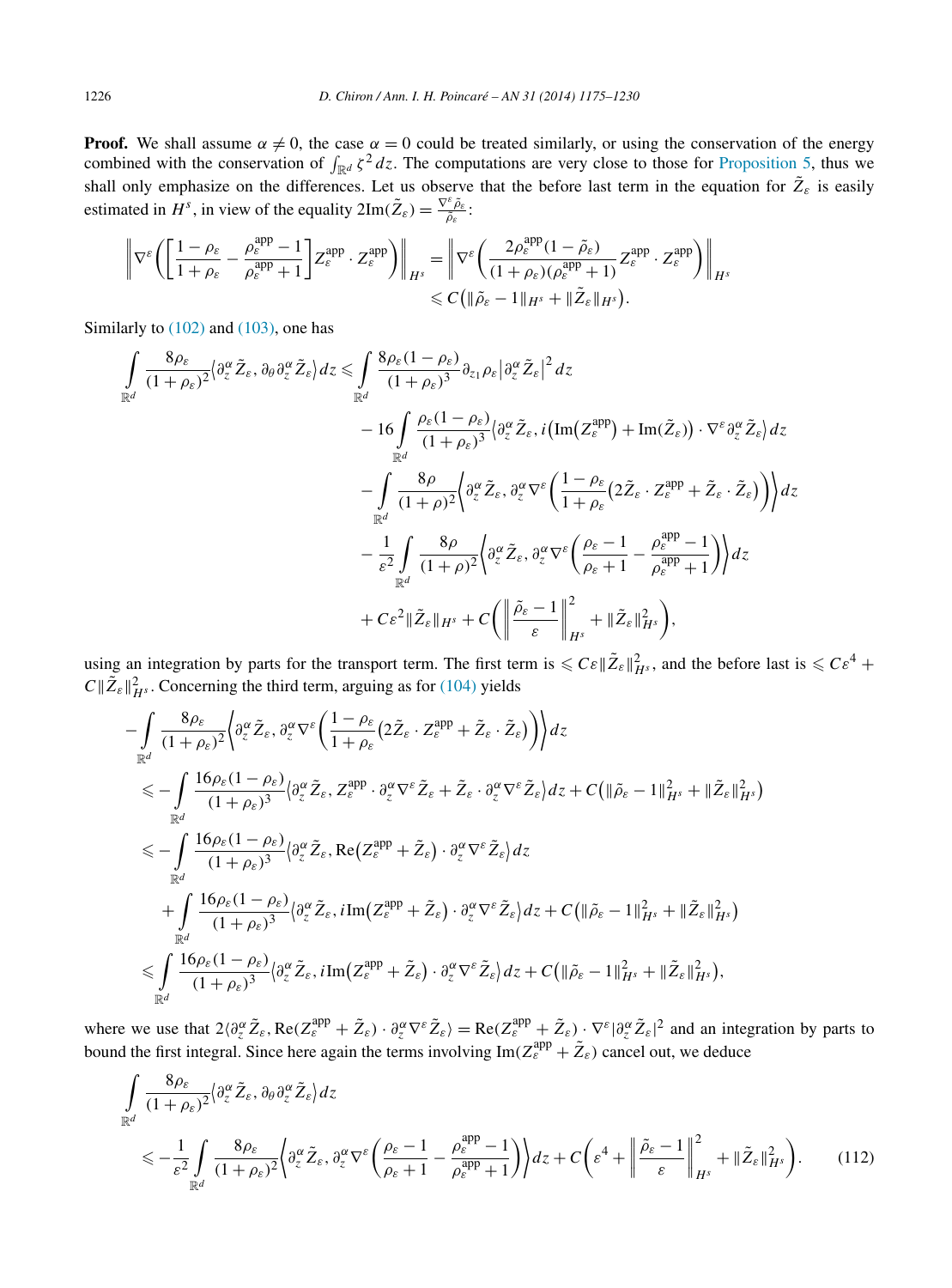<span id="page-52-0"></span>Since, in view of the transport equation on  $\rho_{\varepsilon}$ ,

$$
\partial_{\theta} \left( \frac{8\rho_{\varepsilon}}{(1+\rho_{\varepsilon})^2} \right) = \frac{8}{(1+\rho_{\varepsilon})^3} \times \frac{1-\rho_{\varepsilon}}{\varepsilon} \times \varepsilon \partial_{\theta} \rho_{\varepsilon}
$$

is uniformly bounded by some absolute constant  $K_0$  for  $0 \le \theta \le \bar{\theta}_{\varepsilon}$ , we deduce from [\(112\)](#page-51-0)

$$
\frac{d}{d\theta} \int_{\mathbb{R}^d} \frac{4\rho_{\varepsilon}}{(1+\rho_{\varepsilon})^2} \langle \partial_z^{\alpha} \tilde{Z}_{\varepsilon}, \partial_z^{\alpha} \tilde{Z}_{\varepsilon} \rangle dz \n\leq -\frac{1}{\varepsilon^2} \int_{\mathbb{R}^d} \frac{8\rho_{\varepsilon}}{(1+\rho_{\varepsilon})^2} \langle \partial_z^{\alpha} \text{Re}(\tilde{Z}_{\varepsilon}), \partial_z^{\alpha} \nabla^{\varepsilon} \left( \frac{2\rho_{\varepsilon}^{\text{app}}(\tilde{\rho}_{\varepsilon}-1)}{(\rho_{\varepsilon}+1)(\rho_{\varepsilon}^{\text{app}}+1)} \right) \rangle dz + C \left( \varepsilon^4 + \left\| \frac{\tilde{\rho}_{\varepsilon}-1}{\varepsilon} \right\|_{H^s}^2 + \|\tilde{Z}_{\varepsilon}\|_{H^s}^2 \right).
$$

Here, we see that the term in bracket in the integral is slightly different from what we had in [\(106\).](#page-47-0) Thanks to a new use of [\(59\),](#page-24-0) we then get, as for [\(107\),](#page-47-0) keeping aside the terms where we put  $\partial_z^{\alpha} \nabla^{\varepsilon}$  on each one of the factors in  $\rho_{\varepsilon}^{\text{app}}$  *γ*<sub>ε</sub><sup>2pp</sup><sub>+1</sub> × ( $\tilde{\rho}_{\varepsilon}$  – 1) ×  $\frac{1}{(\rho_{\varepsilon}+1)}$ ,

$$
\frac{d}{d\theta} \int_{\mathbb{R}^d} \frac{4\rho_{\varepsilon}}{(1+\rho_{\varepsilon})^2} \langle \partial_z^{\alpha} \tilde{Z}_{\varepsilon}, \partial_z^{\alpha} \tilde{Z}_{\varepsilon} \rangle dz
$$
\n
$$
\leq -\frac{1}{\varepsilon^2} \int_{\mathbb{R}^d} \frac{16\rho_{\varepsilon} \rho_{\varepsilon}^{\text{app}}}{(1+\rho_{\varepsilon})^3 (\rho_{\varepsilon}^{\text{app}}+1)} \langle \partial_z^{\alpha} \text{Re}(\tilde{Z}_{\varepsilon}), \partial_z^{\alpha} \nabla^{\varepsilon} \tilde{\rho}_{\varepsilon} \rangle dz
$$
\n
$$
+ \frac{1}{\varepsilon^2} \int_{\mathbb{R}^d} \frac{16\rho_{\varepsilon} \rho_{\varepsilon}^{\text{app}} (\tilde{\rho}_{\varepsilon}-1)}{(1+\rho_{\varepsilon})^2 (\rho_{\varepsilon}^{\text{app}}+1)} \langle \partial_z^{\alpha} \text{Re}(\tilde{Z}_{\varepsilon}), \partial_z^{\alpha} \left( \frac{\nabla^{\varepsilon} \rho_{\varepsilon}}{(1+\rho_{\varepsilon})^2} \right) \rangle dz
$$
\n
$$
- \frac{1}{\varepsilon^2} \int_{\mathbb{R}^d} \frac{16\rho_{\varepsilon} (\tilde{\rho}_{\varepsilon}-1)}{(1+\rho_{\varepsilon})^3} \langle \partial_z^{\alpha} \text{Re}(\tilde{Z}_{\varepsilon}), \partial_z^{\alpha} \nabla^{\varepsilon} \left( \frac{\rho_{\varepsilon}^{\text{app}}}{\rho_{\varepsilon}^{\text{app}}+1} \right) \rangle dz + C \left( \varepsilon^4 + \left\| \frac{\tilde{\rho}_{\varepsilon}-1}{\varepsilon} \right\|_{H^s}^2 + \|\tilde{Z}_{\varepsilon}\|_{H^s}^2 \right).
$$

The last integral is easily estimated by  $C \|\frac{\tilde{\rho}_{\varepsilon}-1}{\varepsilon}\|_{H^s}^2 + \|\tilde{Z}_{\varepsilon}\|_{H^s}^2$ , since  $\rho_{\varepsilon}^{\text{app}} - 1 = \mathcal{O}_{H^{s+1}}(\varepsilon)$  and  $\|\tilde{\rho}_{\varepsilon} - 1\|_{L^{\infty}} \leq$  $C\|\tilde{\rho}_{\varepsilon}-1\|_{H^s}$  by Sobolev imbedding. In the second integral, we replace  $\nabla^{\varepsilon} \rho_{\varepsilon} = \rho_{\varepsilon}^{\text{app}} \nabla^{\varepsilon} \tilde{\rho}_{\varepsilon} - \tilde{\rho}_{\varepsilon} \nabla^{\varepsilon} \rho_{\varepsilon}^{\text{app}} = \rho_{\varepsilon}^{\text{app}} \nabla^{\varepsilon} \tilde{\rho}_{\varepsilon} \tilde{\rho}_{\varepsilon} \mathcal{O}_{H^s}(\varepsilon)$  and infer from [\(59\)](#page-24-0) that it is

$$
\leq \frac{1}{\varepsilon^2} \int\limits_{\mathbb{R}^d}{\frac{16\rho_\varepsilon[\rho_\varepsilon^{\mathrm{app}}]^2(\tilde{\rho}_\varepsilon-1)}{(1+\rho_\varepsilon)^4(\rho_\varepsilon^{\mathrm{app}}+1)}\Big|\partial_z^\alpha\mathrm{Re}(\tilde{Z}_\varepsilon),\partial_z^\alpha\nabla^\varepsilon\tilde{\rho}_\varepsilon\Big|dz} + C\bigg(\varepsilon^4 + \bigg\|\frac{\tilde{\rho}_\varepsilon-1}{\varepsilon}\bigg\|_{H^s}^2 + \|\tilde{Z}_\varepsilon\|_{H^s}^2\bigg).
$$

Consequently, by using another integration by parts,

$$
\frac{d}{d\theta} \int_{\mathbb{R}^d} \frac{4\rho_{\varepsilon}}{(1+\rho_{\varepsilon})^2} \langle \partial_z^{\alpha} \tilde{Z}_{\varepsilon}, \partial_z^{\alpha} \tilde{Z}_{\varepsilon} \rangle dz \leq C \bigg( \varepsilon^4 + \bigg( \frac{\tilde{\rho}_{\varepsilon} - 1}{\varepsilon} \bigg) \bigg|_{H^s}^2 + \|\tilde{Z}_{\varepsilon}\|_{H^s}^2 \bigg) \n+ \frac{16}{\varepsilon^2} \int_{\mathbb{R}^d} \frac{\rho_{\varepsilon} \rho_{\varepsilon}^{\text{app}}}{(1+\rho_{\varepsilon})^4} \langle \partial_z^{\alpha} \nabla^{\varepsilon} \cdot \text{Re}(\tilde{Z}_{\varepsilon}), \partial_z^{\alpha} \tilde{\rho}_{\varepsilon} \rangle dz.
$$
\n(113)

Now, observe that, by [\(109\),](#page-50-0)

$$
\partial_{\theta} \left( \frac{4\rho_{\varepsilon}^{\text{app}}}{\varepsilon^{2}(1+\rho_{\varepsilon})^{4}} \left[ \partial_{z}^{\alpha} \tilde{\rho}_{\varepsilon} \right]^{2} \right) + \frac{16\rho_{\varepsilon}^{\text{app}} \partial_{\theta} \rho_{\varepsilon}}{\varepsilon^{2}(1+\rho_{\varepsilon})^{5}} \left[ \partial_{z}^{\alpha} \tilde{\rho}_{\varepsilon} \right]^{2} - \frac{4 \partial_{\theta} \rho_{\varepsilon}^{\text{app}}}{\varepsilon^{2}(1+\rho_{\varepsilon})^{4}} \left[ \partial_{z}^{\alpha} \tilde{\rho}_{\varepsilon} \right]^{2} \n+ \frac{16\rho_{\varepsilon}^{\text{app}}}{\varepsilon^{2}(1+\rho_{\varepsilon})^{4}} \left\{ \partial_{z}^{\alpha} \tilde{\rho}_{\varepsilon}, \partial_{z}^{\alpha} \left( -\frac{1}{2\varepsilon} \partial_{z_{1}} \tilde{\rho}_{\varepsilon} + \frac{1-\rho_{\varepsilon}}{1+\rho_{\varepsilon}} \text{Re}(Z_{\varepsilon}) \cdot \nabla^{\varepsilon} \tilde{\rho}_{\varepsilon} + \tilde{\rho}_{\varepsilon} \nabla^{\varepsilon} \cdot \text{Re}(\tilde{Z}_{\varepsilon}) \right. \right. \n+ \frac{\tilde{\rho}_{\varepsilon}}{\rho_{\varepsilon}^{\text{app}}} \left[ \frac{1-\rho_{\varepsilon}}{1+\rho_{\varepsilon}} \text{Re}(Z_{\varepsilon}) - \frac{1-\rho_{\varepsilon}^{\text{app}}}{1+\rho_{\varepsilon}^{\text{app}}} \text{Re}(Z_{\varepsilon}^{\text{app}}) \right] \cdot \nabla^{\varepsilon} \rho_{\varepsilon}^{\text{app}} + \mathcal{O}_{H^{s+1}}(\varepsilon^{5}) \Big) \Big) = 0. \tag{114}
$$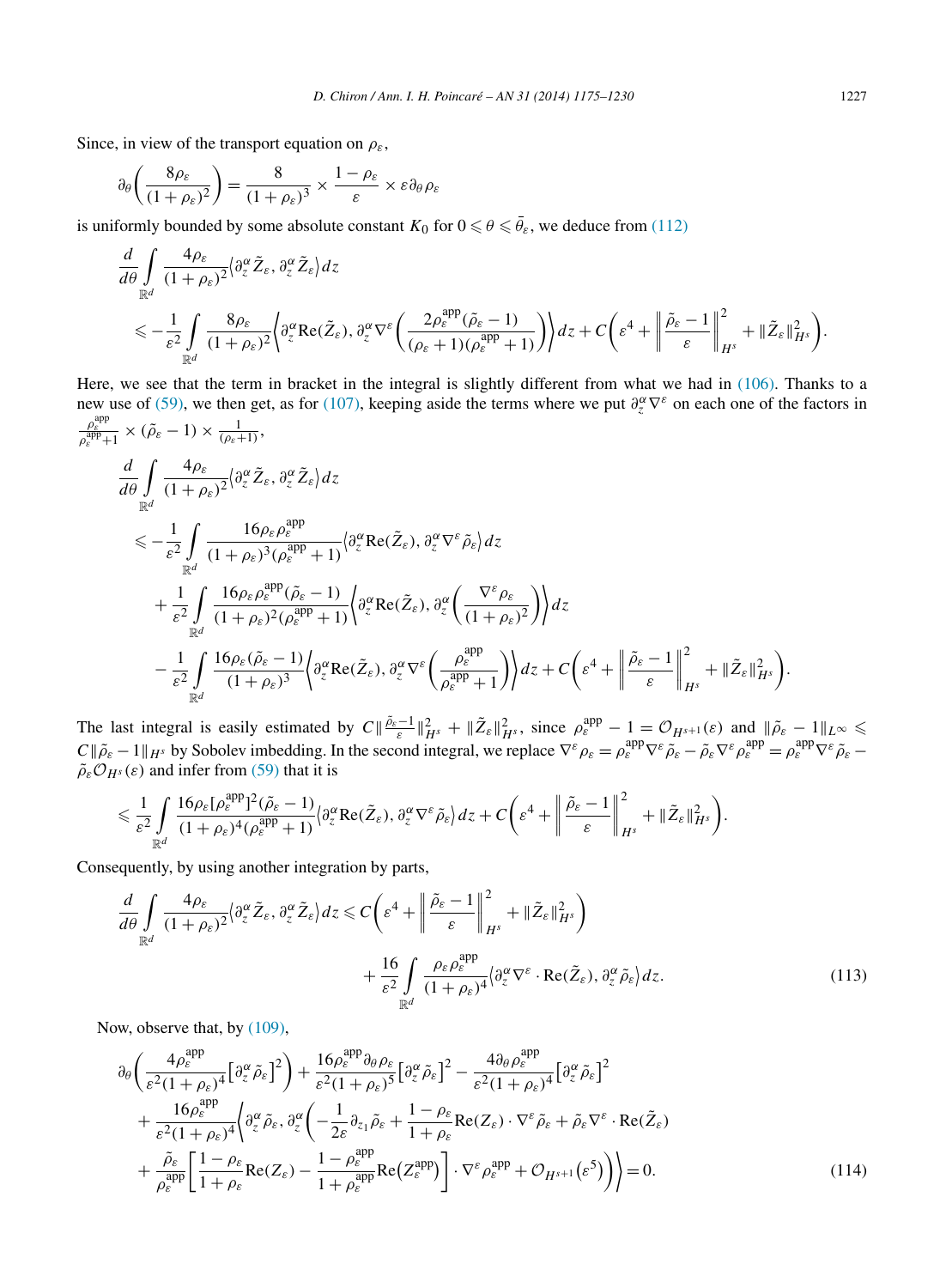For  $0 \le \theta \le \bar{\theta}_{\varepsilon}$ , we have

$$
\|\partial_{\theta}\rho_{\varepsilon}\|_{L^{\infty}}=\left\|-\frac{1}{\varepsilon}\partial_{z_1}\rho_{\varepsilon}+\frac{1-\rho_{\varepsilon}}{1+\rho_{\varepsilon}}U_{\varepsilon}\cdot\nabla^{\varepsilon}\rho_{\varepsilon}+\rho_{\varepsilon}\nabla^{\varepsilon}\cdot U_{\varepsilon}\right\|_{L^{\infty}}\leqslant C,
$$

and there also holds  $\|\partial_{\theta}\rho_{\varepsilon}^{\text{app}}\|_{L^{\infty}} = \mathcal{O}(\varepsilon)$  uniformly for  $\theta \leq \tau_*/\varepsilon$ . Furthermore, by Cauchy–Schwarz,

$$
\left\|\frac{1}{\varepsilon^2}\big\{\partial_{z}^{\alpha}\tilde{\rho}_{\varepsilon},\partial_{z}^{\alpha}(\mathcal{O}_{H^{s+1}}(\varepsilon^5))\big\}\right\|_{L^{1}}\leqslant C\varepsilon^4\left\|\frac{\tilde{\rho}_{\varepsilon}-1}{\varepsilon}\right\|_{H^{s}}\leqslant C\left\|\frac{\tilde{\rho}_{\varepsilon}-1}{\varepsilon}\right\|_{H^{s}}^{2}+C\varepsilon^8
$$

and

$$
\begin{split} & \left\| \frac{1}{\varepsilon^{2}} \Big\langle \partial_{z}^{\alpha} \tilde{\rho}_{\varepsilon}, \partial_{z}^{\alpha} \left\{ \frac{\tilde{\rho}_{\varepsilon}}{\rho_{\varepsilon}^{\mathrm{app}}} \bigg[ \frac{1 - \rho_{\varepsilon}}{1 + \rho_{\varepsilon}} \mathrm{Re}(Z_{\varepsilon}) - \frac{1 - \rho_{\varepsilon}^{\mathrm{app}}}{1 + \rho_{\varepsilon}^{\mathrm{app}}} \mathrm{Re}\big(Z_{\varepsilon}^{\mathrm{app}}\big) \right] \cdot \nabla^{\varepsilon} \rho_{\varepsilon}^{\mathrm{app}} \Big\} \Big\} \right\|_{L^{1}} \\ & \leqslant C \varepsilon \left\| \frac{\tilde{\rho}_{\varepsilon} - 1}{\varepsilon} \right\|_{H^{s}}^{2} + C \varepsilon \left\| \mathrm{Re}(\tilde{Z}_{\varepsilon}) \right\|_{H^{s}}^{2}. \end{split}
$$

Integrating [\(114\)](#page-52-0) in  $z \in \mathbb{R}^d$ , integrating by parts for the singular transport term and using [\(59\),](#page-24-0) we then obtain

$$
\frac{d}{d\theta} \int_{\mathbb{R}^d} \frac{4\rho_{\varepsilon}^{\text{app}}}{\varepsilon^2 (1+\rho_{\varepsilon})^4} \Big[ \partial_z^{\alpha} \tilde{\rho}_{\varepsilon} \Big]^2 dz + \int_{\mathbb{R}^d} \frac{4}{\varepsilon^2} \partial_{z_1} \left( \frac{\rho_{\varepsilon}^{\text{app}}}{(1+\rho_{\varepsilon})^4} \right) \Big[ \partial_z^{\alpha} \tilde{\rho}_{\varepsilon} \Big]^2 dz \n+ \int_{\mathbb{R}^d} \frac{16\rho_{\varepsilon}^{\text{app}} (1-\rho_{\varepsilon})}{\varepsilon^2 (1+\rho_{\varepsilon})^5} \Big\langle \partial_z^{\alpha} \tilde{\rho}_{\varepsilon}, \text{Re}(Z_{\varepsilon}) \cdot \nabla^{\varepsilon} \partial_z^{\alpha} \tilde{\rho}_{\varepsilon} \Big\rangle dz + \int_{\mathbb{R}^d} \frac{16\rho_{\varepsilon}^{\text{app}} \tilde{\rho}_{\varepsilon}}{\varepsilon^2 (1+\rho_{\varepsilon})^4} \Big\langle \partial_z^{\alpha} \tilde{\rho}_{\varepsilon}, \nabla^{\varepsilon} \cdot \partial_z^{\alpha} \text{Re}(\tilde{Z}_{\varepsilon}) \Big\rangle dz \n\leq C \Bigg( \varepsilon^4 + \left\| \frac{\tilde{\rho}_{\varepsilon} - 1}{\varepsilon} \right\|_{H^s}^2 + \| \text{Re}(\tilde{Z}_{\varepsilon}) \|_{H^s}^2 \Bigg).
$$

The first integral has absolute value  $\leq C ||(\tilde{\rho}_{\varepsilon} - 1)/\varepsilon||_{H^s}^2$  since  $||\partial_{z_1} \rho_{\varepsilon}^{app}||_{L^{\infty}} + ||\partial_{z_1} \rho_{\varepsilon}||_{L^{\infty}} \leq C\varepsilon$  for  $0 \leq \theta \leq \bar{\theta}_{\varepsilon}$ . For the second integral, we integrate by parts:

$$
\int_{\mathbb{R}^d} \frac{16\rho_{\varepsilon}^{\text{app}}(1-\rho_{\varepsilon})}{\varepsilon^2(1+\rho_{\varepsilon})^5} \langle \partial_z^{\alpha}\tilde{\rho}_{\varepsilon}, \text{Re}(Z_{\varepsilon}) \cdot \nabla^{\varepsilon} \partial_z^{\alpha}\tilde{\rho}_{\varepsilon} \rangle dz = -\frac{8}{\varepsilon^2} \int_{\mathbb{R}^d} \left[ \partial_z^{\alpha}\tilde{\rho}_{\varepsilon} \right]^2 \nabla^{\varepsilon} \cdot \left( \rho_{\varepsilon}^{\text{app}} \frac{(1-\rho_{\varepsilon})}{(1+\rho_{\varepsilon})^5} \text{Re}(Z_{\varepsilon}) \right) dz
$$
  

$$
\geq -C\varepsilon \left\| \frac{\tilde{\rho}_{\varepsilon} - 1}{\varepsilon} \right\|_{H^s}^2.
$$

Therefore, by another integration by parts,

$$
\frac{d}{d\theta} \int_{\mathbb{R}^d} \frac{4\rho_{\varepsilon}^{\text{app}}}{\varepsilon^2 (1+\rho_{\varepsilon})^4} \Big[ \partial_z^{\alpha} \tilde{\rho}_{\varepsilon} \Big]^2 dz \leq \int_{\mathbb{R}^d} \frac{16\rho_{\varepsilon}^{\text{app}} \tilde{\rho}_{\varepsilon}}{\varepsilon^2 (1+\rho_{\varepsilon})^4} \langle \partial_z^{\alpha} \nabla^{\varepsilon} \tilde{\rho}_{\varepsilon}, \partial_z^{\alpha} \text{Re}(\tilde{Z}_{\varepsilon}) \rangle dz + C \bigg( \varepsilon^4 + \left\| \frac{\tilde{\rho}_{\varepsilon} - 1}{\varepsilon} \right\|_{H^s}^2 + \| \tilde{Z}_{\varepsilon} \|_{H^s}^2 \bigg).
$$
 (115)

Combining [\(113\)](#page-52-0) and (115) provides, in view of the cancellation of the bad singular terms,

$$
\frac{d}{d\theta}\int\limits_{\mathbb{R}^d}\frac{4\rho_\varepsilon}{(1+\rho_\varepsilon)^2}\big|\partial_z^\alpha \tilde{Z}_\varepsilon\big|^2+\frac{4\rho_\varepsilon^{\mathrm{app}}}{\varepsilon^2(1+\rho_\varepsilon)^4}\big[\partial_z^\alpha \tilde{\rho}_\varepsilon\big]^2dz\leqslant C\bigg(\varepsilon^4+\bigg\|\frac{\tilde{\rho}_\varepsilon-1}{\varepsilon}\bigg\|_{H^s}^2+\|\tilde{Z}_\varepsilon\|_{H^s}^2\bigg),
$$

which is the desired inequality.  $\Box$ 

Since at  $\theta = 0$ ,  $\tilde{\rho}_{\varepsilon} = 1 + \mathcal{O}_{H^s}(\varepsilon^3)$  and  $\tilde{Z}_{\varepsilon} = \mathcal{O}_{H^s}(\varepsilon^2)$ , [\(111\)](#page-50-0) and the Gronwall inequality implies, for  $0 \le \theta \le \bar{\theta}_{\varepsilon}$ ,  $\begin{array}{c} \begin{array}{c} \begin{array}{c} \begin{array}{c} \end{array}\\ \end{array} \end{array} \end{array}$  $\tilde{\rho}_{\varepsilon}(\theta) - 1$ *ε*  $\begin{array}{c} \hline \end{array}$ 2 *H<sup>s</sup>*  $+$  $\left\| \tilde{Z}_{\varepsilon}(\theta) \right\|$  $\frac{2}{H^s} \leqslant C \varepsilon^4 e^{C\theta}$ .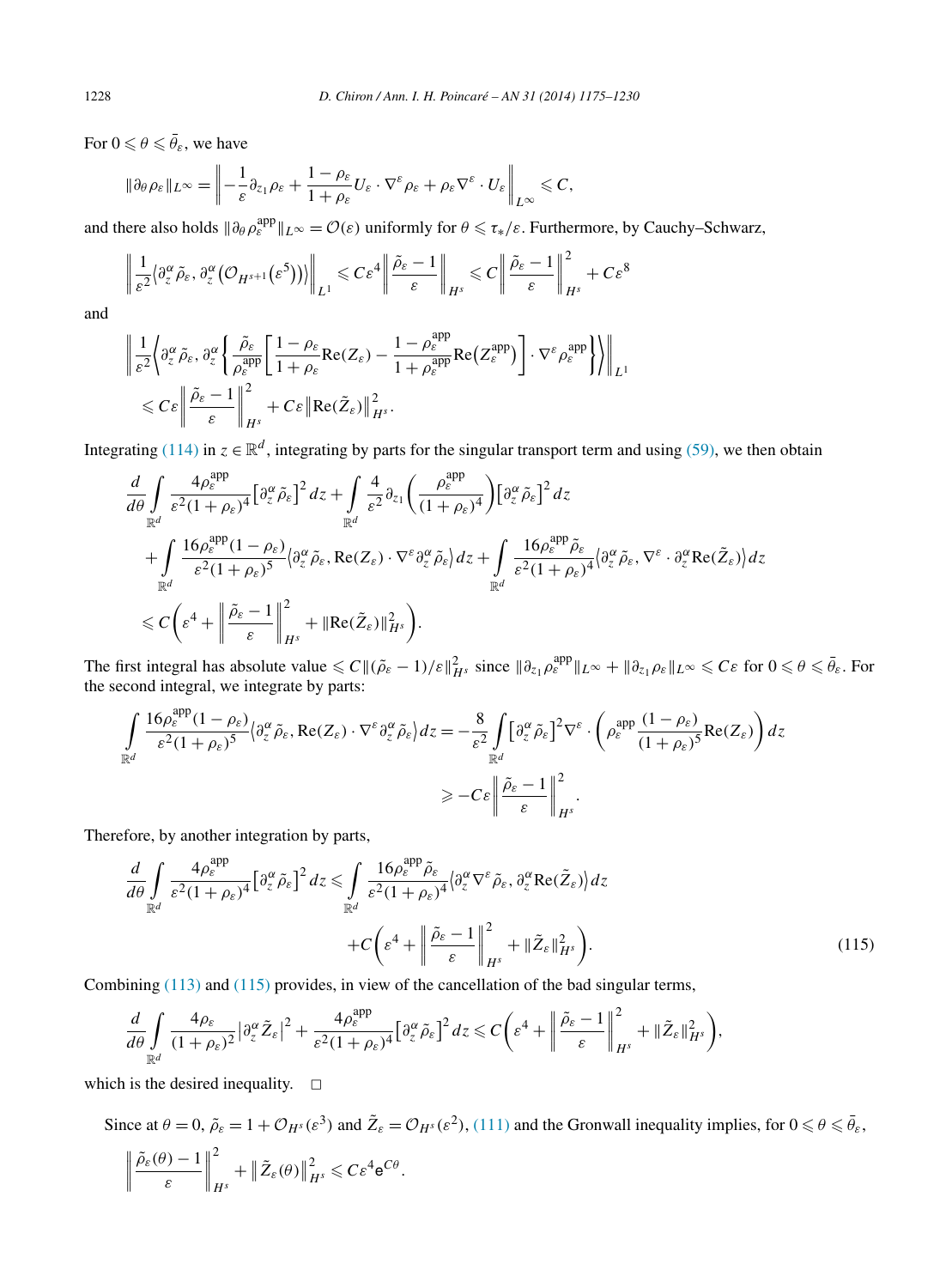<span id="page-54-0"></span>This proves that if  $\mu < 1/(2C)$  and  $\varepsilon \leq \varepsilon_0(\mu, C)$  is sufficiently small, then  $\bar{\theta}_{\varepsilon} > \mu |\ln \varepsilon|$ . The end of the proof of [Theorem 9](#page-22-0) then follows the lines of Section [4.2](#page-42-0) thus we omit it. To compare  $A_{\varepsilon}$  and  $A_{\varepsilon}^{app}$ , we write

$$
A_{\varepsilon} = \frac{\rho_{\varepsilon} - 1}{\varepsilon} = \frac{\rho_{\varepsilon}^{\mathrm{app}} \tilde{\rho}_{\varepsilon} - 1}{\varepsilon} = \frac{\rho_{\varepsilon}^{\mathrm{app}} - 1}{\varepsilon} + \rho_{\varepsilon}^{\mathrm{app}} \frac{\tilde{\rho}_{\varepsilon} - 1}{\varepsilon} = \zeta(\varepsilon \theta) + \frac{\varepsilon}{2} \zeta^2(\varepsilon \theta) + \mathcal{O}_{H^s}(\varepsilon^2 \mathbf{e}^{\theta/\mu}),
$$

as wished.

## **Acknowledgements**

The support of the ANR *ArDyPitEq* is gratefully acknowledged. I would like to thank Frédéric Rousset warmly for useful discussions, for having drawn my attention on paper [\[49\]](#page-55-0) and finally for many unsuccessful joint attempts to try to get the Sobolev bounds for the (gKdV)/(gKP-I) asymptotic regime on the time scale  $\tau \approx 1$ .

#### **References**

- [1] [M. Abid, C. Huepe, S. Metens, C. Nore, C.T. Pham, L.S. Tuckerman, M.E. Brachet, Gross–Pitaevskii dynamics of Bose–Einstein condensates](http://refhub.elsevier.com/S0294-1449(13)00110-8/bib41484D4E505442s1) [and superfluid turbulence, Fluid Dyn. Res. 33 \(5–6\) \(2003\) 509–544.](http://refhub.elsevier.com/S0294-1449(13)00110-8/bib41484D4E505442s1)
- [2] N. [Akhmediev, A. Ankiewicz, R. Grimshaw, Hamiltonian-versus-energy diagrams in soliton theory, Phys. Rev. E 59 \(5\) \(1999\) 6088–6096.](http://refhub.elsevier.com/S0294-1449(13)00110-8/bib416B416E4772s1)
- [3] [T. Alazard, R. Carles, Supercritical geometric optics for nonlinear Schrödinger equations, Arch. Ration. Mech. Anal. 94 \(1\) \(2009\) 315–347.](http://refhub.elsevier.com/S0294-1449(13)00110-8/bib41437375706572s1)
- [4] [V. Banica, E. Miot, Global existence and collisions for certain configurations of nearly parallel vortex filaments, Ann. Inst. Henri Poincaré,](http://refhub.elsevier.com/S0294-1449(13)00110-8/bib42614D69s1) [Anal. Non Linéaire 29 \(2012\) 813–832.](http://refhub.elsevier.com/S0294-1449(13)00110-8/bib42614D69s1)
- [5] I. [Barashenkov, E. Panova, Stability and evolution of the quiescent and travelling solitonic bubbles, Physica D 69 \(1–2\) \(1993\) 114–134.](http://refhub.elsevier.com/S0294-1449(13)00110-8/bib4250s1)
- [6] [W. Ben Youssef, T. Colin, Rigorous derivation of Korteweg–de Vries-type systems from a general class of nonlinear hyperbolic systems,](http://refhub.elsevier.com/S0294-1449(13)00110-8/bib427943s1) [M2AN Math. Model. Numer. Anal. 34 \(4\) \(2000\) 873–911.](http://refhub.elsevier.com/S0294-1449(13)00110-8/bib427943s1)
- [7] [W. Ben Youssef, D. Lannes, The long wave limit for a general class of 2D quasilinear hyperbolic problems, Commun. Partial Differ. Equ.](http://refhub.elsevier.com/S0294-1449(13)00110-8/bib42794Cs1) [27 \(5–6\) \(2002\) 979–1020.](http://refhub.elsevier.com/S0294-1449(13)00110-8/bib42794Cs1)
- [8] S. [Benzoni-Gavage, R. Danchin, S. Descombes, On the well-posedness of the Euler–Korteweg model in several space dimensions, Indiana](http://refhub.elsevier.com/S0294-1449(13)00110-8/bib42656E44616E446573s1) [Univ. Math. J. 56 \(2007\) 1499–1579.](http://refhub.elsevier.com/S0294-1449(13)00110-8/bib42656E44616E446573s1)
- [9] N. [Berloff, P. Roberts, Motions in a Bose condensate: X. New results on stability of axisymmetric solitary waves of the Gross–Pitaevskii](http://refhub.elsevier.com/S0294-1449(13)00110-8/bib4252s1) [equation, J. Phys. A, Math. Gen. 37 \(2004\) 11333–11351.](http://refhub.elsevier.com/S0294-1449(13)00110-8/bib4252s1)
- [10] [F. Béthuel, R. Danchin, D. Smets, On the linear wave regime of the Gross–Pitaevskii equation, J. Anal. Math. 110 \(2010\) 297–338.](http://refhub.elsevier.com/S0294-1449(13)00110-8/bib424453s1)
- [11] [F. Béthuel, P. Gravejat, J.-C. Saut, On the KP-I transonic limit of two-dimensional Gross–Pitaevskii travelling waves, Dyn. Partial Differ. Equ.](http://refhub.elsevier.com/S0294-1449(13)00110-8/bib42475331s1) [5 \(3\) \(2008\) 241–280.](http://refhub.elsevier.com/S0294-1449(13)00110-8/bib42475331s1)
- [12] [F. Béthuel, P. Gravejat, J.-C. Saut, Existence and properties of travelling waves for the Gross–Pitaevskii equation, in: Stationary and Time](http://refhub.elsevier.com/S0294-1449(13)00110-8/bib424753737572766579s1) [Dependent Gross–Pitaevskii Equations, in: Contemp. Math., vol. 473, Amer. Math. Soc., Providence, RI, 2008, pp. 55–103.](http://refhub.elsevier.com/S0294-1449(13)00110-8/bib424753737572766579s1)
- [13] [F. Béthuel, P. Gravejat, J.-C. Saut, D. Smets, On the Korteweg–de Vries long-wave transonic approximation of the Gross–Pitaevskii equation](http://refhub.elsevier.com/S0294-1449(13)00110-8/bib42475353s1) [I, Int. Math. Res. Not. 14 \(2009\) 2700–2748.](http://refhub.elsevier.com/S0294-1449(13)00110-8/bib42475353s1)
- [14] [F. Béthuel, P. Gravejat, J.-C. Saut, D. Smets, On the Korteweg–de Vries long-wave approximation of the Gross–Pitaevskii equation II, Com](http://refhub.elsevier.com/S0294-1449(13)00110-8/bib4247535332s1)[mun. Partial Differ. Equ. 35 \(1\) \(2010\) 113–164.](http://refhub.elsevier.com/S0294-1449(13)00110-8/bib4247535332s1)
- [15] A. [Capella, C. Melcher, F. Otto, Wave-type dynamics in ferromagnetic thin films and the motion of Néel walls, Nonlinearity 20 \(11\) \(2007\)](http://refhub.elsevier.com/S0294-1449(13)00110-8/bib43614D656C4F74s1) [2519–2537.](http://refhub.elsevier.com/S0294-1449(13)00110-8/bib43614D656C4F74s1)
- [16] D. [Chiron, Travelling waves for the nonlinear Schrödinger equation with general nonlinearity in dimension one, Nonlinearity 25 \(2012\)](http://refhub.elsevier.com/S0294-1449(13)00110-8/bib433164s1) [813–850.](http://refhub.elsevier.com/S0294-1449(13)00110-8/bib433164s1)
- [17] D. [Chiron, Three long-wave asymptotic regimes for the nonlinear Schrödinger Equation, in: M. Novaga, G. Orlandi \(Eds.\), Singularities in](http://refhub.elsevier.com/S0294-1449(13)00110-8/bib43737572766579s1) [Nonlinear Evolution Phenomena and Applications, in: CRM Series, Scuola Normale Superiore, Pisa, 2009, pp. 107–138.](http://refhub.elsevier.com/S0294-1449(13)00110-8/bib43737572766579s1)
- [18] D. [Chiron, M. Mari¸s, Rarefaction pulses for the nonlinear Schrödinger equation in the transonic limit, Commun. Math. Phys. \(2013\), in press.](http://refhub.elsevier.com/S0294-1449(13)00110-8/bib434Ds1)
- [19] D. [Chiron, F. Rousset, Geometric optics and boundary layers for nonlinear Schrödinger equations, Commun. Math. Phys. 288 \(2\) \(2009\)](http://refhub.elsevier.com/S0294-1449(13)00110-8/bib435231s1) [503–546.](http://refhub.elsevier.com/S0294-1449(13)00110-8/bib435231s1)
- [20] D. [Chiron, F. Rousset, The KdV/KP-I limit of the nonlinear Schrödinger equation, SIAM J. Math. Anal. 42 \(1\) \(2010\) 64–96.](http://refhub.elsevier.com/S0294-1449(13)00110-8/bib435232s1)
- [21] D. Chiron, C. Scheid, Travelling waves for the nonlinear Schrödinger equation with general nonlinearity in dimension two, preprint.
- [22] [T. Colin, D. Lannes, Justification of and long-wave correction to Davey–Stewartson systems from quadratic hyperbolic systems, Discrete](http://refhub.elsevier.com/S0294-1449(13)00110-8/bib436F4C61s1) [Contin. Dyn. Syst. 11 \(1\) \(2004\) 83–100.](http://refhub.elsevier.com/S0294-1449(13)00110-8/bib436F4C61s1)
- [23] [T. Colin, A. Soyeur, Some singular limits for evolutionary Ginzburg–Landau equations, Asymptot. Anal. 13 \(1996\) 361–372.](http://refhub.elsevier.com/S0294-1449(13)00110-8/bib436F536Fs1)
- [24] A. [de Bouard, J.-C. Saut, Solitary waves of generalized Kadomtsev–Petviashvili equations, Ann. Inst. Henri Poincaré, Anal. Non Linéaire](http://refhub.elsevier.com/S0294-1449(13)00110-8/bib644253494850s1) [14 \(2\) \(1997\) 211–236.](http://refhub.elsevier.com/S0294-1449(13)00110-8/bib644253494850s1)
- [25] A. de Laire, Travelling waves for the Landau–Lifshitz equation: nonexistence of small energy solutions and asymptotic behaviour at infinity, preprint.
- [26] [W. Ding, Y. Wang, Local Schrödinger flow into Kähler manifolds, Sci. China Ser. A 44 \(11\) \(2001\) 1446–1464.](http://refhub.elsevier.com/S0294-1449(13)00110-8/bib44696E6757616E67s1)
- [27] C. [Gallo, Schrödinger group on Zhidkov spaces, Adv. Differ. Equ. 9 \(5–6\) \(2004\) 509–538.](http://refhub.elsevier.com/S0294-1449(13)00110-8/bib476167726F7570s1)